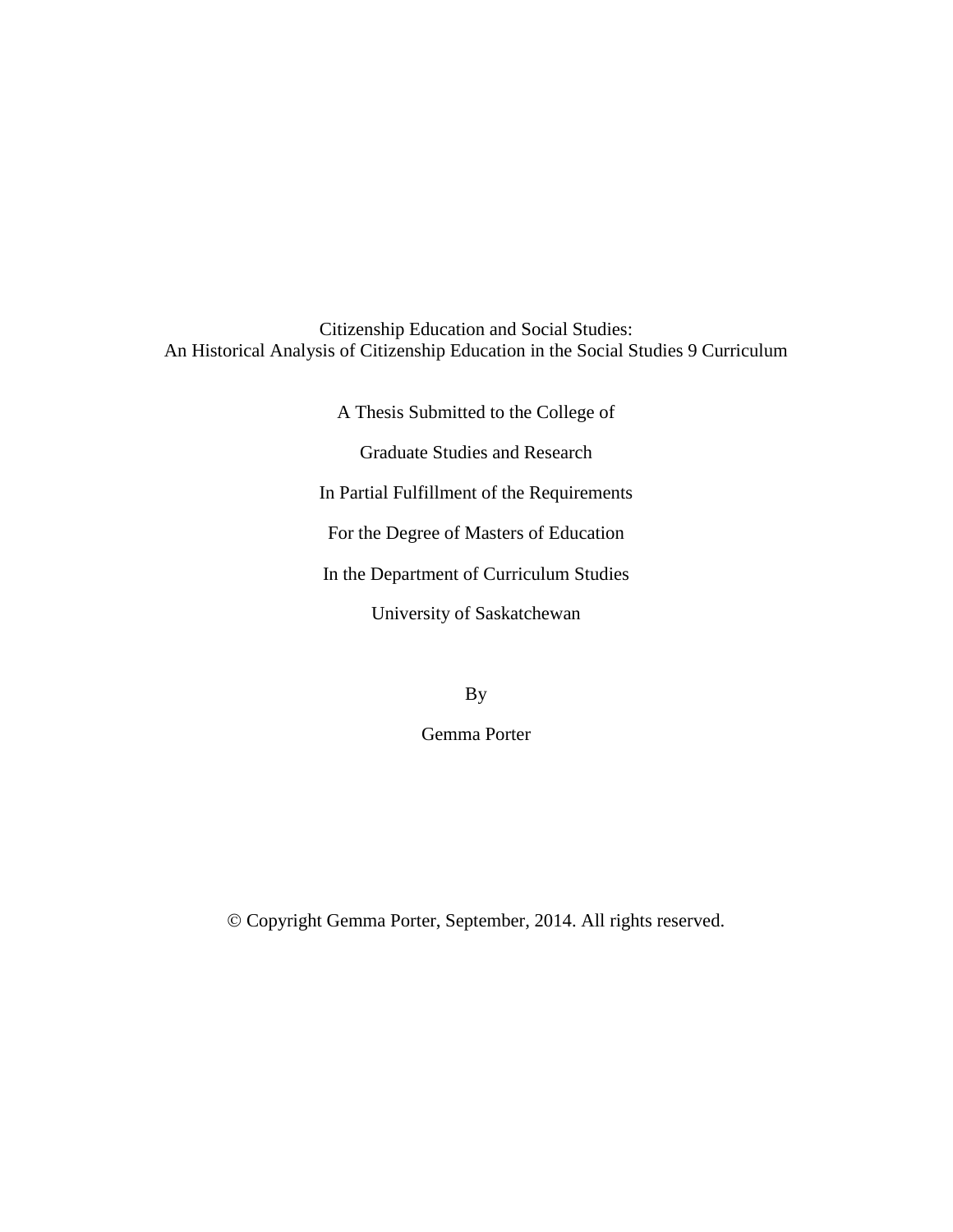Permission to Use

In presenting this thesis in partial fulfilment of the requirements for a Postgraduate degree from the University of Saskatchewan, I agree that the Libraries of this University may make it freely available for inspection. I further agree that permission for copying of this thesis in any manner, in whole or in part, for scholarly purposes may be granted by the professor or professors who supervised my thesis work or, in their absence, by the Head of the Department or the Dean of the College in which my thesis work was done. It is understood that any copying or publication or use of this thesis or parts thereof for financial gain shall not be allowed without my written permission. It is also understood that due recognition shall be given to me and to the University of Saskatchewan in any scholarly use which may be made of any material in my thesis.

Requests for permission to copy or to make other use of material in this thesis in whole or part should be addressed to:

Head of the Department of Curriculum Studies

University of Saskatchewan

Saskatoon, Saskatchewan S7N 0X1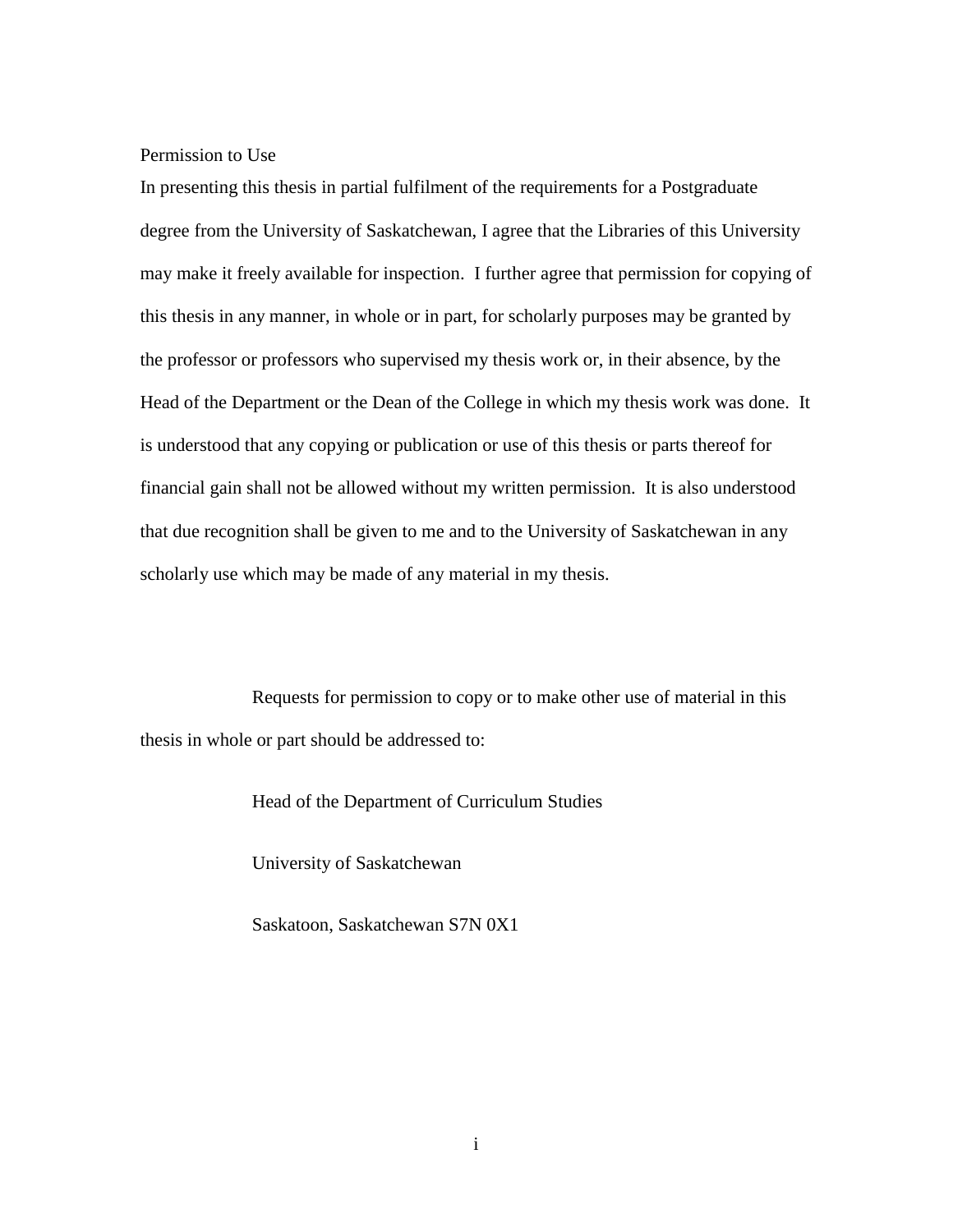# ABSTRACT

<span id="page-2-0"></span>This paper examines the influence that political, societal, and educational trends and characteristics have on citizenship education within official curriculum documents. The Social Studies 9 curricular documents of 1971, 1991, 1999, and 2008 are analyzed in order to determine the type of citizen and citizenship education that was promoted during those years. The analysis considers only the official curriculum documents for the period in question, as opposed to actual classroom practice. The curricular documents are analysed in light of prevailing currents and countercurrents in Canada during the period from 1970 to the present and a typology of citizenship education ranging from traditional to social activist and reconstructionist. The interpretations and conclusions highlight a history of competing and complimentary currents and countercurrents within the documents and a movement in citizenship education from less active roles for students to increasingly socially and globally aware citizens which continually rests on democratic values. The documents also highlight the influence of regional development concerning the role of participation and the natural environment in citizenship education in Saskatchewan.

ii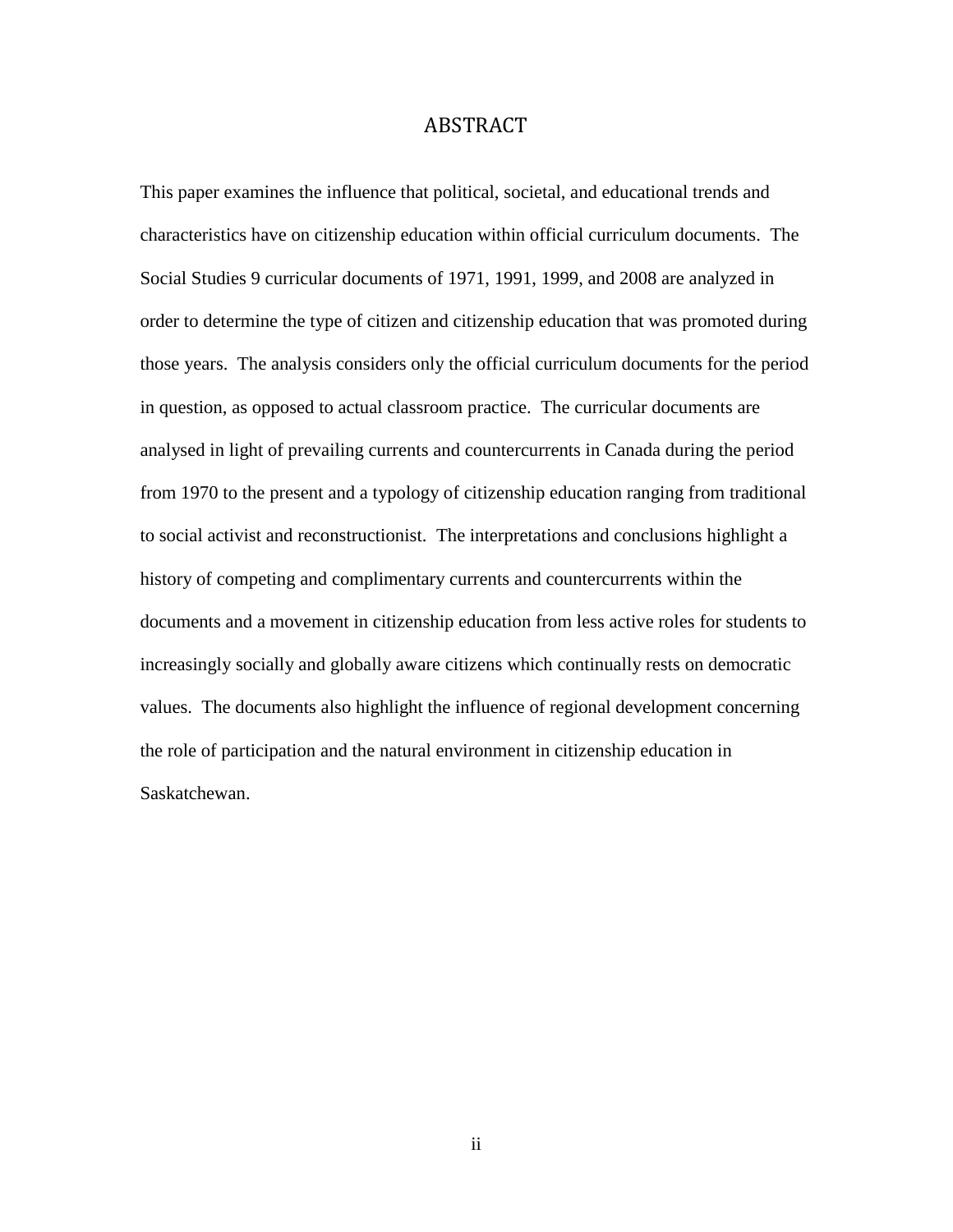# **Table of Contents**

| Canada in the 1970s, 80s and 90s: The Era of Political Rights, Multiculturalism, and |  |
|--------------------------------------------------------------------------------------|--|
|                                                                                      |  |
|                                                                                      |  |
| Aboriginal Issues in the Era of Political Rights, Multiculturalism, and the Move to  |  |
| CONNECTING POLITICAL CULTURE, SOCIETY, AND CITIZENSHIP 37                            |  |
|                                                                                      |  |
|                                                                                      |  |
|                                                                                      |  |
|                                                                                      |  |
|                                                                                      |  |
|                                                                                      |  |
|                                                                                      |  |
|                                                                                      |  |
|                                                                                      |  |
|                                                                                      |  |
|                                                                                      |  |
| THEORETICAL AND TREND CONSIDERATIONS IN SOCIAL STUDIES AND                           |  |
|                                                                                      |  |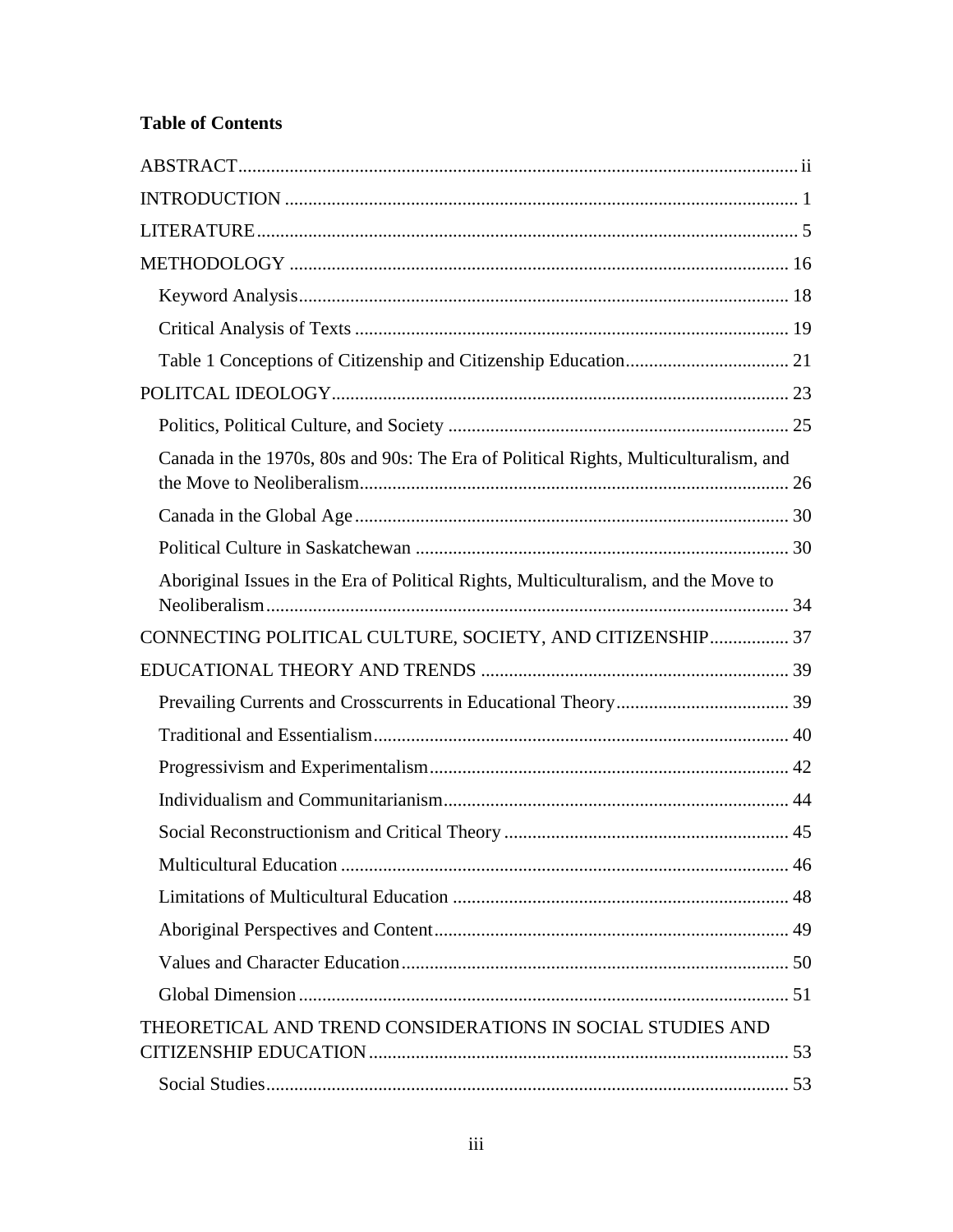| CONNECTING EDUCATIONAL THEORY AND CITIZENSHIP EDUCATION  55 |  |
|-------------------------------------------------------------|--|
|                                                             |  |
|                                                             |  |
|                                                             |  |
|                                                             |  |
|                                                             |  |
|                                                             |  |
|                                                             |  |
|                                                             |  |
|                                                             |  |
|                                                             |  |
|                                                             |  |
|                                                             |  |
|                                                             |  |
|                                                             |  |
|                                                             |  |
|                                                             |  |
|                                                             |  |
|                                                             |  |
|                                                             |  |
|                                                             |  |
|                                                             |  |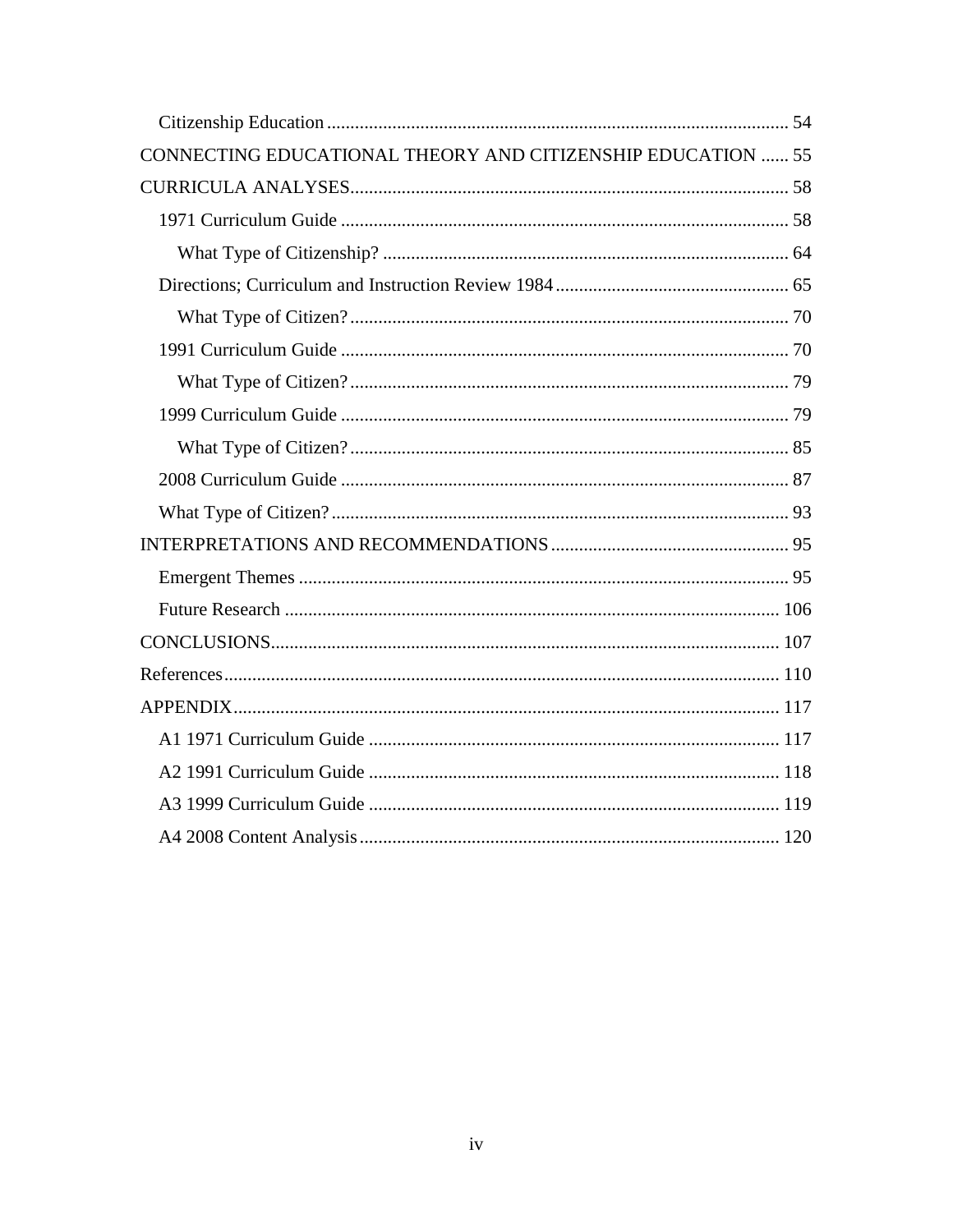#### INTRODUCTION

<span id="page-5-0"></span>Since its conception during the mid-19<sup>th</sup> century, public education in Canada has maintained a role in the socialization of students. This socialization directive was, and still remains, most notable within the realm of Social Studies, and more specifically citizenship education. Although this concern for moulding students into 'good' citizens has remained entrenched within curriculum through the years, the concept of citizenship and how it has been included within the Social Studies curriculum has been a process of constant negotiation and reformulation as societal, political, and philosophical ideologies and frameworks shift and change. It is for this reason that the representation of citizenship education in any era cannot be separated from the historical context within which it was conceived and enacted.

Citizenship, within and outside of its educational vocation, has been defined in a variety of ways. Historical context becomes paramount in considering not only its development in the arena of education but also the development of the concept itself. "Citizenship, in anything but the most passive sense, is not a given; it is constructed, struggled over, and continually redefined." (Osborne, 2000, p.42) As a result of its deeply political nature, the political climate may be the integral point of analysis for the development of the term. The term itself requires the assumption that citizens should be politically active (Osborne, 1997), but the degree of political activism and how this activism is defined are completely linked with the prevailing political ideology. As a result of its highly political nature, any study of citizenship, and its development throughout the years, an interest in history, political philosophy, and education is required (Heater, 2003) because it is these components which shape that historical context.

Within each era there are forces at work that shape prevailing attitudes and theories. In order to entertain the possibility of understanding citizenship education within the curriculum, one must search through the political, societal, and theoretical climate. To study history without context is to miss the depth of what that analysis can provide. Beliefs and institutions are inextricably linked; they explain one another; where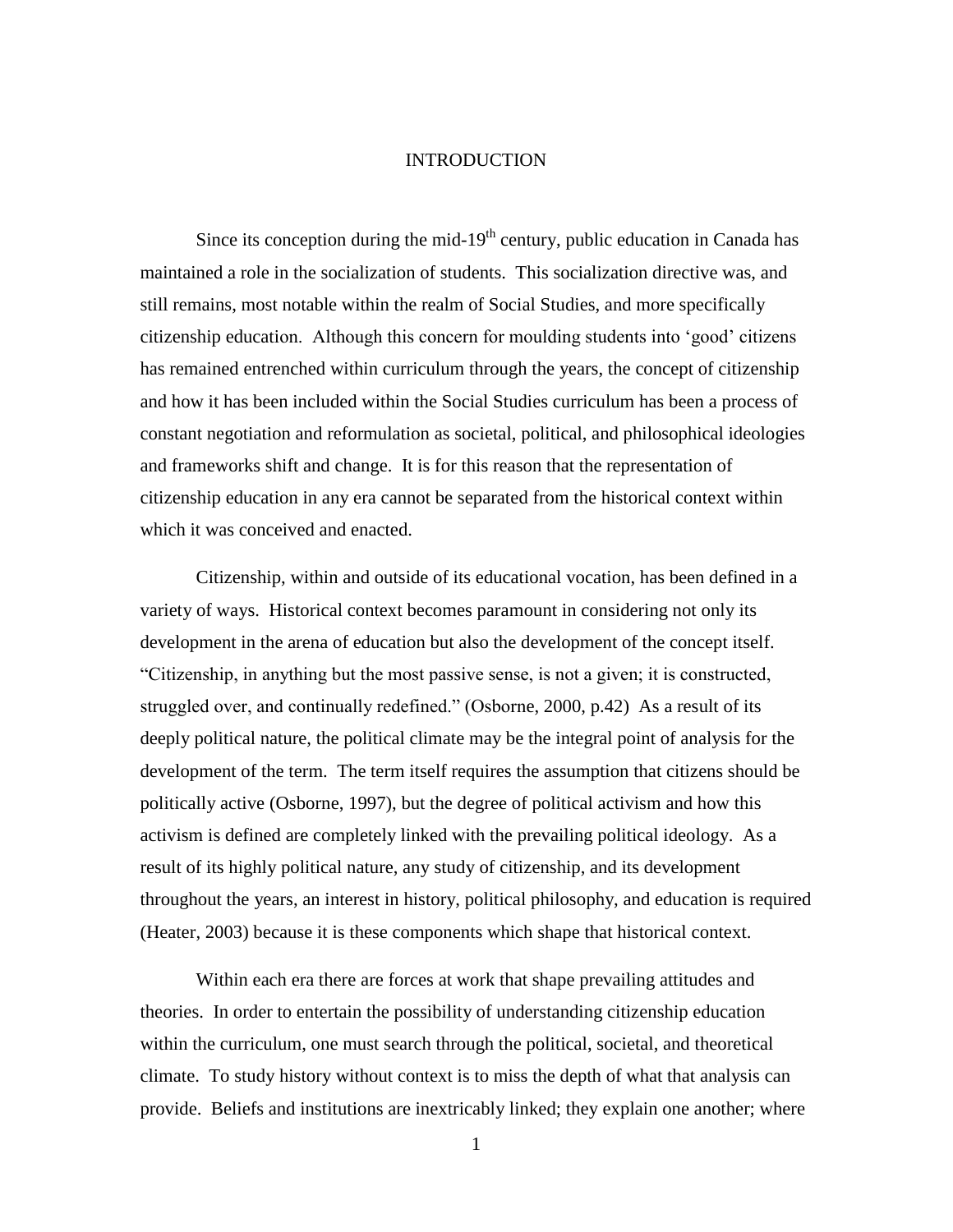changes in beliefs occur, changes in institutions and policies will follow (Coulanges, 1972 ). These constructs provide a great deal of insight into the particularities of citizenship education through the years. It is through historical analysis that a clear vision of the evolution of citizenship education develops, and it is with this vision that a path for both contemporary and future considerations becomes possible.

A path to a better future is a primary concern in any education system, but what kind of a future becomes a more difficult vision to imagine. Citizenship education is an area where the type of future we want is the primary concern. The ultimate goal of any citizenship education program, within an expanse of both historical and geographic contexts, is to ensure the continuation and betterment of a society through educating its citizens in a certain manner. It is the kind of vision for the future that we must be critically aware of. Citizenship education provides a means through which a society can help to encourage a better future, but not always for the betterment of all members of society. If the wish is to better our world for every member of society, as Kingwell (2000) argues, civic participation is the key. If we hope that citizenship education may provide the key to a more inclusive society, we must be aware of its exclusionary beginnings. We need to develop citizens who are active in political discourse and believe that they can change the world. If this is what we want from citizenship education, then we must first understand the path it has taken. It is the why of curriculum history that provides educators with the insight necessary to tackle contemporary issues. If the prevailing currents and cross currents that shaped and continue to shape curriculum are accurately identified and evaluated, then the result is more than just a better understanding of our curriculum, it can provide both perspective and direction (Tanner and Tanner, 1990).

The historical analysis which follows is focused on providing insight into the development of citizenship education specifically from the 1970s through the present. The intention is to examine previous eras in order to provide some practical insight into the conception of citizenship education in today's Social Studies curriculum. There is little purpose in historical analysis which provides nothing to current or future considerations. The study will provide information useful in the examination of current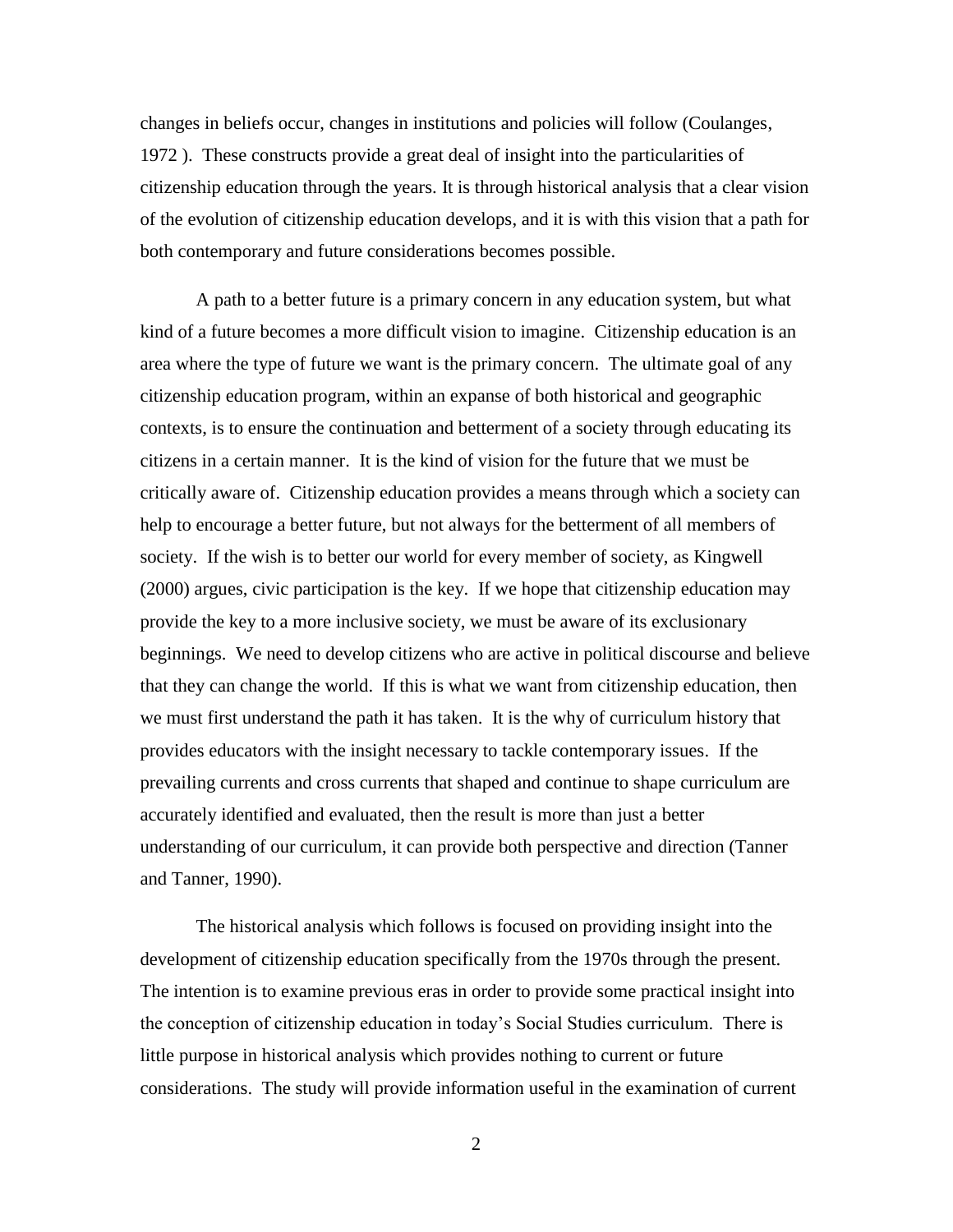conceptions and offer critical suggestions for where to go from here. The focus of the study is narrowed further by limiting the analysis to the Saskatchewan 9 Social Studies curriculum for the eras selected. Working from the parameters set out by Tomkins (1986), curriculum is the official program of study. It is the documents that cover various subjects and contain the 'aims and objectives' of the course. It is the set of rules and regulations which guide what is to be taught in the classroom. As the study considers the official discourse of the curriculum, it is necessary to note several limitations of the study. Firstly, concentration on only the curriculum document itself means that no attention is paid here to the enacted curriculum. Despite what the official documents outline and reflect, the practice and implementation of that curriculum will inevitably take on varying forms in the actual context of the classroom. Secondly, the study does not consider accompanying documents which are released alongside curriculum documents and intended to complement those documents. There are examples of documents which address some of the areas under examination but these documents do not occupy any space within this study. A last note concerning limitations relates to the sources and topics examined in terms of identifying influences at work in curriculum making. The macro forces at work in that process of curriculum development are the only forces considered. The micro forces, such as the identity and background of the people who actually produced the documents, will not be examined. The central guiding research question is concerned with studying and interpreting how citizenship education has been shaped by political, societal, and philosophical developments through the outlined decades. Several theoretical assumptions pervade the research including a pragmatic approach to the development of citizenship, a critical lens which cannot be ignored with a power laden concept such as citizenship education, and an interdisciplinary postmodern approach to methodology of the historical inquiry.

The ultimate aim here is to historically situate citizenship education in Saskatchewan and postulate what direction we might hope to head in if we do indeed want to strive for an active citizenry that works to uncover and combat hegemony and believe they can have a real impact in the world around them. This path begins with exploring the current research to date on the historical context of citizenship education along with some theoretical and methodological concepts that have worked to influence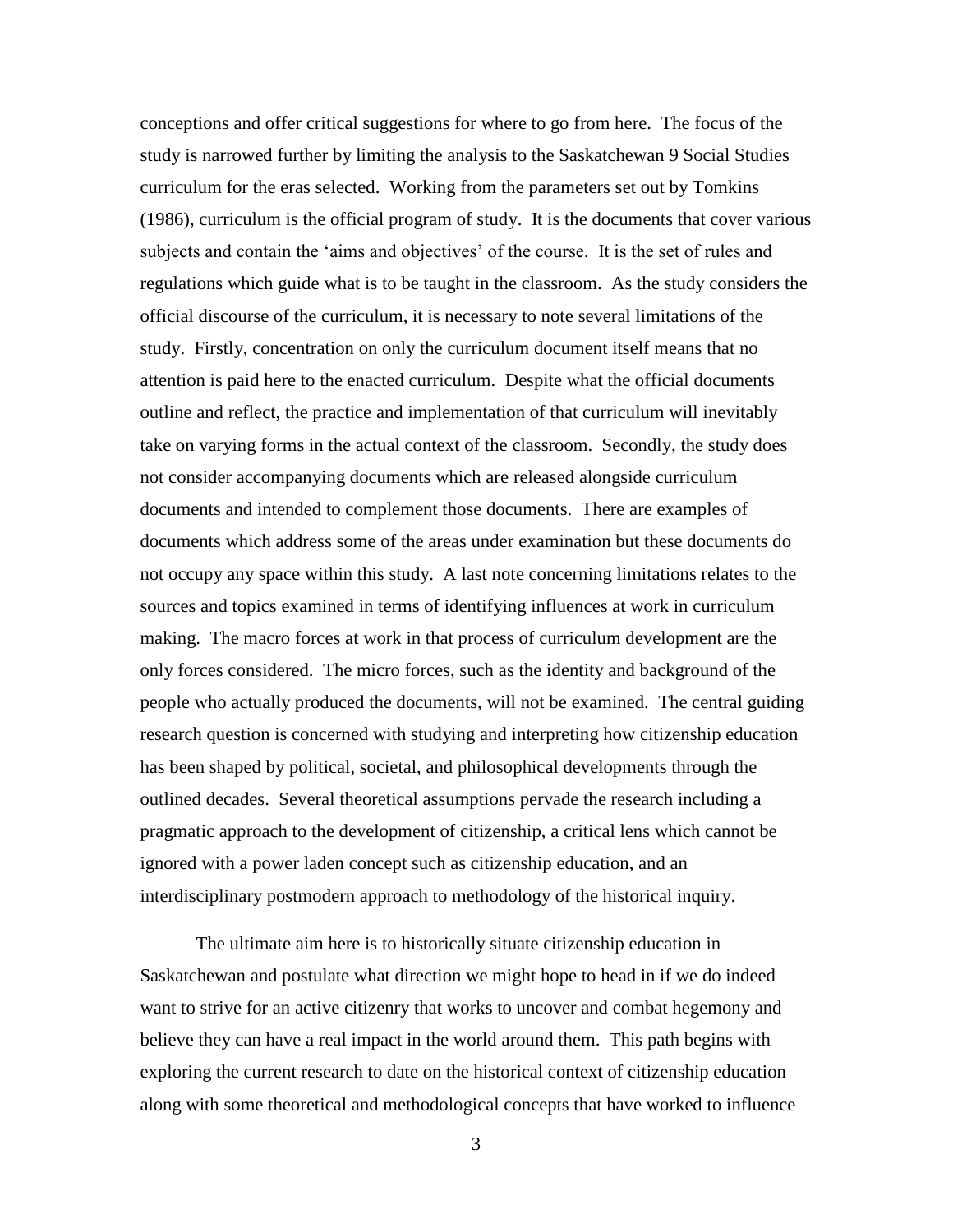<span id="page-8-0"></span>the unfolding of the research at hand. An explanation of the methodology of the historical inquiry follows in a natural progression from the contemporary works considered within the literature review. In efforts to historically situate citizenship education both primary and secondary sources, with particular attention to Saskatchewan during the eras selected, were considered. The mass of secondary sources pertain to the political, societal, and educational climate of the years, and curriculum documents represent much of the primary source data. Conclusions are drawn to characterize the time periods in terms of political and educational climates. These characterizations are then linked with impacts to conceptions and representations of citizenship. Links are made between the characteristics of the period and the curriculum documents in efforts to draw connections between the prevailing characteristics of the period and curriculum.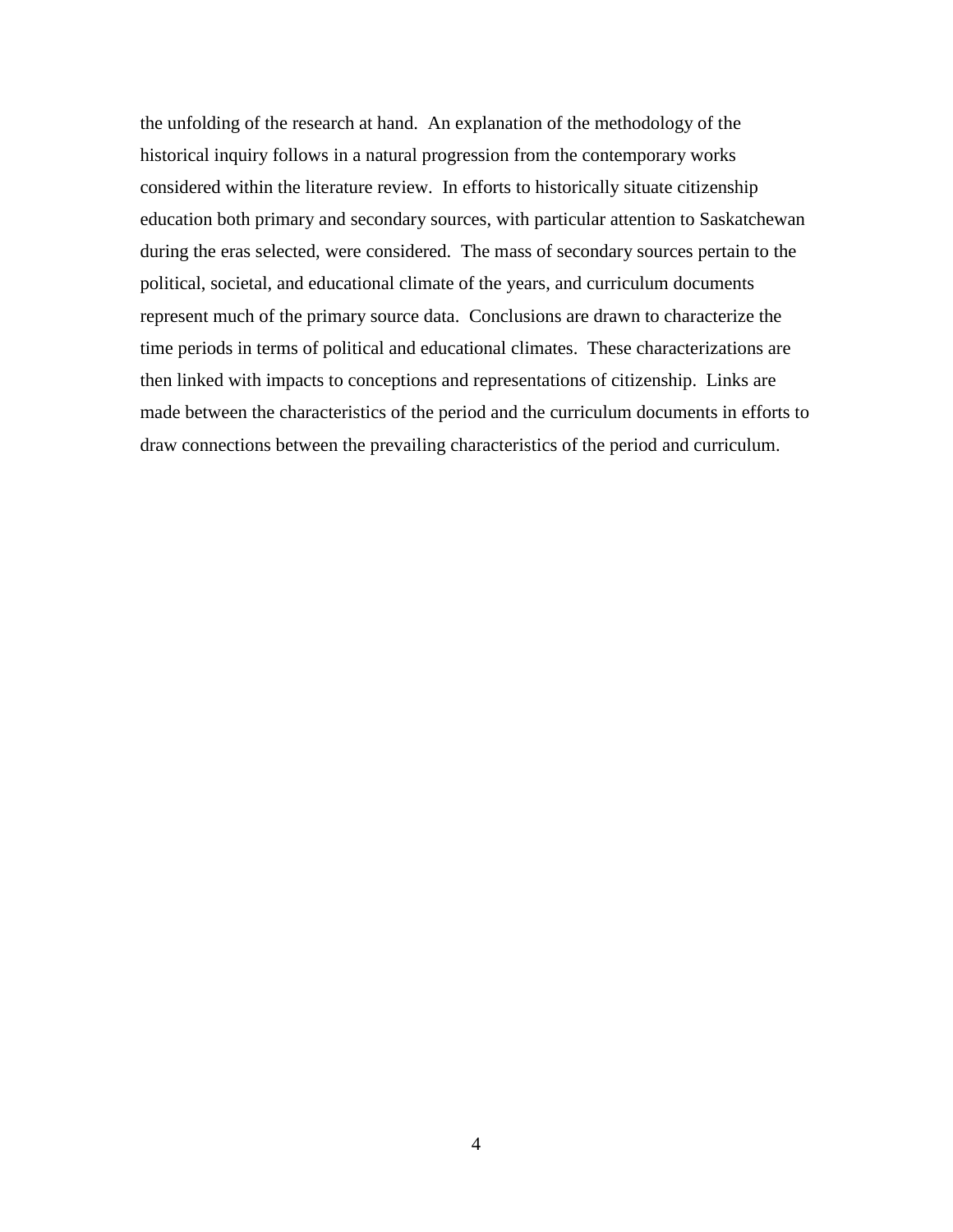## **LITERATURE**

Curriculum and its development, with emphasis narrowed to citizenship education, is the primary vehicle through which to characterize citizenship education. Keeping in mind the complexity of the influences which work to augment curriculum and its focus, Egan (2013) offers some insight into a general shift in curriculum development in the  $20<sup>th</sup>$  century and beyond which is useful in attempting to determine influences upon citizenship education through the late twentieth and early twenty first centuries. Egan (2013) explains that through the nineteenth and twentieth centuries, ideas about the process and method in learning grew in force. A previous focus on the what of curriculum waned in the presence of ideas which focussed on the process and set the individual learner as an important variable (Egan, 2012). Egan's explanation provides some insight into the development of citizenship education in the  $20<sup>th</sup>$  century, as it is often concerned with the skills and attributes necessary for active citizenry, as opposed to a content laden approach that emphasizes the information required for such a citizenry.

In direct reference to citizenship education, the literature is most often concerned with elucidating contemporary concerns and trends within the field, with historical narratives occupying little space within the subject. Despite this, there are a number of pieces that do address the development of citizenship education in Canada using an historical approach. There are two studies in particular that provide some guidance in attempting to trace influences which have worked to shape the current state of citizenship education in Canada. Bruno-Jofre (1998) conducted an examination of the official discourse as represented in the Western School Journal and the Department of Education in Manitoba. The examination of the official discourse was then used to analyze examples of intersection between official discourse and actual experience (Bruno-Jofre, 1998). Through the examination of the official discourse, Bruno-Jofre (1998) concludes that the influx of immigrants during the early 1920s meant citizenship education was primarily focussed on character formation, service and duties to community. World War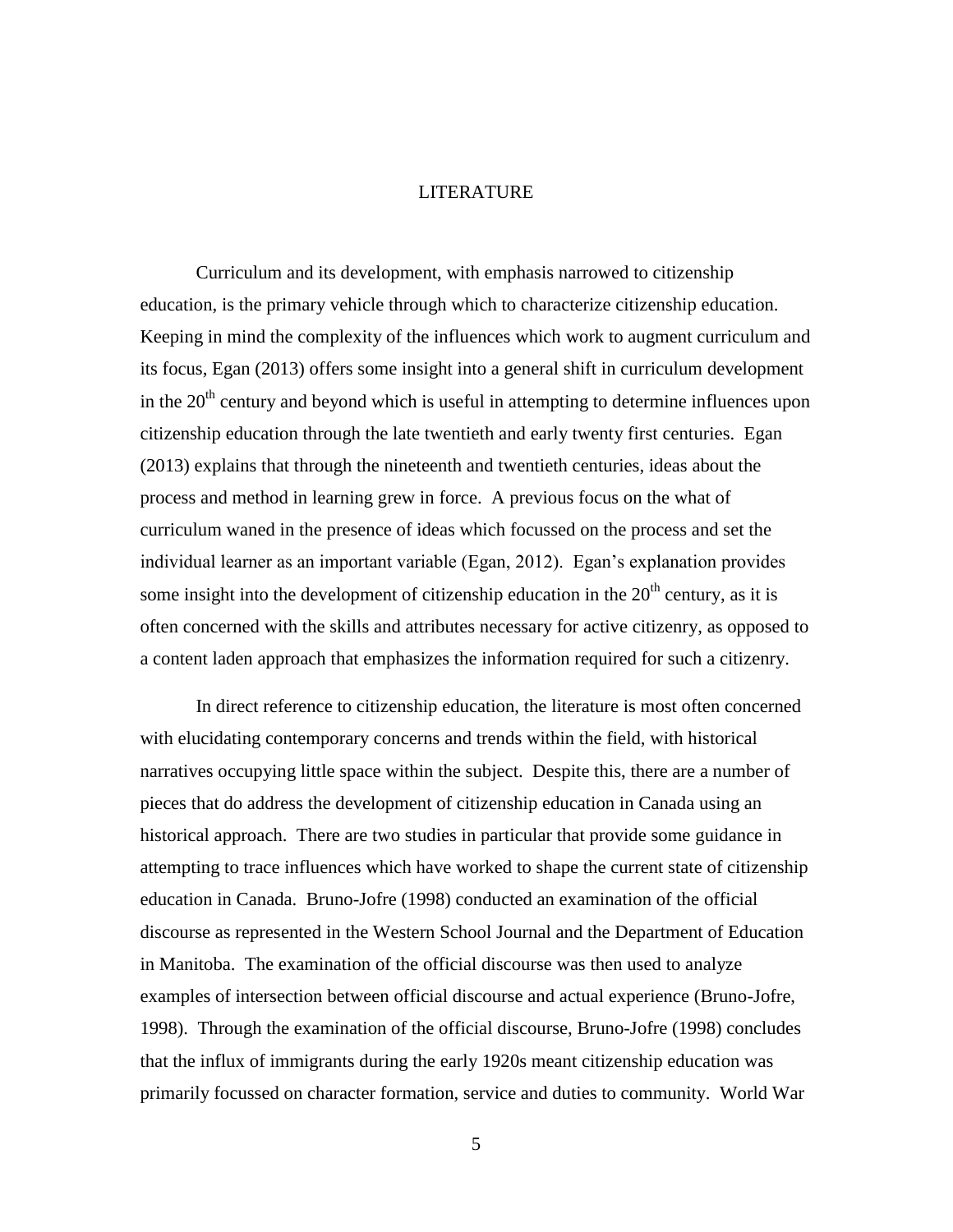II provided a breaking point historically because it brought questioning of racist and ethnocentric ideas. Despite these new sentiments, Bruno-Jofre (1998) maintains that the official discourse of citizenship education remained focussed on Anglo-conformity which placed a number of groups outside of civic life.

Another study which focusses directly on the development of citizenship education within a limited context is McLean's (2007) study of the formation of national identities and citizenship during the early twentieth century. McLean (2007) applied a critical discourse analysis to a series of legislative speech texts and selected newspaper articles to determine the influence of national campaigns on the development of citizenship education and identity formation. McLean (2007) concludes that the study offers some insights into national identities, culture, and education. One is the variant influences on education offered by local and regional associations, churches, and families. McLean (2007) reminds us of the fluid nature of historical analysis explaining that these organizations evolved alongside the national in order to produce variations in the experience of citizenship education. The final conclusions offered by McLean (2007) emphasize the important purpose of an historical study, that the national campaigns examined highlight the interrelatedness of factors (French English dualism, provincial versus national control of education) and how these factors affect the perspectives on diversity and cultural identities in the early twentieth century and today.

Although Tomkins (1986) study has a much broader focus which considers all of Canada and curriculum in general with little attention to identity formation or citizenship education in particular, the study is useful in examining the methodology of establishing some currents and countercurrents within Canadian education. The study weaves together the history of Canadian curriculum in an effort to determine some of the prevailing trends within Canada. Much of Tomkins work focusses on analyzing influential authors and their respective works in relation to the development of Canadian curriculum. When not considering influential authors within the field of education, Tomkins (1986) draws his conclusions concerning societal trends and education from government documents, especially Royal Commissions, statements from Ministries of Education, and provincial associations. Occupying another source within the research for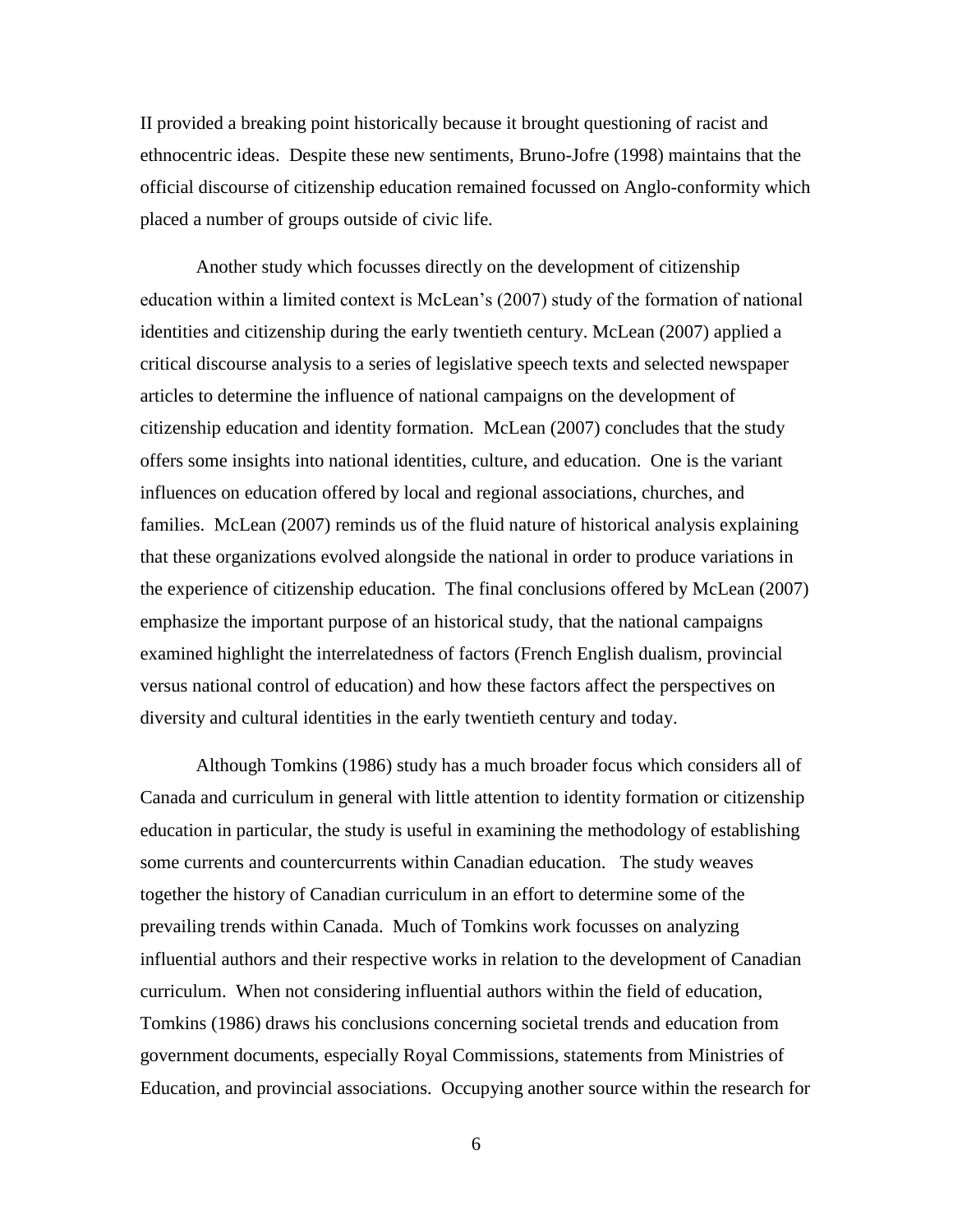Tomkins is the tracking of societal trends and their impact on education. Tomkins (1986) draws on all of these sources of information in order to form some conclusions about the historical development of curriculum in Canada. He argues that for much of Canada's history curriculum change has been both cautious and derivative as his examination includes a survey of all provinces (Tomkins, 1986). Through his examination of the philosophical traditions in curriculum, Tomkins (1986) argues that the relationship between theory and practice may be highlighted. The work was most useful in highlighting the importance of the influence of the educational philosophy and traditions on the development of curriculum and education in general in Canada.

No discussion about citizenship education in Canada would be complete without an inclusion of the work of Ken Osborne. Osborne's work contributes significantly to both contemporary considerations for citizenship education as well as its historical development in Canada. Osborne (1996, 1997) has two pieces in particular which address the development of citizenship education in Canada, where he explores and argues that citizenship education in Canada can be characterized by four dominant themes and four tentative and approximate timeframes. Osborne (1996) segments the latter half of the twentieth century into two time periods. The third period in his examination of citizenship education in Canada spans from the 1960s to the 1980s. This period in citizenship education emphasized pan Canadian understanding and an increase in knowledge of all things Canadian and was motivated by the fear that Canadian students knew very little about their own country. The fourth period spans the 1990s and represents, for Osborne, the abandonment of citizenship education. Osborne (1996) argues that the last decade of the twentieth century has seen the abandonment of citizenship education in favour of a more economic agenda. There was an emphasis on school as a vocational institution which provided the preparation students needed to participate in the global economy (Osborne, 1996). Although arguably simplistic, the divisions do provide some guidance for developing some general trends and currents apparent in citizenship education.

Osborne (1997) also identifies four major themes which appear when looking at how social studies subjects have been used to teach citizenship – identity, political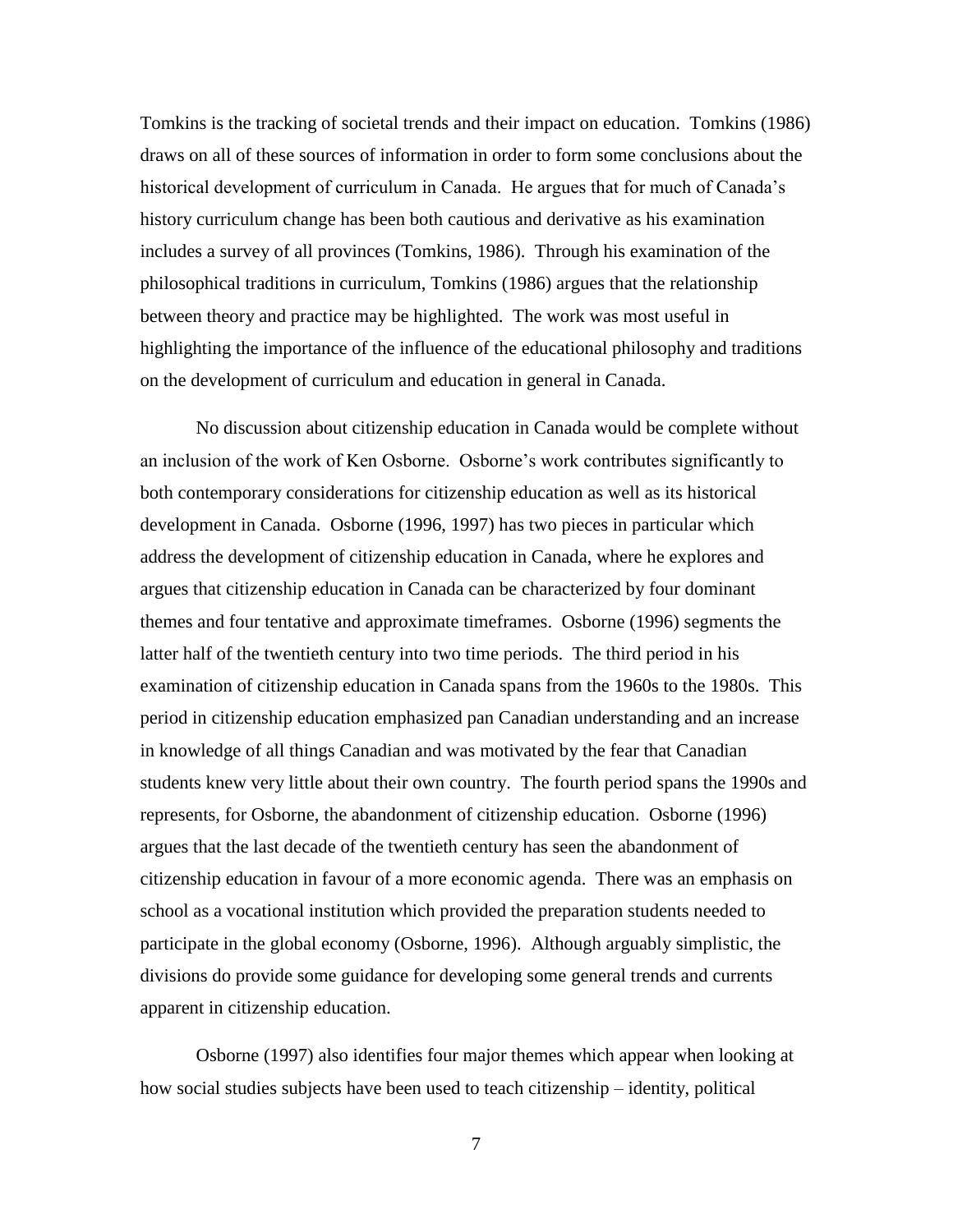efficacy, rights and duties, and social and personal values. Different political and social contexts dictate to what extent one theme is more evident than another. For example, the 1970s saw a great emphasis on political efficacy and political literacy resulting from concern that Canadian student were ill prepared for active political participation (Osborne, 1997). The overarching argument presented in Osborne's later works from the 90s is his staunch belief that citizenship education has been left by the wayside in favour of preparing students to participate in the competitive global economy (Osborne, 1996, 1997). The works where Osborne favours an historical approach in characterizing citizenship education in Canada have been immensely influential in determining and examining trends within citizenship education. In exploring citizenship education in this way, Osborne provides a framework that has served to guide my thinking in the trends and influences which I will examine with specific reference to the Social Studies 9 curriculum in Saskatchewan.

Coupled with Osborne's advocacy for the importance of citizenship education, is a reiteration of the oppressive and exclusionary history of citizenship education. Although citizenship offers the promise of democratic participation, the limited nature of that participation must be considered. The conservative nature of citizenship education becomes evident when one considers that there is often a part of citizenship education which aims to socialize citizens according to accepted norms and values. There is a dialectical relationship at play where the dual missions of emancipation and control (education and socialization) are pursued (Osborne, 2000). Historically, citizenship education has been used to eliminate minority cultures and was, by definition, exclusionary (Osborne, 1997). Broom (2012), in her examination of citizenship education in early modern Canada, argues that early curriculum guides sought to develop a simplistic national identity through the teaching of "collective memories" and historical myths which ignore the regional and cultural diversity of Canada. Although Broom (2012) notes this conclusion in the historical sense, she also argues that current curriculum guides actually continue to teach students historical myths that oversimplify and develop a passive sense of nationalism (Broom, 2012). Furthermore, we must consider that citizenship education aims to bind people and groups into a unity which they might not even welcome. It is inaccurate to assume in such plural societies that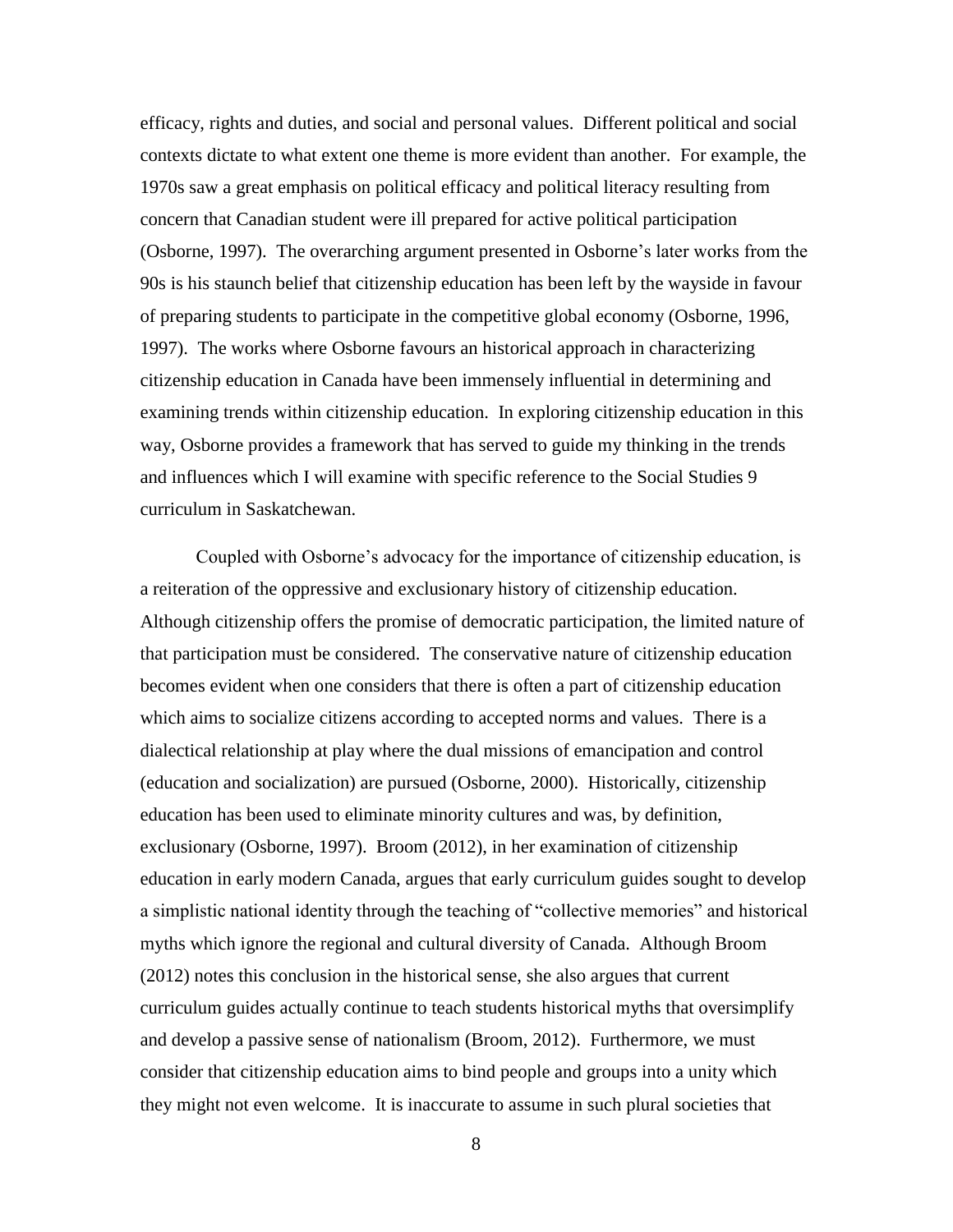citizenship, defined as part of national unity and identity, is welcomed by all members of that society (Osborne, 1996). What becomes evident is that a critical lens be adopted within a study which focusses on such a contested and historically oppressive and exclusionary concept.

Canada's pluralist nature means that not only must a critical lens be applied, but also an approach which favours the fluidity necessary to imagine the examination of the societal, political, and theoretical influences on citizenship education. Segall, Heilman, and Cherryholmes' (2006) *Researching in the Postmodern* provided theoretical insight and influence in framing this inquiry. Cherryholmes (2006) reminds us that postmodern narratives do not suppose any grand narrative, nor do they emphasize any single truth. Conversely, "postmodern theories are always small scale, and refer to situational, contingent and temporary situations" (Cherryholmes, 18). Postmodern theories assume that truth is also only meaningful within context, and context is always changing. The postmodern approach emphasizes, in relation to a historical study like this, that it is the historical context/climate which provides insight into the meaning of citizenship education. Citizenship education is not static; it has evolved and changed over time according to the historical and geographic context in which it is placed. Leading from Heilman and Segall's (2006) explanation, citizenship education takes on a pragmatic character. Citizenship education, like all knowledge for pragmatists, is socially produced, and its survival depends on how it can adapt to the current societal and philosophical trends. Tanner and Tanner (1990) stress the danger of oversimplification when attempting to create an account of the development through time of any concept. But here again, the postmodern approach provides some guidance. Keeping in mind that truth is neither static nor obsolete can aide in crafting an account which does not oversimplify and create stereotypic labels that ignore the complexities and significant historic contributions of a particular era. Care must be taken to ensure that concepts are not forced into neat categories; history never fits into neat categories (Tanner and Tanner, 1990).

The postmodern approach informs this research not only in terms of theoretical underpinnings for research purposes but also in its connection with the complexities of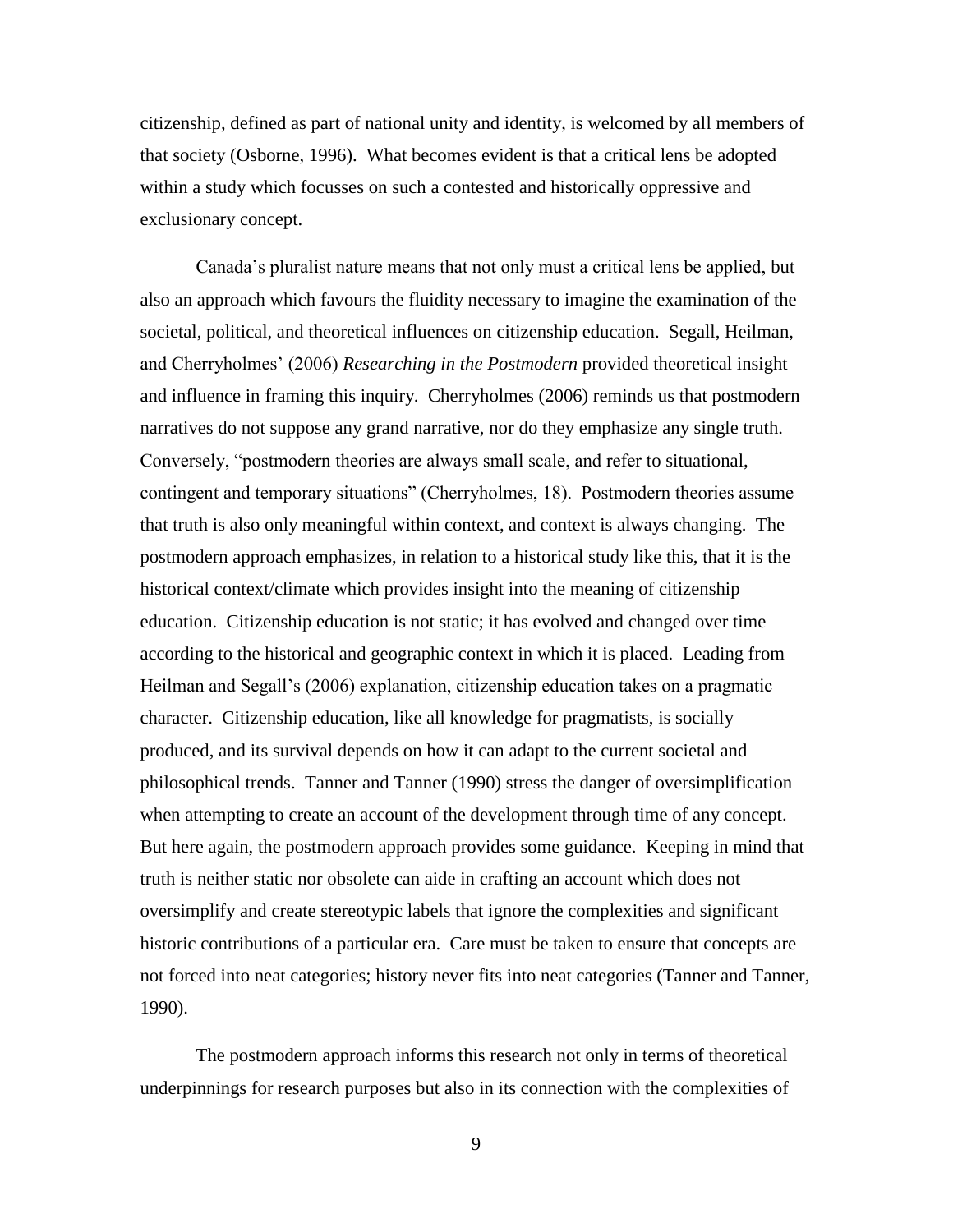Canada's unique identities. Sears, Clarke, and Hughes (1999) suggest a multitude of Canadianisms in their discussion of citizenship education within Canada, but Sears' (1994) survey of Canadian research into citizenship education argues that what is consistent within the development is the concern for citizenship education to create some kind of unity for Canadians. The authors also note that since the eighteenth century onwards, several nations have existed within national borders, and two of these have shared power of the state – 'Canada outside Quebec' and 'la nation canadienne-française' and the more recent challenge of Aboriginal nationalism (Sears, Clarke, and Hughes, 1999). Canadians have a strong sense of identity but still associate strongly with regional and community loyalties. There are a multitude of uniquely Canadian factors that must be considered when examining citizenship education including forms of political and legal institutions and the decentralized nature of government (Sears, Clarke, and Hughes, 1999). For Heater (2004) it is this status of multiple citizenship which characterises Canadian citizenship and citizenship education; that these pluralities are an accepted part of Canadian political life. It is these uniquely Canadian factors that will provide part of the contextual information needed in a study which focusses on the factors which worked to influence citizenship education in any Canadian province, and Canada's distinct plural identity also reminds us of the importance of regional identities.

The connection between Canada and its identity cannot be divided from an historical discussion and analysis of citizenship education. As Lefrançois and Étier (2012) argue, citizenship education is a reflection of national histories and identities. Furthermore, debates and discussions concerning citizenship education are informed by national identity despite the recent turn within citizenship education to human rights and global themes (Lefrançois & Étier, 2012). One of the most prevalent themes across works that focus on the Canadian case for citizenship and identity is the influence of the U.S on Canadian identity formation and education. In exploring challenges to Canada's identity, Sears, Clarke, and Hughes (1999) argue that unlike the U.S, Canada has not developed the myths and ideologies that make up what some call the 'American civic religion.' Penny Clarke (1997) argues that Canadian social studies curricula have been heavily influenced by the prevailing trends in the U.S. Clarke (1997) argues that the heavy influence of the U.S can be seen in the textbook selections and suggestions within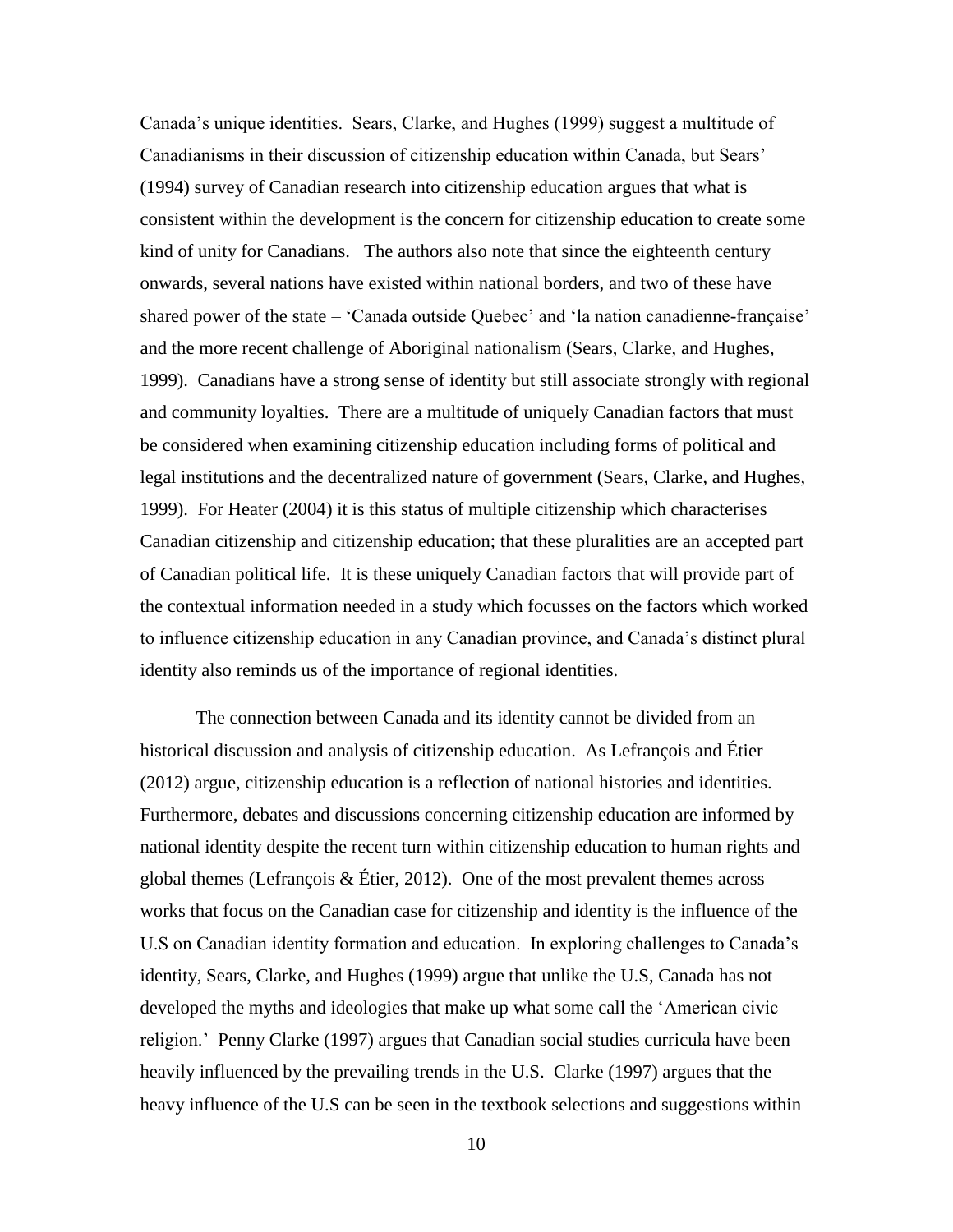various curricula across the country, the number of American speakers invited to speak in Canada, and in the use of American authors to offer legitimacy to social studies curriculum. Clarke (1997) even argues that the shift to an emphasis on Canadian national, regional, and local topics during the 1970s and 80s can be tied back to the American influence because the shift was born out of a perceived threat on Canadian culture from the U.S.

Since the focus of the curriculum analysis is the influential impact of societal, philosophical, and political trends on the development of citizenship education, it was useful to consider works which analyzed these same factors. The work of Tanner and Tanner (1990) represents a comprehensive effort to render concrete the connection between societal, political, and economic trends with educational philosophy and curricular developments. Tanner and Tanner (1990) cite several societal influences, arguing that the social, economic, and political issues of a time become the educational issues of the time which results in new educational philosophies and ways of working with children. Furthermore, changes in knowledge and political and economic developments are linked with changes in curriculum; there are dominant ideas, and those ideas influence the curriculum (Tanner & Tanner, 1990). Highlighting the social activism and unrest of the 1960s and 70s, Tanner and Tanner (1990) argue that the call for relevancy in education can be traced back to the social unrest of the period. Society demanded a more relevant curriculum that would prepare youth to combat the social ills and make the world a better place. By the late 1970s another shift was underway in society, the activism that had characterized earlier years subsided and the inward looking trend of the period surfaced in education in the form of moral education and the 'back-tothe-basics' philosophy of the time (Tanner and Tanner, 1990). What remained from the social activism era of the 1960s and 70s was the emphasis on equal education for all. This, in turn, grew into an emphasis in education on the individual learner and the differences between learners, which has its roots in social philosophy (Tanner and Tanner, 1990).

In addition to Tanner and Tanner (1990) there are several authors who especially emphasize the point that times of crisis in society often influence changes in education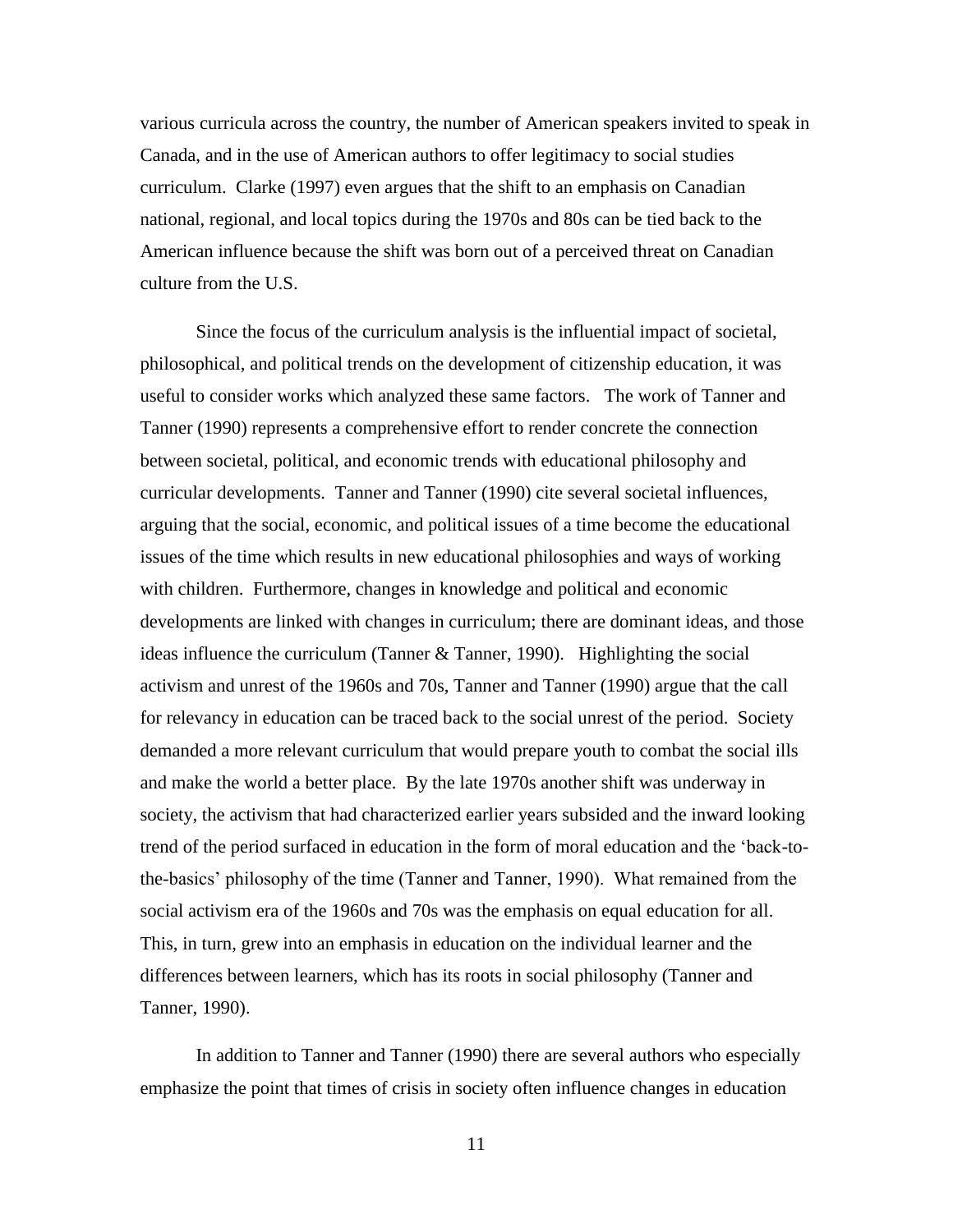and curriculum development (Clarke, 1999; Osborn, 1996; McGrane, 1990; McCleod, 1989; Tomkins, 1989). Along with other factors, these authors note the importance of societal trends and climate in influencing the curriculum. The crisis in values and the shift to an emphasis on multiculturalism was reflected in education, and by the 1980s most Canadian educators took pride in the promotion of multiculturalism (Osborne, 1996). The social stresses of the period (The Quiet Revolution, multiculturalism, discontent amongst First Nations, breakdown of federal/provincial relations) (Clarke, 1999; Osborne, 1996) provide the historical context within which to consider the heavy emphasis during the period on Canadian Studies and citizenship education. Many programs and forms of multi and biculturalism resulted from the shift to multiculturalism in Canadian society, as schools were seen as the primary venue for instilling these values and resolving the tensions of the time (Tomkins, 1989). Considering a later period, Osborne (1996) concludes that the emphasis on world affairs in schools during the 1970s and 80s can be attributed to Canada's shifting immigration patterns as Canadian classrooms became increasingly internationalized. During the 1990s, Osborne (1996) argues that citizenship education all but disappears as a focus from Canadian curriculum because there was an increasing focus on schools preparing students for their work life as part of the global marketplace. This trend is reflective of the larger societal trend where citizens were increasingly defined as taxpayers and consumers (Osborne, 1996).

Since citizenship education, and education in general, is so entwined within political identity, the historical political climate and the influence of political philosophy on the conception of citizenship must be considered. Reaching back much further than this study will consider, Heater (2002) argues that citizenship education is inextricably historically linked with political developments. He argues that there have been three powerful political developments that have forced citizenship education to the forefront in a number of countries: the evolution of parliamentary governments, growing sentiments about nationality and identity, and the process of decolonization (Heater, 2002).

For Manzer (1994) education is immensely political. He argues that educational politics and policies are informed by dialogue pertaining to political principles. The principles determine and shape what the public sees as educational problems and issues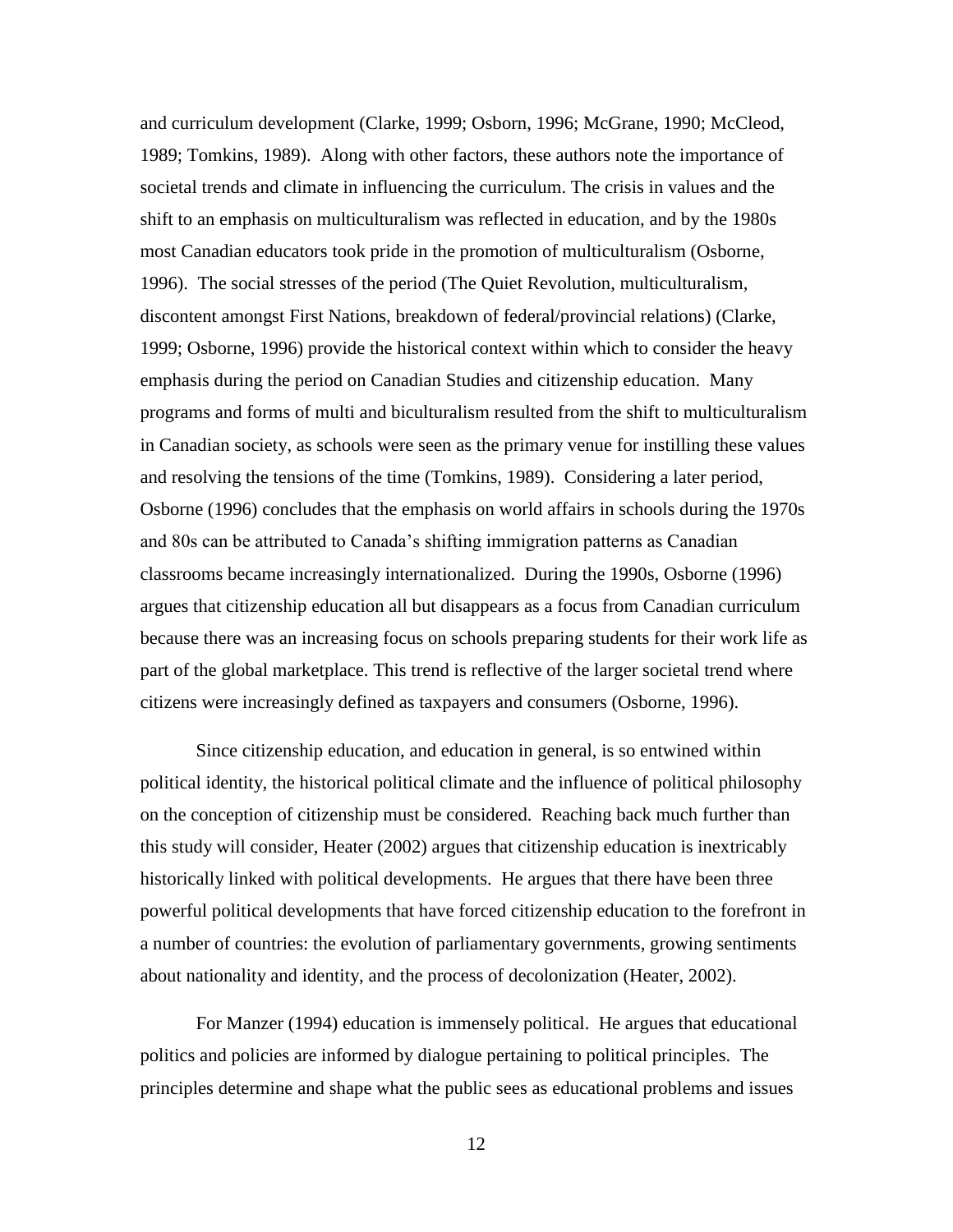(Manzer, 1994). Manzer (1994) argues that two ideological traditions have informed Canadian conceptions of educational purpose, educational governance, policy design, and political evaluation – liberalism and communitarianism. Liberalism emphasizes the importance of the individual and value little involvement from the government in supporting individual growth (especially for economic liberals). Communitarians, conversely, emphasize the collective, seeing humans as social beings who rely on the community for purpose and meaning. For conservative thinkers on the right, those political communities are hierarchical structures that are governed by obedience and command (Manzer, 1994). Radical communitarians do not see the political community in the same way. For these radicals, the political community is egalitarian and based on democratic participation. Both types of communitarians find common ground in the importance of language and culture in the formation of these political communities; the development and protection of these communities is a collective right that takes precedence over individual rights (Manzer, 1994). Although Manzer highlights the influence of these two political ideologies, he concludes that the dominant ideology has been liberalism. Additionally, that contemporary educational policy analysis can be typified as three successive liberal education projects: political (the focus is on the formation of political nationality), economic (industrial expansion), and ethical (the development of the individual) (Manzer, 1994). In the context of the Canadian political climate it is also critical to consider the dominant political ideologies of conservatism and, especially for Saskatchewan, social democracy.

In his dealings with the political philosophic traditions of citizenship, Osborne (2000) explains that conservatives define citizenship for the most part in terms of loyalty, duty, responsibility, and tradition because social stability is much more important that individual rights and social change is only accepted where absolutely necessary. Liberals, on the other hand, define citizenship in terms of individual rights and liberties; "to be a citizen is to be a bearer of rights" (Osborne, 1997, pp.12). Socialists have always traditionally rejected a nationalist concept of citizenship but have, as of late, started to define it in terms of social justice, equity, and redistribution of wealth (Osborne, 2000). Discussions such as these which are concerned with exploring and elucidating political ideologies which work to influence citizenship education are helpful in providing some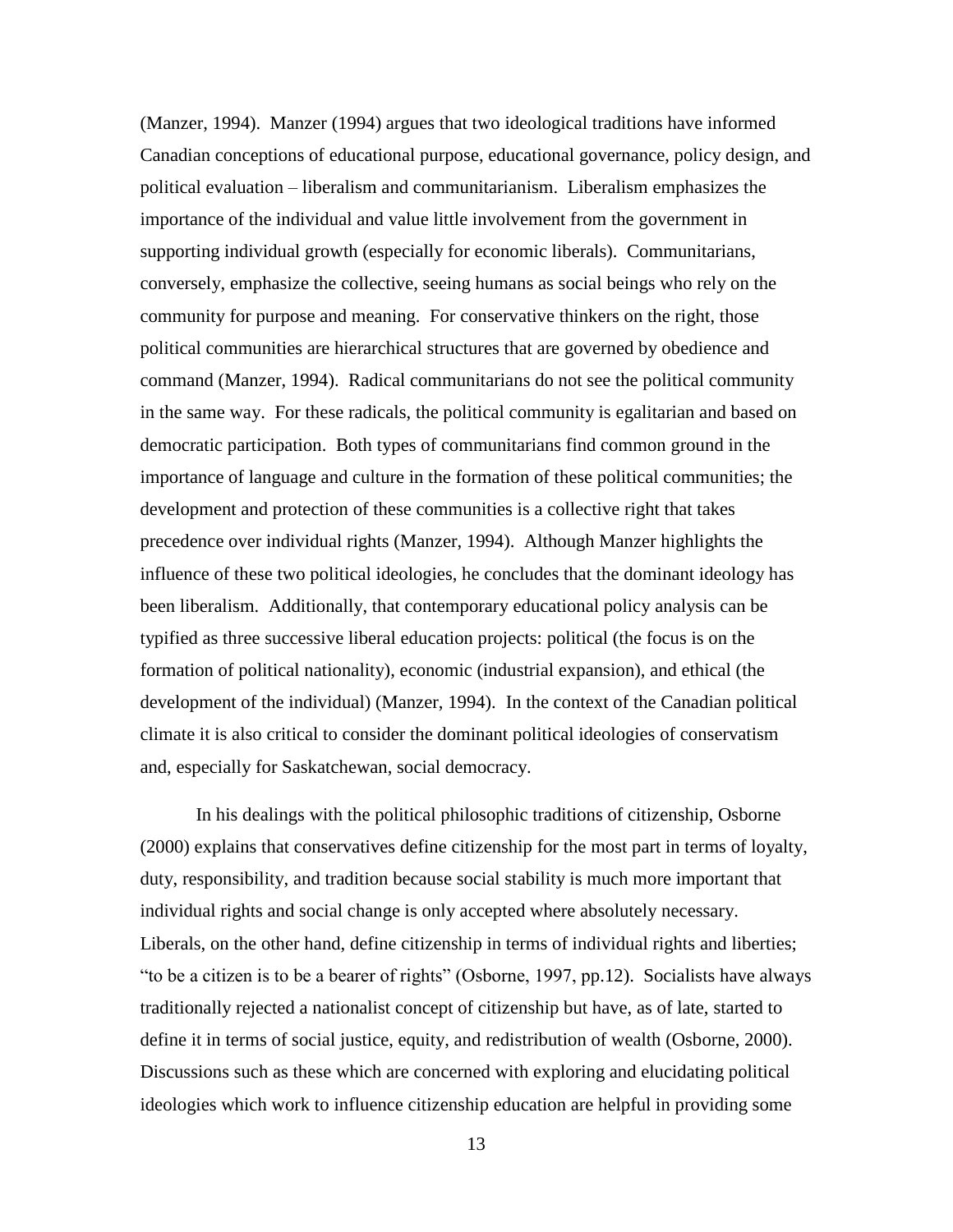foundational understandings through which to explore the impact of political ideologies for the time periods in question.

While political ideologies and societal trends will shed some light on the influences at play with regard to citizenship education, the prevailing educational philosophies will provide an added point of analysis. Despite their focus on broad societal and political trends, Tanner and Tanner (1990) also reflect on the influence of educational philosophy, explaining that ideas from the progressive education movement are the underlying foundation to our current education theory. It is essential to consider the influence of educational philosophy in curriculum design because it provides foundation and guidance for decision making and informs which direction curriculum will take (Ornstein, 1991). Winch and Gingwell (2004) use educational philosophy in order to examine the central questions of educational policy; they aim to uncover the underlying philosophy which informs educational policy. The central argument presented is that educational philosophy is an important contributor to understanding the formation of educational policy, while at the same time showing that educational philosophy requires both political and policy engagement (Winch & Gingwell, 2004). Not only is educational philosophy a key component in understanding educational policy, but the context within which it is situated is key because these educational values are always intertwined with other values such as social relationships, morality, and individual freedoms (Winch & Gingwell, 2004). We only have to look so far as the curriculum itself to realize that there are certain philosophic underpinnings which are working to inform the construction of that curriculum. Educational philosophy acts as a significant influence on the creation and emphasis of curriculum documents.

One source to trace the development of educational philosophy is to consider the major influential works within the time period which work to reflect philosophical leanings. Tomkins (1989) highlights major influential writings throughout eras in order to draw some conclusions about trends in Canadian curriculum. Clarke (1997), in her discussion of the American influence on Canadian education, argues specifically that Bruner's work acted as source of validity for changes to Canadian Social Studies. Noting a Canadian influence, both Tomkins (1989) and Clarke (1997) point to the immensely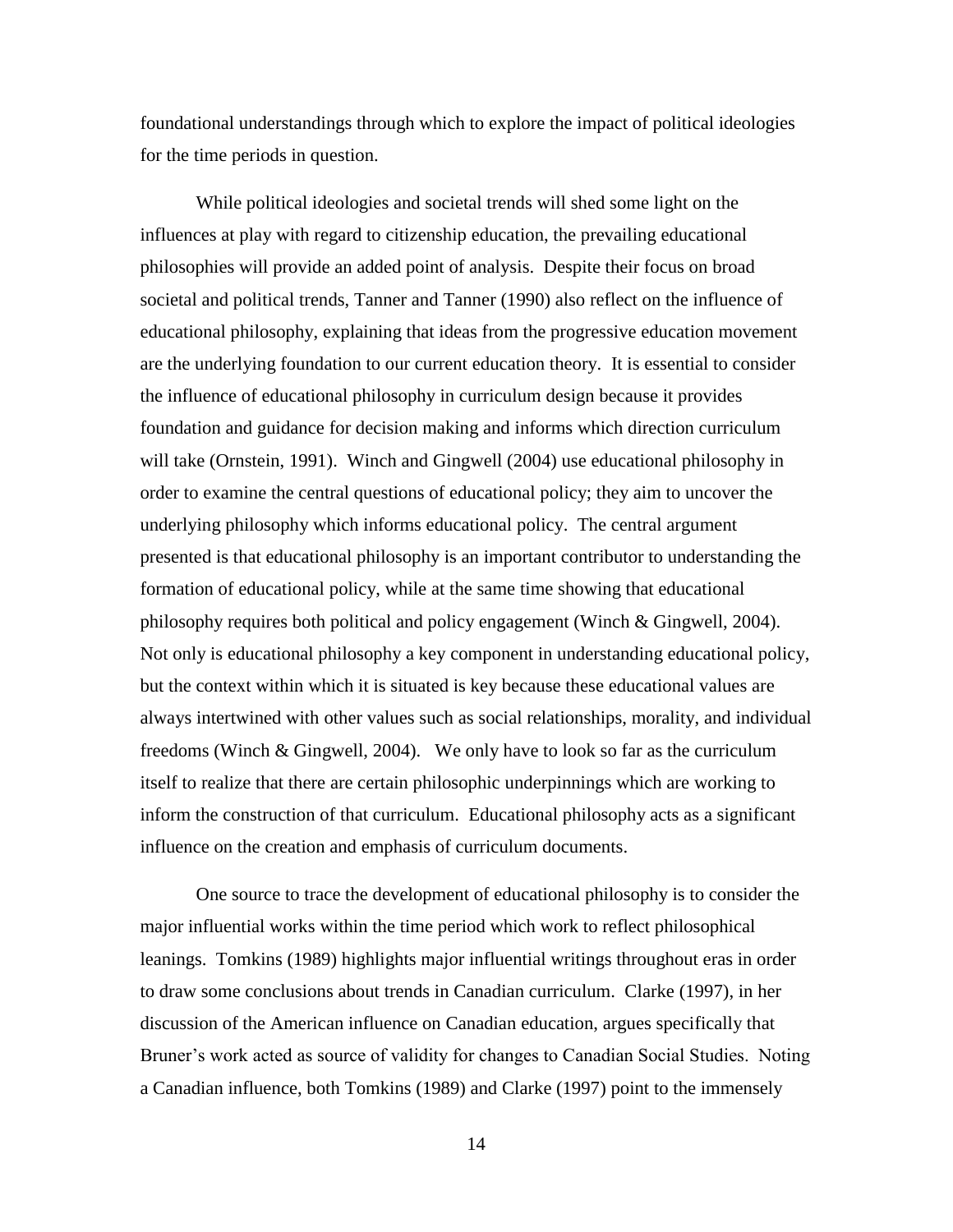influential impact of Hodgett's (1969) analysis of the state of Canadian social studies on the development of the Canadian Studies movement. Tomkins (1989) work in particular highlights the importance of analyzing the influential educational texts of the time in attempting to identify and elucidate trends within the development of curriculum.

The accumulation of these works provided a good foundational starting point from which to consider the historical development of citizenship education. Some have provided the theoretical background necessary to develop a clear approach to the study, others have provided insight into methodological considerations, and others still have emphasized the integral connections between society, politics, theory, and curriculum development.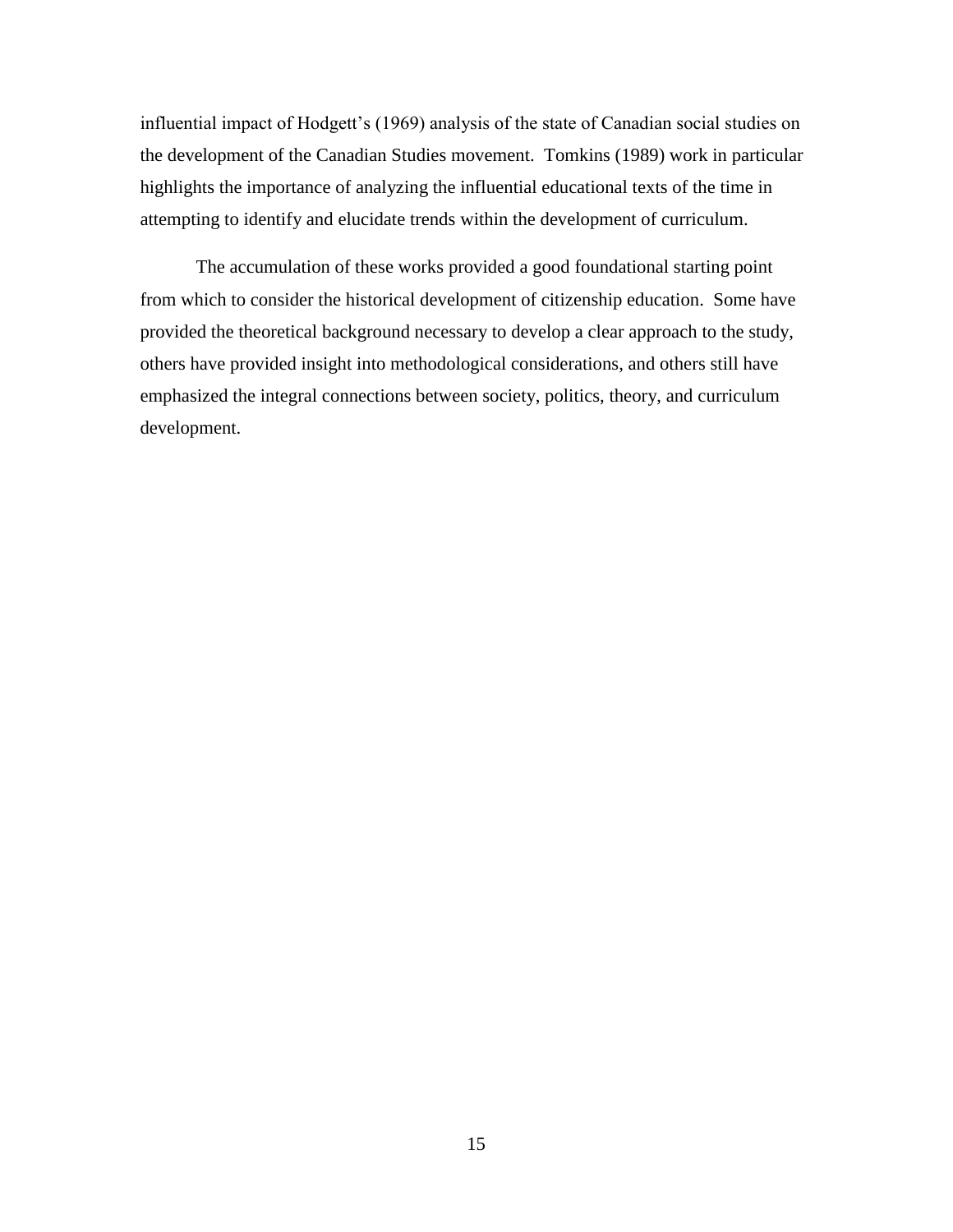### **METHODOLOGY**

<span id="page-20-0"></span>Briefly outlined above were the theoretical underpinnings which inform the study including pragmatism, critical theory, an interdisciplinary approach, and postmodernism. All of these frameworks weave together to create a path that not only values historical context for the sake of understanding the past through a critical lens, but which also values the conclusions drawn through the examination of the small scale situational context.

These broad theoretical frameworks provide the foundational ideas which worked to inform the more precise method for research employed. As a textual analysis, the aim of the research is to provide deeper insight into the content, structure, and functions of citizenship education in the Social Studies 9 curriculum. The central aim is to understand the forces which have informed citizenship education through the study of the patterns displayed in curriculum. Of the four major approaches to textual analysis identified by Frey, Botan and Kreps (1999), content analysis is favoured because the aim is to identify and analyse occurrences of specific messages (citizenship) embedded in texts. The qualitative content analysis approach is favoured as the research is concerned with the meaning associated with citizenship. The unit of study is syntactical considering the focus is on discrete units of language associated with citizenship.

Four themes which Osborne (1997) identifies through the course of his analysis of citizenship education within Social Studies are used to organize and guide the textual content analysis. The four themes identified by Osborne (1997) plus one additional contemporary theme identified by Sears and Hughes (1996) are used to identify the prevailing character of citizenship within the curriculum documents.

### **Identity**

Schools have always had some role to play in teaching their students about their country and also making them proud of this history. This has always been a problem in Canada throughout history. Early on it can be attributed to provincially controlled education and Canada's English-French duality. The embrace of multiculturalism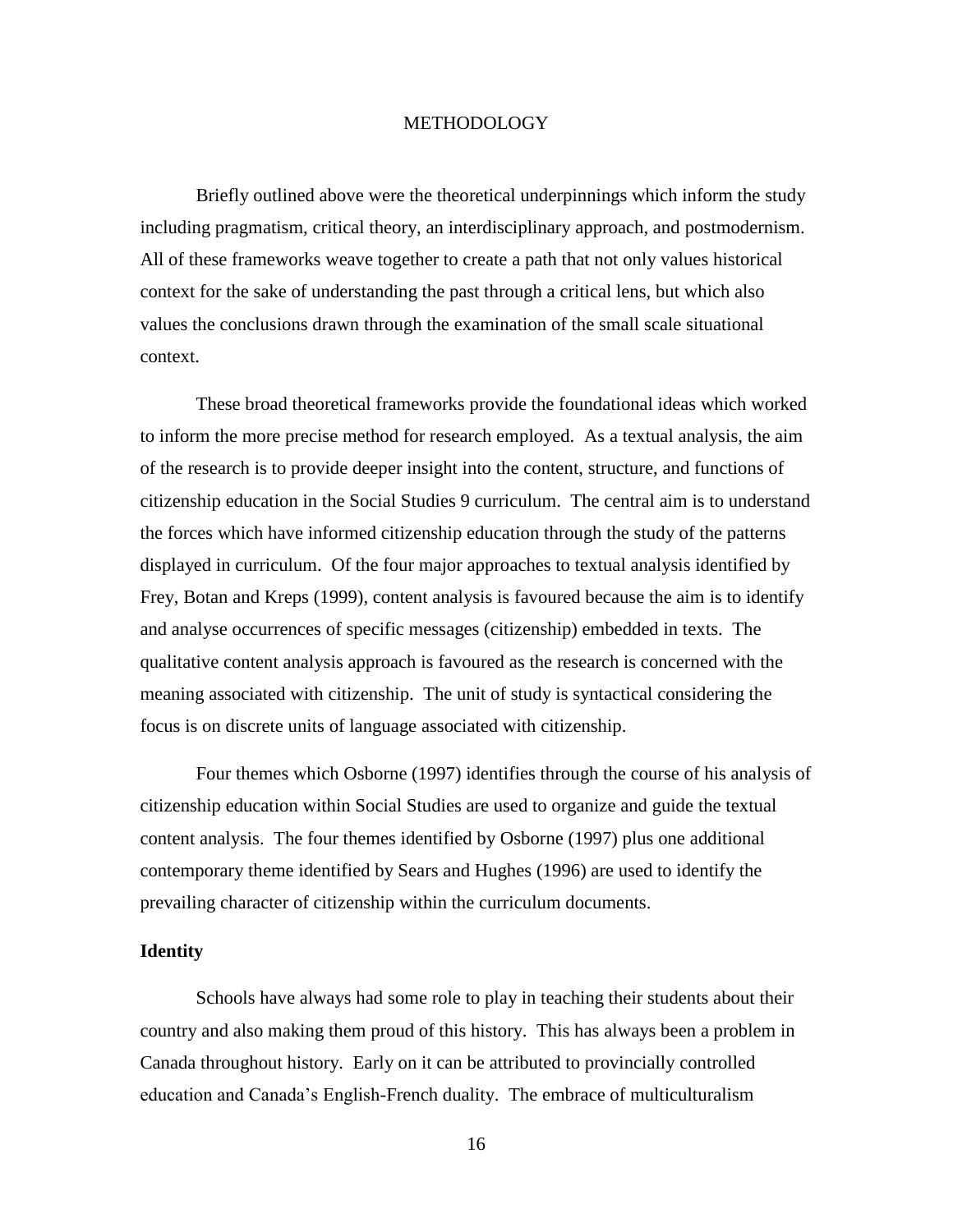following Trudeau's 1971 Multiculturalism Act meant that plurality over one distinct definition actually became a part of Canada's national identity. Since then, it has been questions over answers and regional/plural identities as opposed to a singular Canadian identity that have dominated the discussions (Osborne, 1997).

#### **Political Efficacy**

Citizenship education carries with it the idea that citizens should be politically active. Being productively politically active requires teaching, it is not simply inherited. There were five main elements to the approach to political efficacy following the 1970s: understanding of issues, political science as the organising discipline, activism and participation, politics as conflict, and respect for democratic values (Osborne, 1997).

#### **Rights and Duties**

Citizenship provides its citizens with certain rights, which make citizenship valuable, but these rights require balance with the duties and responsibilities of citizenship. The Canadian Charter of Rights and Freedoms has meant that Canada has seen an emphasis and value placed on rights over the duties of citizenship. Citizenship education is the perfect venue to consider the appropriate balance between rights and duties; to wonder about the tipping point where individual rights become a threat to society. Political proponents of both the political left and right argue that a citizen's rights must be balanced with the duties and obligations to society at large (Osborne, 1997).

#### **Social Values**

When considering citizenship beyond a narrow legal sense, it is a value laden concept. Citizenship education not only includes knowledge and skills, it also includes behaviours and actions which are based on values. These values will change according to the context within which they are situated, but there will always be a set of accepted values. It is a part of citizenship education to teach and instill these accepted values through the curriculum which means that citizenship education and the curriculum become powerful agents for messages about power and authority (Osborne, 1997).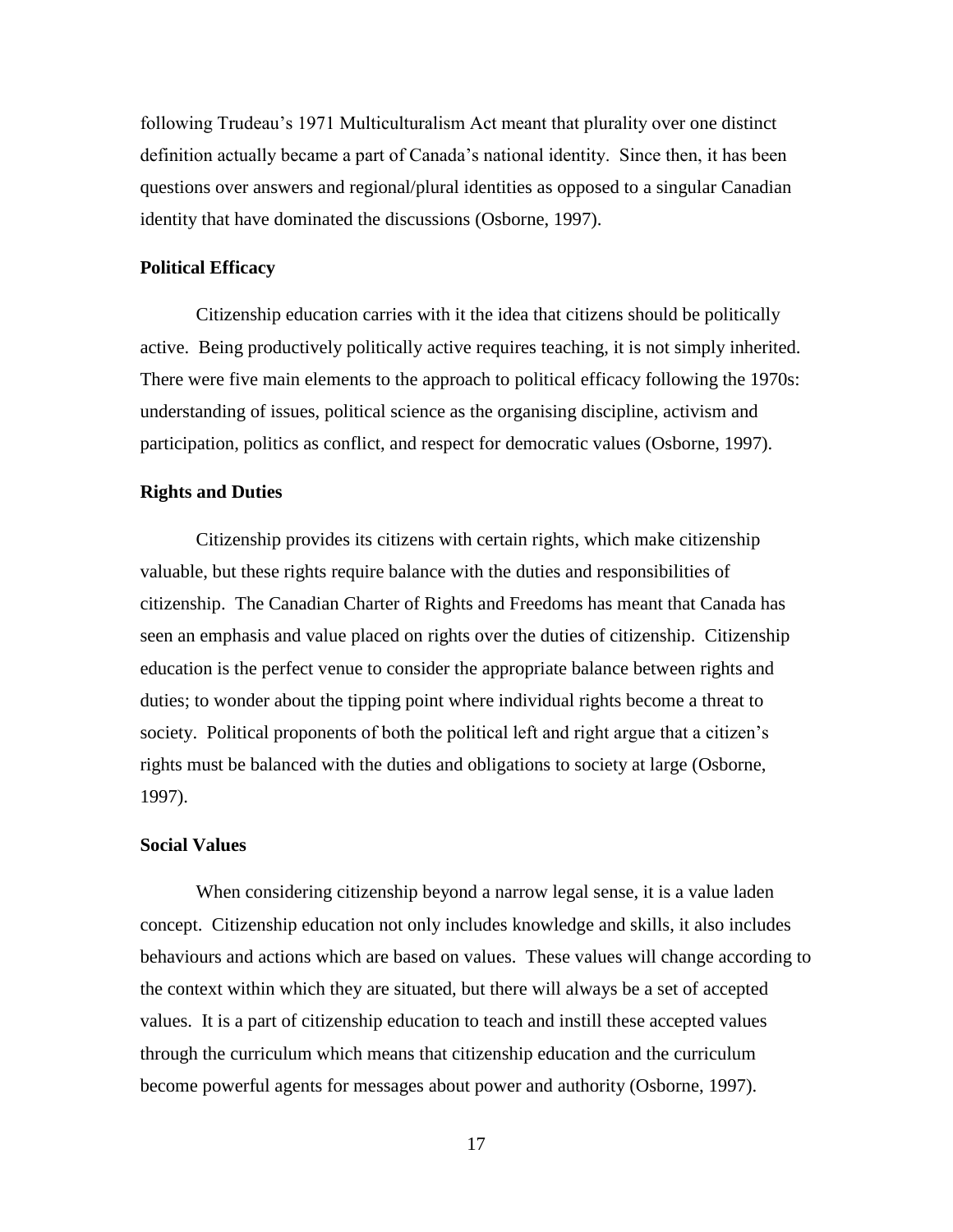## **Global/Social Justice Democracy**

This type of approach to citizenship education supposes that citizens should participate more actively in society; their actions should be much more than occasional voting. Free and equal discourse, diversity, and multiple understanding of national citizenship are also key components to this type of democracy. Citizens in this type of democracy also share a commitment to not only their local but global communities (Sears & Hughes, 1996).

## <span id="page-22-0"></span>**Keyword Analysis**

The following keywords serve as the discrete units of language examined and were developed using the five themes of citizenship education outlined above. The list is not exhaustive and keywords may be added as the research unfolds. The five themes also do not represent stark, hard division for the classification and interpretation of key terms. Some terms overlap and interpretation will lead from and consider textual, societal, and philosophical contexts.

| Theme                                  | <b>Key Terms</b>                                                                                          |
|----------------------------------------|-----------------------------------------------------------------------------------------------------------|
| <b>Identity</b>                        | nationalism, nation, history, loyalty.                                                                    |
| <b>Political Efficacy</b>              | politics (political), democracy, democratic,<br>participate, participation, advocate,<br>advocacy, active |
| <b>Rights and Duties</b>               | $right(s)$ , obligation(s), duty(ies),<br>responsibility(ies)                                             |
| <b>Social Values</b>                   | respect, tolerance, acceptance, fairness,<br>equality, diversity, freedom                                 |
| <b>Global/Social Justice Democracy</b> | tolerance, equality, diversity, plural, local,<br>global, community, freedom, action,<br>advocacy         |

In addition to this thematic organization which served to complete the keyword content analysis, two additional sources were used in reflecting upon the character and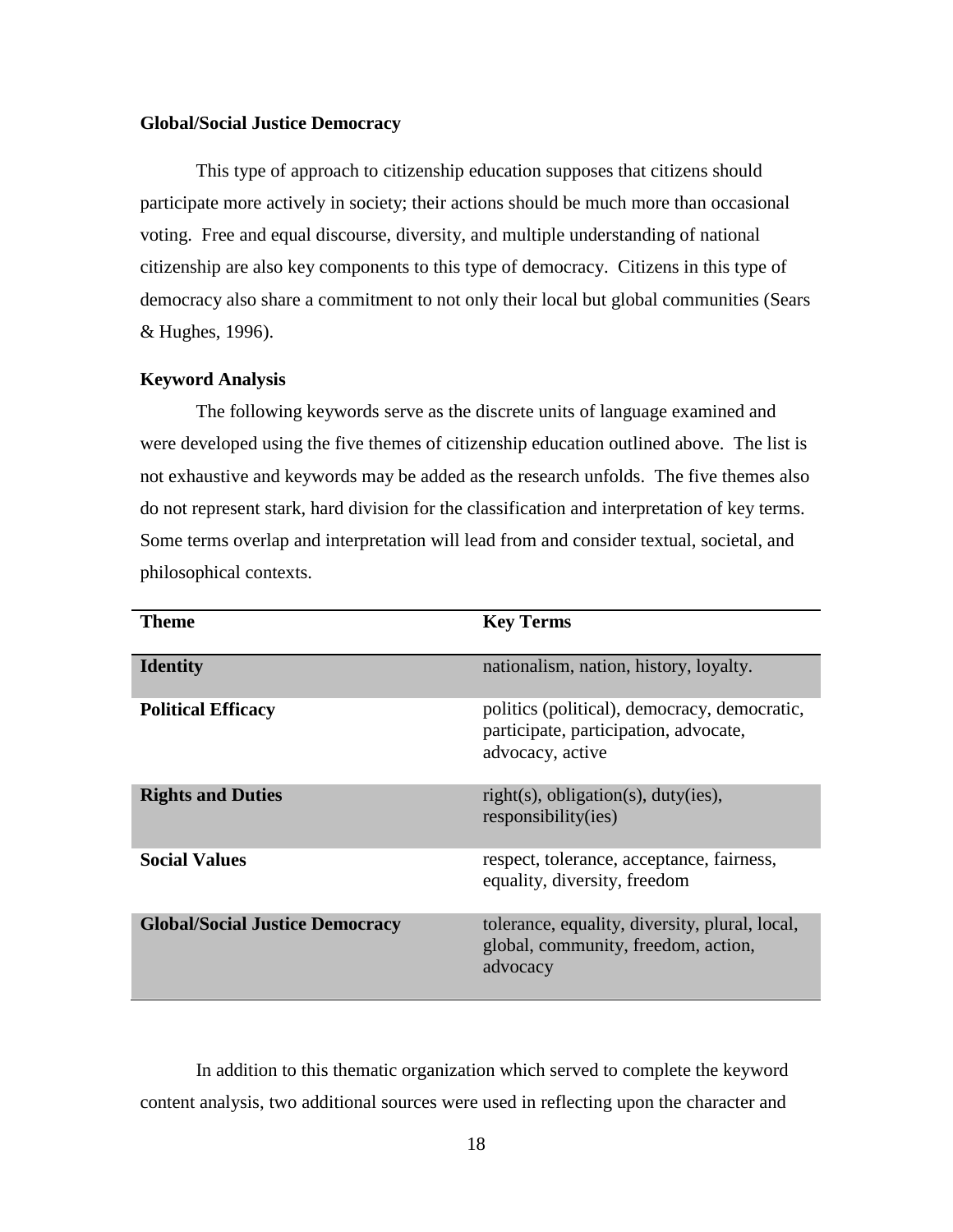type of citizenship and citizen which is espoused by the curriculum documents. Much research concerning citizenship education has shown that many forms or types of citizenship education and varieties of the good citizen arise in curriculum guides and classrooms across the country, (Sears and Hughes, 1996). The range of approaches to and conceptions of citizenship can range from extremes of elitism and radical activism with many variations in between (Sears and Hughes, 1996). Sears and Hughes (1996) sum up some of the key points concerning different conceptions of citizenship education using four different conceptions ranging from the more traditional to more critical or radical orientations.

In similar fashion, Westheimer and Kahne (2004) found three conceptions of citizenship helpful in navigating the variances in educational approaches. Their categorization has less to do with connections to education and educational approaches to citizenship and more with the types of citizens which appeared in the documents studied. The two tables created by Sears and Hughes (1996) and Westheimer and Kahne (2004) have been augmented and adapted to form the basis of four types of citizenship and citizenship education which have then been used to provide further interpretation of the character of citizenship and citizenship education in the curriculum guides studied (Table 1).

#### <span id="page-23-0"></span>**Critical Analysis of Texts**

A critical foundation for the analysis of citizenship and its associated terms within the official curriculum documents is required to provide adequate analysis of the term which has historically served to exclude and assimilate groups of peoples. Despite the fact that Werner (2012) intended to provide direction in terms of guiding students to critical analysis of their texts in the classroom, his framework has been applied to achieve a critical analysis of curriculum. Werner (2012) outlines eight overlapping concepts, five of which are considered here, which he borrows from cultural studies in order to provide deeper insight into the authorship of texts. The first is representation, which highlights the point that writings are representations of people, places, and events, and these representations are always partial because of the array of decisions which are made through the process of representation. The gaze, Werner's second concept, refers to the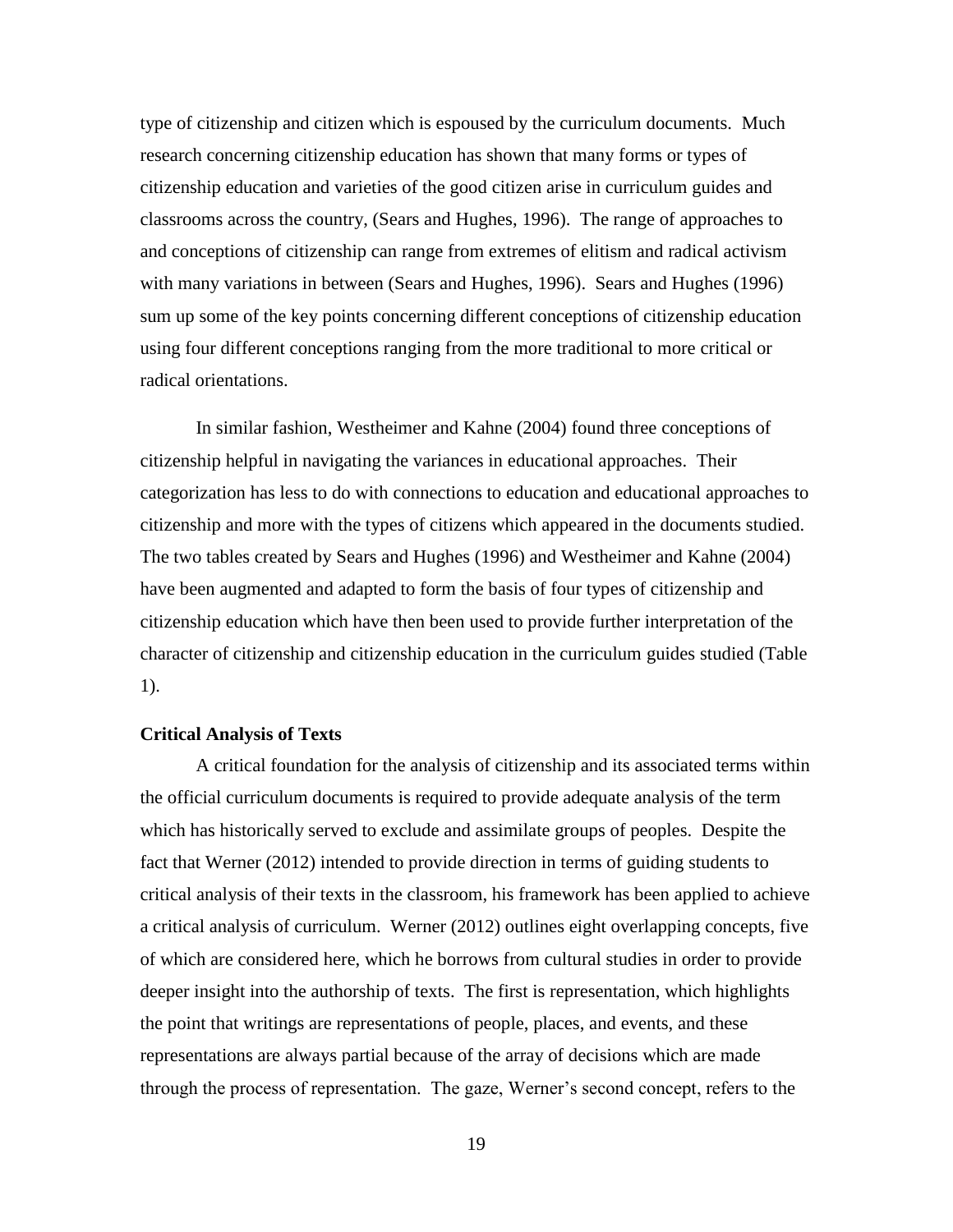implied attitude, value stance, or power relationship between the author and the content. Voice addresses questions of who it is that speaks; what is the dominant or authoritative voice? Absences ask the reader to address and consider what or who is missing from the account and why this is important. The last of Werner's concepts utilized, authority, is concerned with which storyline is favoured within a text. For instance, is the text arranged and presented in such a way that favours progress and growth?

#### **Process**

In seeking to make connections between society and curriculum documents, this study also included an analysis of sources pertaining to trends in the areas of focus. Prior to the primary source analysis of the curriculum documents, a variety of sources will be used to determine the sweeping characteristics of the time period in relation to political and educational philosophy, and societal trends. Secondary sources form the basis of efforts to identify the characteristics of the time period. The analysis of these sources will follow the same methodological approach as the curriculum documents because this will provide the common ground required for establishing connections between societal trends and curriculum documents. With this in mind, the analysis of these sources will be divided into political, educational philosophy, and societal trends. Key word analysis and frequency will not be utilized in the analysis of these sources but the focus will remain on Osborne's (1997) four themes and Sears and Hughes' (1996) one theme. Osborne's (1997) four themes and Sears and Hughes' (1996) one theme. These themes served as the guiding framework through which to consider the non-curricular sources. Once the trends, during each of the eras in question (70s, 80s, 90s, 2000s) were established, primary source analysis concentrating on the curriculum documents will follow.

Key word analysis began with identification of the key words within the curriculum document. In order to keep analysis focused, organized, and easy to interpret, a chart was kept for each of the curriculum documents which detailed the frequency and location (i.e. aims or outcomes) of the key word and the categorical theme within which the term fit.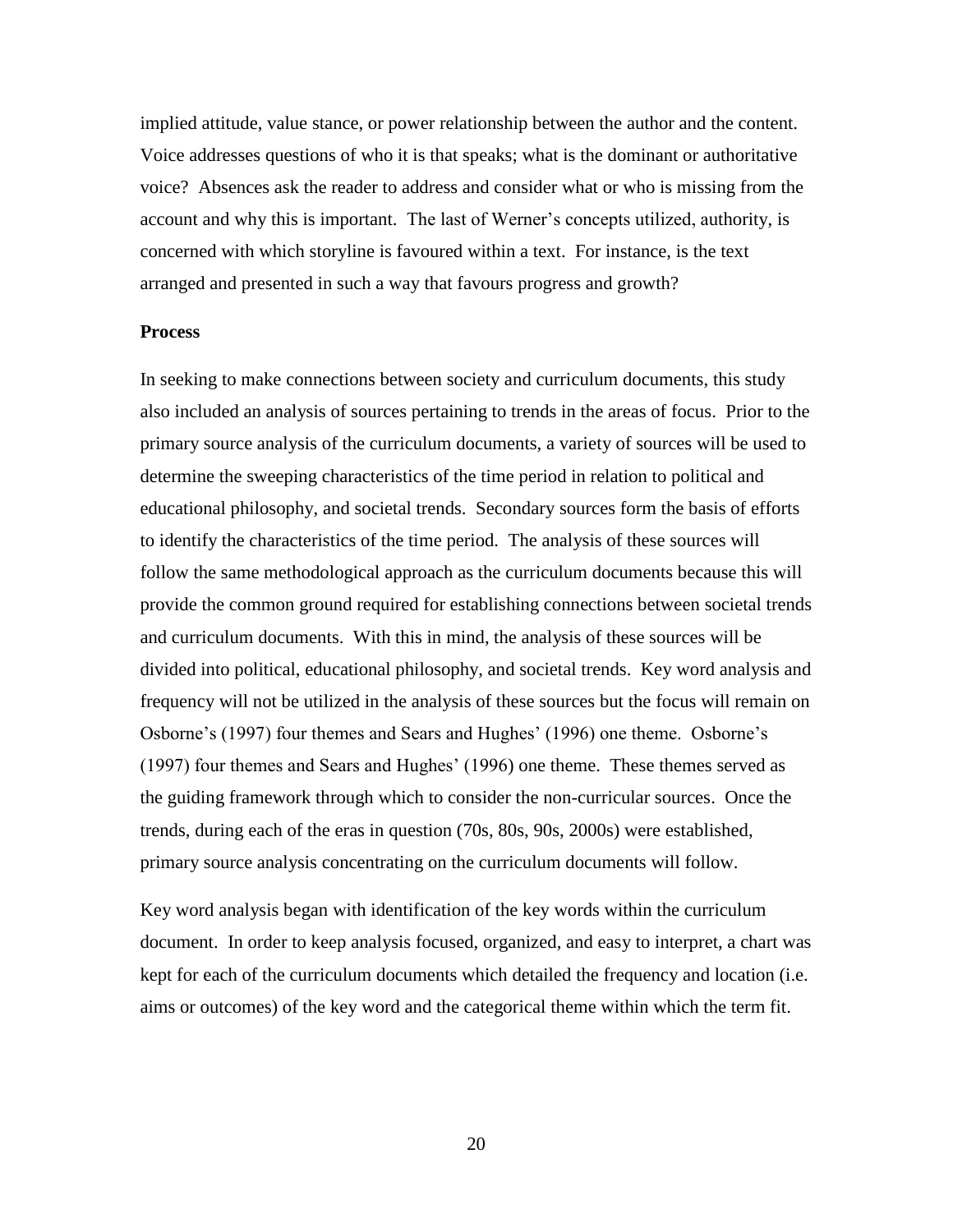# <span id="page-25-0"></span>**Table 1 Conceptions of Citizenship and Citizenship Education**

|                                     | Conception A                                                                                                                                 | Conception B                                                                                                                                                                 | Conception C                                                                                                                                                           | Conception D                                                                                                                                 |
|-------------------------------------|----------------------------------------------------------------------------------------------------------------------------------------------|------------------------------------------------------------------------------------------------------------------------------------------------------------------------------|------------------------------------------------------------------------------------------------------------------------------------------------------------------------|----------------------------------------------------------------------------------------------------------------------------------------------|
| Description/Core<br>Assumptions     | Acting responsibly<br>Obeying laws<br>Recycling, giving<br>blood                                                                             | Participation to<br>resolve public issues<br>Improving society<br>through leadership<br>in organizational<br>structures.                                                     | Global<br>understanding<br>Planning for<br>alternative futures<br>Individual actions<br>have global<br>consequences                                                    | Seeking out and<br>addressing issues of<br>inequality and<br>oppressive<br>structures.                                                       |
| Knowledge                           | Core knowledge<br>Arriving at the same<br>answers<br>Focus on politics<br>and military history<br>presented in a<br>progressive<br>narrative | Knowledge required<br>to participate in<br>society.<br>Liberal democratic<br>institutions are the<br>best option for<br>social organization<br>but are flawed in<br>practice | World systems and<br>global issues<br>Environmental<br>sustainability and<br>issues<br>Issues are presented<br>from varying<br>perspectives.                           | The ways that<br>structures oppress<br>Examining<br>structures for<br>oppressive and<br>discriminatory<br>nature                             |
| Values                              | Particular set of<br>values which lead to<br>improvement of<br>society                                                                       | <b>Encouraged</b> to<br>question issues to<br>value<br>Clarify and defend<br>personal value<br>positions                                                                     | Multicultural<br>perspectives<br>Environmental<br>responsibility<br>Equality<br>Justice<br>Pluralism                                                                   | Equal participation<br>of all members of<br>society<br>Speaking out and<br>working against<br>oppressive and<br>discriminatory<br>structures |
| Skills/Participation                | Informed voting<br>Donating/contributi<br>ng to community<br>efforts                                                                         | Critical thinking in<br>order to participate<br>to resolve issues<br>Active participation                                                                                    | Skills to effect<br>change in issues of<br>sustainability and<br>equality.<br>Critical and cross<br>cultural thinking<br>Working<br>collaboratively<br>across cultures | Skills to effect<br>change to rectify<br>oppressive and<br>discriminatory<br>structures                                                      |
| Theoretical/Philosophic<br>al Links | Traditionalism<br>Elitism<br>Essentialism                                                                                                    | Progressivism<br>Critical inquiry                                                                                                                                            | Communitarianism<br>Global/peace<br>education<br>Critical inquiry<br>Multicultural<br>education                                                                        | Social<br>reconstructivism<br>Critical theory<br>Critical inquiry                                                                            |

Adapted from Sears and Hughes 1996 and Westheimer and Kahne 2004.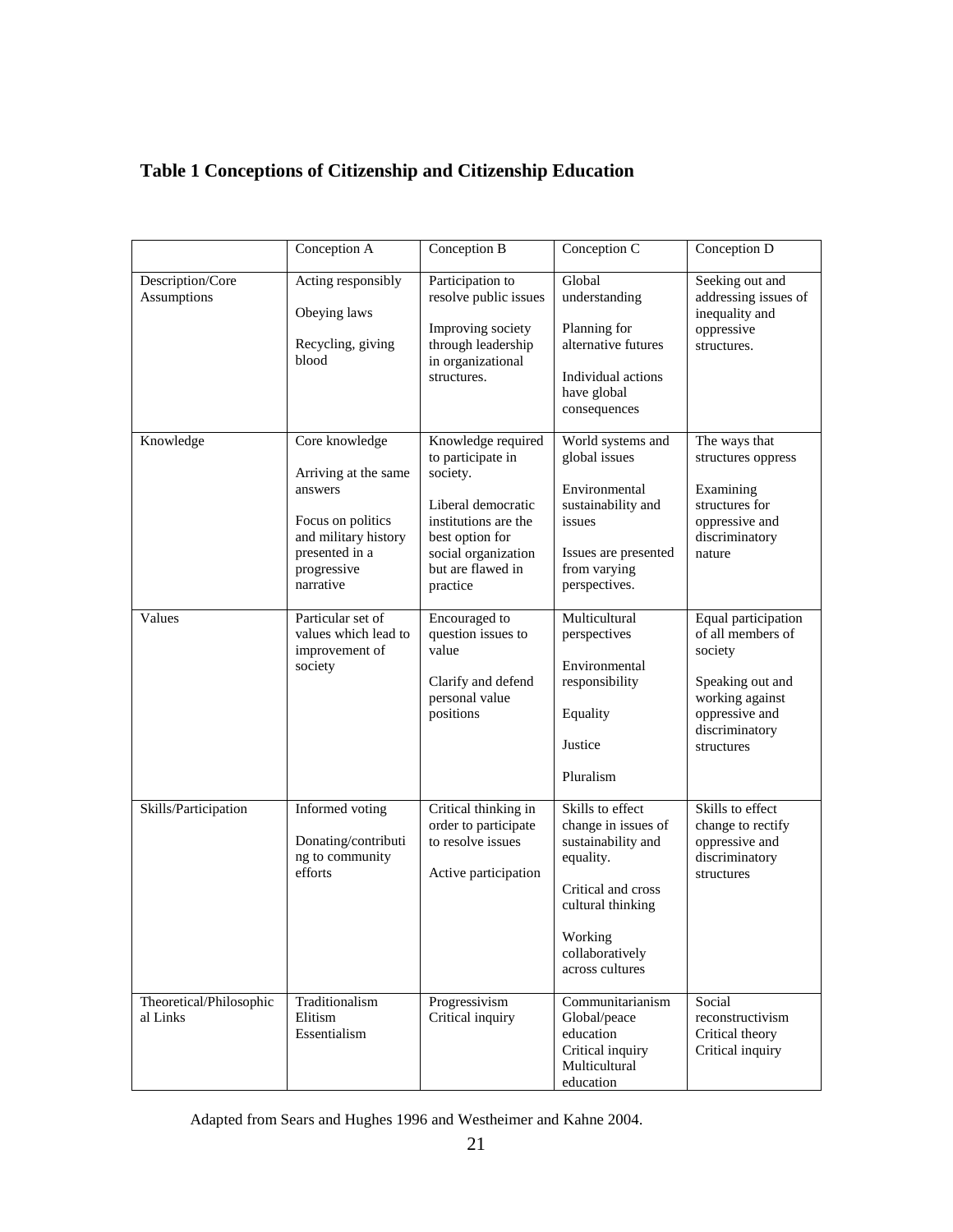Further analysis considered the frequency within the categories which determined the emergent patterns in relation to prevailing societal, political, and philosophical trends. Since the study considered three separate curriculum documents from the 1970s through to the most recent 2008, the process will repeat three times over. In an effort to compensate for the gap between 1971 and 1991 in curriculum development, the 1984 *Final Report* from the Committee of Curriculum Review and Instruction was analyzed. From this data analysis, conclusions may then be drawn concerning the connections between the curriculum documents and society.

In addition to the thematic keyword analysis of the sources, each will also be considered through the lens of Werner's (2012) five critical analysis concepts. The thematic analysis provides the content organization required to weave the connections between society and curriculum, while the critical analysis concepts provide the lens through which all documents will be considered. Using Werner's five concepts of critical analysis will afford the necessary lens that will contribute to deeper insight into the trends at work within the documents. It is crucial to a critical approach to contemplate not simply what appears in the documents, but also what does *not* appear and *how* it appears.

The application of Osborne (1997), Sears and Hughes (1996) and Westheimer and Kahne's (2004) thematic orientations provide much needed organizational structure for analyzing trends within documents concerning citizenship education. On a deeper level, it is Werner's five concepts of critical analysis which provide the requisite lens which uncover the authority and power hidden within the documents.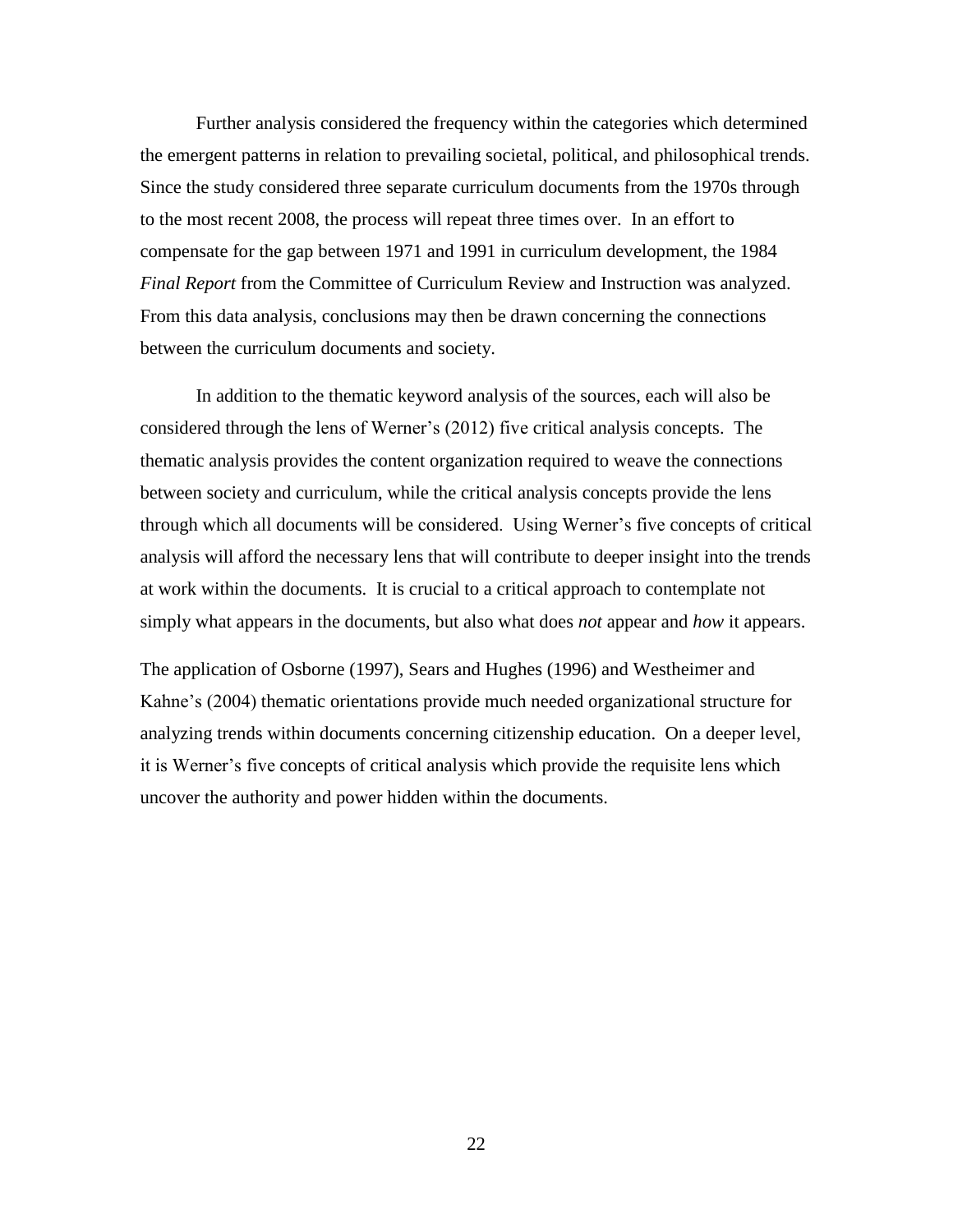#### POLITCAL IDEOLOGY

<span id="page-27-0"></span>The prevailing political ideologies that have dominated the Canadian and, at times, the international scene provide insight into political culture, society, and issues of education. In order to better understand the political culture of Canada, and the narrower context of Saskatchewan, a starting point is a brief overview of the political ideologies that have dominated Canadian politics. Canadian politics have been dominated by three ideologies: conservatism, liberalism, and social democracy. In addition to these dominant political ideologies, Canadian political culture and society was also heavily influenced by the doctrine of Keynesian economics, followed by the more contemporary policies of neo-liberalism which still prevail today.

 In its classic form liberalism values the individual above all else and favours laissez faire economics where free market capitalism prevails. By the late 1800s though, liberalism began to favour a more interventionist economic approach which was developed, in part, to deal with the growing discontent of the working classes (Orlowski, 2011). As reform liberalism continued to develop, another important cornerstone developed: meritocracy. The term refers to a social system whereby each individual attains status and success based solely upon their individual merits and talents. In this way, it works to reinforce the inequalities in society as it fails to recognize, or ignores, any notions of privilege (Orlowski, 2011).

In contrast to the embrace that liberalism provides for progress and change, the critical and threatening pose taken against these same ideas is represented by the ideology of conservatism. Conservatism values tradition and stability above all else and holds that progress and change are a threat to that tradition. Traditional conservatives aim to maintain the status quo in the face of economic, social, and political turmoil (Orlowski, 2011). Conservatives favour a society where everyone has, is aware of, and understands their place in society – a hierarchical order where each individual works to maintain tradition and stability within a larger community (Orlwoski, 2011).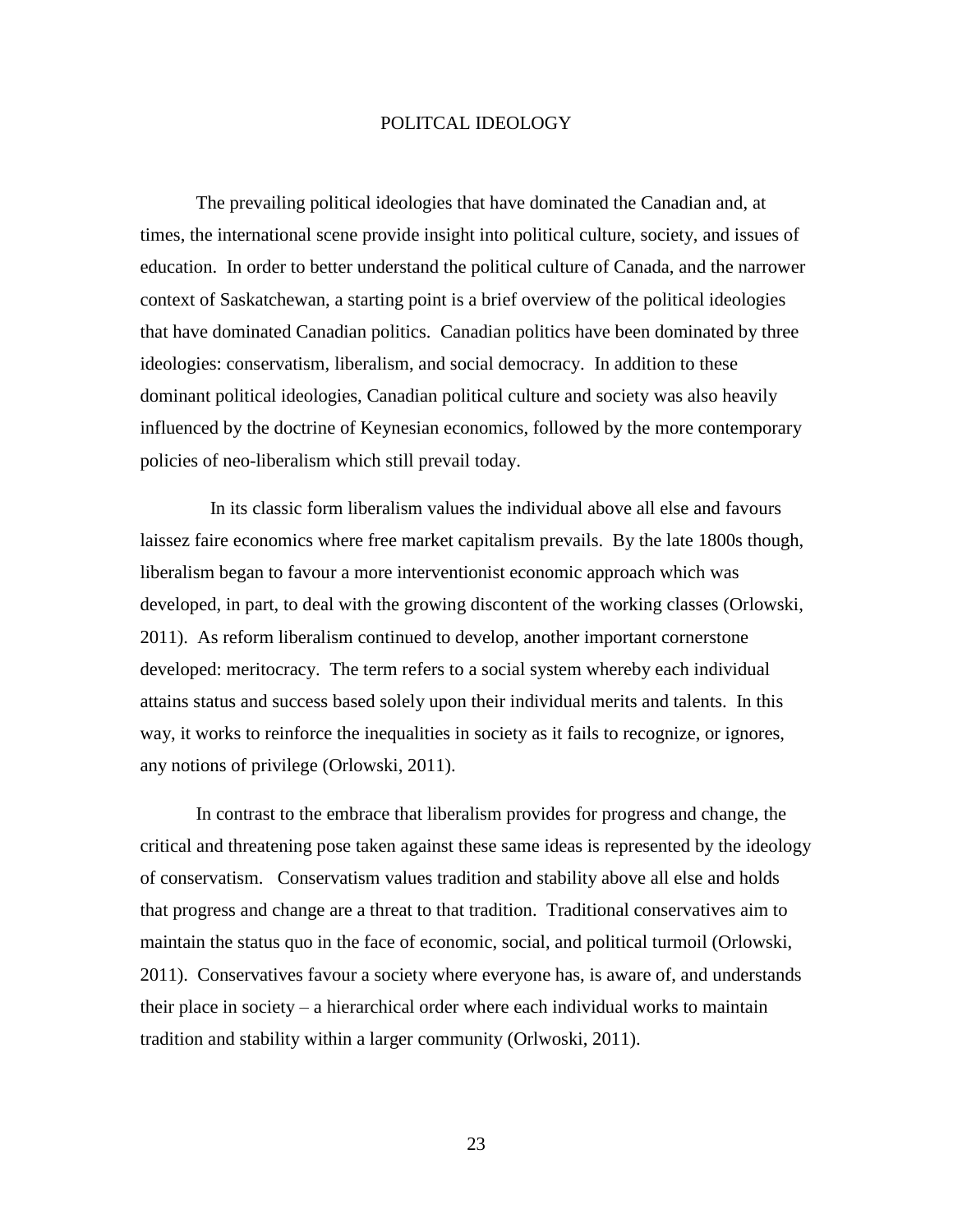The youngest of influential political ideologies within the Canadian landscape is social democracy, which represents the left in Canada. A hybrid of socialism and liberalism, social democracy represents a unique development when compared to the U.S. and also holds particular importance for examining political culture in Saskatchewan. Following the failures and atrocities of the Stalin-led Soviet Union and the almost decade long Great Depression, the popularity and acceptance of socialism began to wane (Orlowski, 2011). In its place developed the hybrid political ideology of social democracy which holds that efforts are necessary to help those members of society who have little chance and opportunity to improve their economic standard of living (Orlowski, 2011). As a result of its hybrid nature, social democracy is liberal in regards to social issues and usually winds up in between socialism and liberalism in regards to economic issues (Orlowski, 2011).

In his interpretation of the Canadian ideological landscape, Horowitz (1966) argues that the influence of what he calls the 'tory touch' can be seen in all three of Canada's dominant ideologies. Horowitz (1966) argues that the Conservative 'tory touch' is exemplified through traditionalism, elitism, and the strong state. Canadian liberalism has been influenced by toryism in their acceptance of state intervention and their tolerance of feudal systems like monarchism (Horowitz, 1966). Horowitz (1966) also argues that the presence of the Canadian Liberal Party as the middle ground that trumps both the ideological left and right is unique to English speaking Canada. Furthermore, the refusal of the Liberal Party to become a class party has forced the left (Social Democratic) and the right (Conservatives) to mitigate their class appeals and become themselves, in a way, centre parties (Horowitz, 1966).

In addition to the major political ideologies of Canada, there were two integral economic ideologies that dictated and shaped western politics, political culture, and society. Despite the variances in the ideological underpinnings of political parties, the postwar years in Canada, as well as the western industrial world, were dominated by Keynesian economics. Keynesian economic policies gained prevalence during the post war years as the western world tried to evade another depression like the one experienced in the 1930s. A different system was needed in order to ensure economic supports during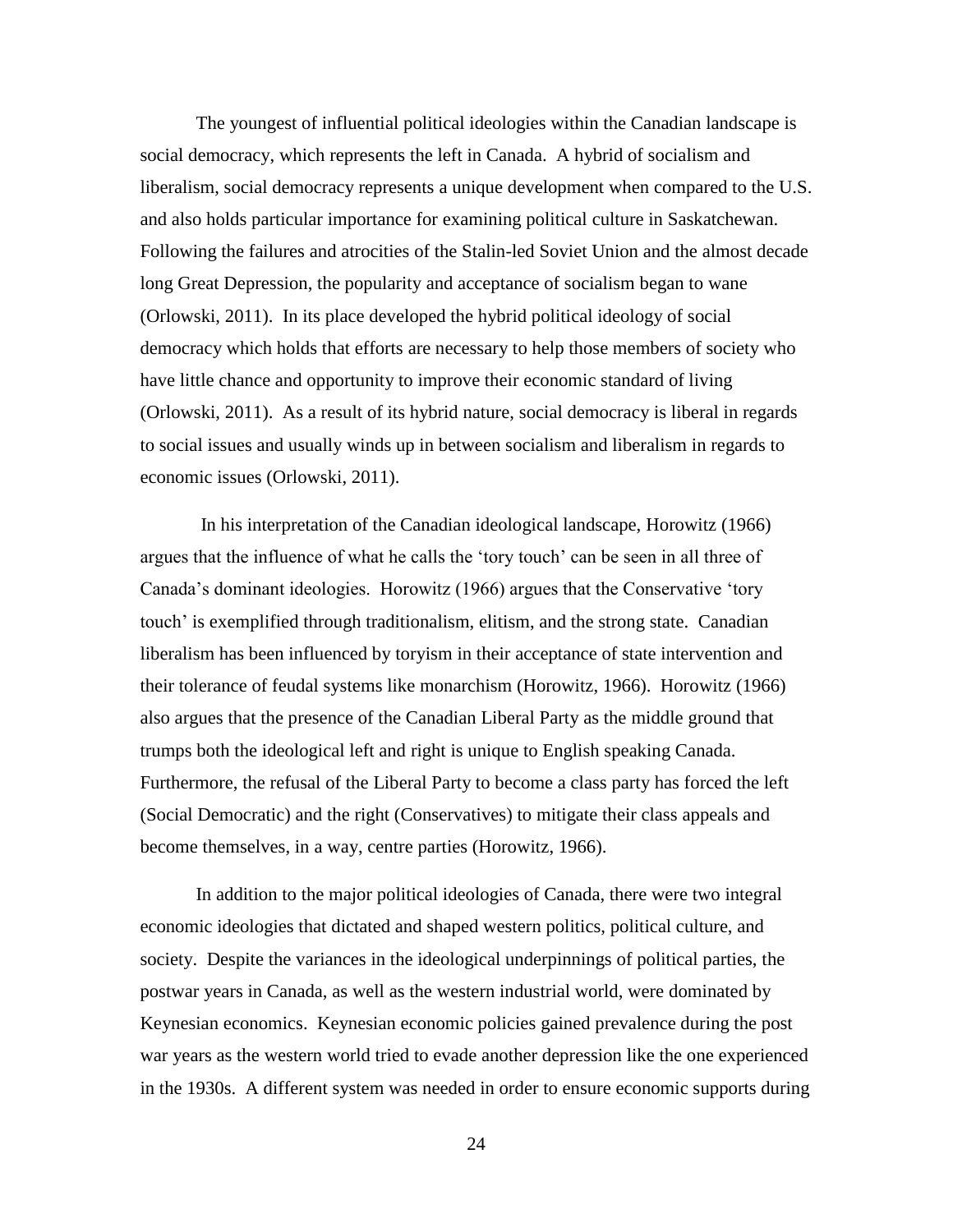times of economic downturn. Keynesian economics valued a balance between private enterprise and state intervention and a social security safety net for citizens that worked to ensure social welfare (Bumsted, 2008). In his analysis of Canadian macroeconomics in Canada during the  $20<sup>th</sup>$  century, Niel Bradford (2008) explains that "Keynesian macroeconomics privileged the employment objective over price stability and fiscal policy over monetary policy" (pp.198). The development of the modern welfare state during these formative years can be attributed to this system of economic principles. Although Keynesian economics had been accepted through the industrial world for close to 30 years, the system began to unravel during the late 1970s under both international and domestic pressures (Bumsted, 2008). The economic ideology that would come to replace the Keynesian model would hit its stride during the 1980s and continue to dominate both domestic and international economics until the present day. Under the neoliberal model the market place replaces the state and the individual the community (Smith, 2004). Private enterprise, deregulation, big business, tax cuts, and profitability are at the core of neoliberalism, leaving little room for crucial social welfare policies.

#### <span id="page-29-0"></span>**Politics, Political Culture, and Society**

The politics, political culture, and societal trends within Canadian society, and more specifically Saskatchewan, have developed alongside one another as each works in turn to influence the other. This section is presented as a whole, without separation as it takes a holistic approach to the analysis of political culture. More specifically, political culture is viewed as an "ethos" which encompasses and also conditions society (Bell, 2000). Thought of in this manner, politics and political culture are inseparable from society – the two compliment and inform one another as they shape and define the historical climate of a particular time. This is not to say that politics and society are never once at odds or contested, but just that each is inseparable from its counterpart as each works to aid in developing trends, currents, and countercurrents within an era. Political culture is shaped by its larger context just as society is. Political culture is influenced by cultural baggage as well as formative events and structural considerations such as class relations (Bell, 2000).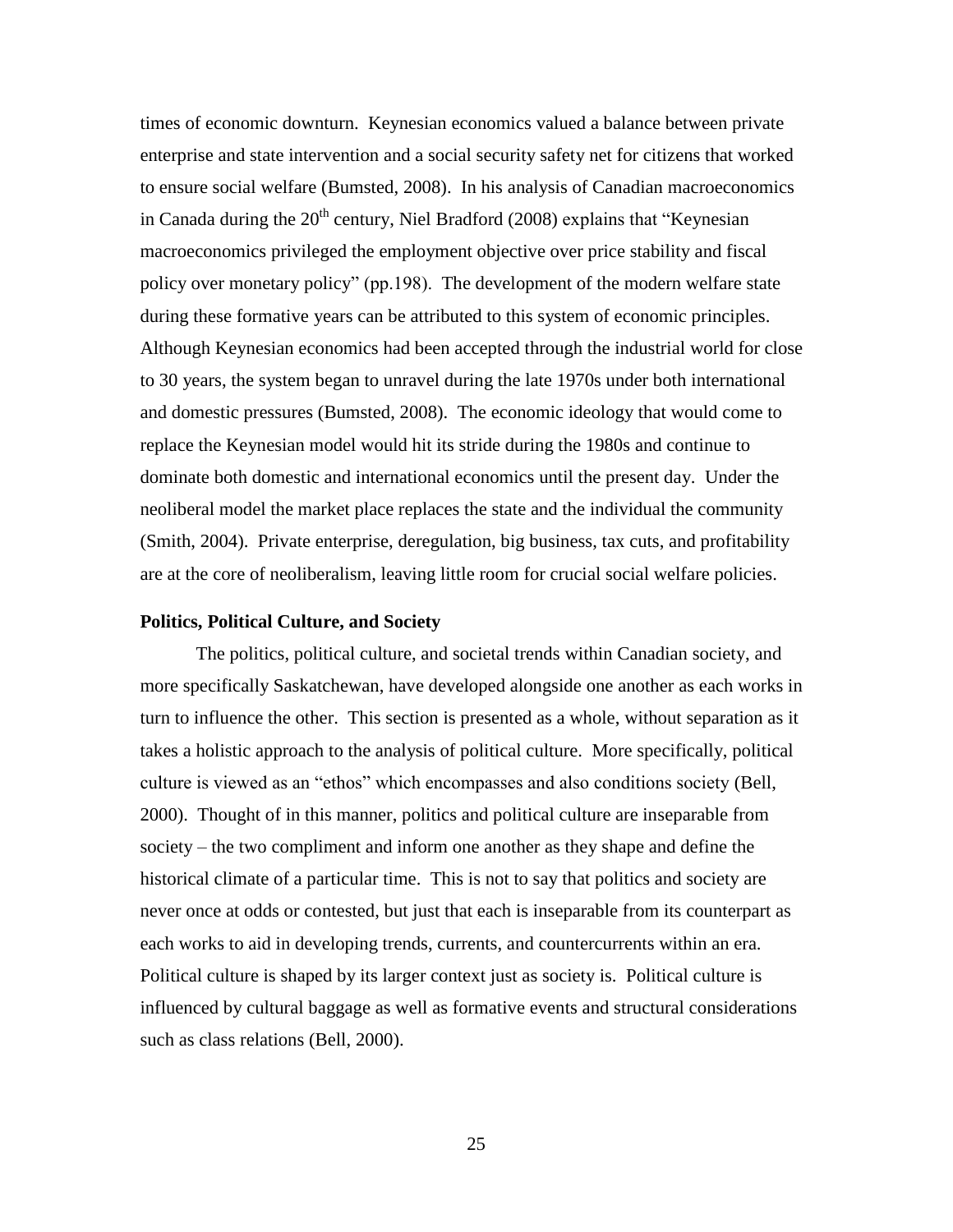Political culture represents the values and dispositions of a particular population, region, or time period. Speaking of a Canadian political culture becomes difficult once we begin to take into account the regional variances represented across the great landscape of Canada. What is easier to speak of is the political culture at a national (federal) level. Although national politics do not always reflect or provide insight into the particularities of provincial politics, they do provide an important backdrop to more specific provincial studies.

The nuances of Canadian political culture and society from the 1970s through to the present era are far too vast to cover within this context. The representation which follows outlines only a portion of the larger political and societal trends of these years and does not purport to represent a complete, or even near complete, overview of the issues which Canada faced during these years. An attempt has been made to simply highlight some of the larger political and societal trends which worked to characterize the Canadian experience during those years, with particular attention to the West and Saskatchewan.

# <span id="page-30-0"></span>**Canada in the 1970s, 80s and 90s: The Era of Political Rights, Multiculturalism, and the Move to Neoliberalism**

The period from post war up until 1980 represented a heyday in Canada for equality and individual rights. There was a clear commitment during this period to create greater equality in society (Finkel, 2006). A good portion of the years in question can be characterized, at the national federal level, by the politics and policies of Pierre Elliott Trudeau. Trudeau is arguably one of Canada's most well-known, and charismatic political leaders in recent history. Canada experienced some of its most defining moments under Trudeau as he struggled to build a bilingual, multicultural Canada. His arrival on the national political scene as prime minster in 1968 also marked the beginning of a new era dominated by liberal hegemony (Bumsted, 2008). By the 1970s it was clear that assimilationist policies of earlier governments were no longer acceptable. Under increasing pressure from immigrant groups, the government abandoned these assimilationist policies in favour of a more tolerant approach (Kymlicka, 2004). In 1971 Trudeau began what would eventually be termed multiculturalism within a bilingual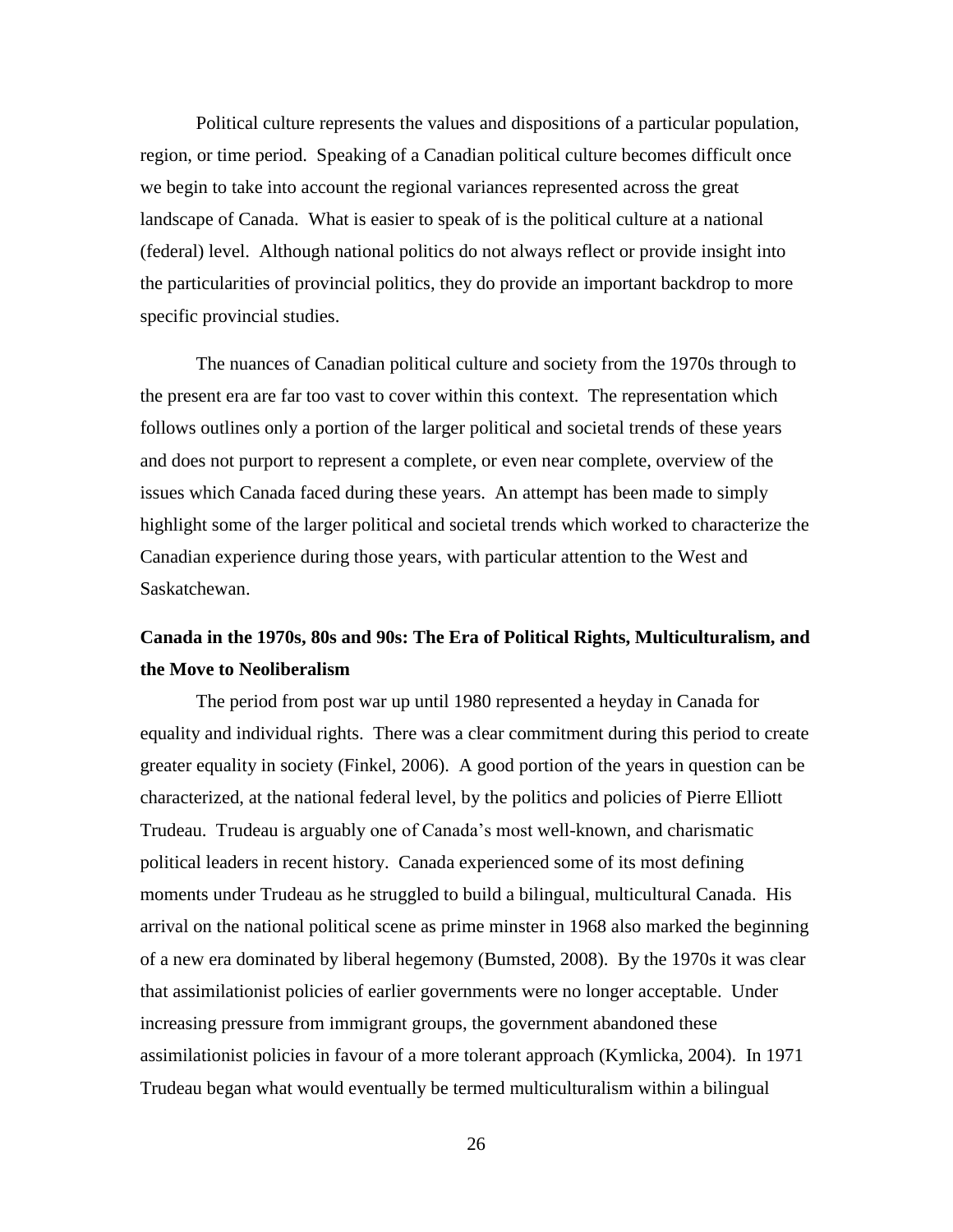framework. It was in 1971, as part of the Multiculturalism Act, that Trudeau declared that despite having two official languages, Canada had no official culture. As a result of this absence of an official culture, Trudeau also maintained that all cultures are to be viewed and treated equally; no one ethnic group takes precedence over any other (Troper, 2002). For Trudeau, pluralism was the only true base for identity within Canada. This meant that the federal government would work to preserve the multiculturalism of Canada while also honouring its bilingual heritage too (Bell, 1992). Building upon this framework, within the next ten years Trudeau, demonstrating his adherence to liberal ideology, would add another element to his multicultural framework – equality rights. The 1982 Charter represented a move to guarantee both individual and minority rights within the Canadian Constitution. For Trudeau the Charter was a central and unifying document for Canadians as he felt it represented Canadian values, equality rights, along with minority and language rights (LaSelva, 2004). Although Trudeau's hope for Canada was an inclusive citizenship that represented true pluralism which every Canadian could identify with, the Charter is often criticized for its ignorance of both the distinctiveness of Quebec and the accommodation of Aboriginal issues (LaSelva, 2004). McGrane (2011) argues that this era in Canadian politics can be termed liberal multiculturalism as the government worked to recognize and preserve heritage cultures. Furthermore, that minority cultures also work to share their cultural heritage with the majority in order to foster greater tolerance and acceptance of diversity (McGrane, 2011).

Despite the fact that most studies of Trudeau imply that there was a Canada before Trudeau and a Canada after Trudeau, Linda Cardinal (2004) argues that for the most part Trudeau was a product of his time. Cardinal (2004) argues that the rights based, multicultural, pluralistic politics that Trudeau is renowned for were a product and reflection of the changing relationship between politics and society and a shift away from a traditional parliamentary approach towards a more rights based approach. Trudeau's accomplishment was bringing this new rights based approach into the realm of identity and citizenship. His vision was based on the premise of defining language and culture as individual rights and as the main criteria for belonging and identity in Canada (Cardinal, 2004). Trudeau came to federal politics in the late 1960s under the influence of the civil rights movement and growing concerns within Canadian society concerning justice and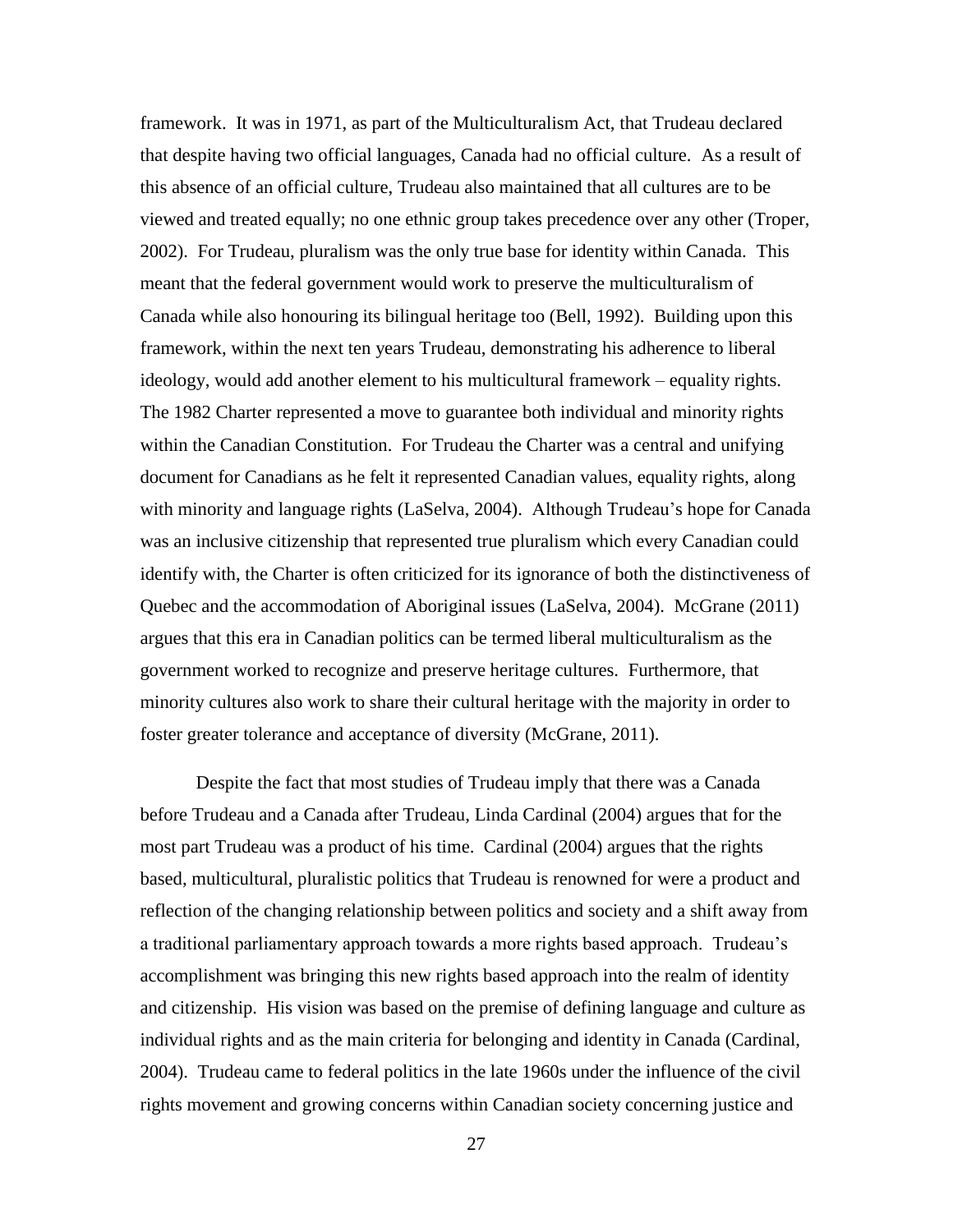equality. The rights discourse in Canada, was moving away from concerns about the nature of federalism and towards debates concerning the protection of rights for individuals in society and it was within this political and societal environment that Trudeau came to power (Cardinal, 2004). The pressure that government felt from immigrant groups was also characteristic of the period as Canada continued to see rising numbers of immigrants from non-European Third World countries. In fact, after 1973 Canada's immigrant population was chiefly from Third World countries and by 1986 Canadian residents from the third world totalled 30% of all foreign born residents (Bumsted, 2008).

The concentration and commitment to greater equality in society began to wane in 1980 as the post war boom began to slow in the 1970s and Keynesian economics came under attack. Faced with new fiscal constraints and concerns brought about by increased internationalization of investment. High inflation rates combined with high unemployment combined to present a new problem which Keynesian economics seemed unable to account for (Bradford, 2000). The macroeconomic policies of the 1970s were full of inconclusive experimentation as the federal government grasped for a reliable direction to deal with the challenges of the time (Bradford, 2000).

The struggle to find an assertive direction in economic policy during the 1970s ended with the paradigm shift to neoliberal policies which were cemented during the 1980s (Bradford, 2000). The conservatives, who would come to power in 1984 under Brian Mulroney, would attribute the state of economics to government over spending on social programs. The solution for Canada, as all other western economies, was a return to a liberal marketplace with little state intervention or regulation (Finkel, 2006). Conservatives were successful in convincing many Canadians that overspending and state interventionism of the former liberal years were responsible for the economic situation and had worked to strangle the economic potential of the country (Finkel, 2006). Between 1972 and the early 1990s, the old liberal consensus had all but disappeared and what replaced it was free market monetarism accompanied by intense concentration on a private enterprise mentality (Bumsted, 2008). No longer was the political climate defined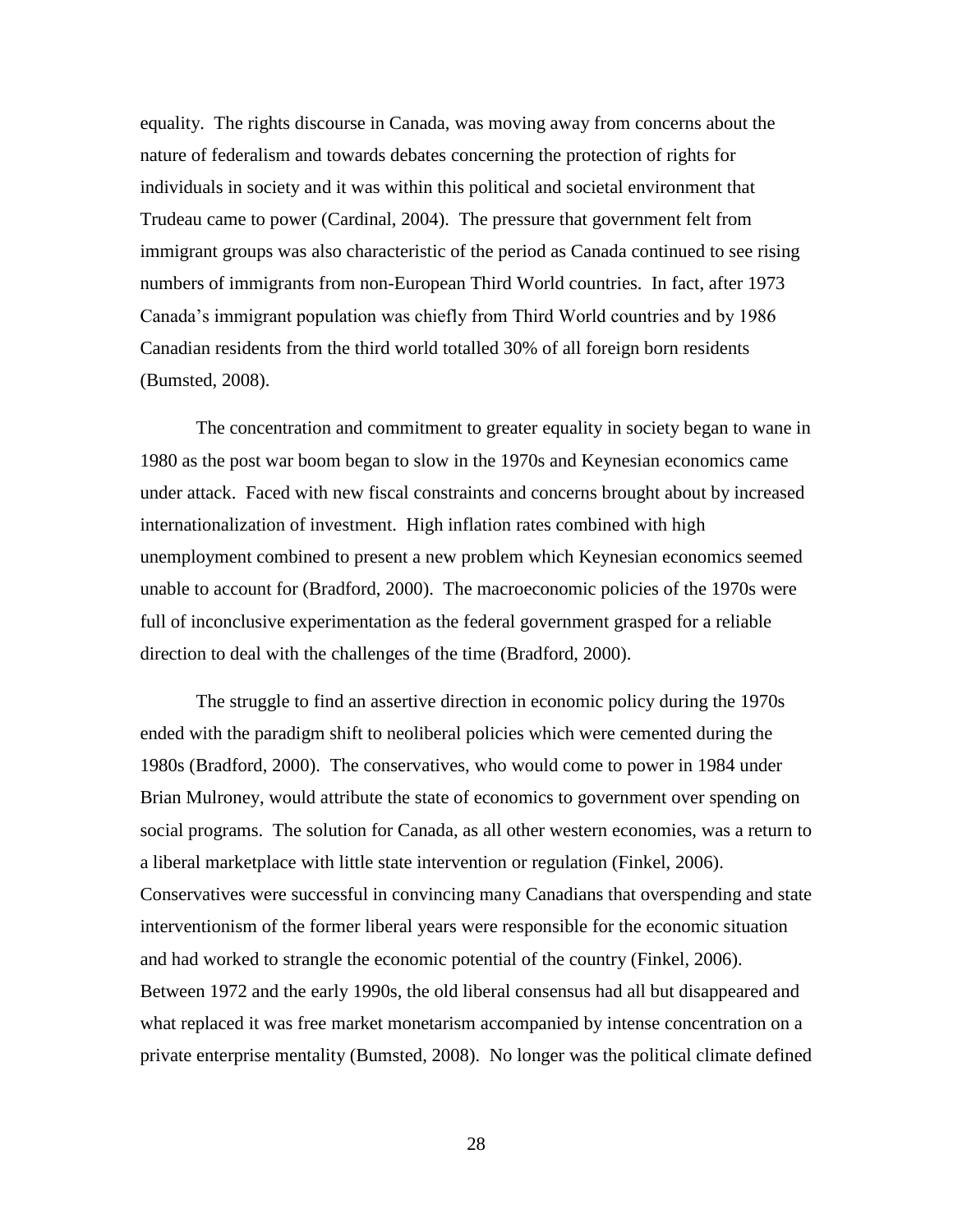by policies and debates concerning individual and group rights but by upholding private ownership rights over the participatory rights of citizens (Smith, 2004).

Although the Conservative party was defeated in 1993, the neoliberal influence did not end there. The election of Chretien and his Liberals in 1993 saw not just a continuation of the neoliberal goals of the Mulroney's Conservatives but an actual acceleration of those goals. The Conservative goals of drastic public service cuts and reduction of deficit was adopted by Chretien as the Liberal party worked to continue the neoliberal legacy (Dobrowolsky, 2000). The process of cutting federal program spending culminated in 1995 where the depth and breadth of the cuts introduced by the Liberals in that year's budget prompted some to question what remained of Canada (Bradford, 2000).

Canadian society became very much influenced by the economic climate of the neoliberal era. Canadians everywhere in the country were living well beyond their means and the intense self-absorption of the western world is well exemplified by the over excess of the 1980s. Bumsted (2008) points to two interesting developments in particular to exemplify the over excess and self-absorption of the 80s. The first is the development and completion of what was then North America's largest mall – the West Edmonton Mall. Completed in 1986, this massive complex is a symbol of the consuming society which imagined it. The increasing demands and domination of consumer culture also meant that birth rates began to fall during the 1980s (Bumstead, 2008). Young couples too concerned with their own consumer needs became reluctant to push their own personal consumer desires aside to start a family. This trend, in turn, meant that population growth in Canada became increasingly dependent on immigration with the vast majority of new immigrants coming not from the industrialized western world, but Africa and Asia. These new immigrants brought with them new cultural influences as well as old world social issues (Bumsted, 2008). Despite the fact that this most striking characteristic of the period, self-absorption, is one that came to dominate society during the 1980s, it still remains a defining characteristic for contemporary society as the western world continues to be dominated by neoliberal economic and political policy.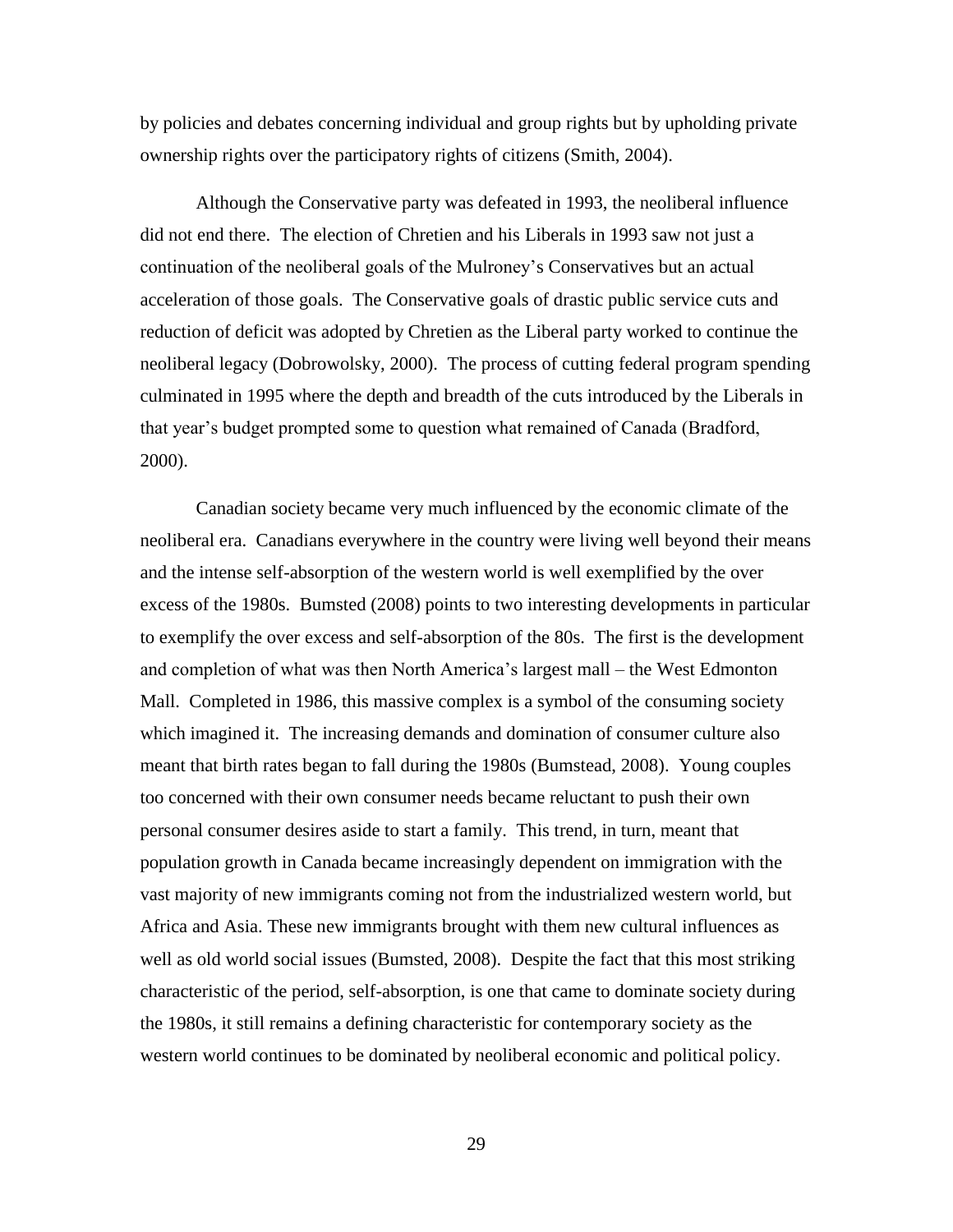#### <span id="page-34-0"></span>**Canada in the Global Age**

As the neoliberal climate continues to prevail in Canada it has become enmeshed with the process of globalization. The  $21<sup>st</sup>$  century is highly characterized by its increasingly global nature. Although this process of internationalization of companies is not unique to the  $21<sup>st</sup>$  century, the extent to which these companies impact both local and global communities has increased significantly. International actors have the increasing power during this time to enact critical impact on economic stratification, environmental problems, human rights, basic human needs and a nation's debt and social safety nets which are not always positive. This global system only works to benefit those individuals, corporations, and governments who have the education and capital to take advantage of the global financial markets. Billions of people have not benefitted from the processes of globalization but instead are trapped by the hegemony of international companies and financial institutions like the International Monetary Fund (Duty and Merryfield, 2008). This global interconnectedness also hinders the ability for nations to solve major problems within their own borders. Problems like air pollution, water crises, nuclear weapons, and terrorism can only be successfully addressed if nations work together (Duty and Merryfield, 2008).

The increasing interconnectedness between countries and cultures has also meant that people view the world in a different way. The time that it takes to make connections between diverse cultures, separated by vast distances, has been compressed as technology works to actively make the world seem smaller (Duty and Merryfield, 2008). Our communities are increasingly impacted by decisions that may have been made thousands of miles away, and conversely, the decisions that are made within local communities have the potential to impact other places far beyond the reach of national borders (Duty and Merryfield, 2008).

## <span id="page-34-1"></span>**Political Culture in Saskatchewan**

The distinct nature of Canada's regionalism and each province's history means that the national climate provides a backdrop to the questions of society and political culture in Saskatchewan but surely not a complete picture. As Brooks (2004) argues, there is little variance in fundamental values and political culture across English Canada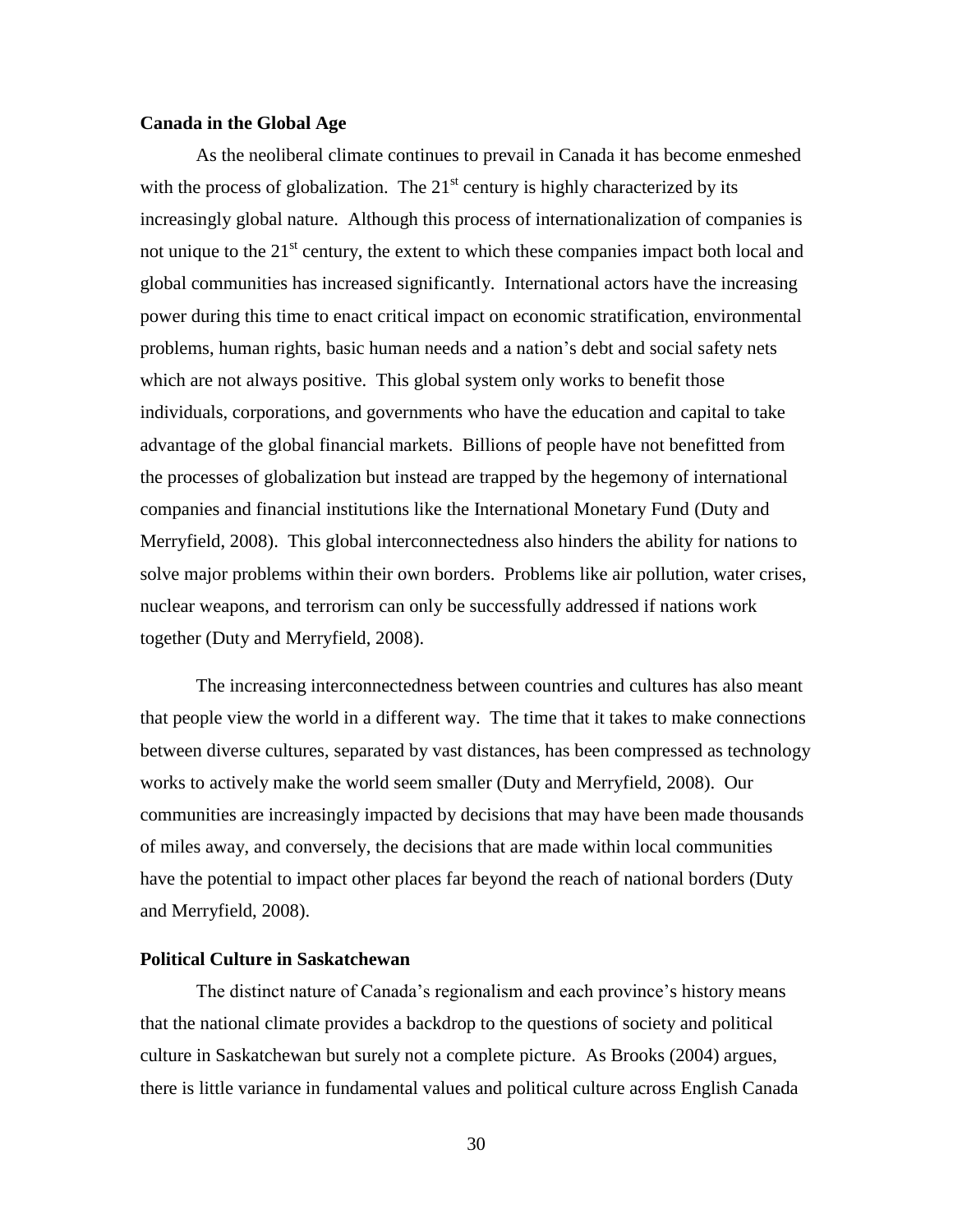but if we examine citizen's opinions about their province's history, the future of Canada and their aspirations for their province's role in that future, there is a case for regional political culture. Saskatchewan's political and societal history is one that resides within the Canadian landscape, linked through the shared borders of the country but simultaneously set apart by that same landscape.

Although social democracy has been successful outside of the province, Saskatchewan is the only province where a social democratic party has dominated the political scene (Bell, 1992). The election of NDP and CCF governments over the majority of the province's history is indicative of its strong social democratic tradition. A brief glimpse of Saskatchewan's history aids in understanding the prevalence of the social democratic tradition in the province.

The economic and social development of the province, both in regards to agricultural heritage as well as immigrant population, provides significant indicators for explaining the tradition of social democracy. The uniqueness of agrarian life in Saskatchewan, with its reliance on sale of wheat through the grain exchange, meant that Saskatchewan farmers could not live off of their own produce exclusively. They faced much higher risks and higher costs than other farmers and so required more of their government as there was much he could not do for himself (Young, 1969). Young (1969) argues that the individualist nature and ambition of prairie farmers combined with their need for positive government assistance meant that they were willing to engage in political activity. Furthermore, as those farmers experienced the value of cooperation "amidst the alien vastness" of the prairies, they became attracted to ideas that opposed competition and instead favoured the group (Young, 1969).

In addition to the uniqueness of the prairie farmer experience, the historical immigrant population lends a hand in uncovering the unique political culture of Saskatchewan. Unlike many of the eastern provinces, which were predominantly populated by English speaking European immigrants, a large proportion of Saskatchewan immigrants were non English speaking Europeans who worked to form a demanding portion of the population that favoured socialist policies (Fierlbeck, 2006).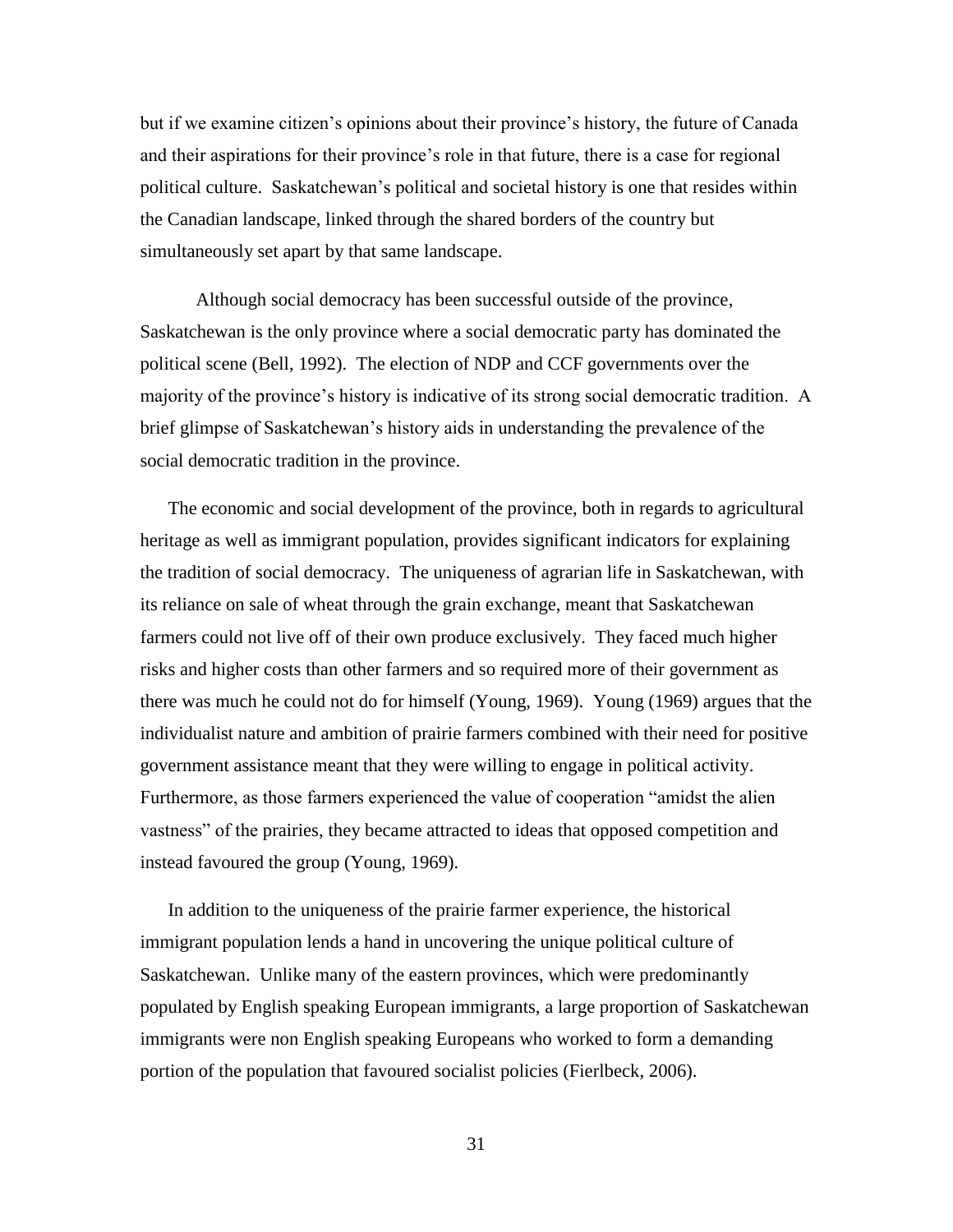These unique characteristics of population also played into Saskatchewan's reaction to Trudeau and his multiculturalism policy. Saskatchewan's multicultural heritage of non-English speaking European immigrants, and the fact that by 1971 53% of Saskatchewan residents were neither British nor French, fit well with the Multicultural Act of 1972 and Saskatchewan became the first province to pass its own multiculturalism act in 1974 (McGrane, 2011). This act was then updated in 1997 where it adopted an approach to multiculturalism that favoured a mix of liberal multiculturalism and civic republicanism which focused on the preservation, strengthening, and promotion of all cultures all the while functioning within the democratic principles and laws of Canada (McGrane, 2011). The debates concerning the Multicultural Act of 1972 in the years following were not as vigorous as in other areas of the country. Unlike provinces like Manitoba, Ontario, and Quebec, Saskatchewan had a very small francophone as well as new immigrant population so debates concerning multiculturalism and national unity did not occupy the political landscape as they did in other provinces (McGrane, 2011). These differences meant that Aboriginal issues dominated public discourse (McGrane, 2011). A multicultural education policy was also adopted in 1994 in the province, but McGrane (2011) argues that much more focus was placed on Aboriginal integration by the Department of Education.

Saskatchewan's social democratic tradition stretches back to the formation and election of the CCF (Cooperative Commonwealth Federation). The CCF was founded during the depression years in 1933 and represented a union of existing socialist, labour, and farmer provincial parties. Their view concerning political authority was that it should be used to carry out the will and interests of the community which would then allow the community to gain political and economic control to redistribute wealth and power equitably (Rusch, 1950). The end result of negotiations between the CCF and the CLC (Canadian Labour Congress) to form a new political left that also represented the labour movement was the founding of CCF's successor, the NDP, in 1961. Long-time Saskatchewan premier and leader of the CCF Tommy Douglas became the new party's leader in the same year. The newly formed NDP was responsible for the establishment of the Keynesian welfare state in Saskatchewan and Tommy Douglas responsible for arguably one of Canada's greatest welfare achievements – universal healthcare. The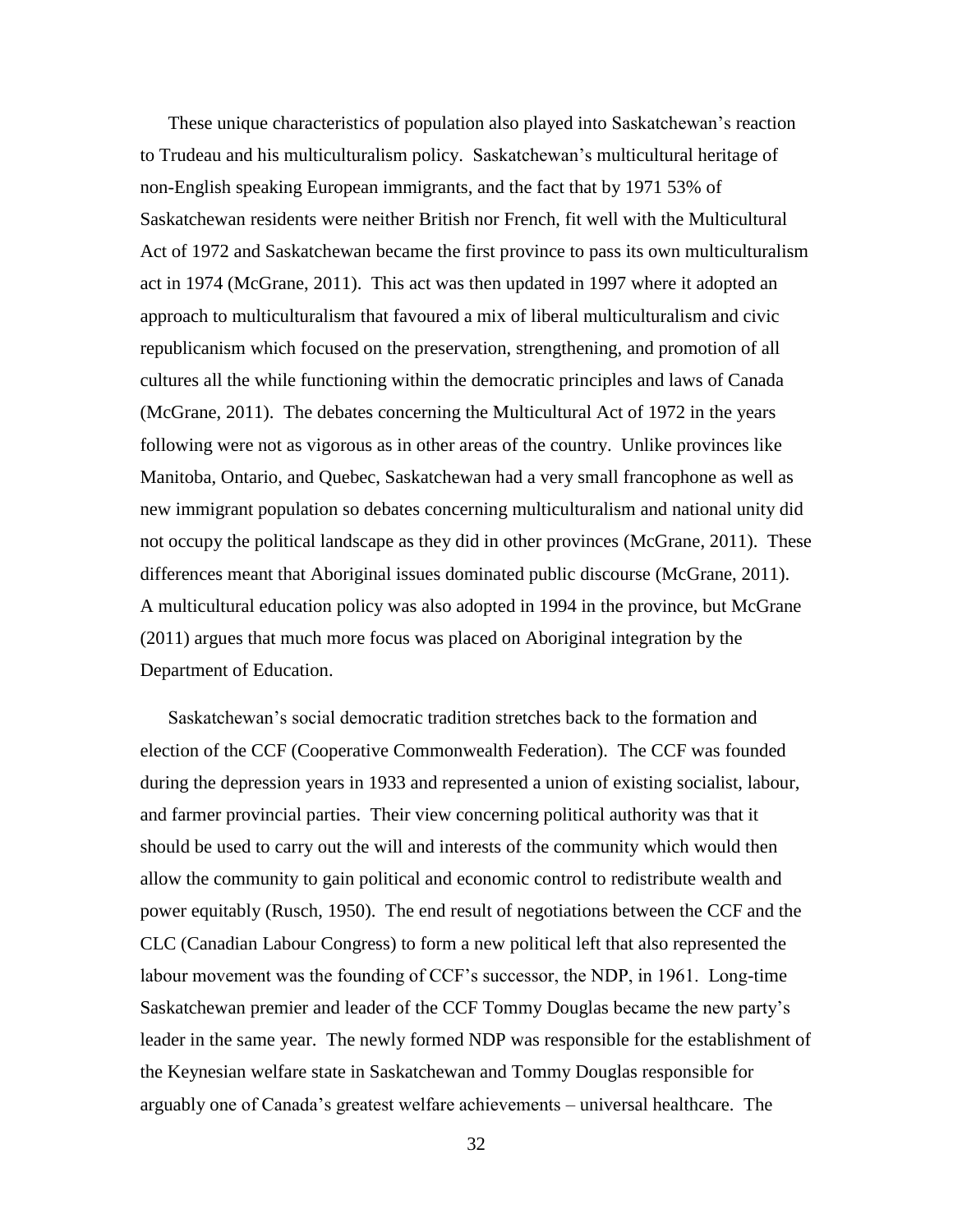CCF, and subsequently the NDP, became the dominating force in Saskatchewan politics. The principles and values of social democracy were widely supported in the province as was the idea of a mixed economy defined by its mixed private, cooperative, and state owned economic framework (Warnock, 2004).

 As the principles of the social welfare state waned in the rest of Canada, Saskatchewan was not immune to the shift to neoliberalism in and by the 1980s. Saskatchewan too found itself in the midst of policies concerned with free market capitalism above all else. The PC government, first elected in 1982 and then again by a narrow margin in 1986, marked a distinct departure from the earlier liberal policies of progressive taxation and instead took a much more right wing approach favouring corporate tax cuts, flat tax on income, and the privatization of Crown corporations, all of which work towards the ultimate goal of private accumulation of capital (Warnock, 2004). There seemed to be hope for the social democratic tradition in Saskatchewan as the NDP regained power in the province in 1991. The people of Saskatchewan, demonstrated through public opinion polls from that year, desired a return to the 'Saskatchewan way' – a mixed economy that functioned within a progressive and caring welfare state (Warnock, 2004). Although these public opinion polls made clear that the majority wished for a return to the social democratic tradition of the Douglas, Lloyd, and Blakeney governments, the NDP government elected in 91' abandoned their election platform promises and continued the neoliberal direction that was established by the previous Tory government which favoured big business, individuals in the highest tax bracket, privatization, and deregulation (Warnock, 2004). In the past the people of Saskatchewan were able to rely on their NDP government to oppose corporate interests and the political right, but the post 1982 governments of Romanow and Calvert changed this as these governments abandoned the social democratic objectives of their predecessors (Warnock, 2004).

Writing in the early years of the  $21<sup>st</sup>$  century, Warnock (2004) argues that Saskatchewan is in a transition period. He argues that in the past there was a consistent and obvious political split in the province – the moderate left (CCF/NDP) who wanted greater control of the Saskatchewan economy and greater equality for all, and the right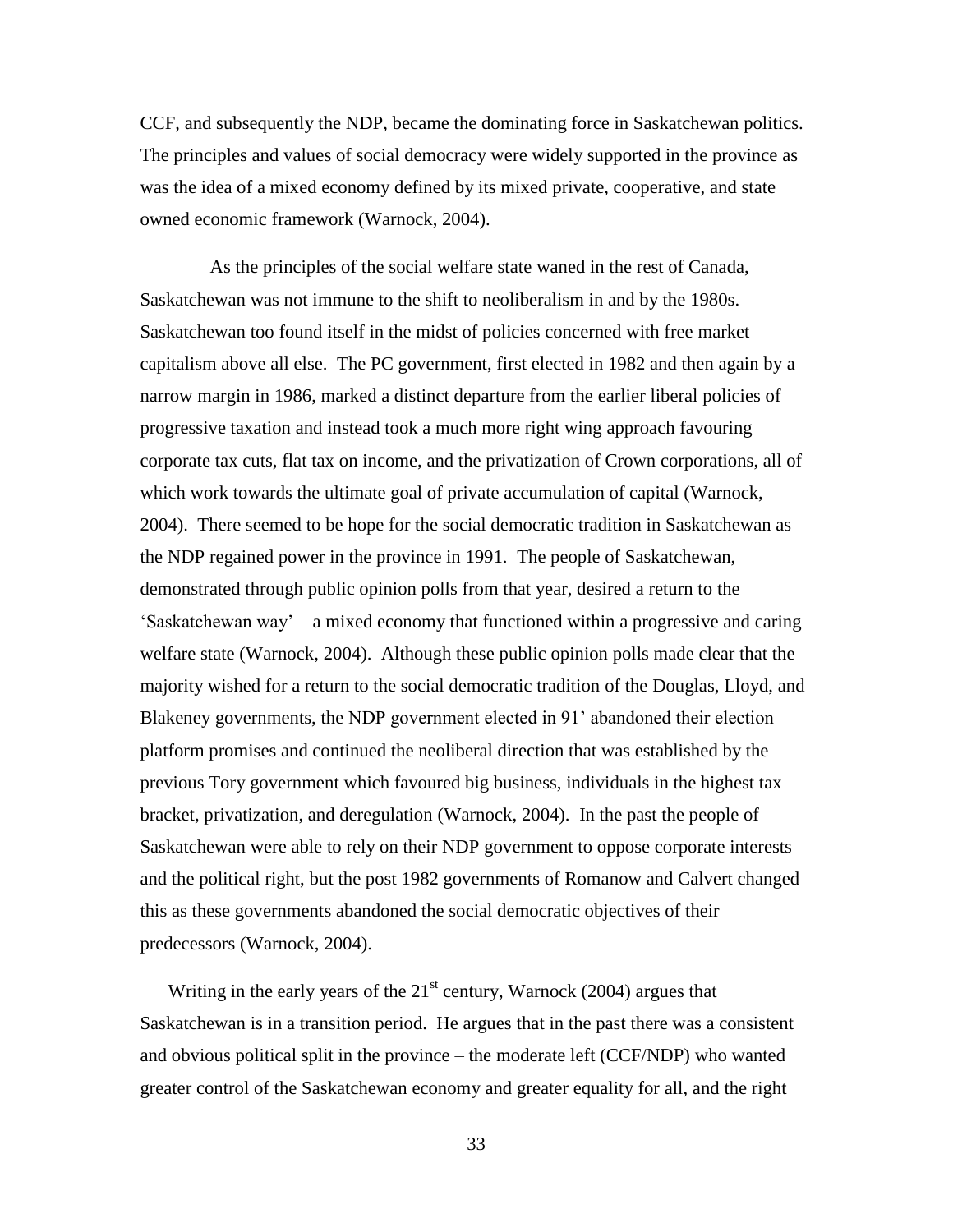(Conservative) who wanted less government control and opportunities to make bigger profits. Warnock (2004) argues that this split has all but vanished and what has replaced a debate concerning the free market and individual greed has now become the only discourse. More current evidence suggests that the transition period that Warnock (2004) argues for may have reached a close and that Saskatchewan's discontent with neoliberal politics has again shifted. The last two elections in Saskatchewan suggest that the people are favouring more conservative policies as the Saskatchewan Party, first elected in 2007, won by a landslide in the 2011 election.

In the same manner that Saskatchewan's political culture was heavily influenced by its agrarian roots, so were its societal characteristics. Despite Saskatchewan's political heritage in the social democratic principles of greater equality for its citizens, its agrarian and settlement history mean that there is also a tradition of patriarchal values and racism. Saskatchewan is different because it maintains a deep commitment to the principle of the individual family farm commanded by the patriarchal head of the family (Warnock, 2004). One indicator that Warnock (2004) uses to demonstrate the low status of women and their place in the home in the province is the treatment of child care. In 1994, 1995 and still in 2001 Saskatchewan had the lowest budget for child care in the country and also had the lowest ratio of spaces to children of working mothers in that same year (Warnock, 2004). Warnock (2004) also argues that there is a dominant order of racism towards Aboriginal peoples in the province of Saskatchewan which stems from and ideologically justifies the seizure of land from those peoples.

# **Aboriginal Issues in the Era of Political Rights, Multiculturalism, and the Move to Neoliberalism**

Like many other issues that came to the forefront during the rights revolution during the 1960s, Aboriginal issues moved into an activist phase during this period too. By the end of the 1960s Aboriginal groups were confronting the government and forcing the federal government to rethink their relationship with Aboriginals (Bumsted, 2008). There is no question that at the core of this rethinking has been the issue of Aboriginal self-government. Although the Constitution Act of 1982 did entrench Aboriginal and treaty rights, it failed to acknowledge or come to terms with the issue of Aboriginal self-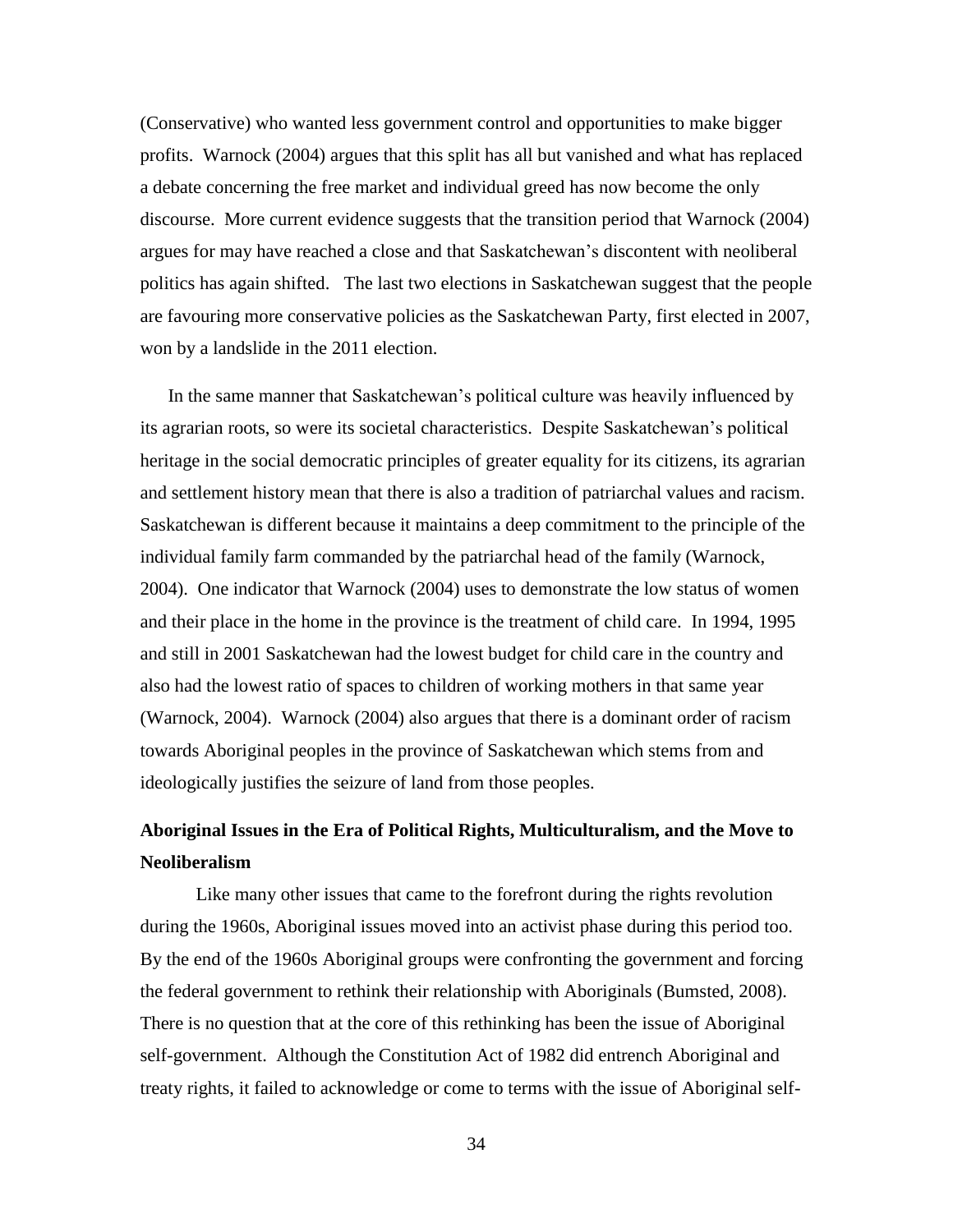government mainly because the federal government and First Nations groups were so far apart on the issue (Bumsted, 2008). Bumsted (2008) argues that as Aboriginal groups persisted in their efforts to gain political autonomy, the 1990s represented the first time that Aboriginal issues were perceived as an important political "problem" and also represent the most important political issue of that decade and beyond. Land rights, selfgovernment and residential schools, as Bumsted (2008) argues, occupied, and continue to occupy, the attention of the political arena. A clear divide continues as most cases of Aboriginal self-government function as types of municipal government where that government remains responsible to and, to a large extent, controlled by provincial and federal governments but First Nations groups advocate that it needs to be much more than this (Bumsted, 2008).

The period from the 1970s to the present represent a formative period in relation to the development of Canadian identity and belonging. Trudeau felt that the model of multiculturalism within a bilingual framework would work to create a plural Canada where everyone felt at home. Although not without its merits, the adoption of the multicultural model, which still persists today, fails to properly address the diversity of Canada and its founding peoples. The politics and economic policies of the neoliberal era continue to dominate the landscape but in a global world with the help of the processes of globalization. Diversity and interconnectedness, for better or worse, have become much more visible as the world has become increasingly smaller under the pressures of globalization. The formation and domination of social democracy in Saskatchewan throughout much of this time is of particular importance in determining the political culture of the region. Equally important is the province's more recent move to the right in overwhelming support for the Saskatchewan Party. Saskatchewan, even with the NDP in power, did not escape the influence and domination of the neoliberal mentality which reared its head during the 70s only to become essentially the only way to do politics and business from the 1980s through to the contemporary years. Together these currents have a great impact on the conception and realization of what it means to be a citizen, and more specifically a Canadian citizen.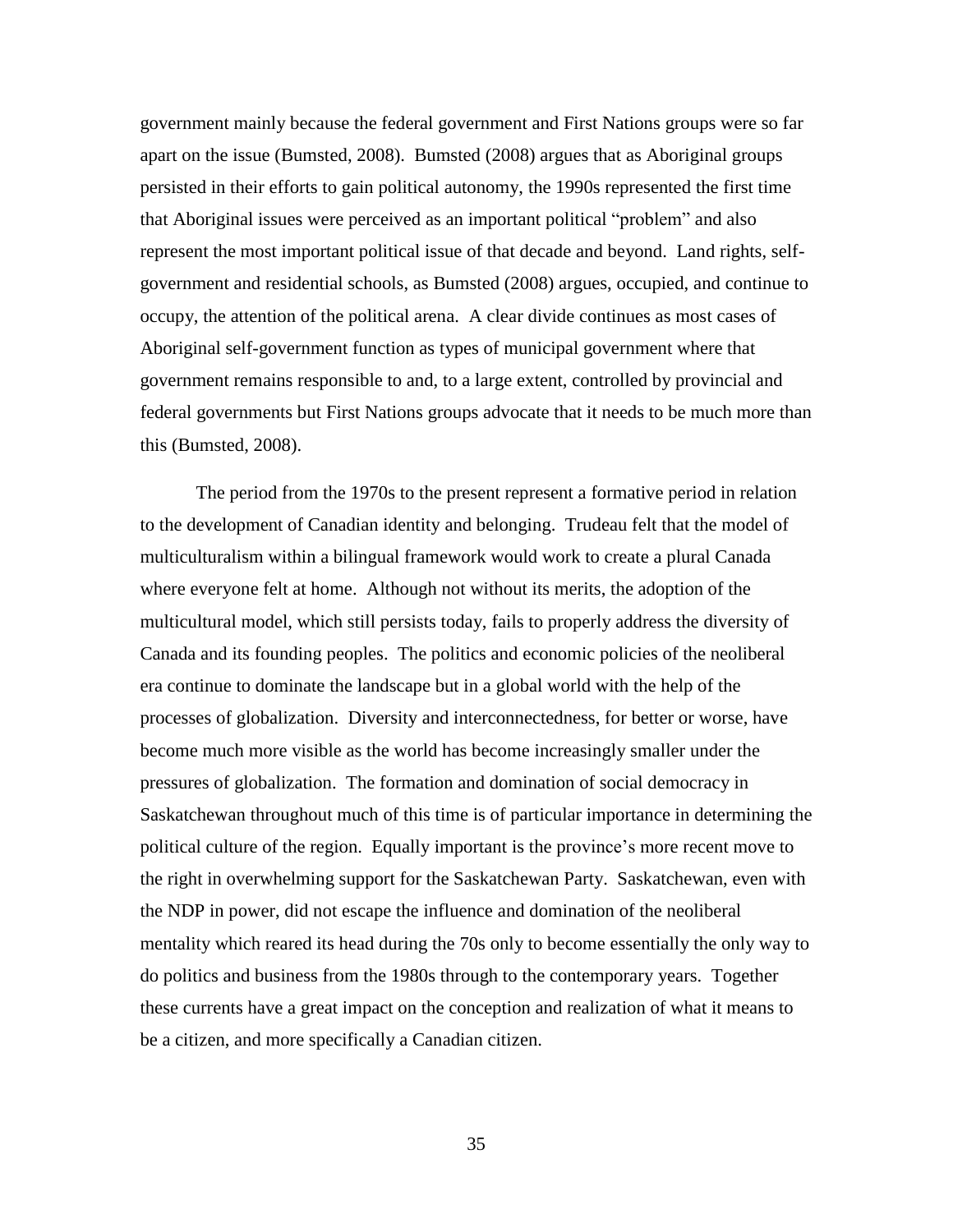The type of citizenship presented in curriculum documents will ultimately rely on the regional context built within the new plural identity envisioned by Trudeau in the 1970s. The regional particularities of active participation in government as well as issues of Aboriginal inclusion and participation and adaptability in the face of changing environmental conditions are fundamental to any analysis within the Saskatchewan context.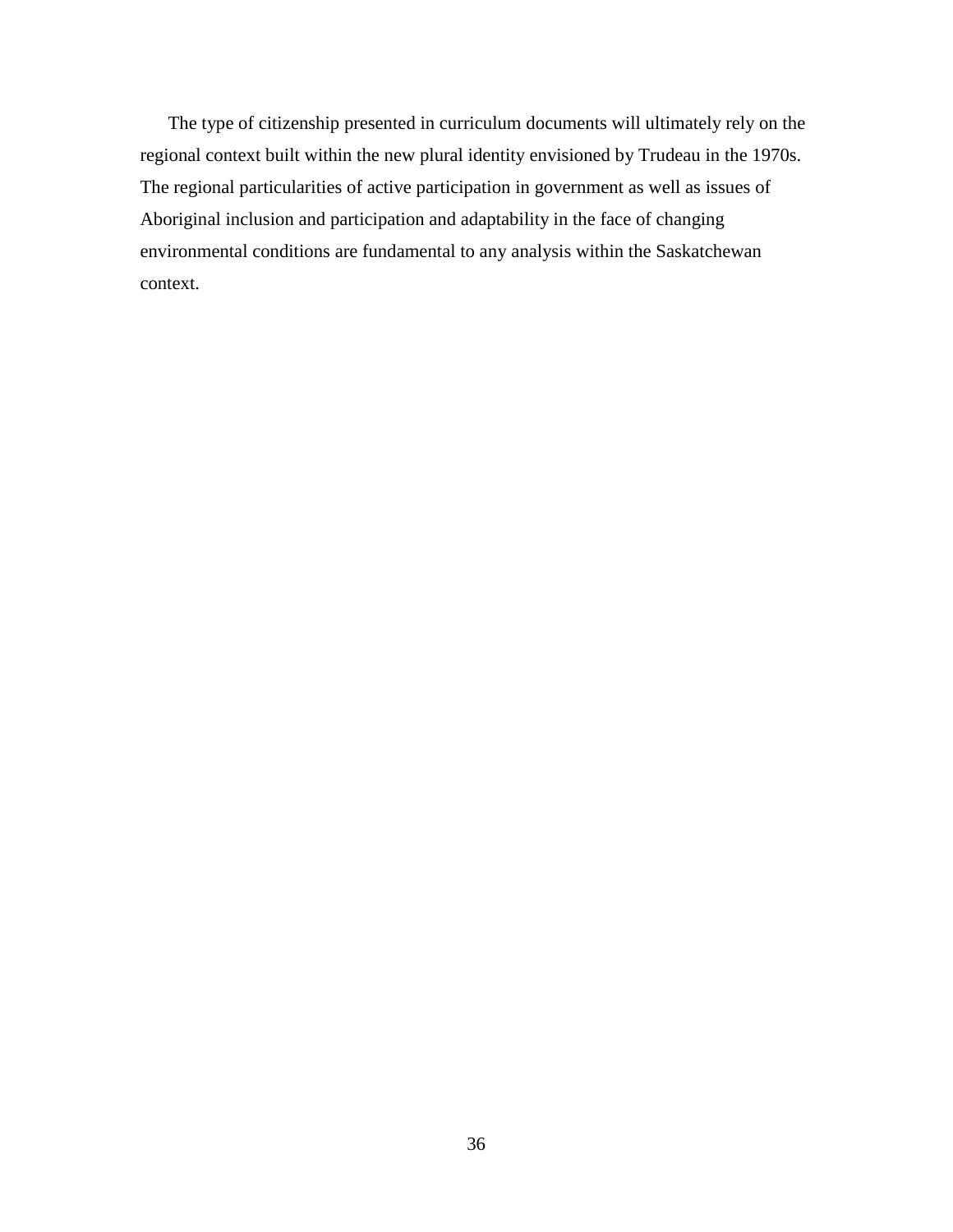# CONNECTING POLITICAL CULTURE, SOCIETY, AND CITIZENSHIP

The rights revolution of the 1970s along with the passing of the Charter in 1982 have meant that citizenship through those years has taken on a predominantly rights centred character. Much participation during these years was centred on fighting for equality and equal representation. The defeat of both the 1982 Meech Lake Accord and the Charlottetown Accord of 1992 demonstrated the unwillingness to accept a multinational citizenship. Along with these defeats, the continued acceptance of the multicultural model and the ongoing battle for sovereignty still very much alive in both Quebec and amongst First Nations groups compounded the reluctance to accept a different notion of citizenship. Although this is the case at the political level, the reimagining of citizenship continues to be debated. Will Kymlicka (2004) argues that there are three different forms of what he calls 'differentiated citizenship' in Canada: self-government, accommodation rights, and special representation rights. Issues of self-government pertain to the desire of Quebec and First Nations to have control over certain key matters to ensure the continuation and full development of their cultures. Accommodation rights refer to the recognition and protection of cultural practices intended to promote integration not selfgovernment. Since Canada is such a diverse nation there is also the suggestion of special representation rights to ensure that each group within Canadian society is represented in government affairs (Kymlicka, 2004).

Working to change the foundation of citizenship further, the impact of the neoliberal mentality and domination has meant favouring the individual over groups or the whole. Favouring the individual, the rights of the individual, and free market capitalism results in a conception of citizenship focused on upholding individual rights and participation predominantly as a consumer. Although this is certainly the case for much of the 80s, 90s and early 2000s, it seems as though there is appearing a challenge to this conception of the citizen's role.

Within the framework of the transnational global economy, there is room to reimagine citizenship.Neoliberalism and the subsequent development of transnational economies through the process of globalization have meant decisions made by these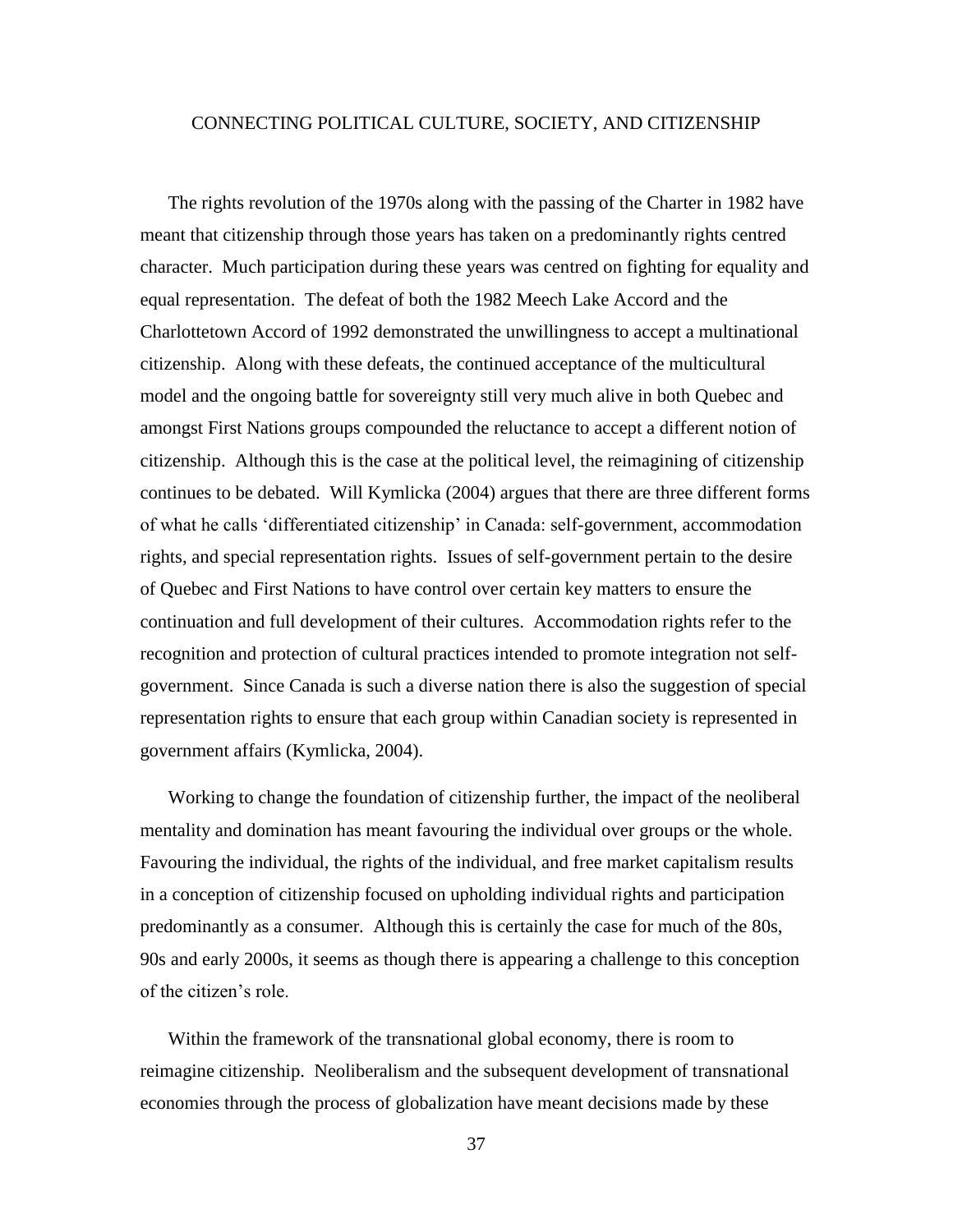transnational companies have a real impact on domestic policy. At the same time that the global interconnectedness can sometimes work against the agency of nation states, it can empower citizens to work at a global level through regional and international organizations to effect change in the realm of social justice, environment, or conflict (Duty and Merryfield, 2008). This means that the participation of citizens is no longer limited to the borders of one country but rather allows for and indeed requires participation at a global level (Smith, 2004). Smith (2004) argues that citizens in the modern age have an opportunity to combat the neoliberal model of individual property rights over participatory rights of citizens with the use of the internet. The internet offers an opportunity to reimagine a state centred national citizenship in favour of a people based citizenship as it facilitates the expression of opposing views. The modern internet offers an opportunity to be an active creator of content as opposed to a passive consumer (Smith, 2004). Some argue that Canada is reimagining the concept of citizenship and belonging to include tolerance of group diversity, recognition of minority rights, collectivist values of wealth distribution and a more flexible idea of citizenship that allows for different members to belong to Canada in different ways (Brooks, 2004). Globalization is actively changing what it means to be a citizen, the knowledge and skills required to be a citizen because citizenship is no longer confined to national borders (Duty and Merryfield, 2008).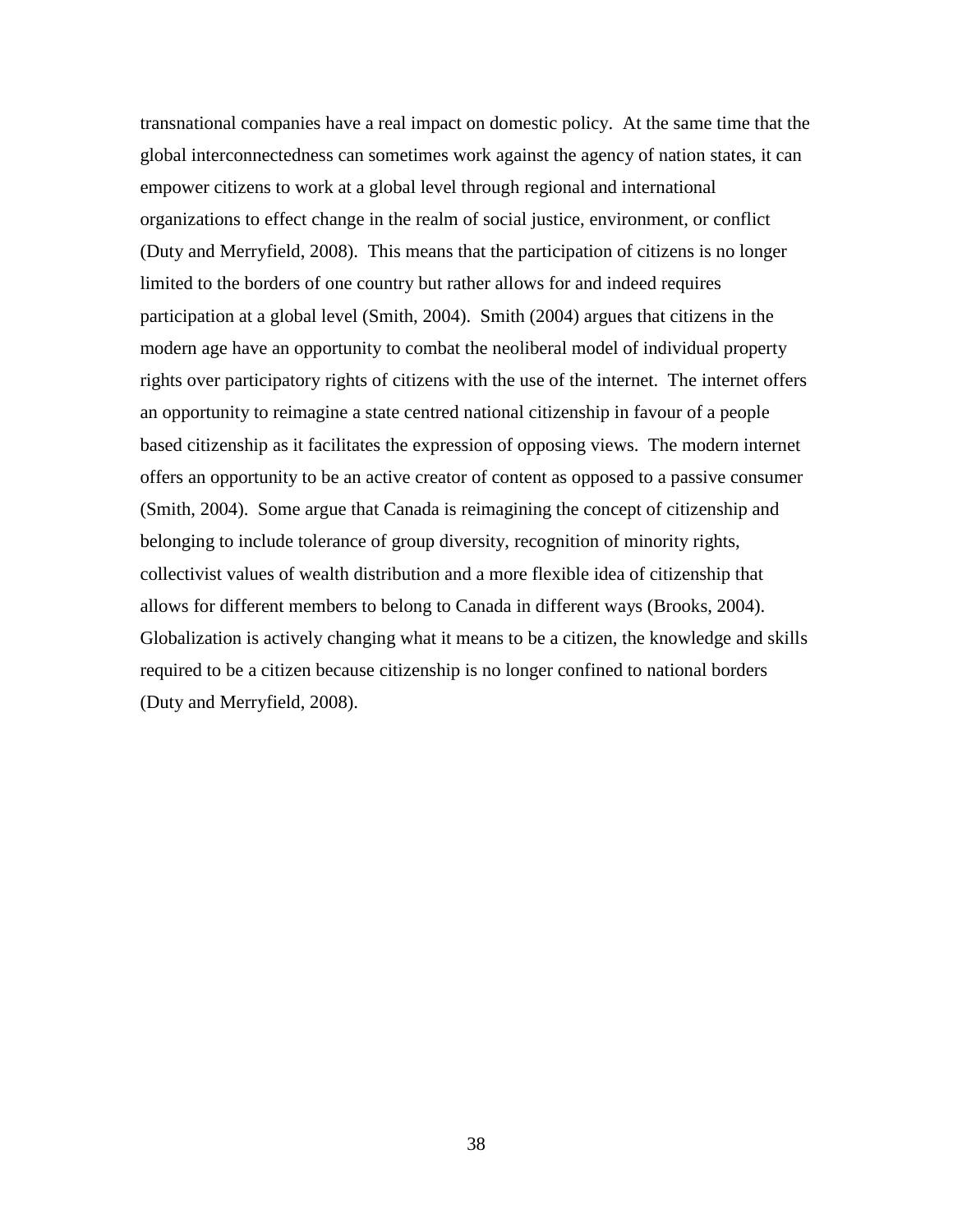## EDUCATIONAL THEORY AND TRENDS

The history of educational theory and trends represents a complex undertaking wherein prevailing trends are represented by an interplay of prevailing currents and countercurrents that are at once opposing yet parallel. Within each of these currents and countercurrents are also variations in approaches which work to define the same approaches in differing capacities. It is with these complexities in mind that the following overview of educational theory and trends through the years in question are considered. Tomkins (1986) argues for the difficulty in attempting to categorize and represent the prevailing trends in education working from the premise that the social demands of the times make it difficult to organize curriculum change into conventional categories. It is with these challenges in mind that the chronological structure of the previous section has been loosened here in an effort to reflect the complexity and relative fluidity of the prevalence of approaches and theories as it is conversely structured using themes and topics rather than years. The trends and theories abound within this time period and are represented here in an effort to glean some understanding of the currents and countercurrents present within the time period studied so as to later reflect upon their influence in curriculum documents of that period.

#### **Prevailing Currents and Crosscurrents in Educational Theory**

In their historical study of school curriculum Tanner and Tanner (1990) argue for two currents and countercurrents which have worked to influence the development of curriculum over the last two centuries. In addition, Tanner and Tanner (1990) also use umbrella type theories to encompass and define these currents and countercurrents: traditionalism/essentialism and progressivism/experimentalism. These overarching theoretical approaches are used here to conceptually organize the development of varying theories in the field of educational theory. Added to these two umbrella categories are three more approaches which can be used to provide organizational structure in regards to educational theory, individualism and communitarianism and critical theory/social reconstructivism. Then, in addition to these theories, the educational trends of multicultural education, values and character education, 'back to basics', globalization,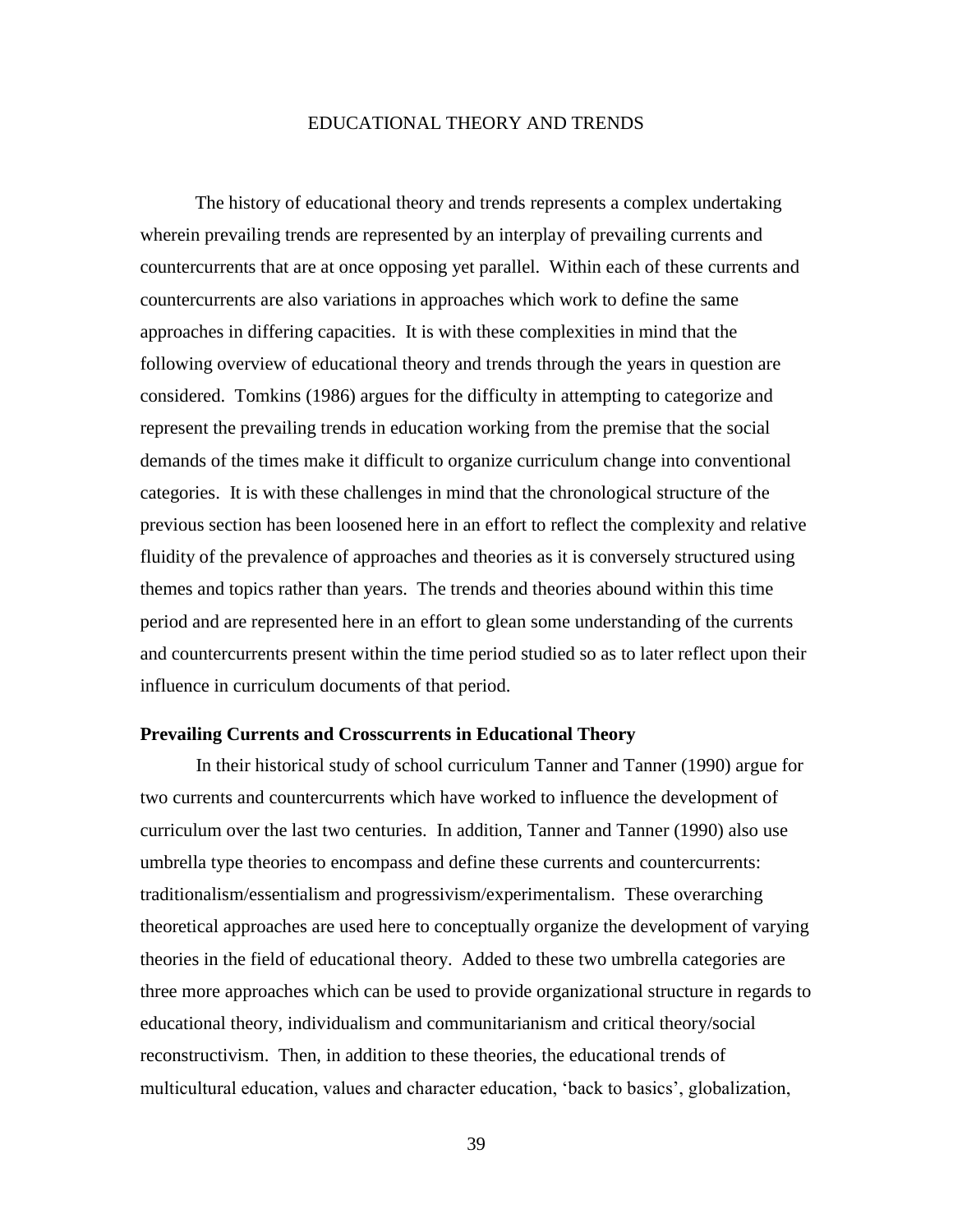the common core, and Aboriginal perspectives and content are considered in an attempt to also consider trends that work to inform curricular content and approaches. As a last point of analysis into the educational climate of the period, connections to citizenship education and the purposes and approaches to social studies and citizenship education in particular are briefly examined.

#### **Traditional and Essentialism**

Traditional approaches to education and curricula tend to be characterized by subject or discipline oriented learning which emphasizes the vocational and academic competence of students (Tomkins, 1977). Traditional approaches also tend to favour a behavioural understanding of student learning which sees the learner as a detached intellect where preferences, interests, and experiences are irrelevant. In this way, knowledge acquisition is mechanical and much is broken down into smaller subsets of tasks and skills which lead to more complex sets of skills (Tanner and Tanner, 1990). Curricular documents which feature behavioural style objectives are ones which concentrate on measurable tasks as curricular objectives. As such, the only knowledge that is valuable is that which can be assessed and measured. Curricular objectives and goals are developed in such a way that allows teaching to take on the form of designing activities to meet the goals/objectives and then designing assessments that will measure the student's mastery of that skill, a process which continues to influence curricula (Scott, 2008). Also a product of the 1970s, behavioural objectives were conceived, much like the back to the basics rhetoric, to counteract the progressivism of earlier years and restore accountability, order, and economy to the teaching profession (Tomkins, 1977). This stress and attention on skills based models of learning also means that individualisaton took on a different shape equating it with a reductionist model of sub skills (Tanner and Tanner, 1990). McNeil (2009) identifies three types of knowledge which are a part of an academician's (one which favours discipline/subject based learning) approach which clearly aligns with skills based knowledge of the traditional approach: basic operations, problem solving strategies, and domain specific knowledge.

Closely aligned with, and evident within current standards-based curricula, skills based approaches to curriculum is what McNeil (2009) calls systemic curriculum. In this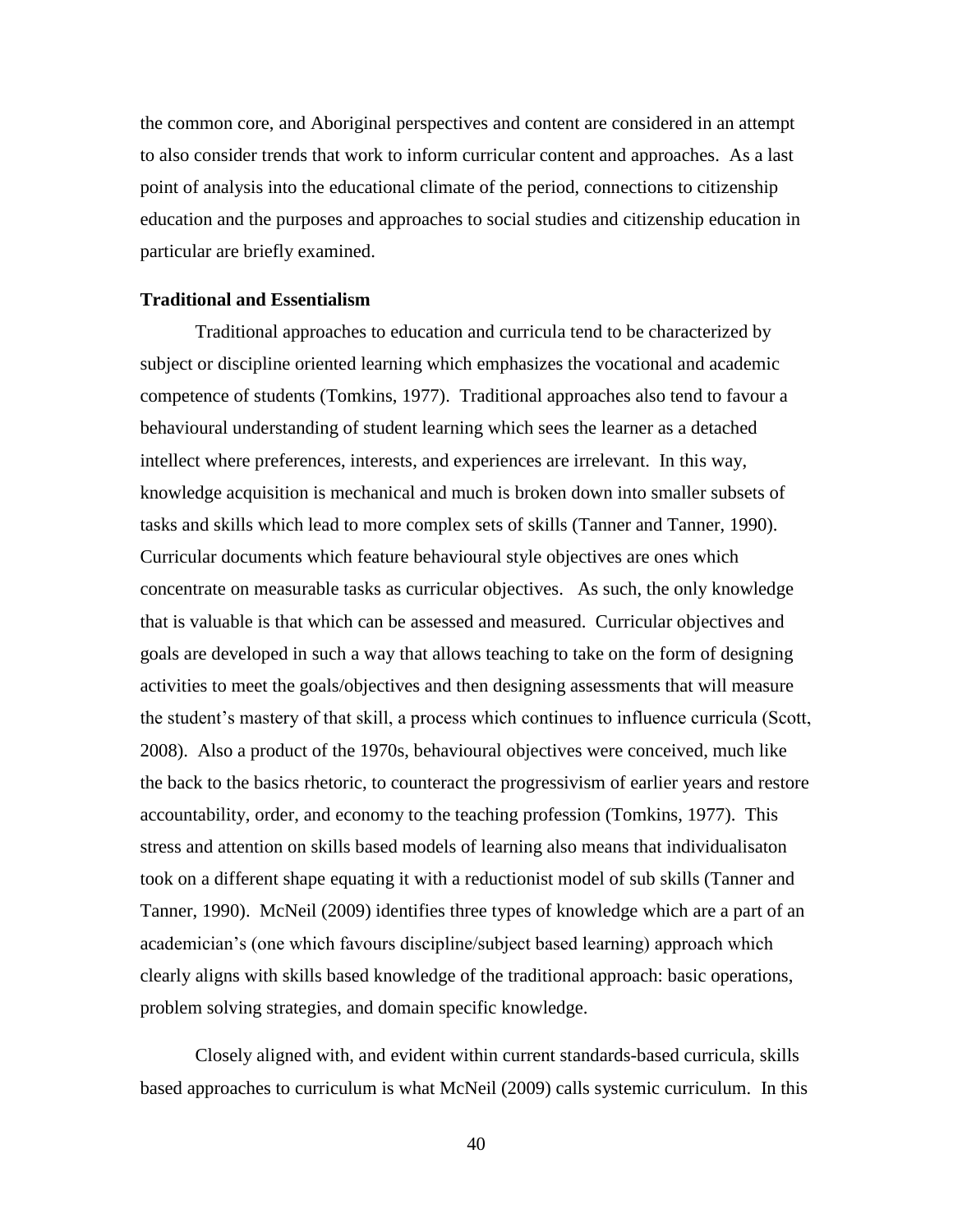approach skills are accompanied by performance standards which are to be attained by students with the overarching theme of control (McNeil, 2009). An instrumentalist view is expounded and the greatest attention is paid to the transmission of skills and knowledge as opposed to offering intellectually challenging opportunities for students.

Essentialism is probably best represented by the 'back to basics' approach which began to gain momentum by the late 1970s. A reaction against the 'humanizing' of schools which had taken place during the 1960s and early 1970s, the back to the basics approach was also touted as the ideal way to deal with the widespread problems with youth during those years (Tanner and Tanner, 1990). Essentialists argued that the progressive movement of the 1960s and 1970s had served to neglect discipline, authority, and truth (Power, 1996). Despite the fact that a basics approach to learning will stress a particular kind of knowledge as essential, the character of the approach can alter based upon what knowledge is considered essential. For instance, academic rationalism highlights the traditional values of the academic disciplines whereas a social reconstructionists would highlight the concepts of justice and equality as 'the basics' resulting in an orientation that considers the possibilities of human life (Milburn, 1977). The approach seemed to take on different forms depending on the curricular context, creating both alliances and divisions amongst traditional conservatives, liberal progressives, and radical educators (Tomkins, 1986). In ironic fashion, this new emphasis on basics also marked a return to more subject specific and centered approach to curriculum and efforts to recentralize, and in effect broaden, the curriculum (Tomkins, 1977).

Centralization efforts culminated in the introduction of core curriculum across all the provinces in Canada. By the late 1970s every province across the country had mandated a form of core curriculum consisting of mostly broad objectives that left teachers with considerable flexibility (Tomkins, 1986). Core curriculum works from the assumption that there is certain knowledge that is essential and important as compared with other categories of knowledge. It recognizes that the accumulation of knowledge over the course of human history is an essential and important tradition and a requirement that enables students to think seriously about the world around them (Osborne, 1988).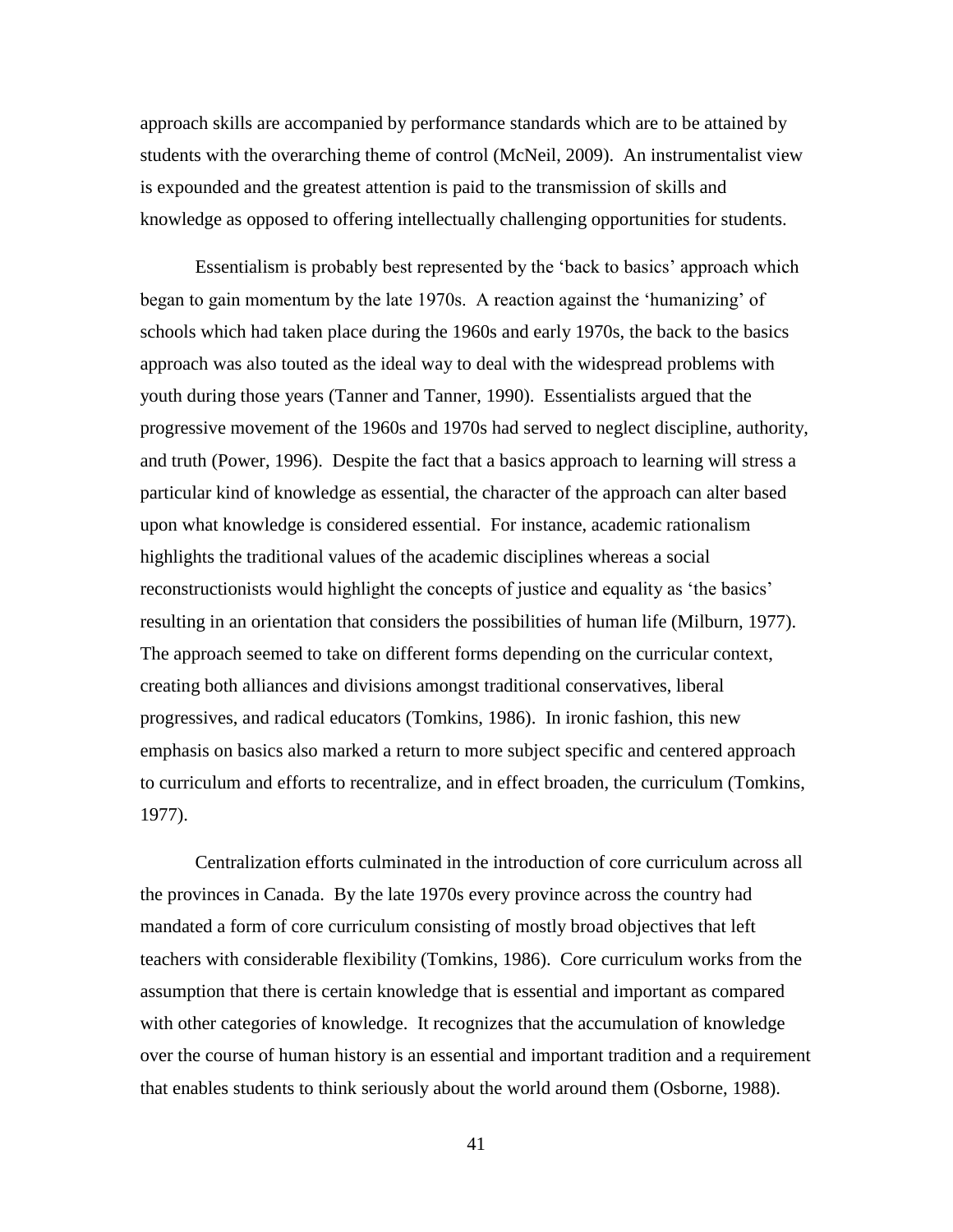Although essentialist in theory, the type of knowledge that is chosen as important and core to a student's repertoire of knowledge can alter the approach. Osborne (1988) for example links core curriculum with working class curriculum through an emphasis on the key principles of demystification and empowerment. In the 1980s and 90s the back to basics rhetoric fielded a different focus – the new literacies (Tanner and Tanner, 1990). The focal point for these new literacies was math and reading, a trend that still prevails in educational initiatives to this day. Although introduced during the late 1970s in connection with back to basics rhetoric which emphasized traditionalism, the nature of core curriculum depends on the approaches taken in regards to core knowledge and skills and is influenced by additional trends of the time.

Accompanying the priority for a return to the basics and discipline centred learning, there was also a heavy stress on the 'structure' of the disciplines which was made popular by Bruner's *The Process of Education* (1960) which centred upon an argument that the focus on the content within the subject areas ought to be replaced by knowledge of the methodologies and concepts core to the discipline that provide it with its distinct structure or form (Milburn, 1977). Although it insists upon the importance of the disciplines, structuralism also stresses the importance of inquiry learning, a concept usually associated with progressive approaches to learning. Milburn argues that the presence of the word 'inquiry' in such a large number of Canadian curricular materials is a testament to the popularity of structuralism in the 1970s.

# **Progressivism and Experimentalism**

At the same time that some educators were emphasizing the back to basics rhetoric of the late 70s, others were looking for ways to put the learner back in the learning process. In his survey of Canadian curriculum, Tomkins (1986) speaks of a neoprogressivism which was epitomized by the Hall Dennis Report (1968) published in Ontario. It deviated from usual approaches to educational aims in its focus on the issues and ideas relevant to the promotion of learning which also emphasized a greater socialization role for schools (Tomkins, 1986).

A central differentiation between progressive and traditional approaches can be found especially in the treatment of learners. In the most traditional conservative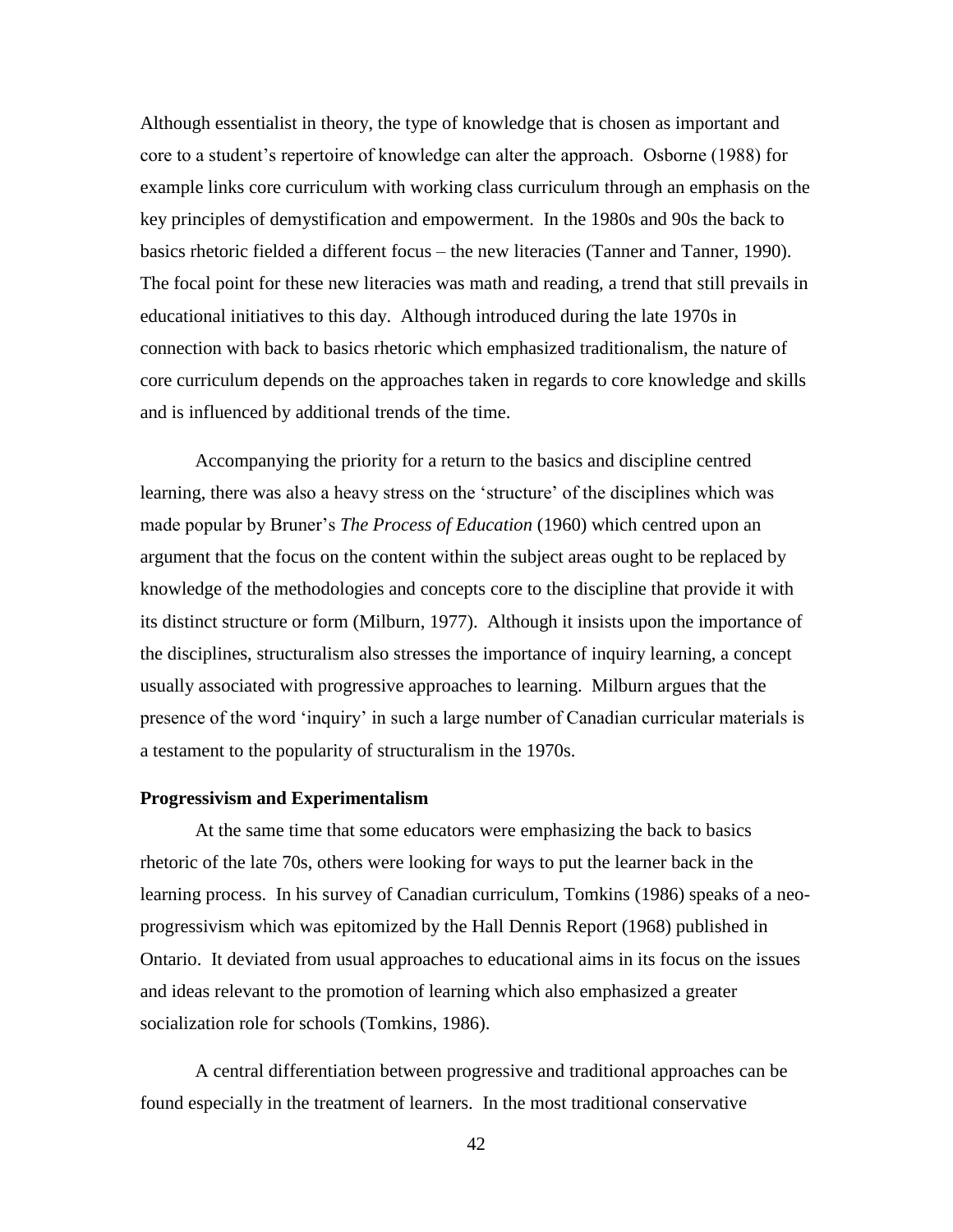approaches, learners occupy a neutral, passive state. The progressive view is much different in that the learner is viewed as central to the learning process. Progressive theories embrace the cognitive field view of the learner which accepts a holistic conception of the leaner (Tanner and Tanner, 1990). As such, progressive approaches are interested in the experiences and attributes of the learner as they work to impact the learning experience of the student. In discussing his argument for the three prevailing theoretical approaches of the 1970s (structuralism, child centred, and social reconstructivist), Milburn (1977) stresses that such child-centred theories sway from the traditional discipline or subject centred theories and place less stress on those aspects of schooling which work to inhibit the growth of students (Milburn, 1977).

Arguably the epitome of a child-centred curriculum would be the humanist curriculum. Central to the goals of a humanist curriculum are the personal growth and development of the student, with the ideal goal of self-actualization. Furthermore, that the purpose and function of the curriculum is to provide students with intrinsically rewarding educational experiences which serve individual development and liberation (McNeil, 2009). The humanist curriculum takes a marked departure from the discipline centred traditionalism through its view that knowledge attained through personal expression and existence and interactions with others and the natural environment is also key in the overall development of the learner (McNeil, 2009).

In the years that followed the emphasis on 'the basics' there was a return to concern for higher order thinking in the curriculum. By the late 1980s researchers were beginning to see the effects of the reductionist curriculum which focused on straight memorization and surface facts and skills. What researchers discovered was that an emphasis of this kind results in low retention of the content as opposed to learning which takes place within a broad framework where concepts are interrelated in meaningful ways (Tanner and Tanner, 1990). "Teaching thinking" became a central focus for many theorists and educators but still maintained its skill based approach as opposed to any kind of critical inquiry (Tanner and Tanner, 1990). Since that time, the goal of teaching thinking, reasoning, and problem solving has been an issue pursued with vigor throughout the field of curriculum studies and theory (McNeil, 2009). Taking on a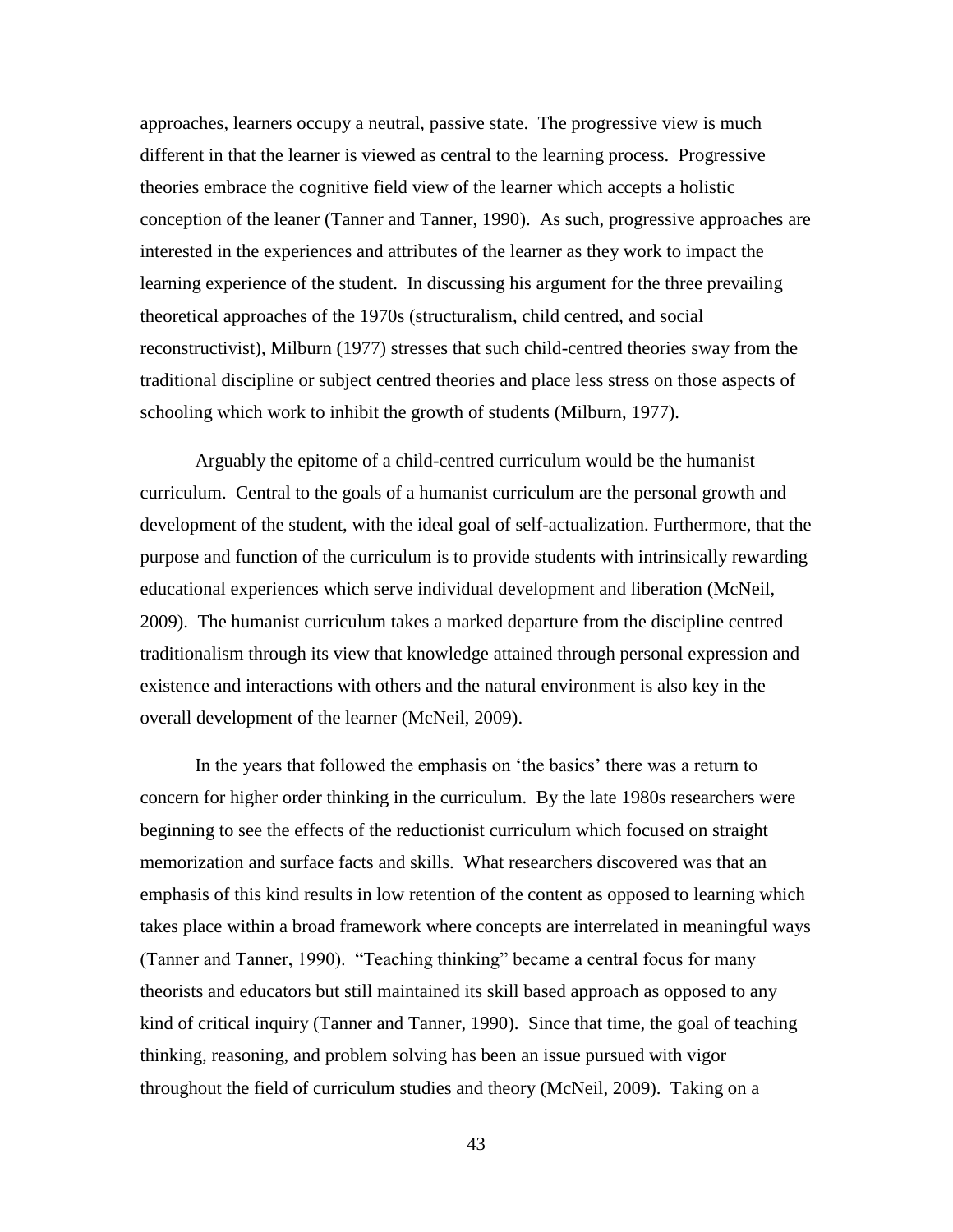pragmatic or instrumentalist flavour, McNeil (2009) argues that new theories concerning thinking emphasize the importance of thinking not as a mental discipline but as a way to use previously learned information and understandings in order to apply them to new situations. In considering these new theories pertaining to thinking, McNeil (2009) goes on to distinguish humanist, academician, and social reconstructionist approaches. McNeil (2009) argues that humanist goals for thinking focus on the building of new ideas and understandings in order to fulfill individual needs and development and include exercises that value creative thinking, risk taking, elaborating, flexibility, and fluency (McNeil, 2009). Academicians favour more pragmatic and logico-scientific modes of thinking based on categorization and the relationship between the categories. The last mode of thinking that McNeil (2009) considers is that of the social reconstructionist where critical thinking and a healthy criticism of the world is the primary mode of thinking.

An added contemporary view of knowledge and learning theory in particular that has gained in popularity is that of constructivism. In recent years there has been much opposition to traditional transmission style learning that serves only to provide basic, surface level understanding of concepts and ideas (Davis, 2010). Closely associated with Dewey's ideas concerning experiential learning, constructivist curriculum works from the assumption that learners construct their knowledge, they cannot simply have knowledge inserted into their brains. The social approach to constructivism does not leave learners to their own devices. Working from Vygotsky's theories of social learning, social constructivists claim that learners will achieve greater mastery when working alongside adults or other learners (McNeil, 2009).

# **Individualism and Communitarianism**

Rooted in the ideology of liberalism, individualism places the needs and progress of the individual at the centre. Throughout the history of the philosophy of education, individualists are most often concerned with the individual freedom of the student and often criticize schooling for neglecting the uniqueness of individuals and imposing a rigid curriculum on students (Portelli and Menashy, 2010). Schooling is seen as a means to build skills and knowledge that will enable an individual to function in society and lead a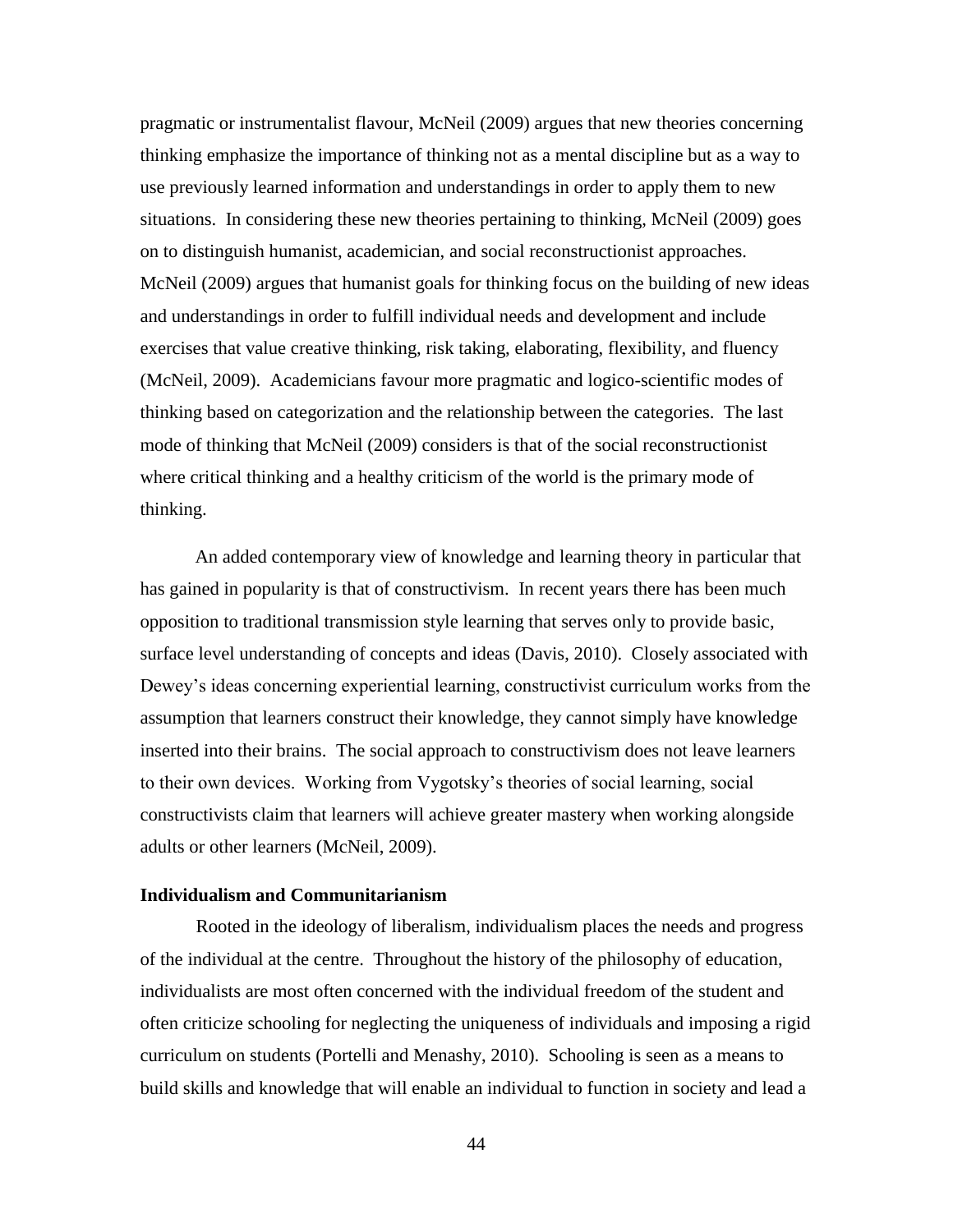productive life all the while keeping the individuals interests and development as primary considerations (Portelli and Menashy, 2010).

Contrary to individualists' beliefs, communitarians hold that education should work to support the community; it is education *for* the community (Portelli and Menashy, 2010). There are two varying approaches to communitarian schooling which enable it to take on conflicting assumptions. One contemporary approach, conservative and neoliberal in nature, views the end goal of education as the successful participation of a student in the economy; the student is represented as 'human capital' and is receiving an education in order to serve the community through economic participation. In this view curriculum is designed in order to create a profitable and efficient workforce (Portelli and Menashy, 2010). An additional contemporary approach, radical and critical in nature, focuses on the transformation of society through education. The approach endeavors to move beyond the acquisition of knowledge to encourage students to think critically about their lives and their communities (Portelli and Menshy, 2010).

#### **Social Reconstructionism and Critical Theory**

A third orientation which appeared frequently within Canadian curricular documents of the 1970s and rose to prominence during the 1980s is labeled 'democratic', 'reformist', 'social reconstructionist' or 'critical theory' (Milburn, 1977; Osborne, 1991). The basic premise which social reconstructionist approaches accept is that it is the role and purpose of schools to provide education that will shape society for the better (Milburn, 1977). Although social reconsturctionists may differ in their views concerning how society should change for the better, all agree that reforming principles are fundamental in the design of curricula and also oppose conservative, free enterprise systems (Milburn, 1977). Social reconstructionists are most often concerned with the relationship between curriculum and the political, social, and economic development of society (McNeil, 2009). Speaking more specifically about critical theorists, Scott (2008) points out the common underpinning for these theorists is that schooling serves a distinct role in introducing students to, preparing them for, and legitimating a specific kind of life. Critical educators look to disrupt the dominant forms of understandings which promote and perpetuate unequal social relation by "fostering awareness of conditions that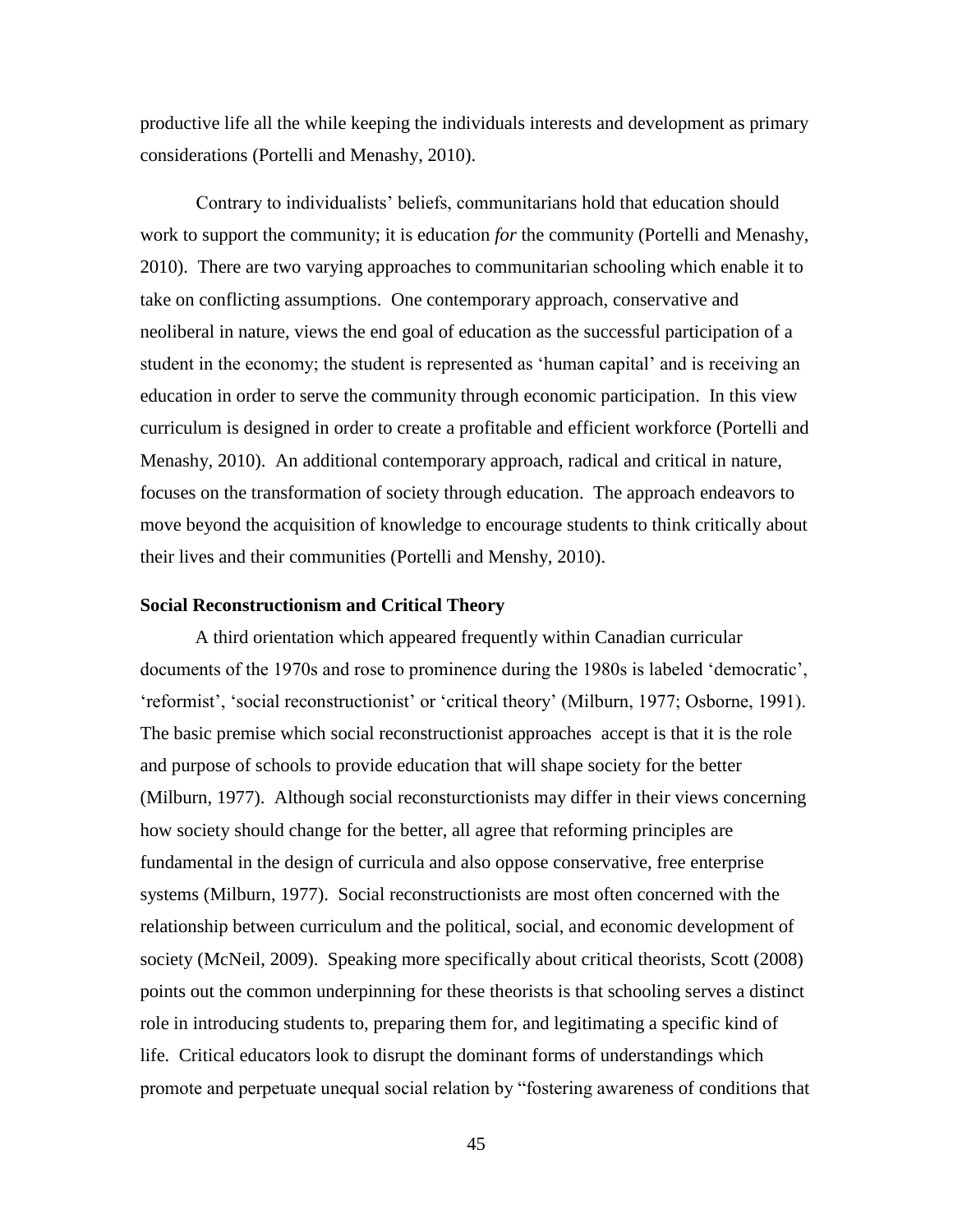limit the possibilities for human becoming and legitimate the unequal distribution of social goods" (Scott, pp.14). As such, critical theory assumes that all education is political education as it works to legitimize and condemn certain views of the world (Osborne, 1991). A central tenet of learning and schooling is then to introduce students to and confront the many challenges that humankind face (McNeil, 2009). Just as the name suggests, critical theorists are 'critical' and are committed to both criticism and recurring analysis of their assumptions (Osborne, 1991).

McNeil (2009) argues that social reconstructionists of today work primarily from the ideas of Paulo Freire and his 'cultural action for conscientization' which involves educating students about the obstacles that make it impossible to have a clear perception of their reality; a process where individuals become aware of their reality and their power to reshape that reality. Contemporary social reconstructionists also often pay heed to environmental concerns and recognize that the environment requires a conception of human freedom that will sustain the earth (McNeil, 2009). Social reconstructionists and critical theorists represent a distinct approach to the issues of power and domination within education and society, but some of the central issues diversity and the special needs of children cut across ideological and philosophical lines. Neo-progressives and conservatives would all agree that schools need to find ways to deal with these issues more effectively (Tomkins, 1986).

#### **Multicultural Education**

Coupled with the prevailing theories are a number of educational trends that gained prominence during the 1970s or 80s and continue to influence curricula today. Multicultural education was developed as an approach to the preoccupation which began in the later decades of the  $20<sup>th</sup>$  century with diversity and inclusion (Enslin and Hedge, 2010). Following the 1971 Multiculturalism Act many ministries of education carried out examinations of texts and other related curricular materials in efforts to eliminate various forms of discrimination (Hebert, 2001). Stemming from the move to multiculturalism in the wider Canadian society, multicultural education is an area of study that continues to figure prominently in educational arenas and continues to today.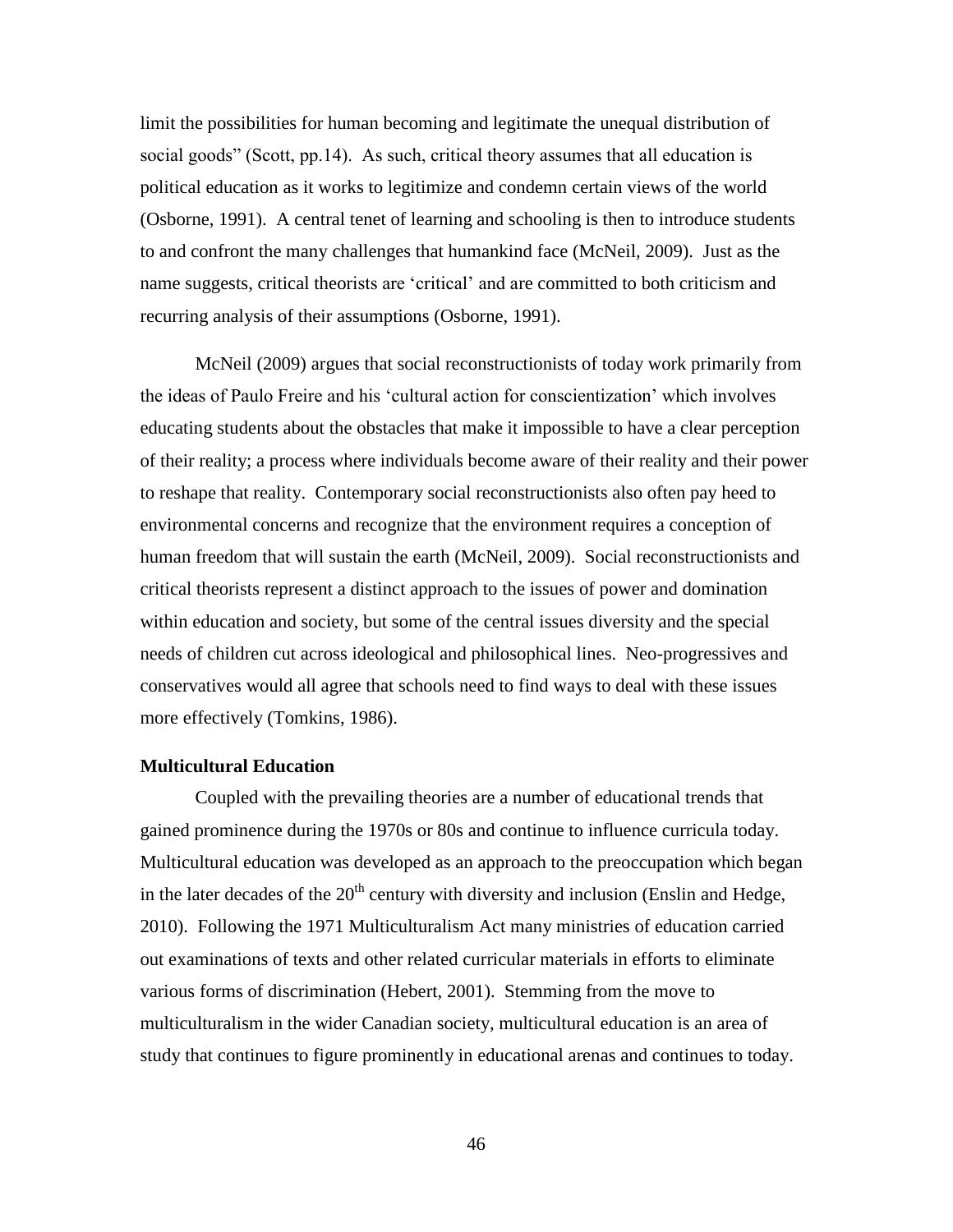Although the presence of multicultural education within the field of curriculum studies has taken on different forms throughout various time periods, and also within the same time, multicultural approaches all seek to acknowledge the issue of diversity. In their 1977 study of multiculturalism within Canadian social studies curricula, Werner (1977) and his colleagues concluded that there was significant omission of Aboriginal peoples and British and French remained the predominant cultural groups portrayed in the curricula. The study also found that whenever non British or French cultural groups were portrayed they were considered exotic and often at odds with the dominant groups (Tomkins, 1986). The Werner (1977) study conceptualized four different approaches to multicultural education and diversity as they saw in the curriculum documents. The first was museum approach where different cultures were studied at a distance and viewed in terms of their exotic nature without any context. The second approach, heritage, worked to stress charter group dominance and was often ethnocentric and paternalistic. The disciplines approach focused on studying the cultural groups mainly within the discipline of history. The last approach, and also least common amongst the approaches, was the interdisciplinary approach. This approach sought to examine cultural groups using social studies concepts that considered conflicting interpretations and values issues (Tomkins, 1986). In a similar fashion, Brown and Kysilka (2002) argue that although contemporary multicultural education advocates would disagree on the types of approaches being used in the field, they would accept that the development of multicultural education can be viewed as some sort of progression from cosmetic contributions to more thoughtful considerations which may be represented by James Banks' (1994) four stages. The contributions approach, much like the museum approach, offers superficial features of cultural groups without any context and is outside of the main curriculum. In the additive approach, small pieces of content, perspectives, and issues are added without altering the structure of the curriculum. The transformation approach, as its name indicates, transforms the basic curriculum in order to view content and issues from diverse cultural perspectives. Another view of cultural diversity which honours varying perspectives is the cultural difference approach. In this approach cultural differences are viewed as strengths which can be built upon to facilitate learning as opposed to deficiencies in learners (Sleeter and Grant, 1999). The final stage, the social action approach, goes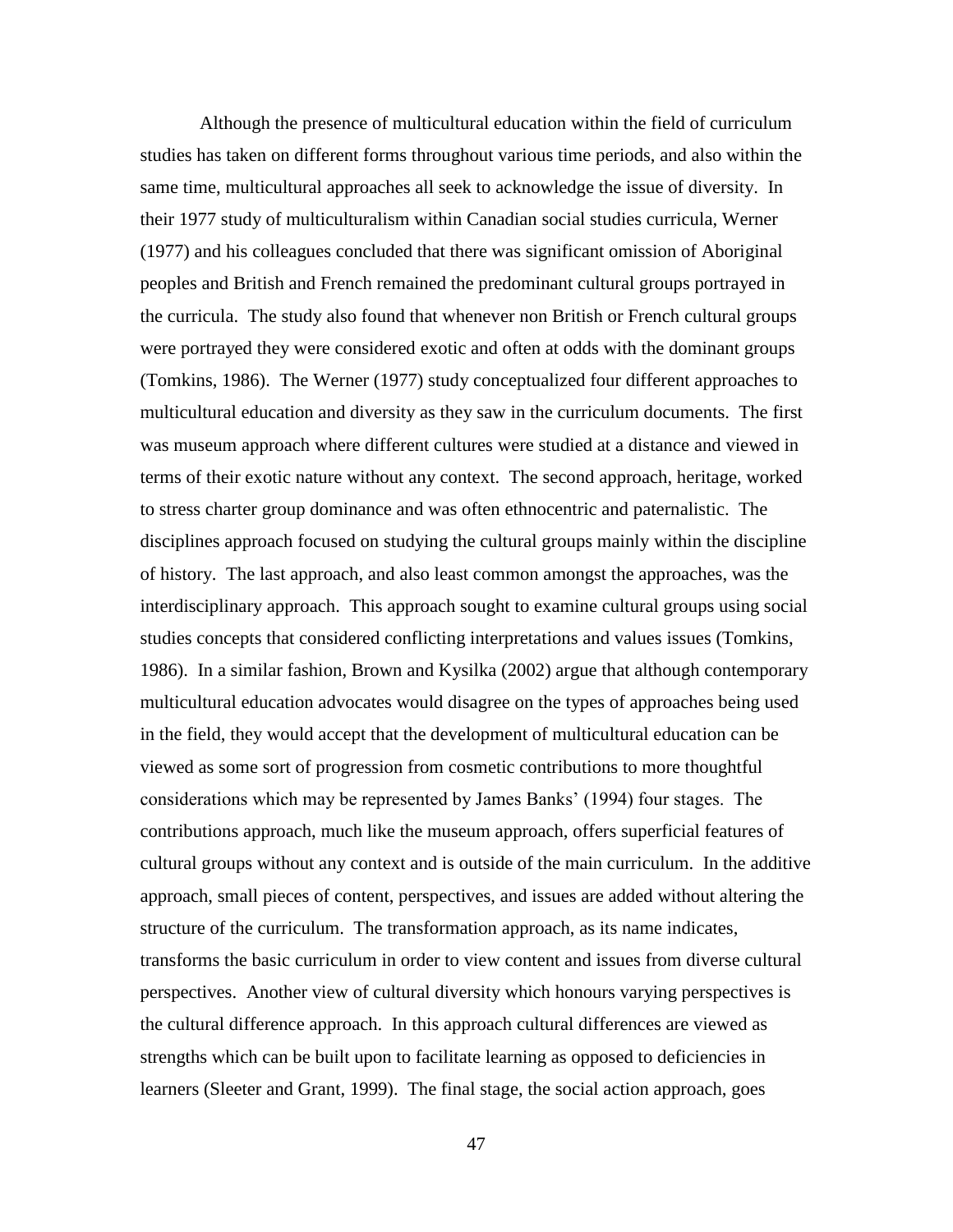beyond the curriculum to make decisions and enact change to help solve important issues (Brown and Kysilka, 2002). Sleeter and Grant (1999) also recognize the development of the social action branch of multicultural education in their discussion of the field's development. They argue that it was an approach that developed through the 1970s and 1980s but only gained real recognition into the 1990s as it sought to extend the realm of multicultural education into social action resistance to social stratification (Sleeter and Grant, 1999).

Reflective of the social action approach as well as contemporary prevalence of critical narratives concerning inclusion and diversity, Enslin and Hedge (2010) discuss two contemporary approaches in particular: liberal and poststructural. A liberal approach is one which seeks to extend the normative definitions of inclusion in an effort to meet the demands on individual as well as group justice. Poststructural inclusion seeks to rearticulate and restructure inclusion and diversity in order to decentre it and recognizes that the two are a process rather than an end game (Enslin and Hedge, 2010). With this in mind, Enslin and Hedge (2010) are adamant that the approach taken must be mindful as some approaches have the potential to threaten the very objectives that they wish to pursue.

# **Limitations of Multicultural Education**

Hebert (2001) argues that following two decades of multicultural education in Canada it is clear that there are limitations to an attitudinal emphasis within the field. Much of the focus within multicultural education since its inception in the 1970s has been on the feast and festival approach which is harmful and limiting because of its inability to address issues of belief and value systems and of political activism and social justice (Hebert, 2001). More seriously though is the failure to address racism and discrimination in Canada (Hebert, 2001). Hebert (2001) argues that some efforts have been made to redress these short comings through three approaches: anti-racist education, specialized schools, and citizenship education. Anti-racist education focuses on working to change institutional policies and practices that perpetuate racist attitudes and understandings and also focus on providing for the needs of students form diverse backgrounds in order to foster a greater sense of belonging within educational institutions. Specialized schools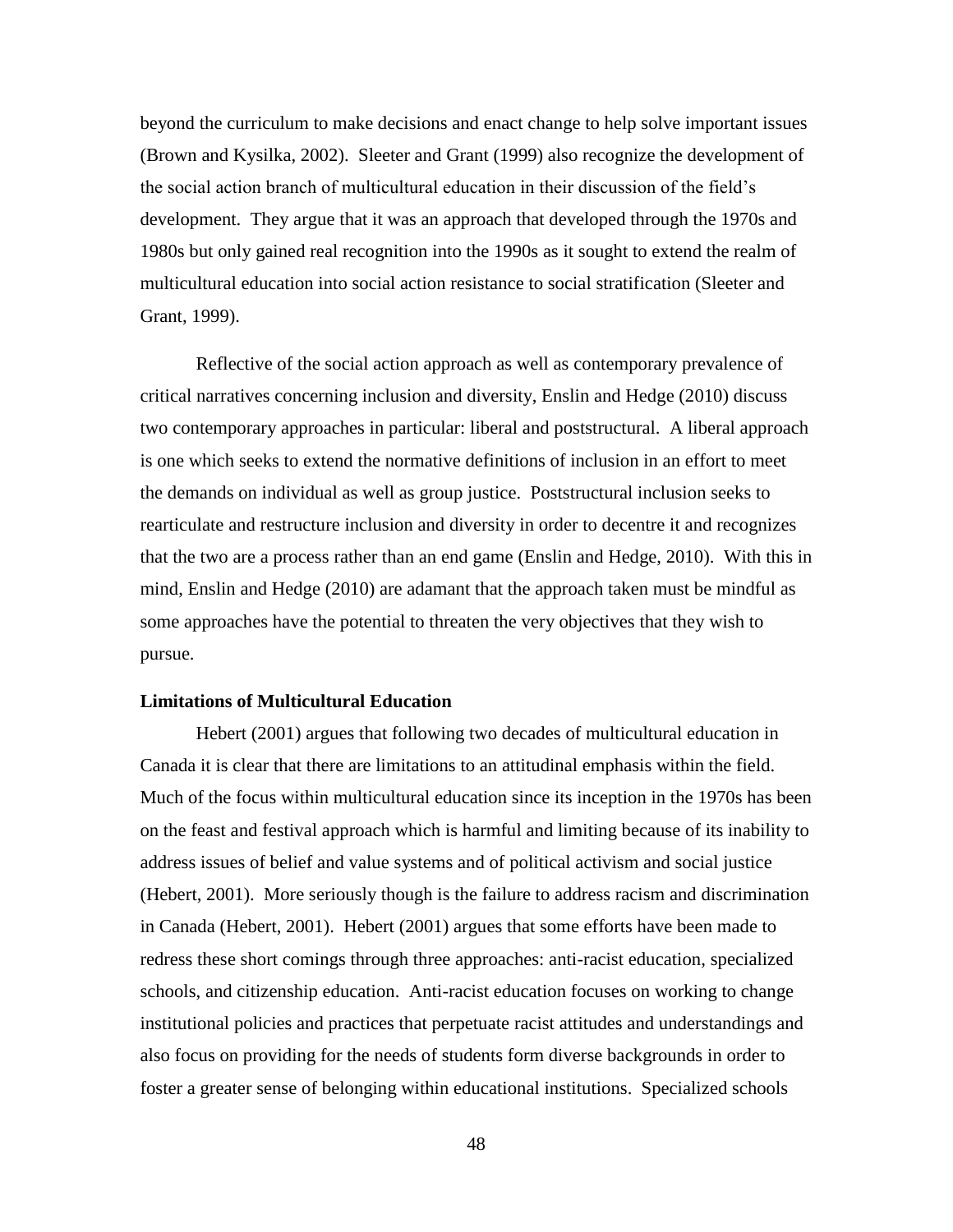work to better provide for the needs of diverse populations by establishing educational institutions which represent narrow cultural backgrounds. Finally, citizenship education attempts to redress some of the limitations of multicultural education through an emphasis on the political context of education (Hebert, 2001).

## **Aboriginal Perspectives and Content**

At first included as part of the vast array of cultures which make up the Canadian plural landscape, Aboriginal content and perspectives have increasingly become an area of separate study and consideration within the broader context of multicultural studies and diversity and inclusion. Donald (2009) speaks of a shift within Canadian curriculum concerning Aboriginal perspectives and content. He acknowledges that many initiatives have been implemented across the country in an effort to recognize and incorporate Aboriginal perspectives and ways of knowing. Additionally, Donald (2009) argues that this is a significant shift because it marks a shift away from Aboriginal perspectives as a special area of interest that is supplementary to more rigorous issues. Arguing also for decolonization, Donald (2009) maintains that the first step is to reframe Aboriginal issues and perspectives in ways that are not exclusionary or isolationist.

Building upon an anticolonial argument, St.Denis (2011) takes the caution of multiculturalism for Aboriginal issues and perspectives a step further arguing that multiculturalism actually undermines Aboriginal rights and sovereignty. St.Denis (2011) explains that there are a number of ways that multiculturalism serves to undermine Aboriginal sovereignty and rights including its ability to help erase and trivialize Aboriginal claims and the need to amend Aboriginal rights. Furthermore, multicultural national narratives focus on the representation of Canada as a successful, just, multicultural state. Aboriginal rights and perspectives lose their unique location as indigenous to Canada because Aboriginal peoples are grouped in with racialized minorities within a multicultural framework and "Aboriginal content and perspectives are to be regarded as merely one perspective among many" (St.Denis, pp.313). The multicultural framework is at once able to legitimize the neglect of Aboriginal perspectives and content and make teachers feel as though they are becoming more inclusive and respectful (St.Denis, 2011).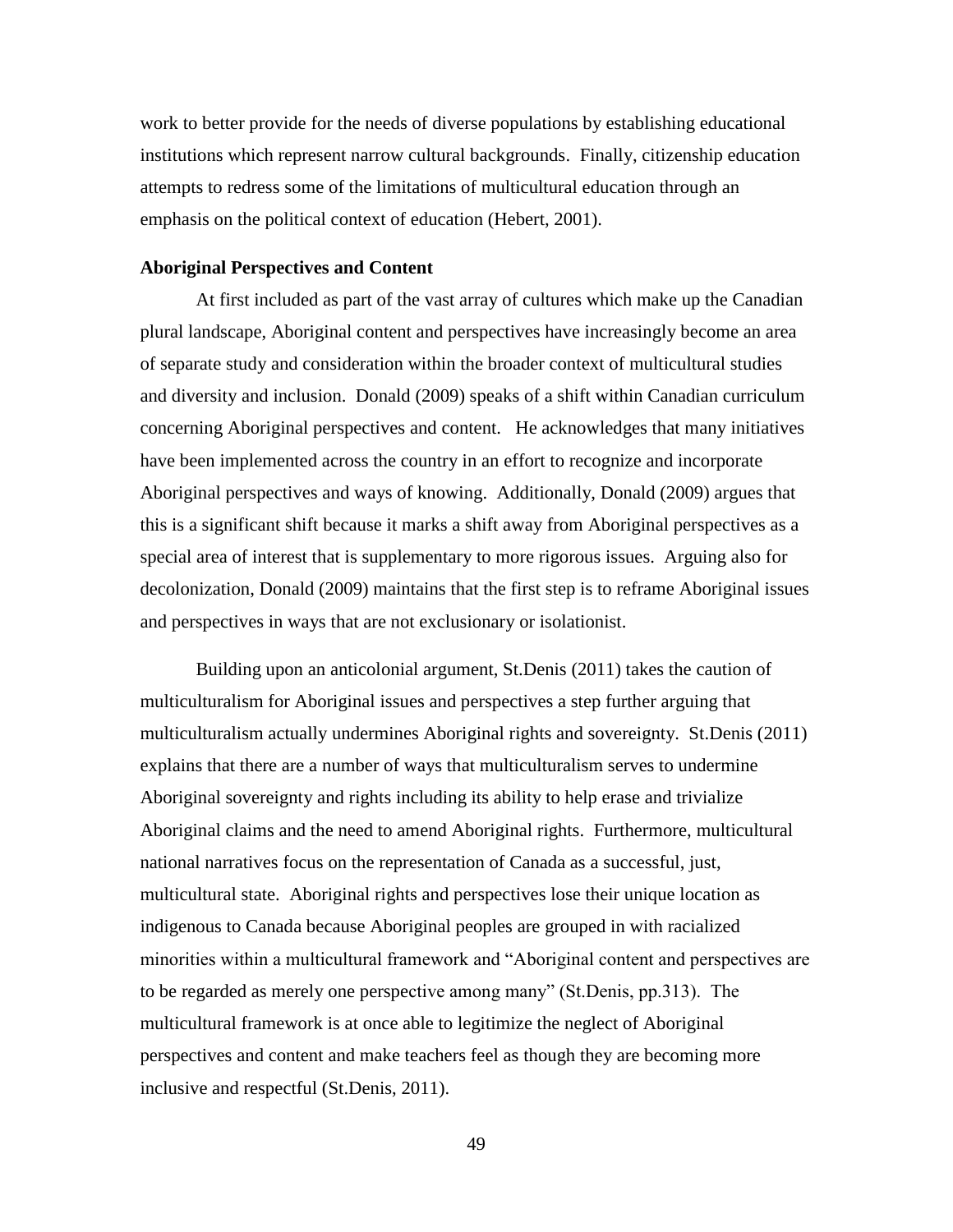### **Values and Character Education**

By the late 1970s the climate of activism and strife had largely subsided and people reverted to an individualist model favouring self-improvement over social improvement. This came to be reflected in the curriculum through the values clarification model of moral education which continued to prevail into the 1980s (Tanner and Tanner, 1990). The values clarification approach to moral education focuses on the development of personal preferences in order to help students be mindful of their priorities, be more productive as they learn to analyze where their actions will take them, be more critical as they learn to see through the mistakes and silliness of others, and be better able to communicate and interact with others (McNeil, 2009). The central focus in the approach is "helping students use rational thinking and emotional awareness to examine personal behaviour patterns and to clarify and actualize their values" (Knapp, pp.1). Despite the popularity of values clarification, major criticisms were apparent which questioned the approach's failure to incorporate any real critical thinking and its relativism concerning values (Boyd and Bogdan, 1984). As a result of its no-content approach, many felt that the values clarification approach was blurring the lines between moral judgments and simple preferences resulting in a lack of moral grounding for students (Leo, 1999).

Character education had taken on a more limiting focus by the late 1980s endorsing and teaching students a particular set of morals (i.e. kindness, honesty, courage), but the focus was broadened during the 1990s to include a more expansive approach. The character education of the 1990s expanded its framework beyond the traditional consideration of values, morals, and justice to encompass issues of caring social relationships, personal and civic responsibility, democratic ideals, and multicultural understandings (McNeil, 2009). Character education can also be divided into performance based character, which focuses on building attributes such as organization, teamwork, self-discipline, and initiative, and moral based character which is concerned with developing morals like honesty and kindness fostered through collaborative interactions and discussions (McNeil, 2009).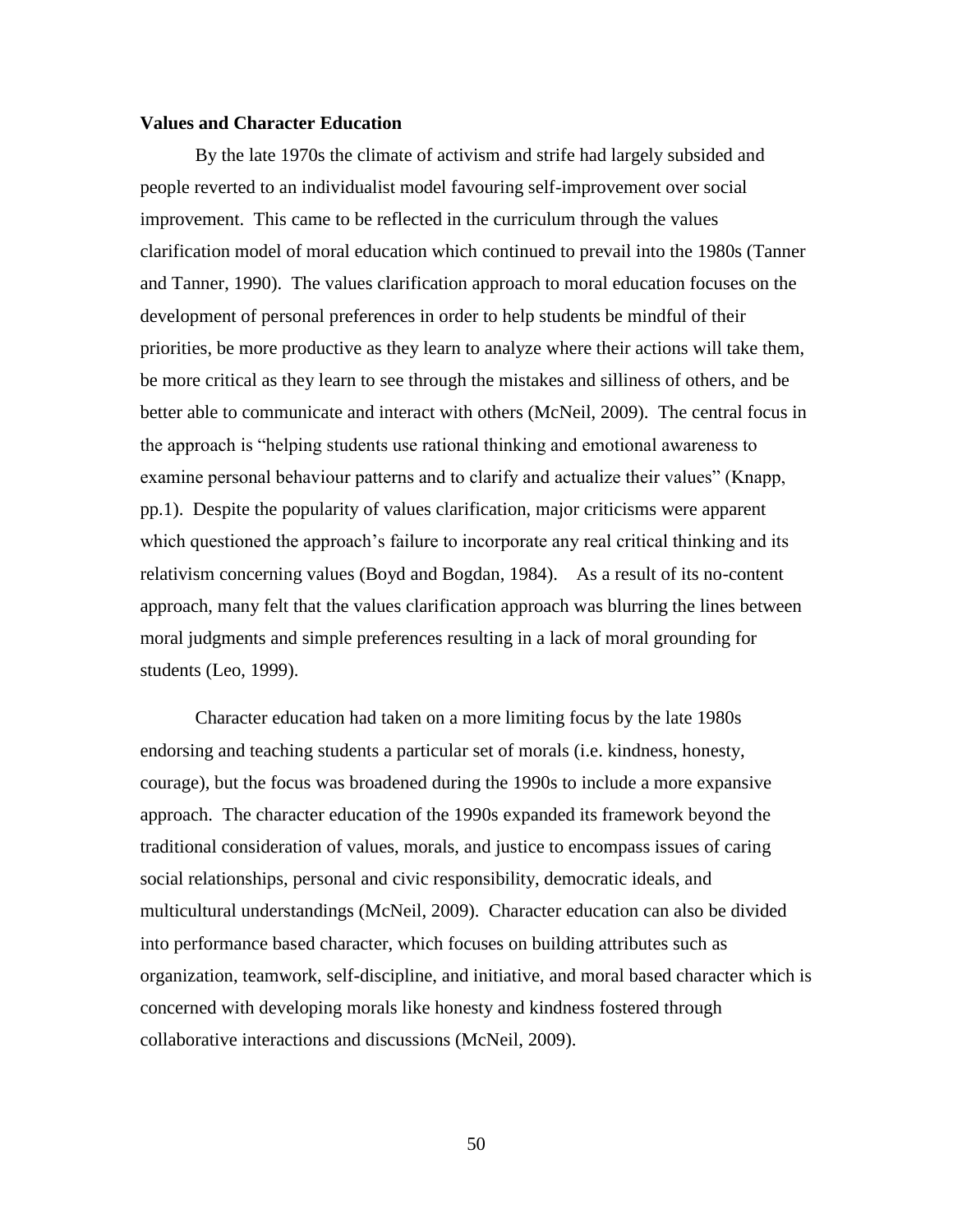# **Global Dimension**

Not unlike multicultural education, global education can be understood and implemented in varying forms. Teaching about the world that students live in is no new concept within social studies, but global education which seeks to teach a global perspective is a relatively new addition (Werner and Case, 1997). Throughout the 1980s and 1990s global education was seen as part of advocacy for a more global perspective in curriculum as its defining aim was to foster a less ethnocentric single minded worldview through encouraging students to consider issues from varying diverse perspectives (Werner and Case, 1997). An early form of global education that took shape during the 1970s was developmental education. This early form of global education was primarily concerned with teaching students about the challenges of the developing international community. Although an early approach Werner and Case (1997) argue that it did take on a global perspective as it sought "to shift away from a first world point of view of  $3<sup>rd</sup>$ world development as essentially a matter of economics or charity" (pp.177). International development was instead viewed from a more holistic and inclusive perspective which emphasized both the interconnectedness of economic, social, moral, environmental consideration as well as the interests of all those affected (Werner and Case, 1997).

In considering the contemporary case for global education, Werner and Case (1997) advocate for global education as an orientation as opposed to content or topic areas within social studies. In addition, they structure their orientation according to the four themes of interconnections (examining the complexities of the linkages that exist in the world but also that those linkages do not benefit all those involved), perspectivity (encouraging students to consider issues from varying perspectives), caring (developing a sense in students that they are implicated and affected by the processes of the global world), and alternatives (considering alternatives to the way the world is now and how we might attain that) (Werner and Case, 1997).

Equally important in examining approaches and key tenets of global education is the view from which globalization is considered. Globalization can be viewed in a variety of ways which will work to determine the approach for educating students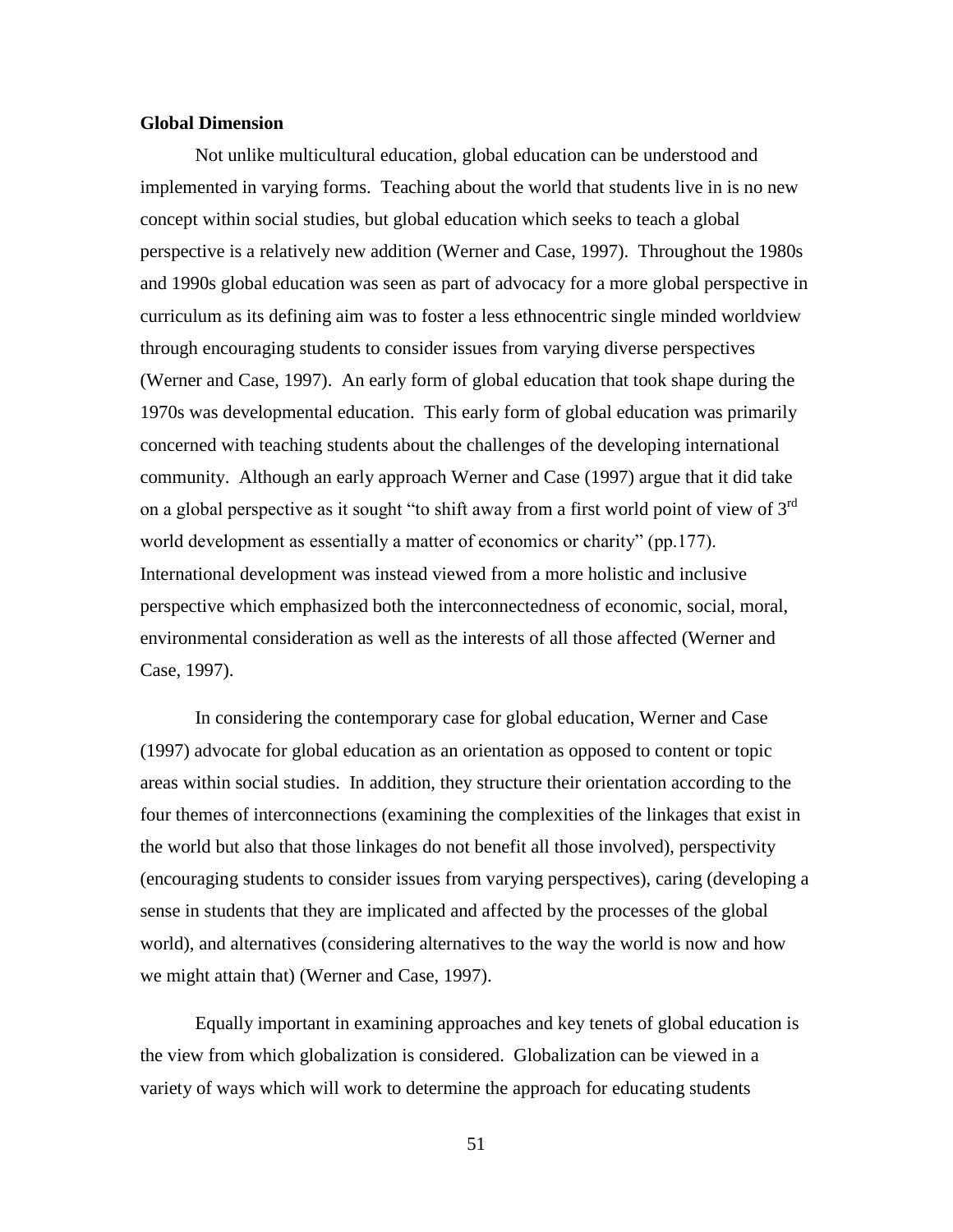concerning that global world. Schultz (2012) uses the three approaches to globalization as set out by McGrew (2000) in order to explore global citizenship. The first is the neo liberal approach, characterized by its celebration of a singular global market and liberal economy driven by capitalism and technology. A radical approach characterizes globalization as an extension of Western imperialism which works to further subjugate populations through economic domination. The third approach, transformationalism, understands globalization as an interconnected web of social, economic, political, cultural, and environmental patterns which work to create new patterns of inclusion and exclusion (Schultz, 2012). The deviation amongst the three approaches will invariably result in equally diverse conceptions of global citizenship.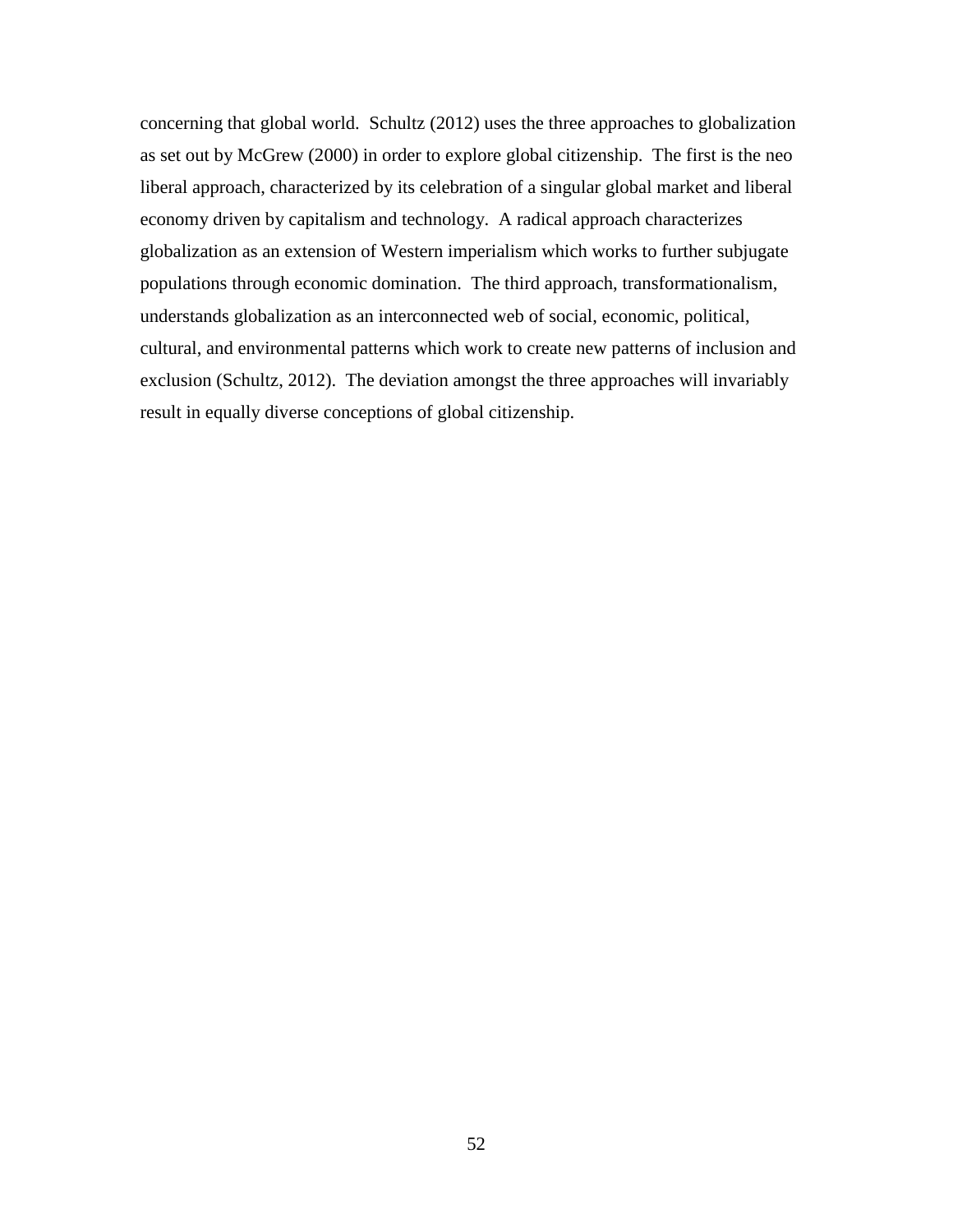# THEORETICAL AND TREND CONSIDERATIONS IN SOCIAL STUDIES AND CITIZENSHIP EDUCATION

#### **Social Studies**

In his study of contemporary issues and trends in Canadian social studies, Sears (1997) argues that although the subject is rooted in the progressive notions of Dewey, the content and organization of social studies has always been and continues to be a contentious issue. Sears (1997) divides the approaches into two broad approaches which either argue for a discipline centred (with history as dominant discipline) or an issues, problems organization. In discussing some common themes within social studies at that time Sears (1997) argues that the incorporation of multiple perspectives, global education programs are seen as important organizing principles.

In their study of the wide and conflicting range of purposes offered by social studies programs Barr, Barth, and Shermis (1977) argue for three dominant positions of citizenship (or cultural) transmission, social science, and reflective inquiry while Morrissette and Haas (1982) organized approaches into the categories of conservative cultural continuity, the intellectual aspects of history and the social sciences, and the process of thinking reflectively. While they use varying organizational categories, both sets of researchers agree that there are three main purposes served by social studies: socialization into society's norms, transmission of facts and concepts from the academic disciplines, and the promotion of critical and reflective thinking (Ross, 2000).

Stanley and Nelson (1994) argue that the central dividing factor in the approach to social studies is in the emphasis given to cultural transmission or critical or reflective thinking. If the first is emphasized the result is to promote social adaptation through the teaching of behaviours and values accepted by the dominant, traditional dominant society. Conversely, if critical thinking is the focus, the resulting emphasis is on social transformation achieved by questioning and critiquing the standard views of dominant society (Ross, 2000). Stanley and Nelson (1994) then organize these two approaches into three broad and not necessarily conflicting sub categories. Subject centred approaches argue that social studies gets its content from disciplines of higher education rendering subject matter knowledge of utmost importance. Civics centred models are unified by the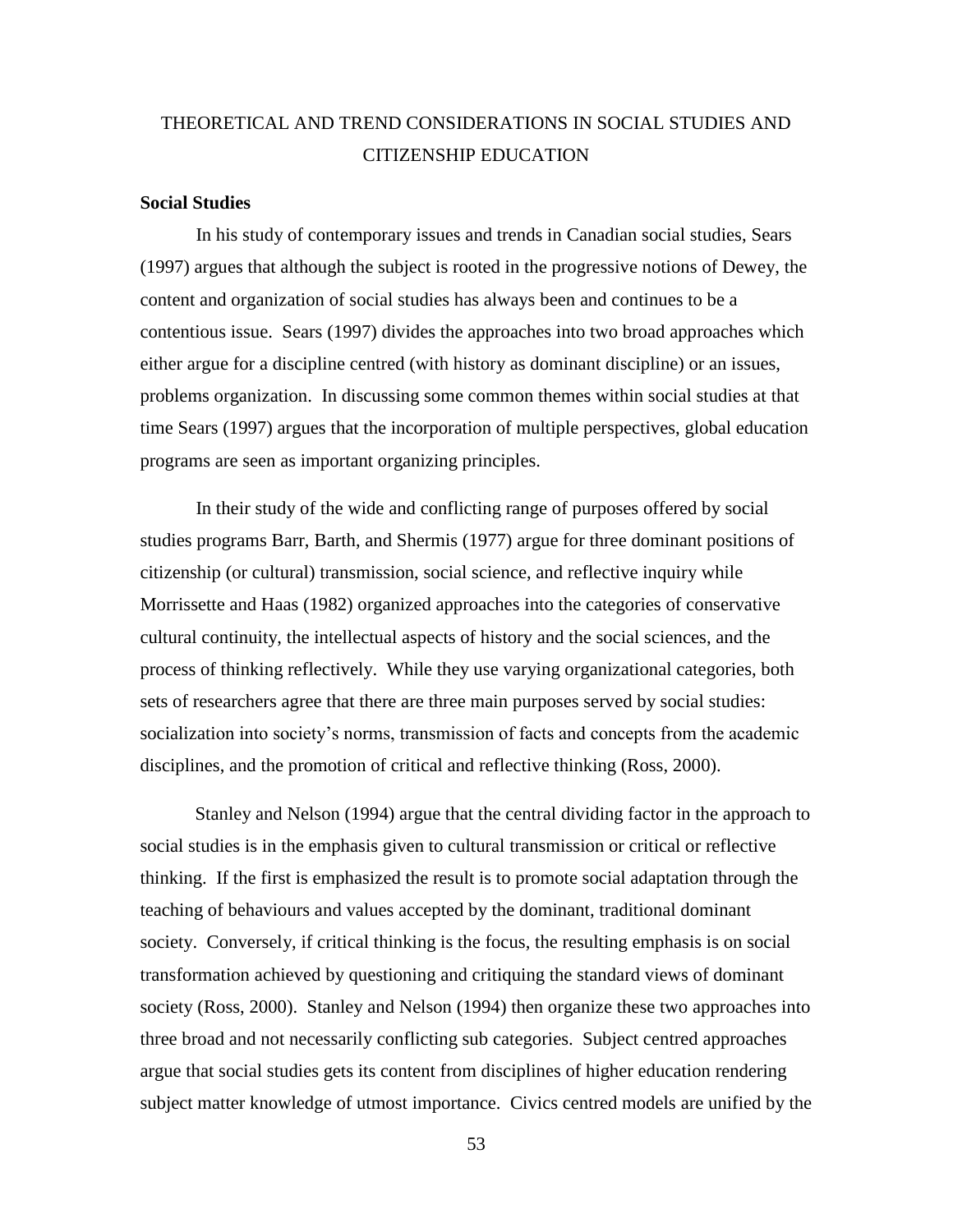theme of civic competence and are more concerned with individual and societal behaviours rather than subject knowledge. The third approach places issues at the core of social studies programs and focuses on the examination of particular issues and controversies as the primary content (Ross, 2000). Within each one of the approaches there exists a spectrum of views concerning their overarching categories of organization – cultural transmission versus critical thinking. Ross (2000) argues that social studies has had a mixed history as it predominantly accepted conservative purposes but has also at times incorporated progressive and even radical approaches.

#### **Citizenship Education**

As is the case with social studies, conceptions of citizenship education will differ according to the underlying principles which inform them. Many scholars argue that citizenship education in Canada has, for the most part, emphasized an elitist conception of citizenship where citizens are conceived as passive members of society who leave the affairs of politics to the politicians and only become involved while fulfilling their civic duty of voting (Sears, 2004). From its earliest years, education was concerned with making political subjects who were not self-creating but rather created by their governors while promoting the image of an easily governed population (Sears, 2004). Traditionally, schools have favoured a passive kind of citizenship which promotes obedience and conformity for most students with a few allegedly academic students encouraged to think for themselves (Osborne, 1991). Historians of education have shown that the motivation for compulsory schooling was to quell the masses into a kind of responsible citizenship (Osborne, 1991). The type of citizenship that has been taught in schools has been a restricted, status quo type citizenship that pays little attention to the principles of active participation and enhancement of democratic principles (Osborne, 1991). Although this is the case, Sears (2004) argues that in recent years there have been efforts to conceptualize citizenship education within a more activist awareness, at least in official curricula.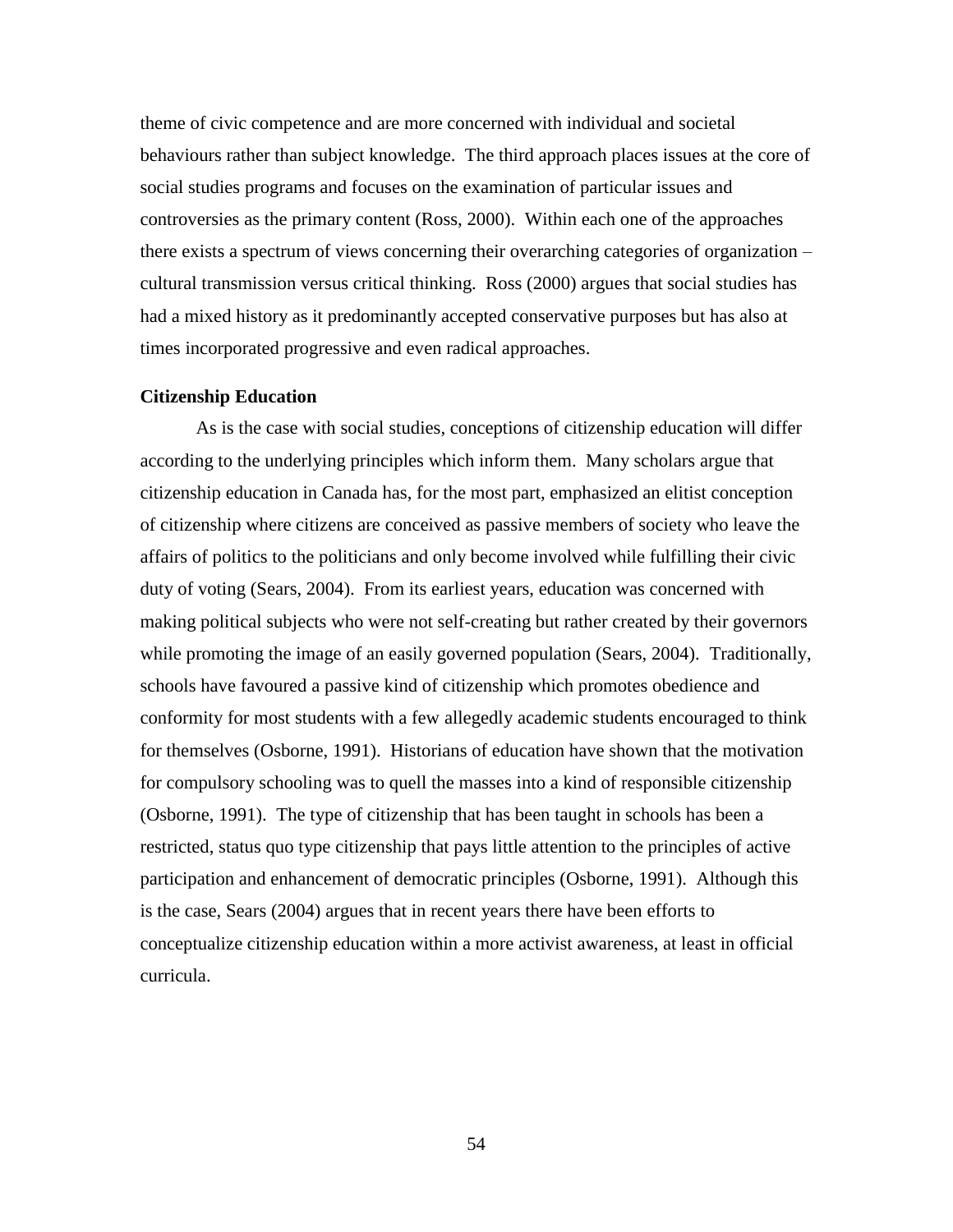# CONNECTING EDUCATIONAL THEORY AND CITIZENSHIP EDUCATION

Sears and Hughes (1996) identify a spectrum of conceptions of citizenship education ranging from the most traditional, conservative view of citizenship to radical critical/social reconstructionist and which easily highlight the connections between theory and citizenship education. The most traditional, conservative, elitist, and essentialist theories inform of type of citizenship that emphasizes a particular set of knowledge, skills, and values that will enable students to participate in democratic society through informed voting; the end goal is to develop a citizen who can make informed choices in the voting process. A more progressive underpinning highlights an interdisciplinary approach to knowledge and where active participation in public affairs is encouraged through the development of critical thinking skills. A third conception hints at critical theory and social reconstructionism by placing emphasis on issues like social justice and environmental responsibility. In this conception citizen participation takes place in the wider global context with an emphasis on plurality where students are required to think critically and cross culturally in order to aide in creating a most just and environmentally sustainable world. The fourth conception focuses explicitly on recognizing the structures that have worked to create inequalities in the world. Students learn the skills to recognize such oppressive practices and structures and participate in actively to challenge and change them. (Sears and Hughes, 1996).

Aboriginal perspectives regarding citizenship work to highlight the issue of plurality of the Canadian landscape. Although there are multiple perspectives and theories concerning Aboriginal citizenship within the Canadian landscape, three conceptions offer promising frameworks which work to acknowledge Aboriginal rights and unique position within Canadian society while at the same time working to reconcile issues of exclusion. Battiste and Semaganis (2002) argue that in order to understand issues of citizenship from within an Aboriginal perspective, there is a need to define and explore the Aboriginal conception of citizenship. The influence of critical theory is apparent as they advocate for the decolonization of the concept of citizenship and note that, "citizenship education is another manifestation of cognitive imperialism that doesn't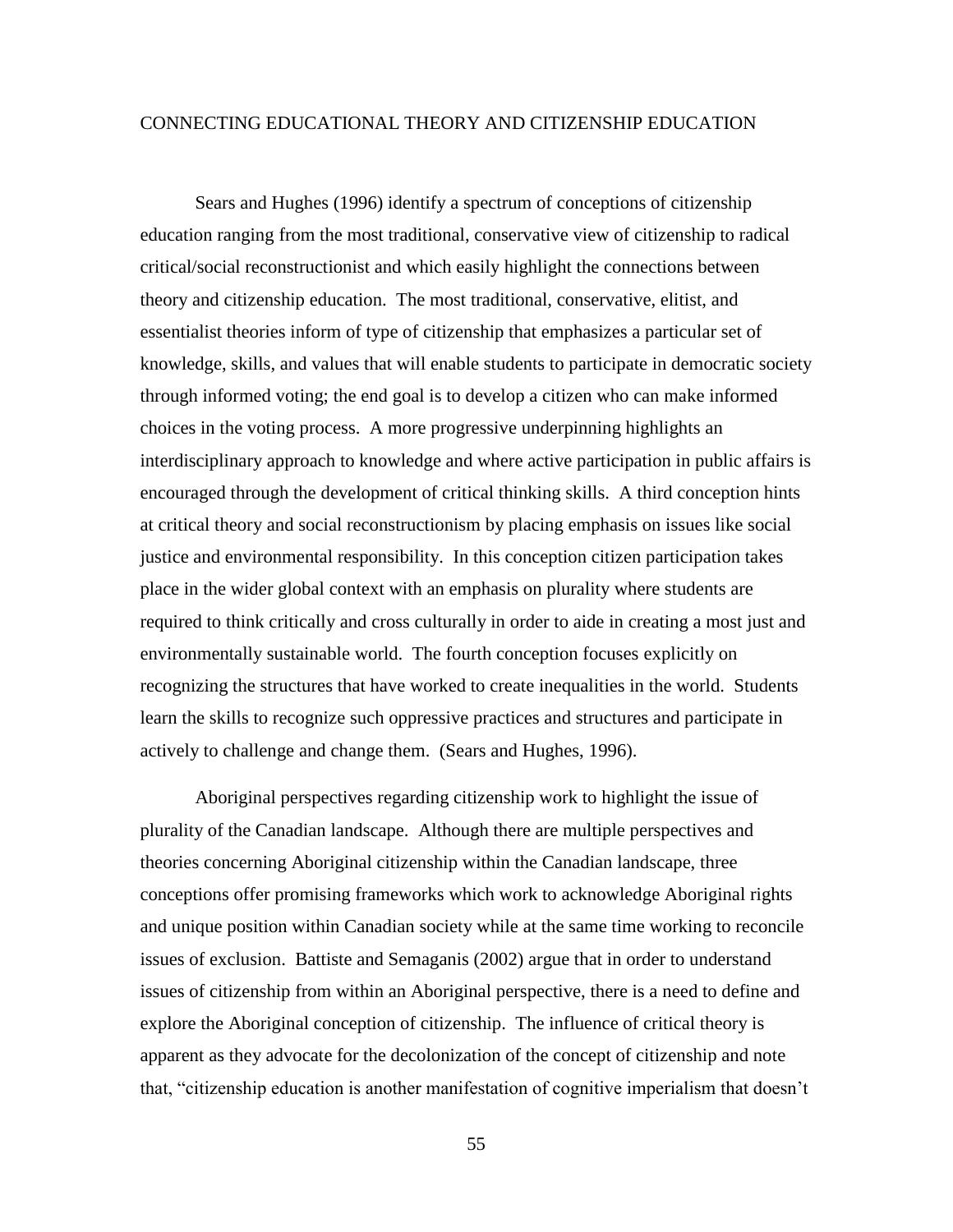recognize Aboriginal perspectives" (Battiste and Semaganis, pp.94). In his attempts to address the lack of inclusion of Aboriginal perspective brought to light by Battiste and Semganis (2002), Burrows (2000) argues that a citizenship with the land is needed in order to extend the idea of Aboriginal citizenship past the bounds of Aboriginal control over Aboriginal affairs into Aboriginal control in Canadian affairs. Burrows (2000) argues that the unique relationship that Aboriginal peoples share with the land can serve as a basis for a conception of citizenship that will enable Aboriginal culture and values to be preserved and reflected not only within reserve lands but outside of them as well. The result is a landed citizenship which reflects the same kind of relationship that other Canadians have with their provincial and federal governments – a kind of federalism that is fluid and grounded in the land and our relationships with it (Burrows, 2000). In similar fashion, Blackburn (2009) advocates for a transformed conception of differentiated citizenship that affords certain groups of people special rights in addition to the individual rights common to all citizens.

Theory will invariably influence the presence of and the form that citizenship takes in the Social Studies curriculum. The backdrop of the prevailing currents and countercurrents of traditionalism/essentialism and progressivism/social reconstructivism the trends of multicultural and Aboriginal perspectives, global education, character education, and the common core will work to provide a deeper understanding of the form that citizenship education takes on during a particular era. The prevalence and approach taken to each of the trends and currents will influence and underpin the attention paid to and approach taken concerning citizenship education.

Despite variation concerning trends and currents, what should be remembered is that citizenship has the distinct nature of dictating a common set of values to its citizens. Citizenship education is meant to socialize students to participate in a particular kind of society. Although there are instances where certain values take precedence over others and times where some values are completely absent, there are particular values that are core to the Canadian identity through the better part of the time period under study. At the core of these values is the idea of pluralism, arguably the only part of Canada's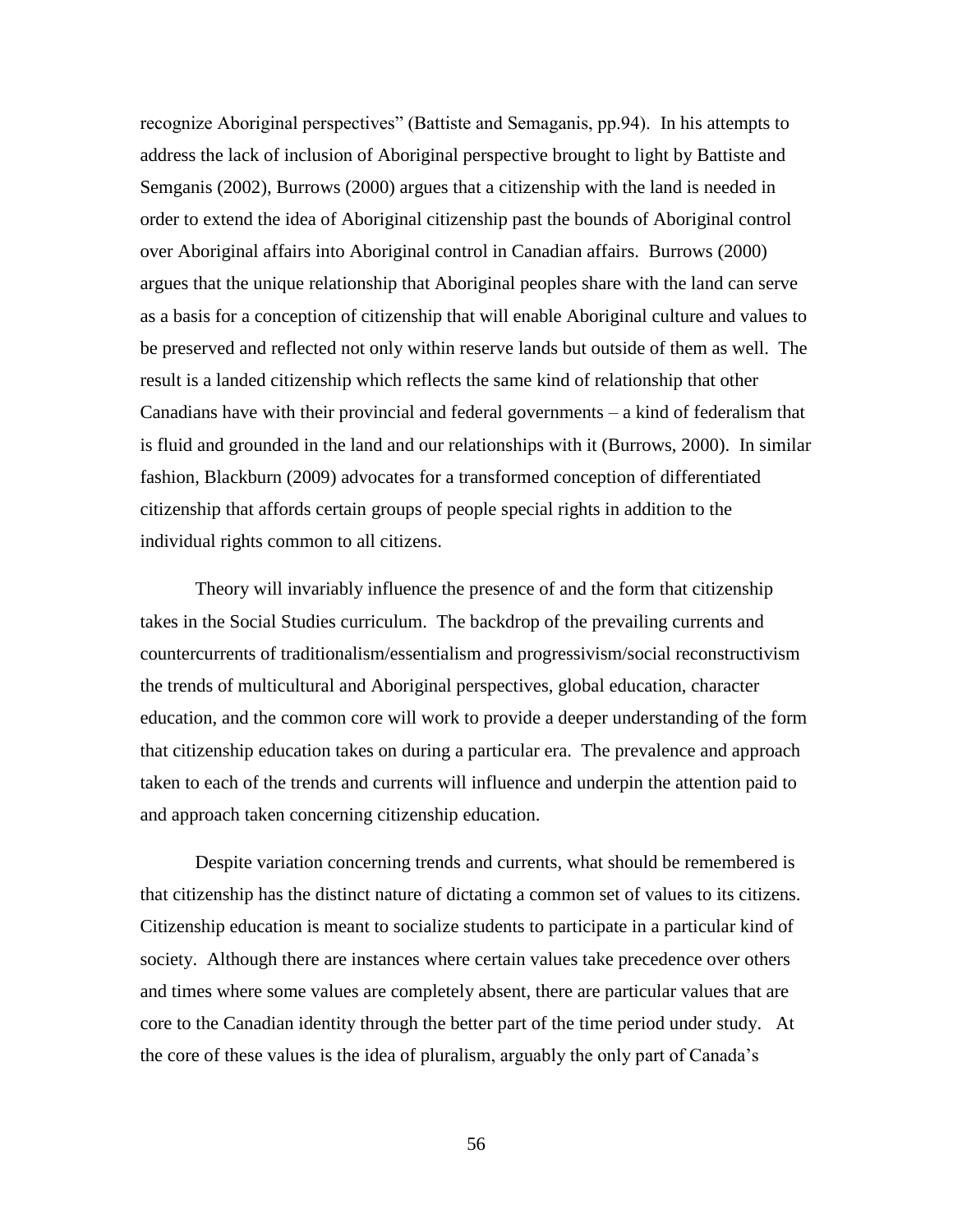identity which can be pinpointed and the acceptance that Canada is comprised of many differing cultures and identities.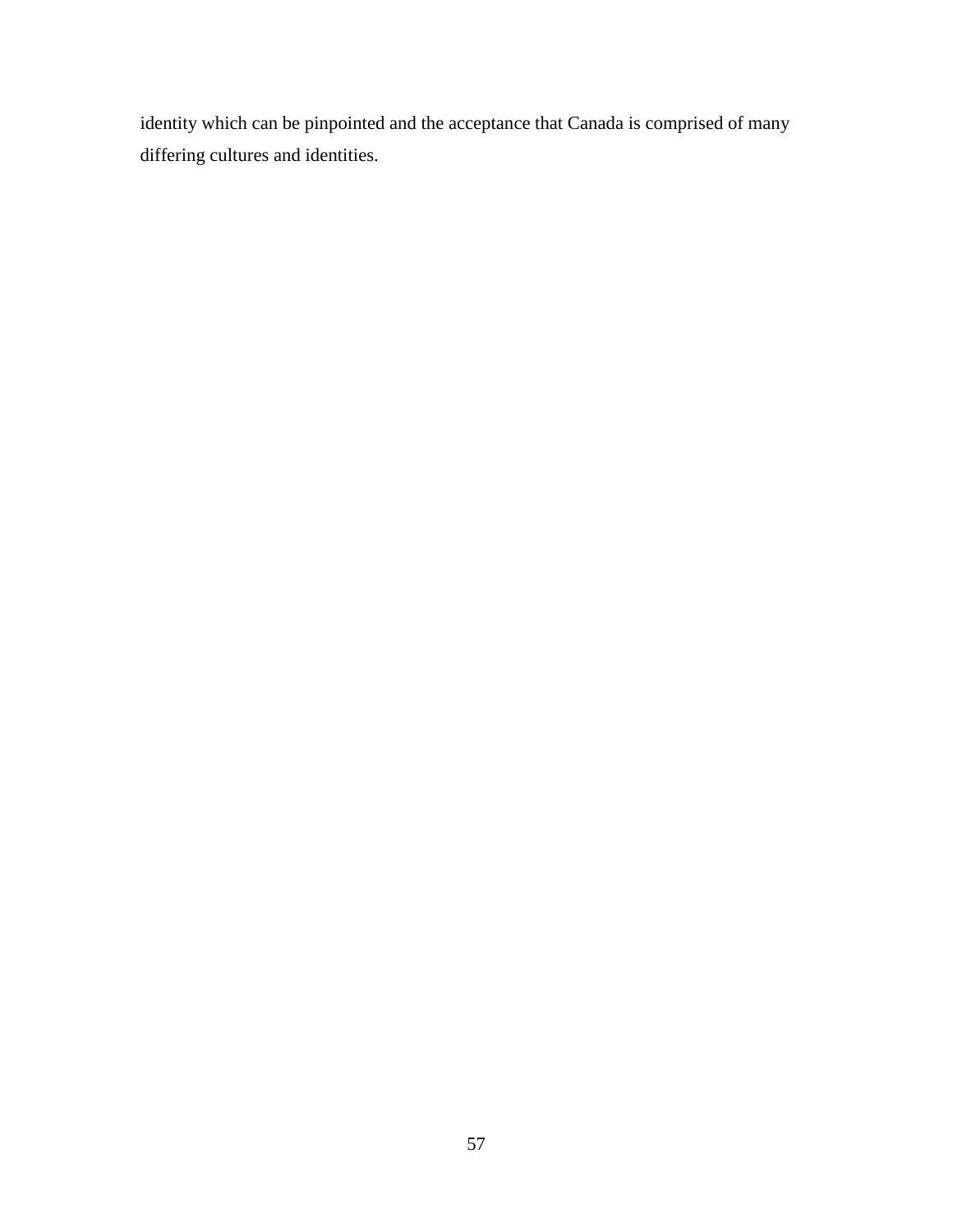#### CURRICULA ANALYSES

#### **1971 Curriculum Guide**

The revised 1971 Social Studies curriculum guide begins with an overview of the changes in structure and philosophy in comparison to the earlier 1960 program of studies it came to replace. The most notable change in the organizational structure of the course was the shift to a conceptual framework. This conceptual framework was chosen, as opposed to the earlier chronological organization, in an effort to help the learner see "the interrelationships of the information and ideas and to understand the broad meaning of the concepts," (Saskatchewan Education, pp.1). The two major concepts, from which students will build these interrelationships, are culture and society. The guide, and course, was subsequently organized into thematic units of study which address and explore the two broad concepts of culture and society. The main purpose in exploring these two broad concepts was for students to gain an understanding and appreciation of their Western heritage. Students explore the concepts as they existed within ancient societies in an effort to provide students with the opportunity "to use the methods of inquiry of the social sciences to explore his [*sic*] heritage" (Saskatchewan Education, pp.1).

Each one of the units of study was organized into concepts, components, understandings, related content, and suggested activities. Of the listed concepts historical evidence and societal and cultural patterns and change appeared most often. There was a focus on the practice and skills of uncovering the past with particular emphasis on archaeological evidence. Cultural patterns and change refer most often to religious and artistic representations and variations while societal patterns and change focused primarily on political and economic structures and systems, (Saskatchewan Education, pp.3-5). With these primary areas of focus in mind, the overarching approach to the content was to explore the structures of organization which are present in the societies studied, the ideas which underpin these structures, the progression of change in societies, and what may occur in the face of these changes.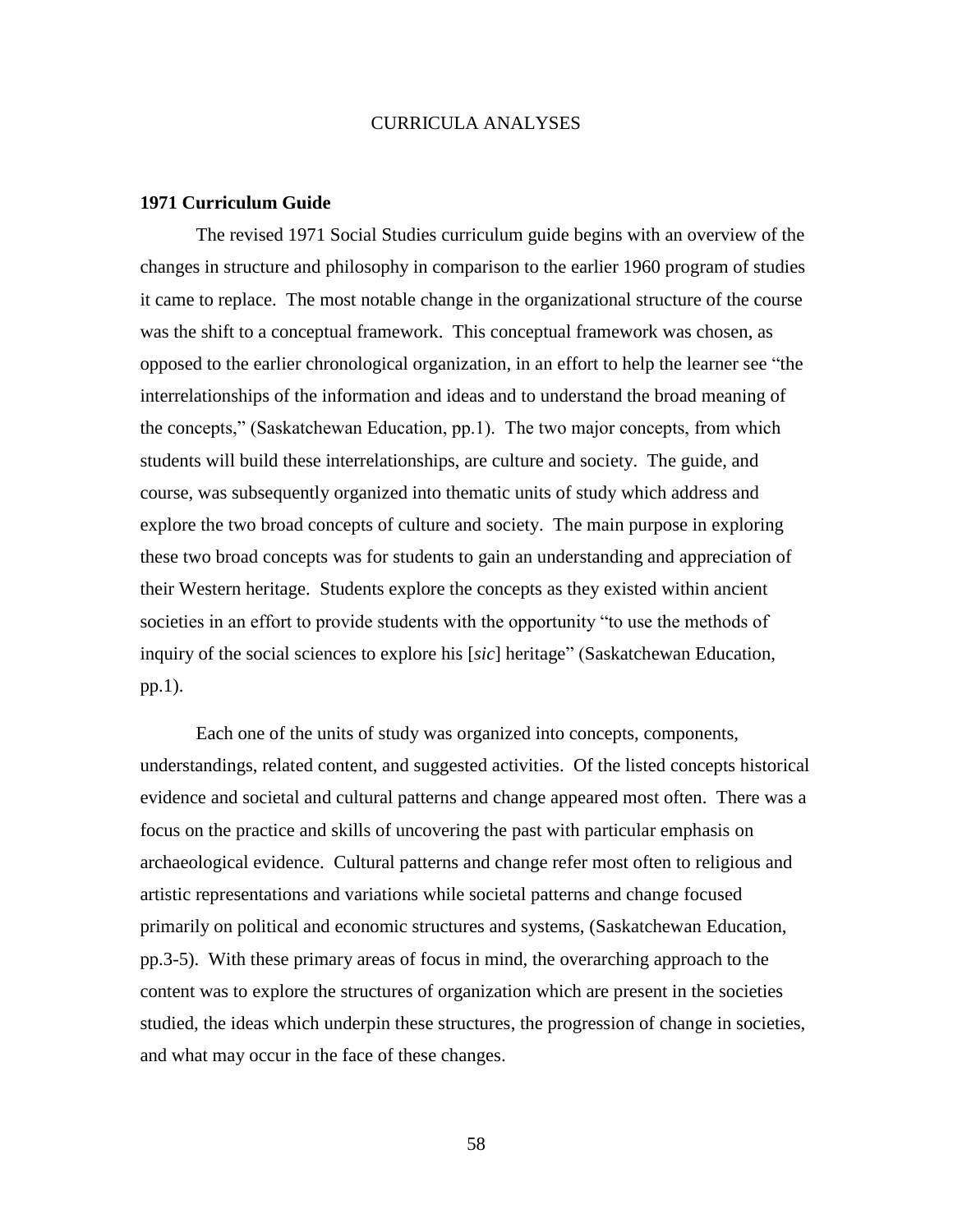Working from the content analysis, which included the word frequency analysis as well as contextual analysis of the entire document, several themes emerged from the guide. In relation to the influence of educational philosophy in the document, the presence of a progressive, student centred approach focused on developing lifelong learners who know their cultural heritage and think critically about how it came to be was evident. The introductory material mentioned the importance of catering instruction and resources to both student needs and interests (Saskatchewan Education, 1971). The introductory material also favoured a pragmatic approach stating that under the guidance of teachers, students acquire knowledge and skills which will serve them throughout their lives, (pp.1). Hints of a structural approach were also evident within the guide as there was certainly a focus on students acquiring the skills associated with gathering information about the past. The process of historical inquiry was a key component within each of the six thematic units of study as well as a central aim within the introduction to the course. Although not explicitly evident in terms of a true inquiry approach to learning, the importance of inquiry was stated within the introduction and within the suggested activities for the units of study. The emphasis on the teaching of cultural heritage hints at what Tomkins (1989) terms neo-progressivism. Although the guide certainly leans more in the direction of a progressive approach, there was a particular emphasis on the importance of the promotion of learning and a socialization role for education in its aims for promoting learning experiences that will create memorable experiences for students and continue to influence students throughout their lifetime. The guide stated in the introduction that "transmission of a cultural heritage from one generation to another is a universal purpose of education" (Saskatchewan Education, pp.31). The key aims of the course guided students to understand the past and to see the links between that past, ancient civilizations of the Middle East and the Mediterranean and Western Europe in particular, and their current lives (Saskatchewan Education, 1971).

The shift to a more progressive approach was also evident in the type of thinking students were encouraged to display. Critical thinking was highlighted as one of the key skills that students should master through the course in relation to considering evidence. Students must learn to base judgments on sound evidence and to determine the reliability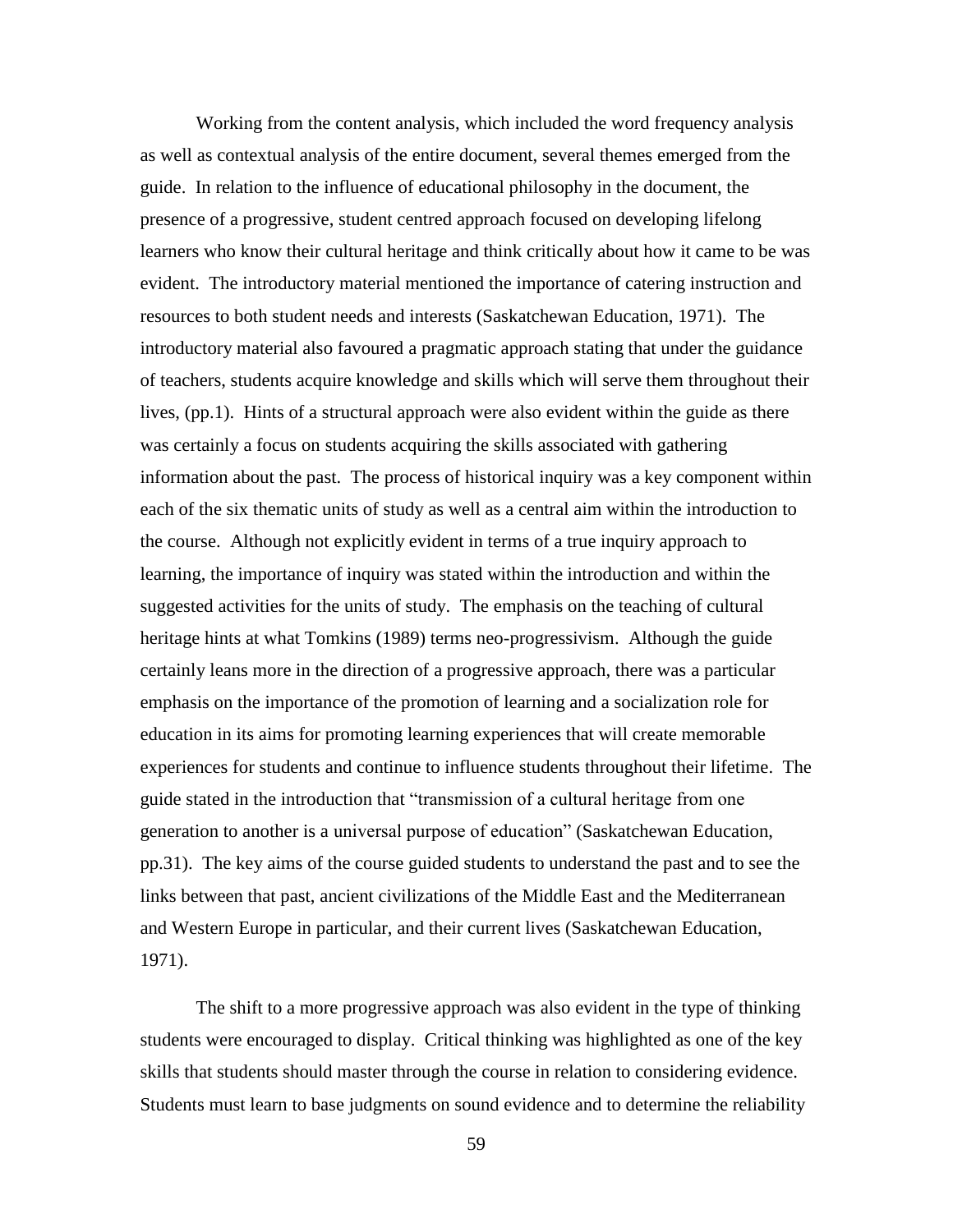and validity of sources based on critical examination of that evidence (Saskatchewan Education, 1971). The temporal quality of conclusions drawn from historical evidence is also accompanied by a conception of time which accepts a relative position. In investigating the concept of time students are encouraged to understand that there are multiple ways of understanding and interpreting time and that time is not a concept which is fully understood (Saskatchewan Education, 1971). This approach encourages students to consider varying interpretations and also accept the validity of those varying perspectives. In the earliest unit and subsequent units which follow students were also encouraged to understand that gathering historical evidence can be difficult because there is always the possibility that evidence may change over time to augment a once accepted explanation or theory (Saskatchewan Education, 1971).

The year of publication for this guide (1971) makes it somewhat difficult to discern the societal and political influences at play because the historical analysis considered the 1970s and not the 1960s. The societal influences of the 60s were not readily apparent in the piece as its development took place during the previous decade. This means that the climate of diversity and multiculturalism which really came to heavily influence society and policy during the 1970s was not apparent in this document. Instead the guide focused on the dissemination and transmission of a single cultural heritage stemming from the ancient civilizations of the Middle East, the Mediterranean and Western Europe. Plural identities and multiple definitions of Canadian heritage were not considered as students are left only to consider their cultural roots in relation primarily to the achievements and contributions of Western culture. One aspect that one might expect to find within the document might be an emphasis on equality since the 1960s can be characterized by its equal rights movements, but this was not the case. Equality and issues of oppressive structures were rarely mentioned, and in cases where equality or oppressive practices were addressed, the document did not encourage any consideration of the importance of equality, instead the document simply explained that not all people have it. For instance, a key understanding within the unit on ancient Rome was that "exploitation is generally a feature of imperialism," (pp.29). The issue of exploitation is not explored in terms of its injustice to those who are exploited, but simply that it is a characteristic of imperialism.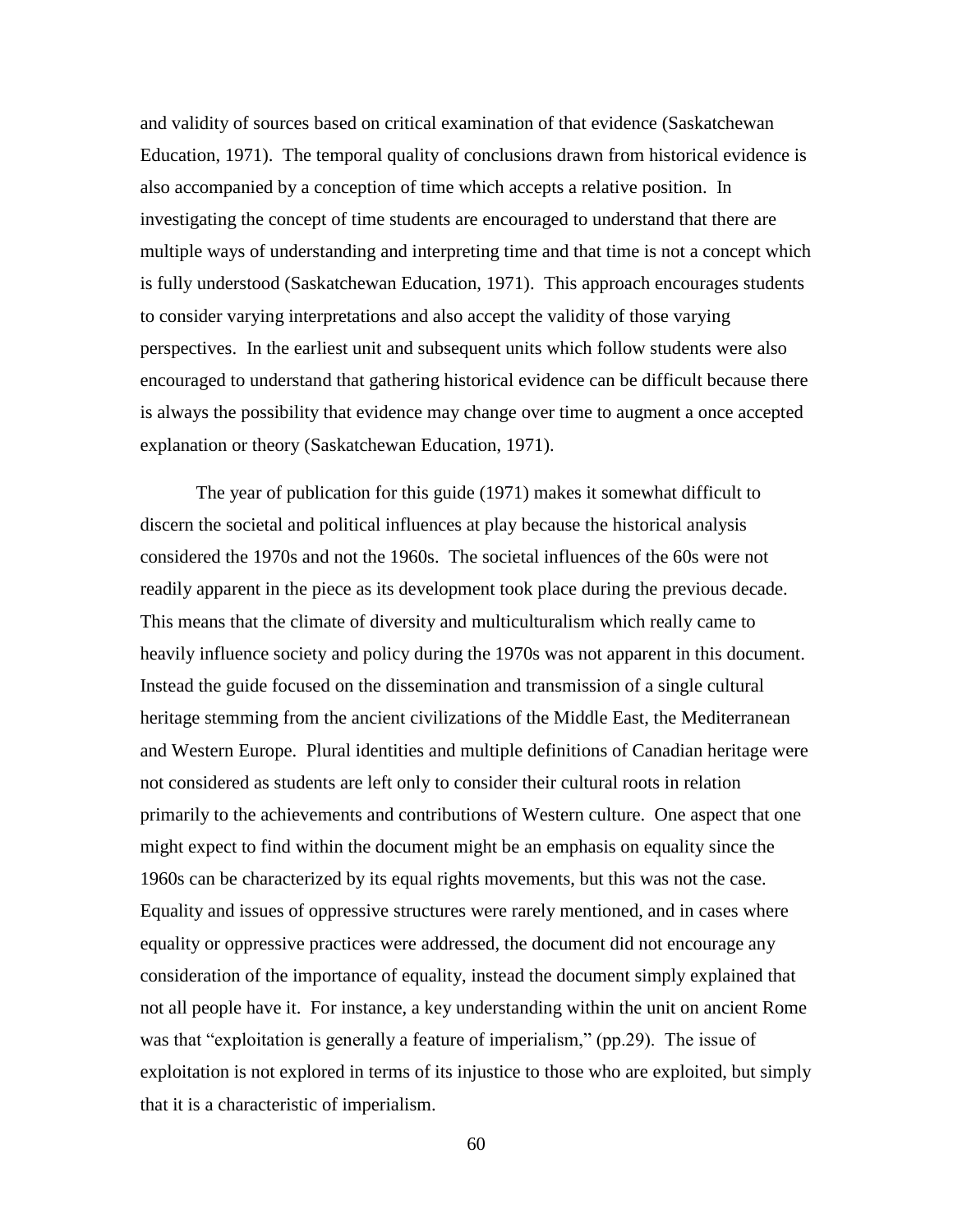Despite the absence of trends characteristic of the 1970s, there was evidence to suggest the influence of the agrarian settlement heritage of Saskatchewan. Throughout the document references to the environment certainly encourage the settlement mentality of adapting to the conditions of the environment. The environment was represented as a contributing factor in the explanation for certain societal patterns and societal developments. Although a minor focus within the guide (only three understandings throughout the document deal with the natural environment or geography) an understanding is developed that the environment can influence the organization and development of societies (Saskatchewan Education, 1971).

Of the five themes used for determining the nature of citizenship education identity was certainly at the core in this guide. From the outset it was made very clear that the purpose of this course of study is to explore "those early civilizations that have shaped the fundamental cultural and social concepts of our Western culture" (Saskatchewan Education, pp.1) and provide students with the opportunities to explore the Western cultural heritage which is assumed to be theirs.

The development of that heritage was expressed with an assumption of progress. Man begins developing tools and increased brain power which leads to the development of systems of organization. These advanced systems of organization then lead to economic and government structures which work to control and organize civilizations. Advanced civilizations look to conquer and expand, although the reasons for this are not considered, causing adaptations in political and social organization which tend to eventually fail and result in the breakup of the empire. Students were also urged to identify with, but not question the impact, of some of the oppressive characteristics of their heritage (imperialism, slavery, social stratification and hierarchy).

Political and government structures were explored to some extent as they appeared in one form or another within five out of the six thematic units of study. The focus was on the evolution of political systems and government as societies progress and change throughout the expansive course of history that the guide covers. Students do not consider to any real extent the implications of the style of political organization but are only encouraged to consider the key characteristics and organization of varying styles of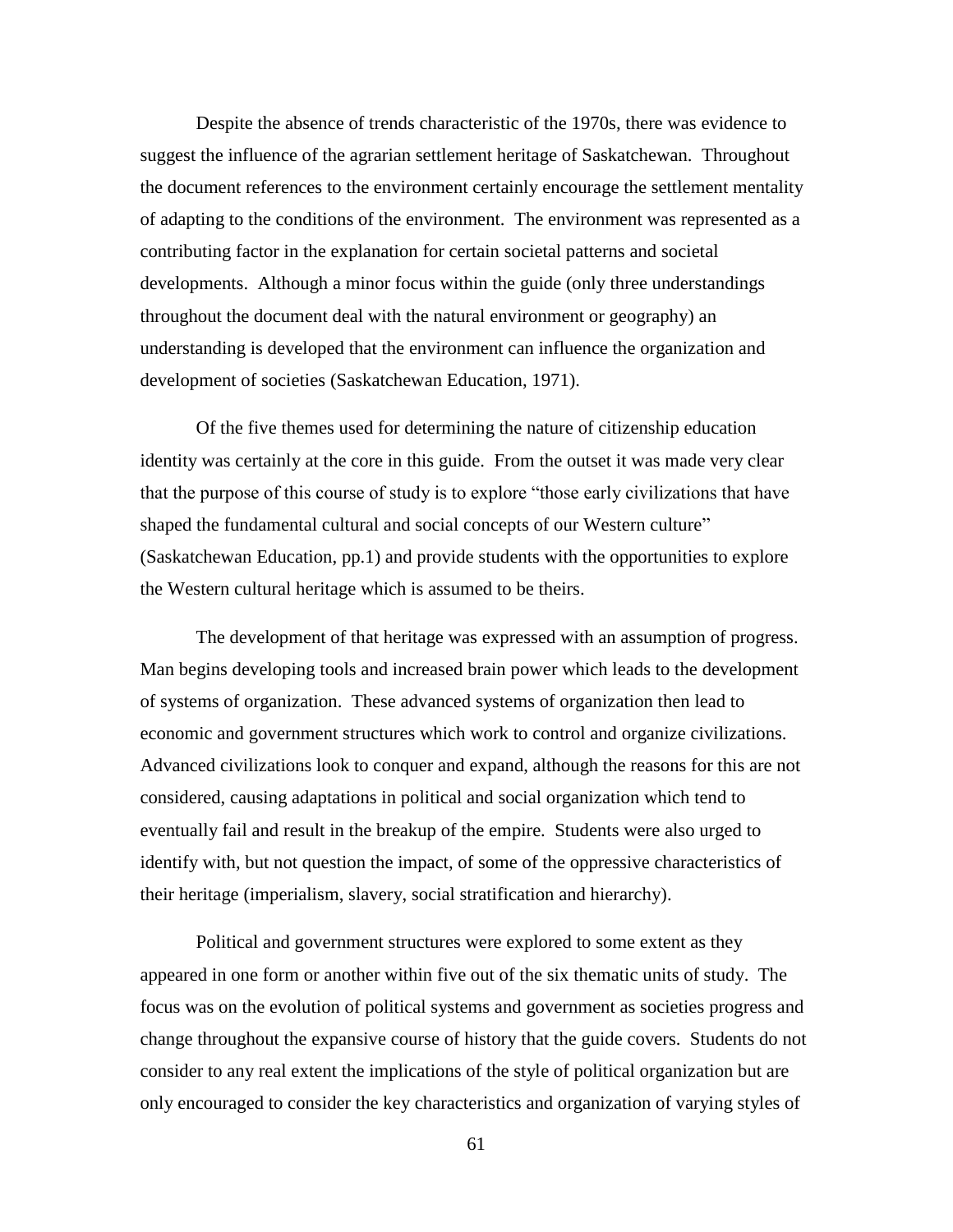government. The development of early political organization was explained as required in order to organize society as the diversification of types of work increases (Saskatchewan Education, 1971). In terms of political efficacy, the concept was not specifically addressed but the concept of participation in society was. Participation in society was included within both the introduction as well as the overall aims of the course. Within the two sections students' participation in everyday affairs and "becoming effective participants in their society" were noted, (Saskatchewan Education, pp.3). Democracy was mentioned once in the guide, citing its roots in Greek culture with equality before the law and personal freedom as its two major underlying principles, (pp.26).

Rights and responsibilities occupied little space within the guide and were referenced only in connection with Greek civilization. Within that context, students are encouraged to understand that it is usually the rich who enjoy more privilege and greater rights in societies and also that as societies progress, rights become protected by the rule of law (Saskatchewan Education, 1971).

Value systems of the societies were not explored to any detail, nor was instilling particular values in students an obvious aim within the guide. The introductory material did not cite the importance of students developing an appreciation of the different values systems of various societies but there is no real focus on the values held by the societies in the specific units of study. Again the focus was more on students developing a relationship with these past cultures as they are encouraged to appreciate those varying value systems in relation to the influence they have on their present way of life (Saskatchewan Education, 1971). The implicit values that were promoted by this guide include an appreciation for the past and the societies of the past included in the course because of their relevance and impact on the present.

Although students were encouraged to be critical thinkers in the introduction to this course, global and social justice issues were virtually non-existent. There were points at which the guide referred to topics that provide potential for exploring issues of social justice and ecological sustainability but these opportunities were missed. There were numerous instances where the topics of this nature were presented but there is no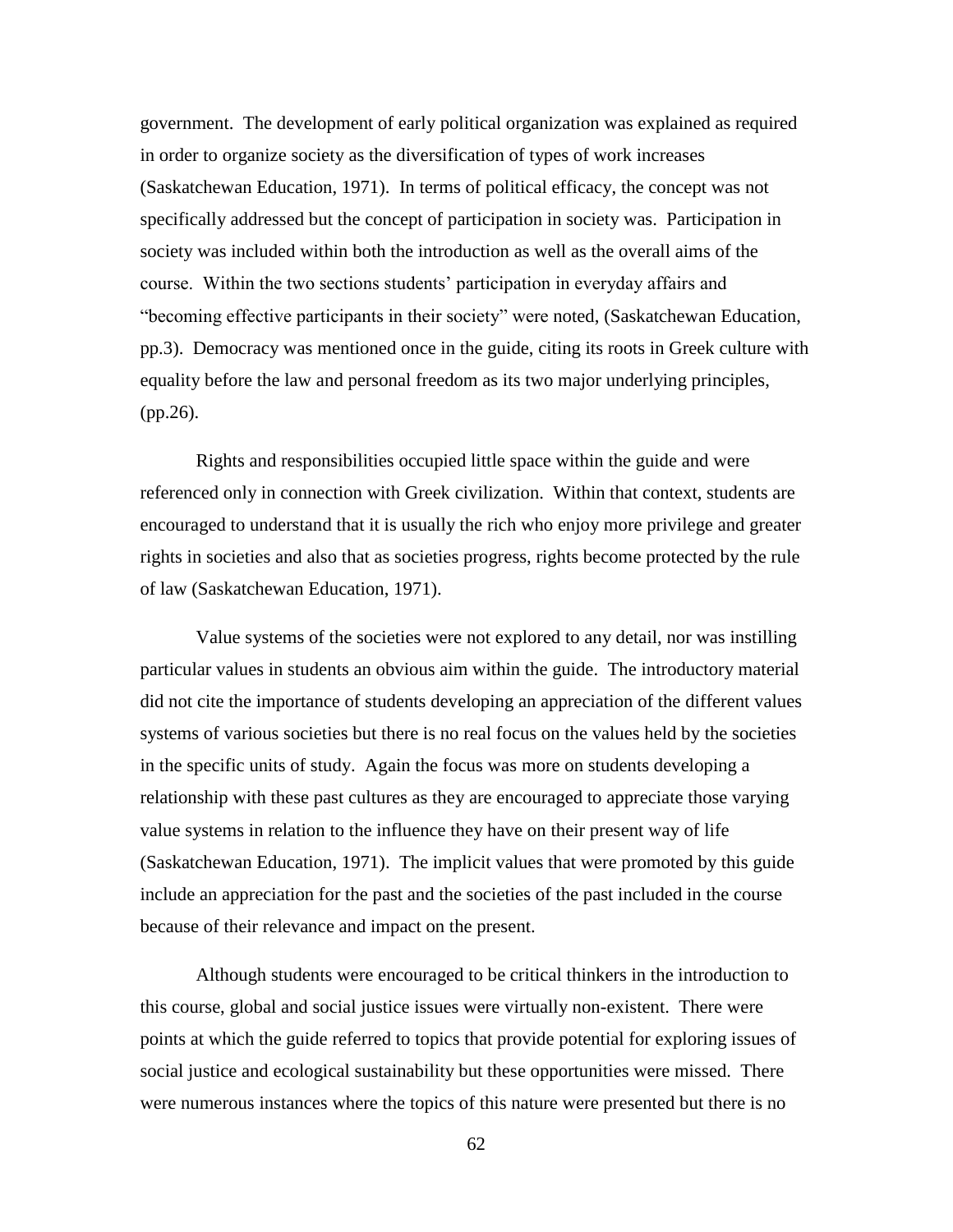attempt made to examine these topics and concepts in relation to their detrimental and long lasting impacts. For instance ethnocentrism and imperialism were explored but both were simply presented as occurrences which have taken place, neglecting to explore their impact. Invasion and conquest were represented in a positive light as the impact of cultural losses were ignored in favour of changes and new elements being introduced to that culture. Furthermore, conquest was represented as a unifying factor for varying cultures by breaking down the differences in customs and manners (Saskatchewan Education, 1971).The only instance where the consequences were considered was in relation to the issue of conquest, "the consequences from a struggle between rival groups generally differ for the conquerors and the conquered" (Saskatchewan Education, pp.20). Clearly the intent was not to encourage students to understand the harmful consequences of conquest but simply to understand that viewpoints and consequences will differ. Although the environment and geography were certainly areas of study included in the course, the focus was not on sustainability or the impact that societies can have on their natural environments, but instead upon the adaptability of humans to the environment in order to ensure survival.

The most notable absences in this document can be explained by the position that the document takes in exploring the cultural heritage of Western society. The focus was limited to the roots of Western cultural development. There was no mention of the plurality of Canadian identities, instead there was the heritage of Western Europe. Students are assumed to all be decedents of the Western European cultural identity and are all encouraged to identify with this, and only this, heritage.

Perhaps the most glaring absence in exploring the ancient roots of Canadian society was the complete absence of Aboriginal society and culture. There were two references to Aboriginal content, both within the suggested activities sections of the guide. One activity recommended having students explore Aboriginal groups of Australia or the Eskimos in relation to societal organization and structure while another encouraged students to explore the differences in rights by investigating the rights of an Indian on a reserve (Saskatchewan Education, 1971).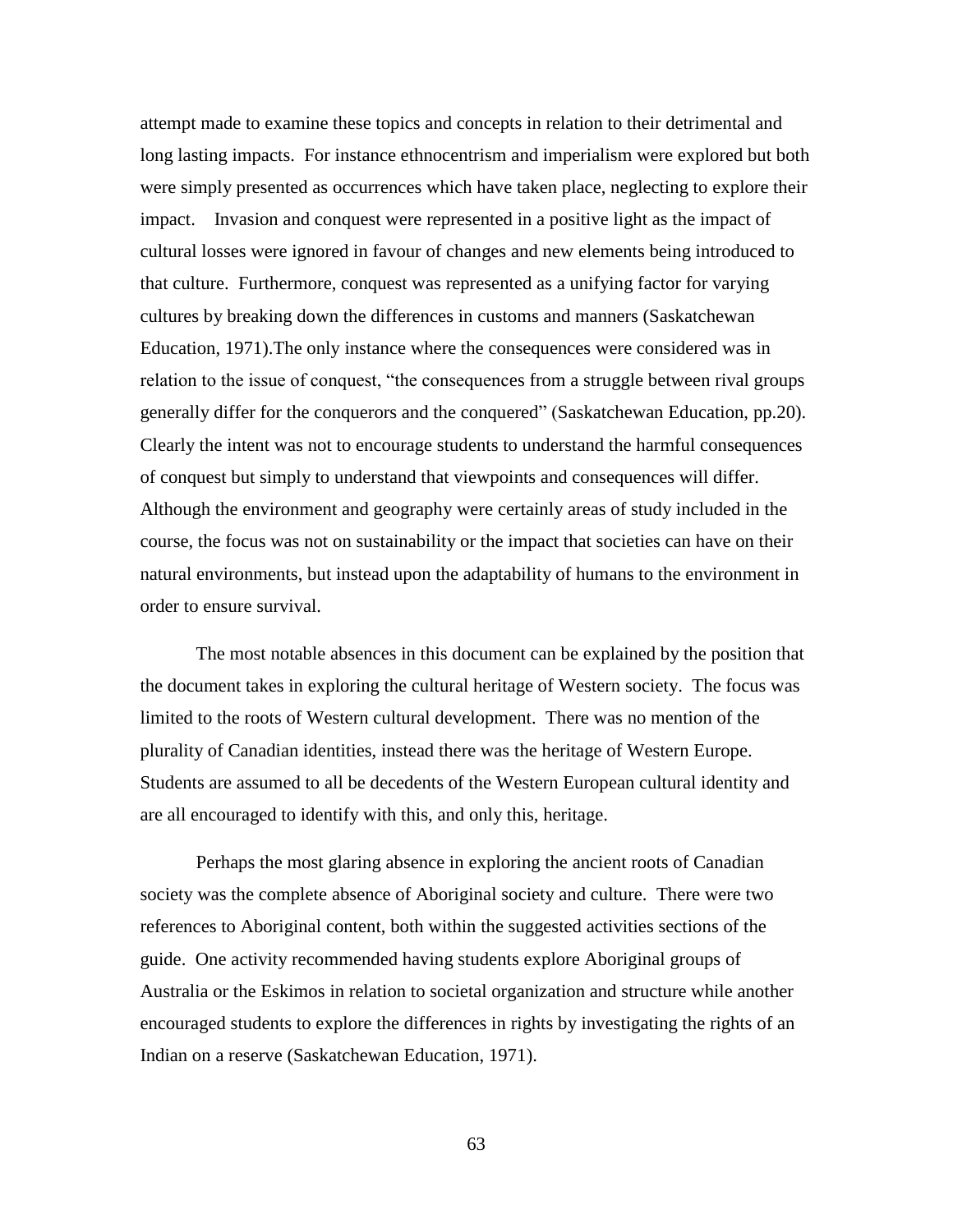# **What Type of Citizenship?**

Concentration on a number of concepts and how these concepts are presented led to several conclusions concerning what type of citizen this document promoted. One of the most notable areas of concentration for the course was the promotion of a singular identity, culture, and heritage in both the introductory material and objectives for this course of study. Students were encouraged to learn about and appreciate their past in an effort to explain their contemporary lives. Political systems and types of government also figure prominently in the document where the focus lies on exploring their characteristics and development. Each society was studied for the most part in relation to its structures of social organization with some attention paid to cultural aspects such as art and literature. Social organizational changes were not viewed as a product of citizens' efforts and desires but rather as a more natural process of progression as societies needs outgrow the organizational structure in place. Although the environment and geographic factors were present within the document, these issues were not presented in relation to environmental issues or patterns of environmental degradation. The environment was viewed as a factor which contributes to societal change and forces humans to adapt.

Each of these factors combine to construct a conception of citizenship that aligns most fittingly with a traditional, responsible citizenship. Students were encouraged to be informed in terms of their knowledge of political systems and past societies which form the basis of Western culture but certainly not to question or evaluate those social structures for their validity or contribute to social change in their environments. Students are active in their investigation into the information required as content knowledge, but there was little focus on the evaluation of ideas and structures in the societies studied or different interpretations of the information.

This is not to say that there were not hints of a more progressive approach but the signs were somewhat limiting and continue to be more traditional than anything else. For instance, although students were encouraged to be active participants in society, they were to do so with their uniform identity and values in mind. The key to effective participation is in the knowledge these students acquire in relation to their shared history and heritage. Students were also encouraged to develop thinking skills but with little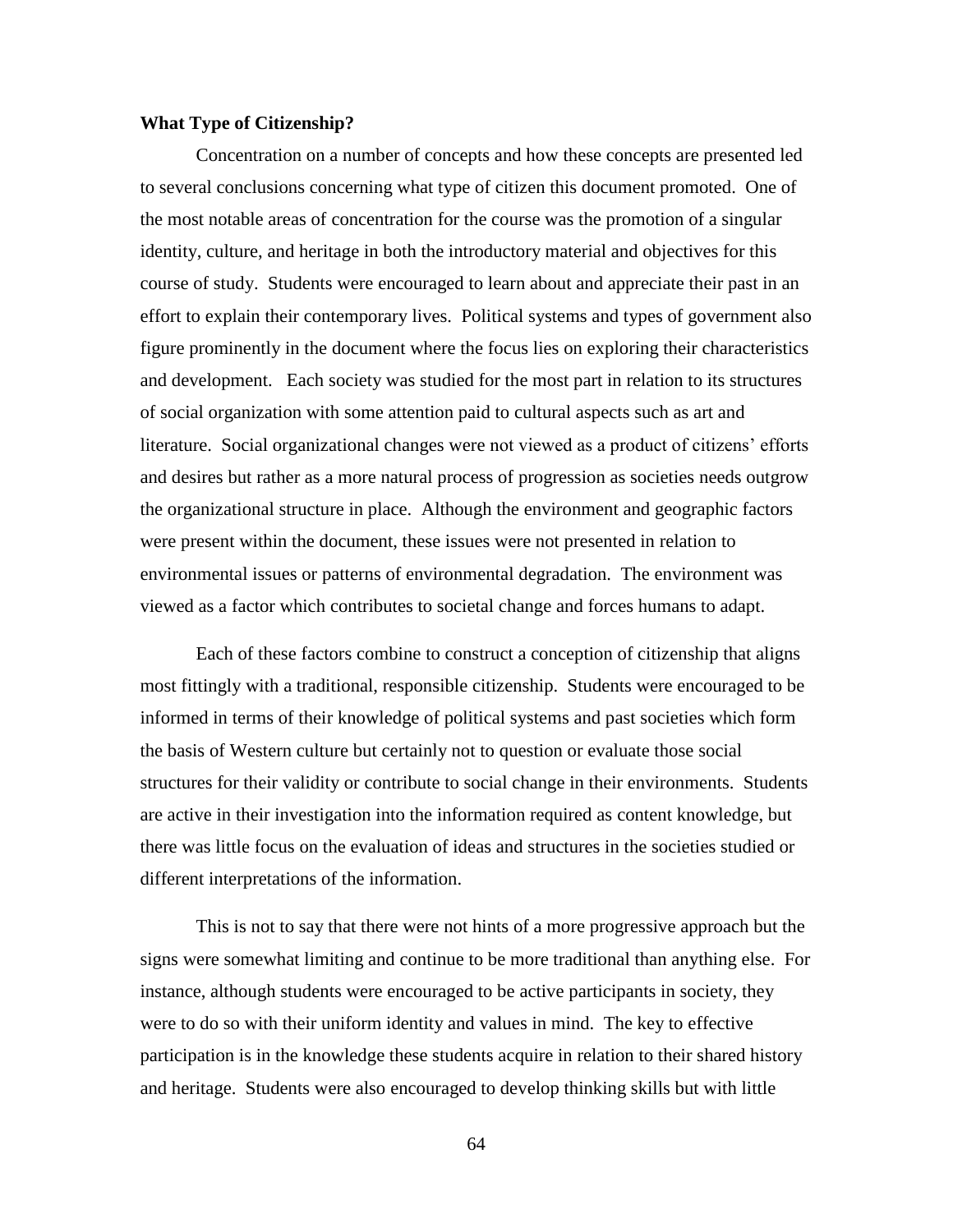focus on varying perspectives or alternative approaches. Despite the fact that the aim of the course was to provide students with the ability to appreciate the past and make connections with the present, this was not readily apparent in the content of the curriculum. Students were afforded little opportunity to make real connections between the past and the present and so were simply left to passively receive and consider the viewpoints of the ancient societies studied as the ultimate source of their identity and heritage.

#### **Directions; Curriculum and Instruction Review 1984**

Since there is a wide gap between the curriculum documents (1971-1991), the final report of the Curriculum and Instruction Review was considered in order to provide some guidance in the significant alterations in the structure and organization of the 1991 curriculum guide as compared with the 1971 document. The document provides great insight into the climate of the period and the driving forces for curriculum change at that time. The Curriculum and Instruction Review Committee, whose work began in 1981, were tasked to determine the quality of education in Saskatchewan and provide some vision and direction for the future (Saskatchewan Education, 1984). The final report represents conclusions regarding the information that the committee gathered over their three years of work and suggestions for changes to current educational practice in looking towards the future and improving education in Saskatchewan.

Although key word frequency analysis was not completed for this document as the intent was to provide a general overview of the changes for education and implications for citizenship education, the five themes and critical considerations used to analyze all other primary documents remained the organizational structure for the analysis.

Notable societal influences within the document pertain to statements concerning the purpose of education and the diversity of Saskatchewan students, with particular emphasis on Aboriginal students. Saskatchewan's unique preoccupation with Aboriginal culture and issues over other cultural groups is evident in the suggestions and recommendations of the committee. The issue of Aboriginal students and Aboriginal education occupies its own section in the document outside of concerns relating to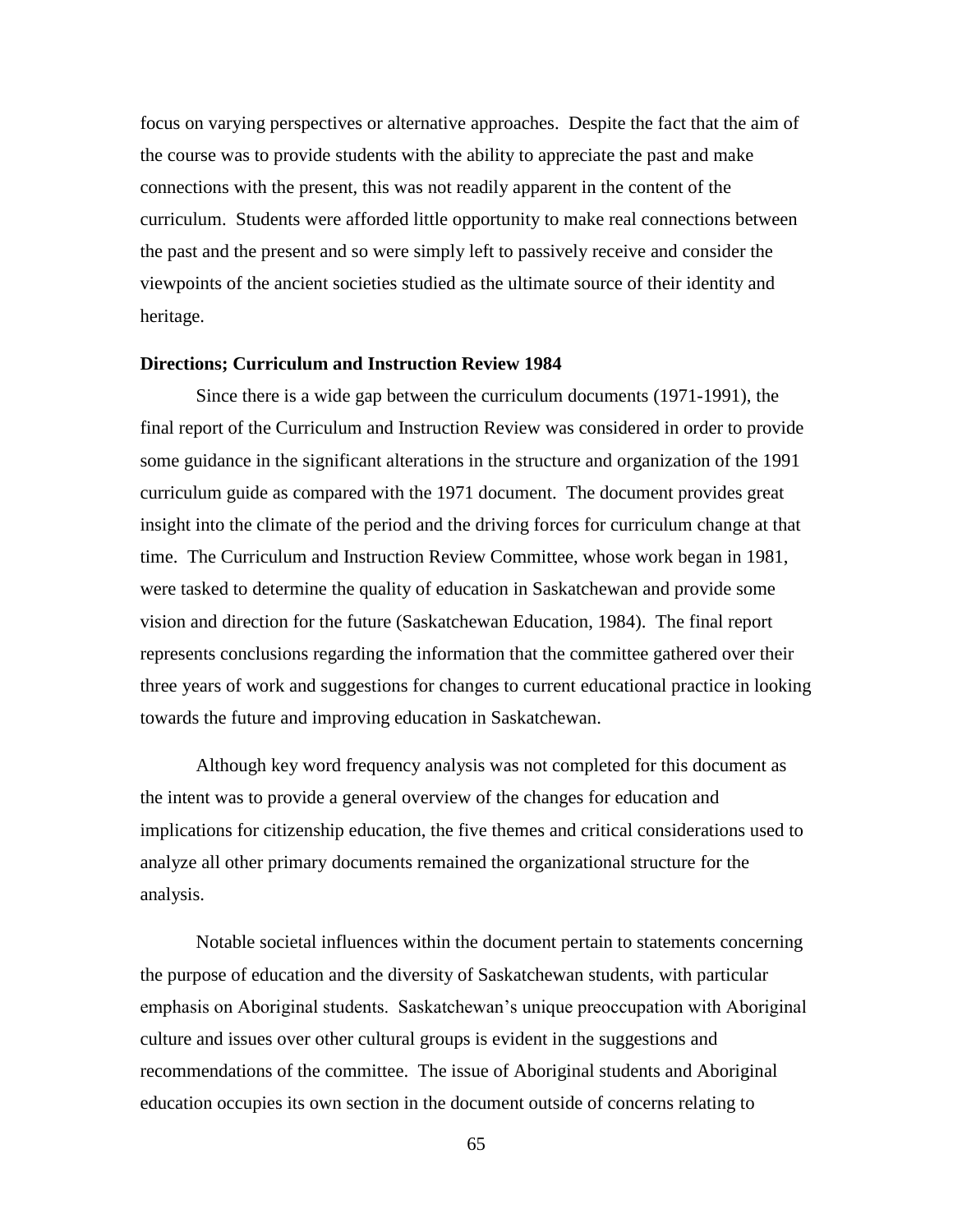diversity and multiculturalism. The focus on Aboriginal students is viewed as an area of concern and interest in addition to concerns relating to meeting the needs of individual learners. The diversity of students is much more in relation to catering instruction to differing learning styles and needs as opposed to honouring or taking into account cultural diversity.

Several aspects of particular political philosophies are apparent in the document most notably in the areas of the attitude towards change and the value of the individual. Liberal ideas concerning education, most evidently the valuing the development of the individual above all else, are reflected in the educational goals suggested by the committee. The committee states that, "education should develop the full potential of each person to the fullest extent," (Saskatchewan Education, pp.26). The end goal of this individual development provides added insight into the nature of the underlying principles of the recommendations. One of the central concerns in the document is to produce students who are "well equipped to function in a complex and changing world" (Saskatchewan Education, pp.7). There is little emphasis on the holistic development of an individual learner as the main focus is on turning out graduates who are able to enter into the fields that they wish to in order to function effectively in society. Liberal tendencies prevail again in relation to the whole notion of change and progress in the document. The idea of change is viewed in terms of its potential for the betterment of the educational experience for students. Although the committee spends some time highlighting the content of members of the public with Saskatchewan's education system, it is held by the committee that change, and not radical change, is needed "to better meet the needs of Saskatchewan children" (Saskatchewan Education, pp.10).

An interesting note on the societal impact in the document concerns the economic consumer culture and economic preoccupation climate of the 1980s. The effects over concern for the over excesses of the period in relation to consumerism are reflected in the goals of Saskatchewan education where a section appears concerning consumer decisions. In describing the characteristics of an educated person, the committee suggests that making informed consumer decisions is a key area of focus in career and consumer decisions, (Saskatchewan Education, 1984). Also reflecting the trend towards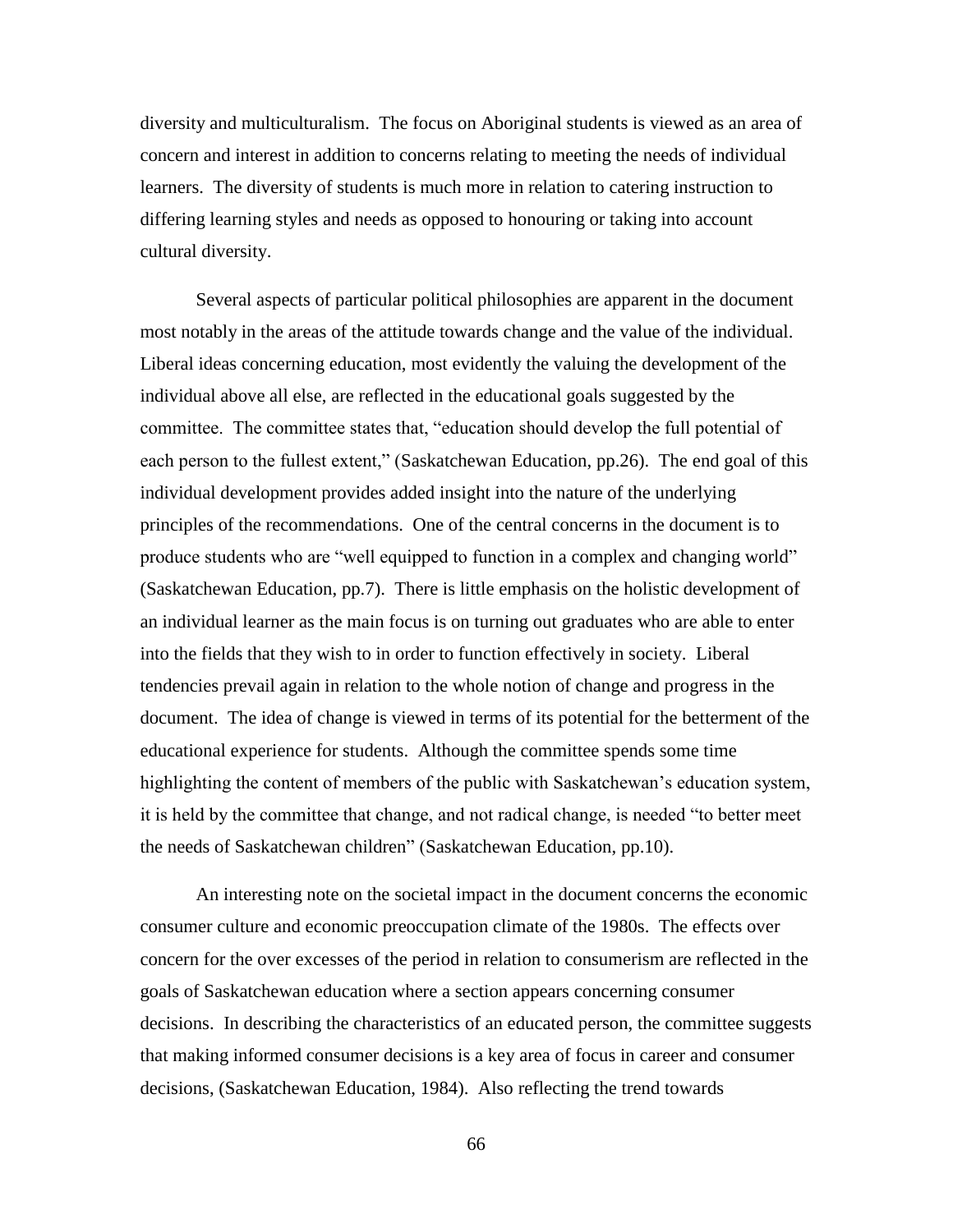preparation in education, the end goal is that each student be prepared for life following high school including several references to preparation for vocational life.

The clearest impacts in regards to education theory within the committee recommendations are the emphasis on a student centred, individualized approach to curriculum and instruction, the discussion of basics in education, and the introduction of skills based behavioural objectives. The committee is very much concerned with meeting the needs of and developing the potential of each individual student. The committee explains that the policy framework and suggestions included in the document reflect the knowledge "that children develop at different rates and learn in a variety of ways" (Saskatchewan Education, pp.36). Furthermore that when "instruction is matched to the demands of content and the needs of the child, learning can be expected to increase" Saskatchewan Education, pp.37). A notable absence in the discussion of individual students and their needs though is the importance of students' interest that is usually characteristic of student centred approaches.

The back to the basic approach that became characteristic in curriculum development in the 1970s and then redressed for being too narrow in the 1980s is reflected in the committee's recommendations. The committee notes, as did many others in the curriculum field in the 1980s, that basic education needs to encompass more than the traditional skills of mathematics and language (Saskatchewan Education, 1984). The committee states that although the simplicity of an education based in mathematics and language is attractive, this type of education might better prepare students for the past rather than the future. As such, the committee sought to expand upon those basic skills without removing the importance of mathematics and language. Working from this premise, the committee suggested a definition of basic skills which included higher order thinking skills focused on gathering and interpreting information, communication skills and problem solving skills (Saskatchewan Education, 1984).

In addressing the wide range of skills that students need in order to participate in the world following their completion of high school the committee suggests the introduction of more specific skill statements articulated in the goals for education. The committee cites as a problem of the past the ambiguous nature of the goals of education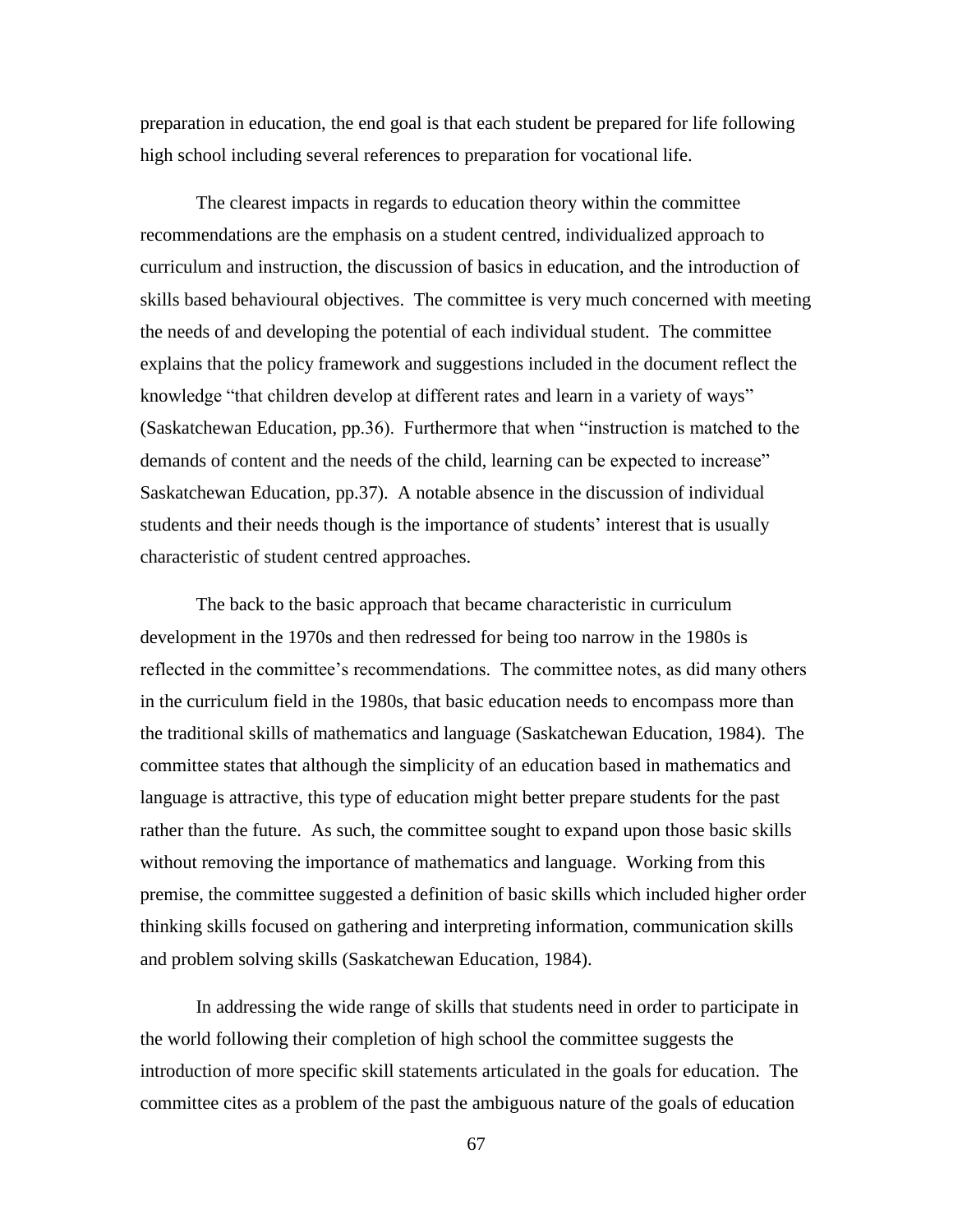in describing the skills that are necessary for students to acquire during their education in the K -12 system in the province. Clearly articulated skills will enable schools and teachers to plan more effectively in preparing students for the future (Saskatchewan Education, 1984). The goals statements created concerning the basic skills that students need reflect the influence of behavioural objectives as they represent measurable tasks that students are able to 'do' or complete (Saskatchewan Education, 1984).

It is somewhat difficult to relate the issues and suggestions of the documents to the thematic analysis of citizenship education as easily as the other curriculum documents because the thematic orientations occupy little space in the document. The development of an identity is not a concept that is explored within the recommendations as the focus is instead placed on the development of the individual learner to fulfill their potential in terms of their participation in the world once they complete their education. Although this is the case in considering the document in a holistic sense, there are a number of references to the importance of including Saskatchewan and Canadian content in learning and instruction. The committee was concerned that there was a lack in terms of not only Canadian and Saskatchewan content but also in the area of Indian/Native history (Saskatchewan Education, 1984).

There are also a small number of references to political and societal participation in the document. The goals of education as articulated by the committee suggest that membership in society should be an area of focus. The goal statements relating to the overarching goal of membership in society aim to equip students to "participate in the democratic processes of government, perform the duties of citizenship, and respect the property of others" (Saskatchewan Education, pp.27). This statement also represents one of the four explicit references in the document to the rights and responsibilities/duties of membership in society. Added responsibilities are in reference to taking responsibility for one's own actions and decisions and taking responsibility for those in need in society (Saskatchewan Education, 1984). A further reference to rights within the section includes exercising the right of dissent, but in a responsible manner and in accordance with the principles of personal conscience and social justice (Saskatchewan Education, 1984). A particular set of social values are also explicitly suggested in association with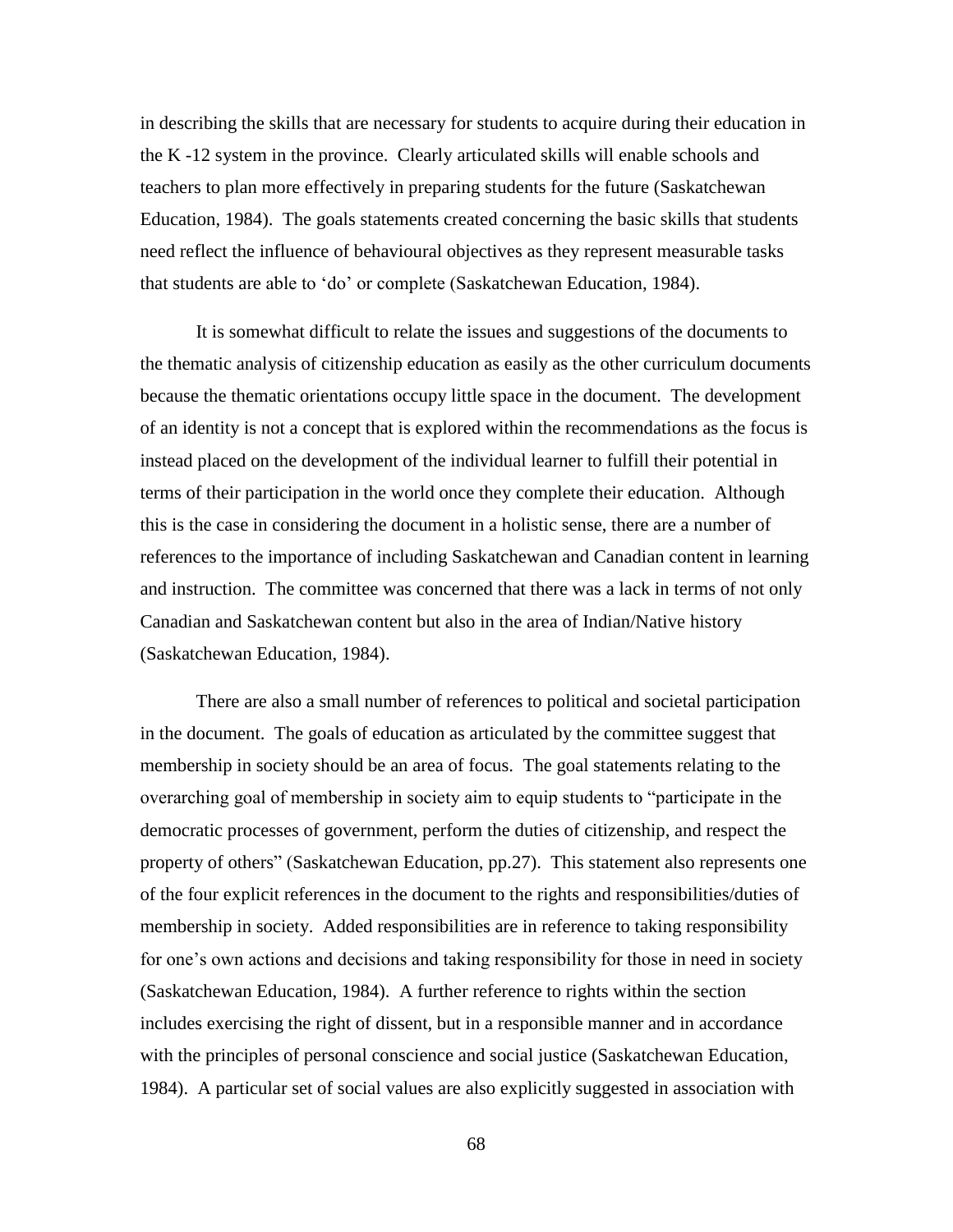membership in society and are represented as an ethical framework that include honesty, integrity, compassion, and fairness (Saskatchewan Education, 1984).

Coupled with the two references to acting in accordance with the principles of fairness and social justice in mind within the membership in society goals of education, there are also a few other references to issues of a global and social justice nature throughout the document. One of the central concerns represented by the committee is that current educational practices do not prepare students for life in a changing and complex world. One vision for education in the year 2000 that the committee suggests is that education should develop a sense of the worldwide community.

More than preparing students for a global world is the concern for the inclusion of content and provisions for alternatives to serve the needs of Indian/Native and Northern students. Suggestions to address these concerns included the development of an elective Native course at the secondary level, development of Native language materials, inclusion of Native content in the identified core subject areas, addressing issues of discrimination and prejudice at the grade 8 level or before, and the examination of what was present curricula for examples of stereotypes and negative representations (Saskatchewan Education, 1984).

As is the case with all of the documents selected for analysis, the issues which are neglected completely within the document are reflective of the representative quality of the document. The document represents only a summary of the concerns which the committee felt would best serve the needs of Saskatchewan education and students in moving forward. The information presented in the document represents the views of those members of the educational community, parents, and students who were willing to offer their feedback. Resulting absences in the document include little consideration of plurality outside the presence of concerns over Aboriginal content and students. The document pays little attention to other issues of diversity and exclusion such as gender or class issues. Even in considering the recommendations for rectifying the issues concerning Aboriginal interests, the committee is not suggesting any considerable changes in the structure of curriculum but instead reflect a sort of combination of the contributions and additive approaches.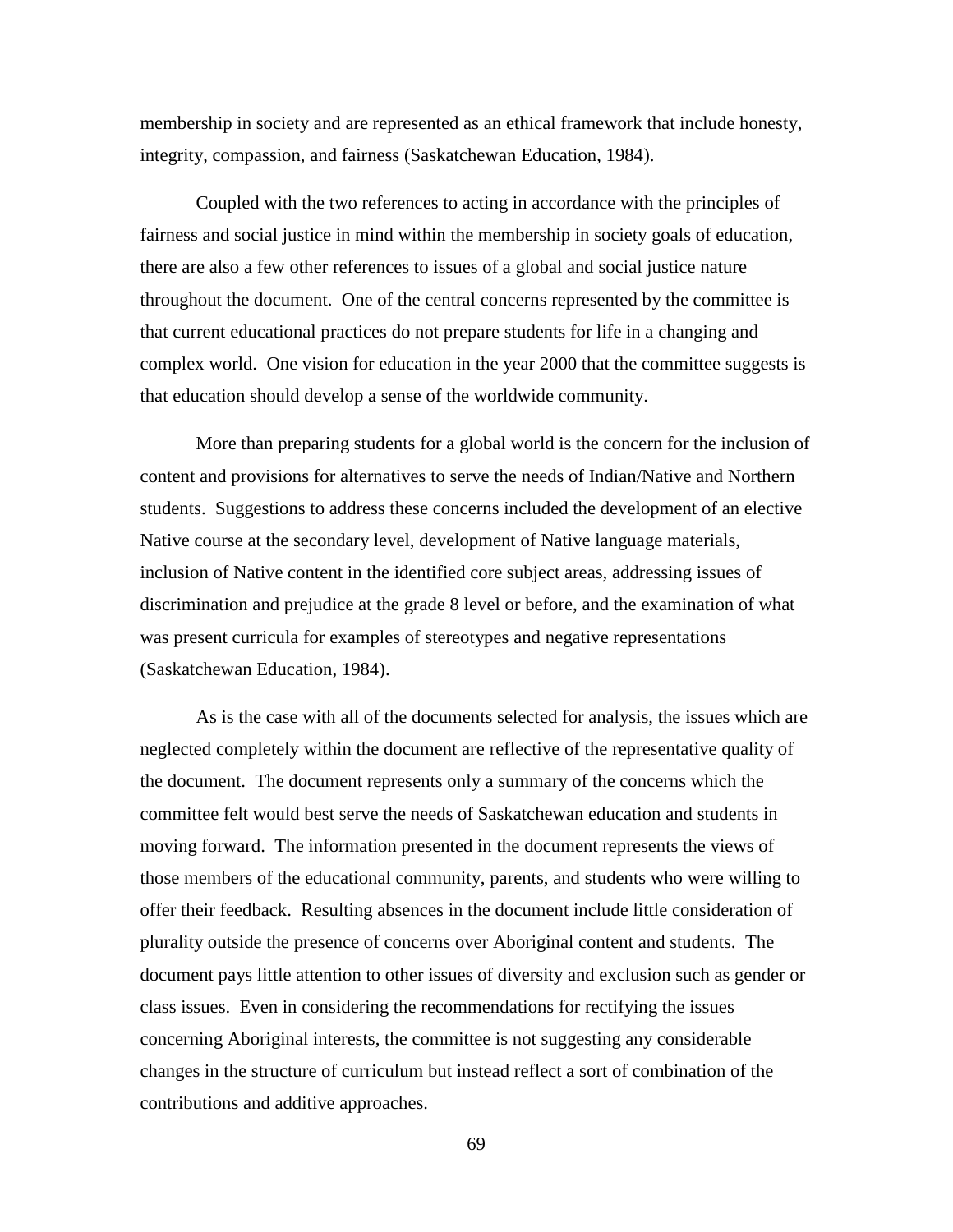The dominant voice and representation in the document is one which favours maintenance, for the most part, of the status quo and a liberal ideal of education which attends to the needs of the individual learner in efforts to prepare that student for productive and responsible participation in society. Tradition and the roots which the education system has established are valued and changes are only productive if they consider the traditions and build upon them – radical change is not a solution.

### **What Type of Citizen?**

The representation of the good citizen here is difficult to place into just one category. The good citizen here falls somewhere in between conception A and conception B (Table 1). The committee's recommendations highlight a good citizen as one who makes responsible decisions which accord with a particular set of values including fairness, honesty, and equality. Although the committee encourages and demands the inclusion of higher order thinking in solving problems, there is little room for this type of analysis in relation to participation in society. Students are encouraged to participate in democratic processes and act in accordance with principles like social justice but there is no mention of advocating for this in society or seeking to redress oppressive structures. A specific set of values are viewed as those which students should embrace and exhibit in society as opposed to questioning or embracing one's own system of values. Little attention is paid to developing citizens who appreciate difference and diversity in the plural landscape of Canada or on the global environment or global impact of decisions made on local levels. Citizens are those who are informed enough and expected to participate in democratic processes and act in accordance with set principles but not to advocate for change or consider too much issues like global interdependence.

### **1991 Curriculum Guide**

As would be expected following the work of the Curriculum and Instruction Review Committee during the 1980s, there is a marked difference in the organizational structure of the 1991 curriculum document. Front matter pertaining to philosophical orientations and central aims of education which have become commonplace in today's curriculum are introduced in this guide. Additional materials include a description of the goals of Social Studies programs, the core curriculum, Indian and Metis curriculum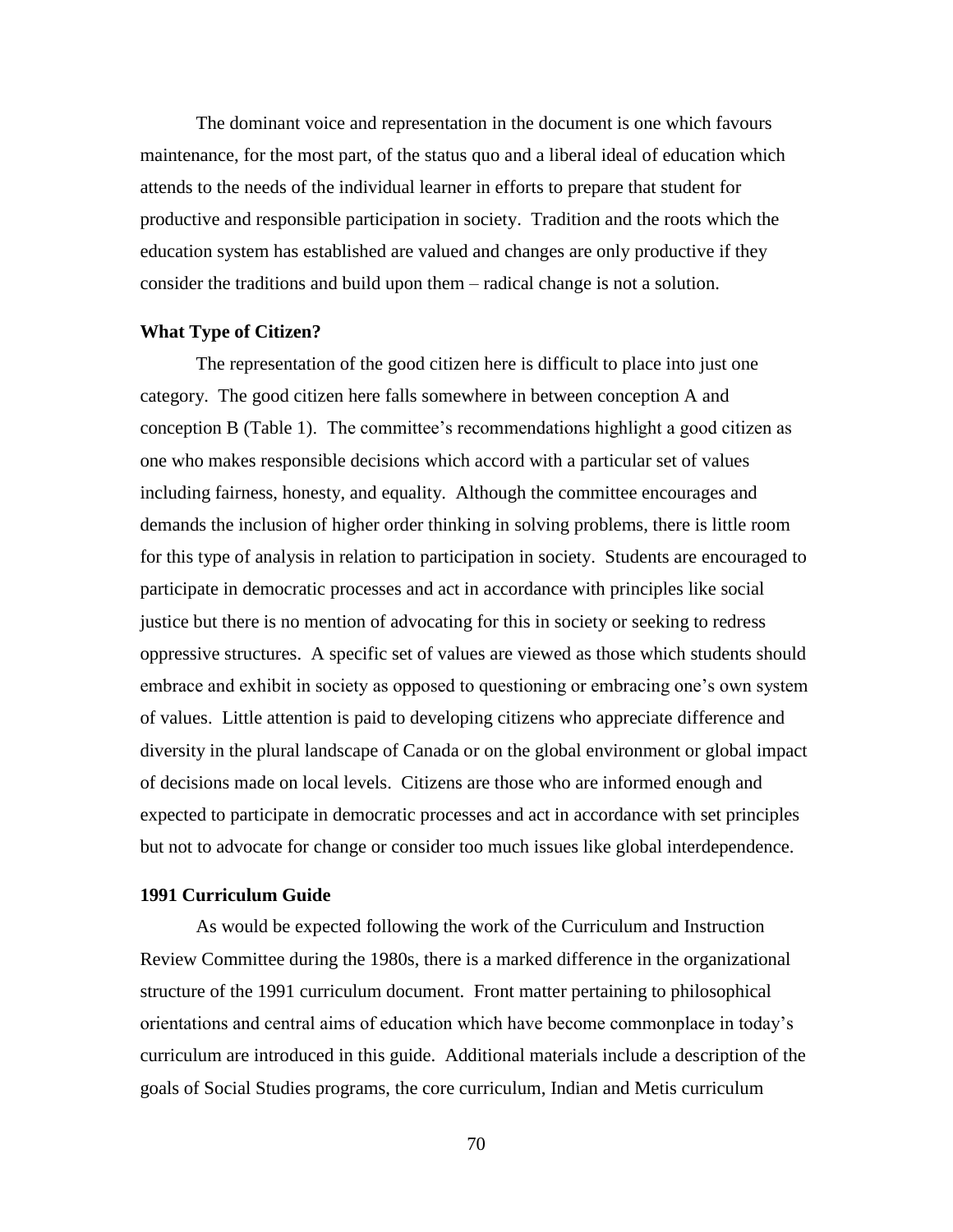perspectives, gender equity, and resource based learning. The scope and sequence process is made available in the guide as well as an outline of the Social Studies program from K -12. Also included are philosophical instructional and assessment considerations to guide teachers in following what are outlined as best practices in these areas. In all there are twenty additional pages of front matter which precede the actual objectives of grade 9 Social Studies course. Content analysis was completed not only for those pages that address the objectives for the unit, but for the entire document. One point important in the analysis of the 1991, as well as the 1999 document, is that the length of the documents means that words appear many more times on that basis alone. The ratio of words in relation to the length of the documents was considered as there is a considerable difference in the lengths between the 1971 and 2008 documents as compared with the 1991 and 1999 documents.

The course of study portion of the guide also received an overhaul in regards to its organizational structure. The thematic nature of the curriculum is maintained but the objectives for the course are organized in a different fashion. The guide presents the objectives in three separate categories of knowledge, skills, and values. Within each thematic unit of study there are a number of topics to be covered. Each topic contains a number of objectives which cover all three categories. Key objectives for the unit are outlined in the overview for the unit and more specific objectives appear within the outline of each topic. Objectives are repeated throughout the course and students are expected to move progressively from introduction to mastery of the knowledge and skills objectives. This guide also provides more detail in terms of suggested activities as the guide actively describes full lessons which target the specified objectives.

Although there are areas of content which remain constant from the 1971 to the 1991 guide, there are number of significant alterations and additions. One of the most notable of the additions to content is the unit of culture which focuses on the exploration of Aboriginal pre contact culture in Saskatchewan and contemporary issues. Another notable addition is that of the values objectives. Each unit of study as well as each topic within those units presents a number of values objectives which accompany the knowledge and academic skills content. The learning process and instructional and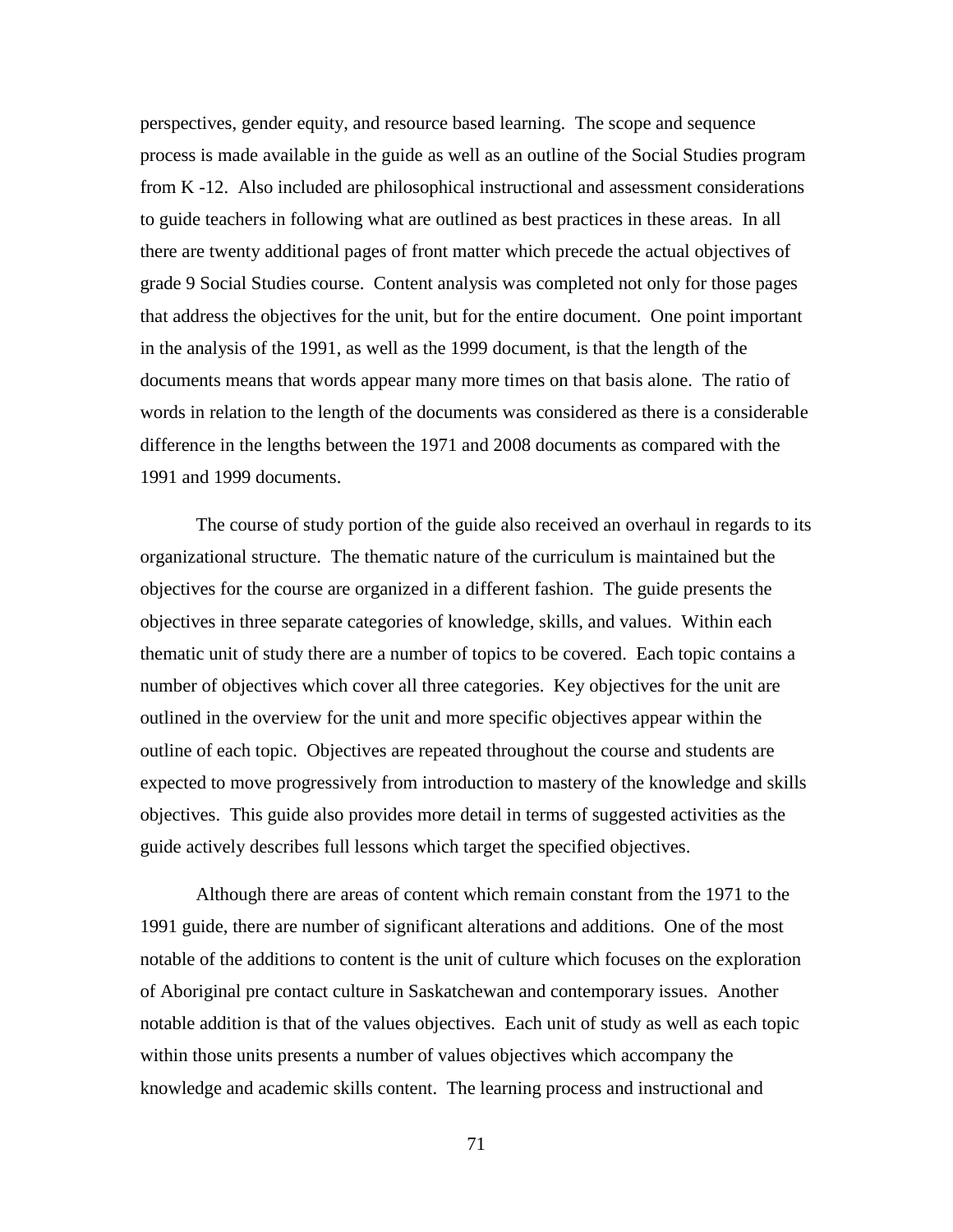assessment strategies are also given much more attention in this guide as well as activities focused on developing democratic skills in students.

The content within the units of study have not altered to a great deal but the course has been adjusted to focus more on the connections between the past and the present. Units of study focus most clearly on making connections between the developments of the past societies under study in terms of their impact on present societal organization and worldview and also reflect modern societal concerns and trends. The content reflects, to some extent, societal trends in relation to technological development and impact, respect for diversity, and Canada's plural identity.

The recommendations for a greater focus on Aboriginal content suggested by the 1984 Final Report documents has been implemented in this curriculum guide. The front matter of the guide outlines key points for the integration of Indian and Metis perspectives and content. The added note in this guide, which differs in the approach taken in the 1984 document, is that the inclusion of Indian and Metis perspectives and content will aide in the fostering of a sense of identity but also provide all students with a positive attitude in regards to Indian and Metis peoples and cultures, (Saskatchewan Education, 1991).

The lack of attention to the multicultural and diverse nature of both Canada and Saskatchewan that was surprisingly absent in the 1984 report is somewhat remedied in this guide. The attention afforded to Indian and Metis perspectives in the guide is also accompanied by statements concerning general diversity. A marked departure from the singularity of identity and heritage put forth by the 1971 guide is the inclusion of the statement that "the roots of Canadian society are many and varied," within the key objectives for the course (Saskatchewan Education, pp.27). Likewise, that students "develop an awareness that people in Canada and the world have a wide variety of beliefs and value systems" (Saskatchewan Education, pp.27). Given the nature of the course, the approach taken in regards to multiculturalism in the documents is one which aligns most closely with the discipline approach. Students are consistently encouraged throughout the course to investigate and explore the varying perspectives, beliefs, and values of the societies studied in the context of historical study. Each unit considers the value and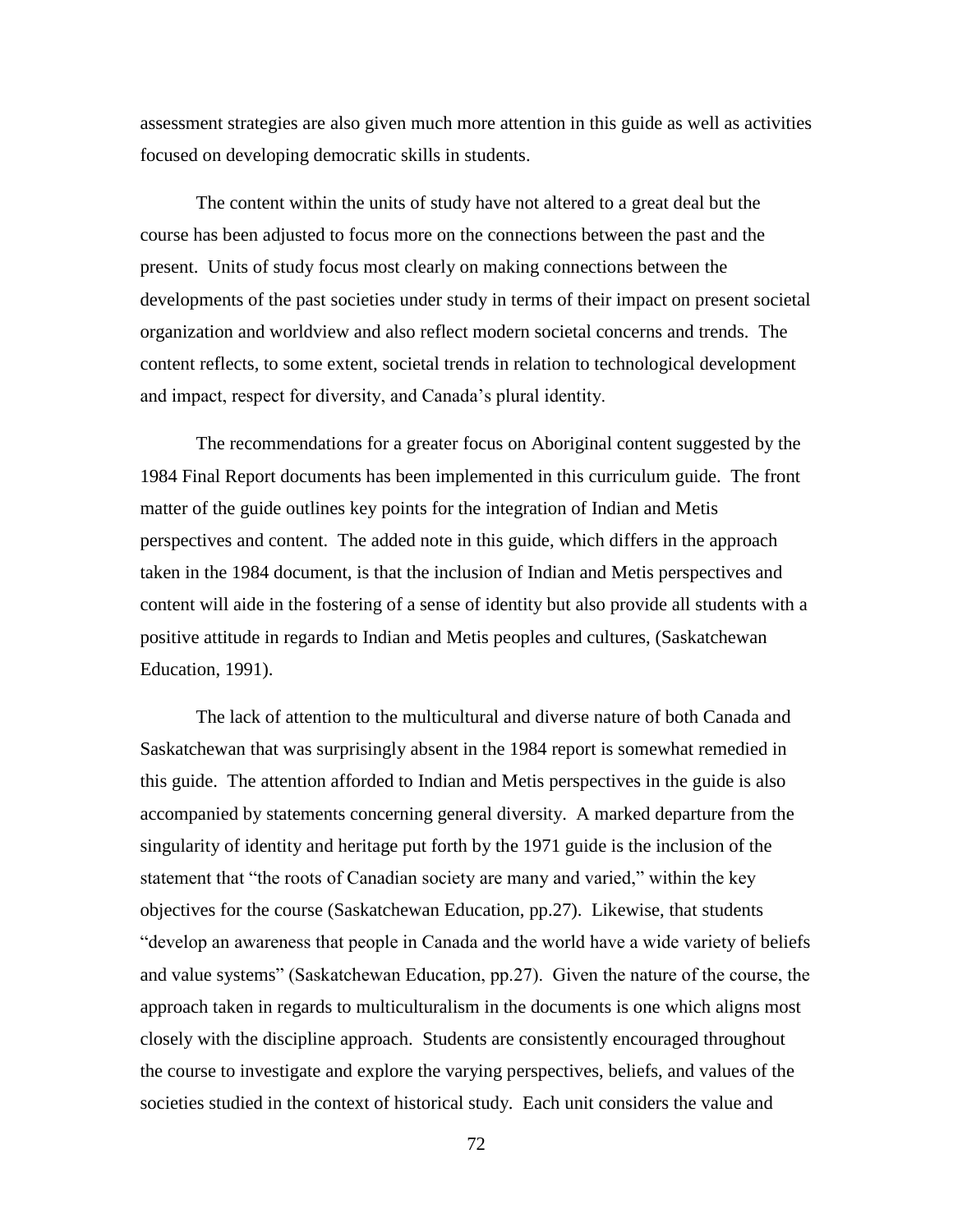belief systems of the society studied but each society is one of the past. The guide also deters from the use of the contributions or museum approach which highlights superficial elements of cultures void of any context as students are encouraged to "appreciate that multiculturalism consists of more than promoting the customs and traditions of cultural groups" (Saskatchewan Education, pp.417).

Liberalist ideas in regards to the importance of the individual and individual development prevail in this document too as the value of and right to self-determination is repeated throughout multiple units within the values objectives. The concept is presented as a key value to students, "appreciate that self-determination is an inherent right of all peoples," but is tempered by the view that exercising self-determination should not interfere with the basic rights of others (Saskatchewan Education, pp. 447). The concept of change is viewed in the same light as presented in the 1984 document - as necessary for improvements to society. Students are exposed time and again to the understanding that change is usually not readily accepted by society but is an inevitable part of the evolution of a society (Saskatchewan Education, 1991).

Much like the 1971 guide there are elements which reflect both a progressive and more traditional approach to education and learning in the document. The importance of meeting the needs of individual learners which appeared briefly in the 1971 guide occupies more space in 1991. The adaptive dimension section outlines the need for teachers to plan with all students in mind and accommodate the learning needs of all of their students. It is also stated though that this does not mean that teachers should attempt to plan for every individual students but simply that they should plan with all of their students in mind. The adaptive dimension is intended to provide teachers with opportunities to adjust instruction so that all students may reach their potential, (Saskatchewan Education, 1991).

The individual lives and interest level of students are a primary area of focus in the suggested activities and lessons for each topic of study. The instructional strategies frequently include making links to student's experiences and lives. For instance, in exploring the concept of time in unit one students are asked to create a timeline of their lives and also discuss the role that time plays in their lives and the purposes that it serves,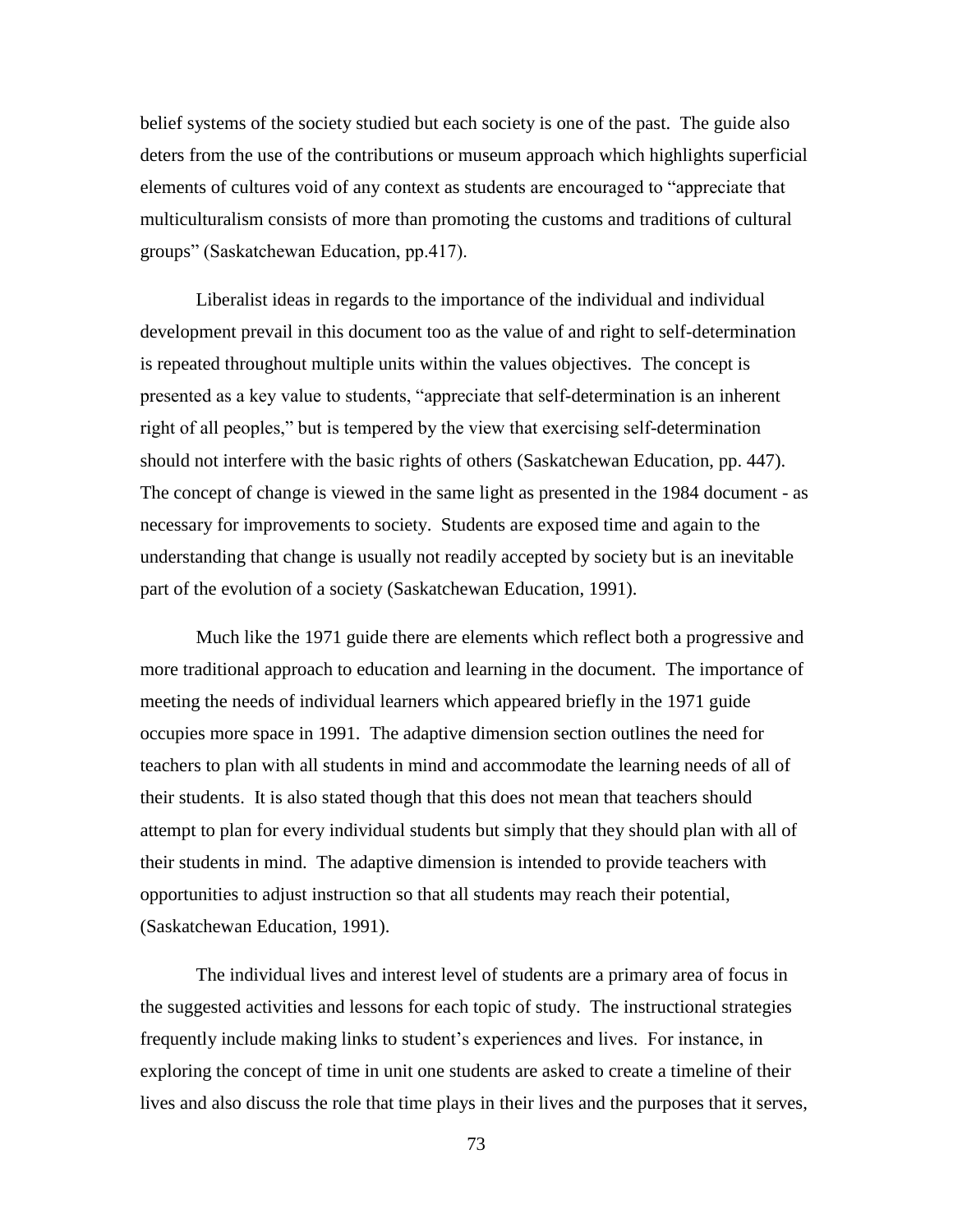(Saskatchewan Education, 1999). The focus the guide places on the experience of students in the learning process is also reflective of the use of constructivist principles in the learning process. Through the multitude of examples where teachers are encouraged to use activities where students consider the concept in relation to their own lives and experiences thinking about that concept, they work to construct that learning for themselves under the guidance of their teacher.

The issue over the inclusion of higher order thinking skills as part of the 'basics' of education for students is present throughout the 1991 guide. Creative and critical thinking is viewed as a goal for students to work towards through the development of prior skills which enable them to conduct such thinking. Learning is viewed as a developmental process where students must first learn skills like categorization and conceptualization before they can evaluate or analyze. As a result of this perspective, the Social Studies program identifies a scope and sequence of intellectual abilities which guides the teaching of skills in Social Studies for grades 4 through 12. Students are to attain mastery of one or two skills at each grade level to the point at which they can use that skill confidently and independently by following a process of introduction, practice, independent use, and maintenance and expansion of the skill, (Saskatchewan Education, 1991).

At the same time that progressive ideas concerning the needs of individual leaners, critical thinking and the importance of making learning a relevant and active enterprise for students abound, more traditional academician influences are also evident in the 1991 guide. Much of the content of the course is focused on basic operation, domain specific knowledge which pertains to the development of historical inquiry and problem solving skills. The inclusion of the skills objectives also indicates a shift to the more traditional conception of knowledge and skills as measurable and assessable. Each one of the skills objectives in each unit emphasizes the need to track the development of a student through what they are able to demonstrate. The presence of the values and knowledge objectives have the effect of mitigating the importance of the presence of those skills objectives as they are not the sole focus of learning, but their presence surely notes a shift in the direction of behavioural objectives.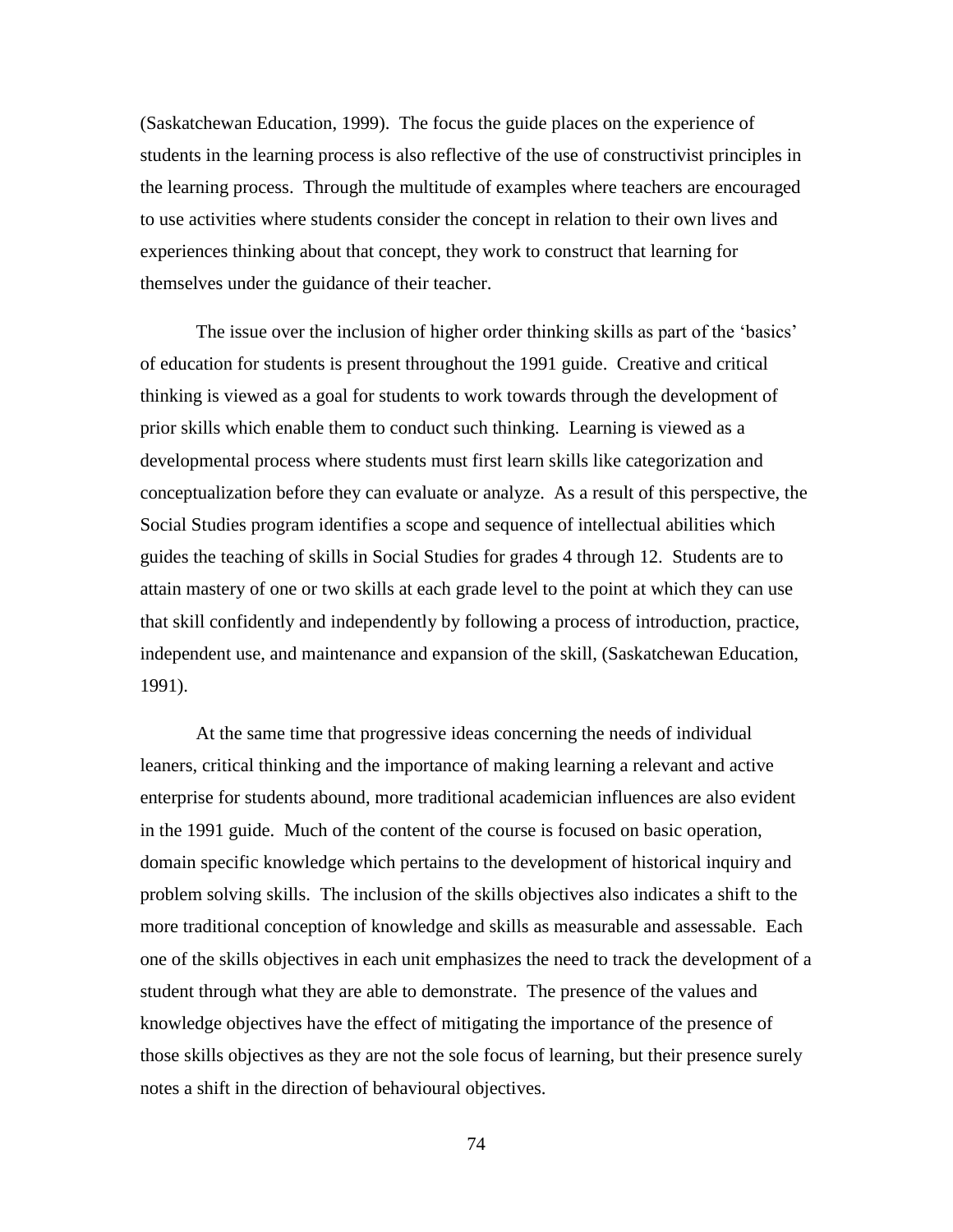Unlike the 1984 document, this guide addresses the growing societal and educational trends regarding global education. This focus of global issues from an orientation approach rather than a content approach can be explained not as much part of an intentional effort but more to do with the fact that the course focuses primarily on the development of ancient civilizations. This orientation is limited in nature though as there is only one instance where students are expected to display the skills of examining issues from more than one perspective, (Saskatchewan Education, 1991). The prominent focus is on the more limiting approach of students gaining an appreciation of varying perspectives and understandings. The importance that the 1984 Final Report placed on the recognition of an interdependent global world is reiterated here as the Social Studies program aims to provide students with the skills and abilities to function effectively in a society "enmeshed in an interdependent world" (Saskatchewan Education, pp.3).

The presence of the influence of environmental factors continues in this document and occupies even more space as compared with the 1971 guide. The perspective is much the same in 1991 as the guide seeks to have students understand and appreciate the impact that the environment has on all peoples. There is more attention paid to the reliance of humans on nature and also on the influence that the environment has on the beliefs and values that humans develop. The majority of the content and attention to environmental concerns is within the unit which explores Aboriginal hunting gathering cultures. The protection and preservation of the environment is explored in the context of hunting and gathering but attempts are made to make links to the present through two values objectives in particular. One objective states that students should "appreciate the timelessness of resource conservation," while another specifies that students should "appreciate the timelessness of protecting the environment and the necessity of preserving the environment to ensure continued survival" (Saskatchewan Education, pp.431, 433).

Environmental values are accompanied by an additional promotion of attributes connected with ideas of diversity and tolerance. The key values objectives for the course are oriented around instilling in students a respect and appreciation for diversity and an acceptance of those differences in culture, values, and beliefs (Saskatchewan Education,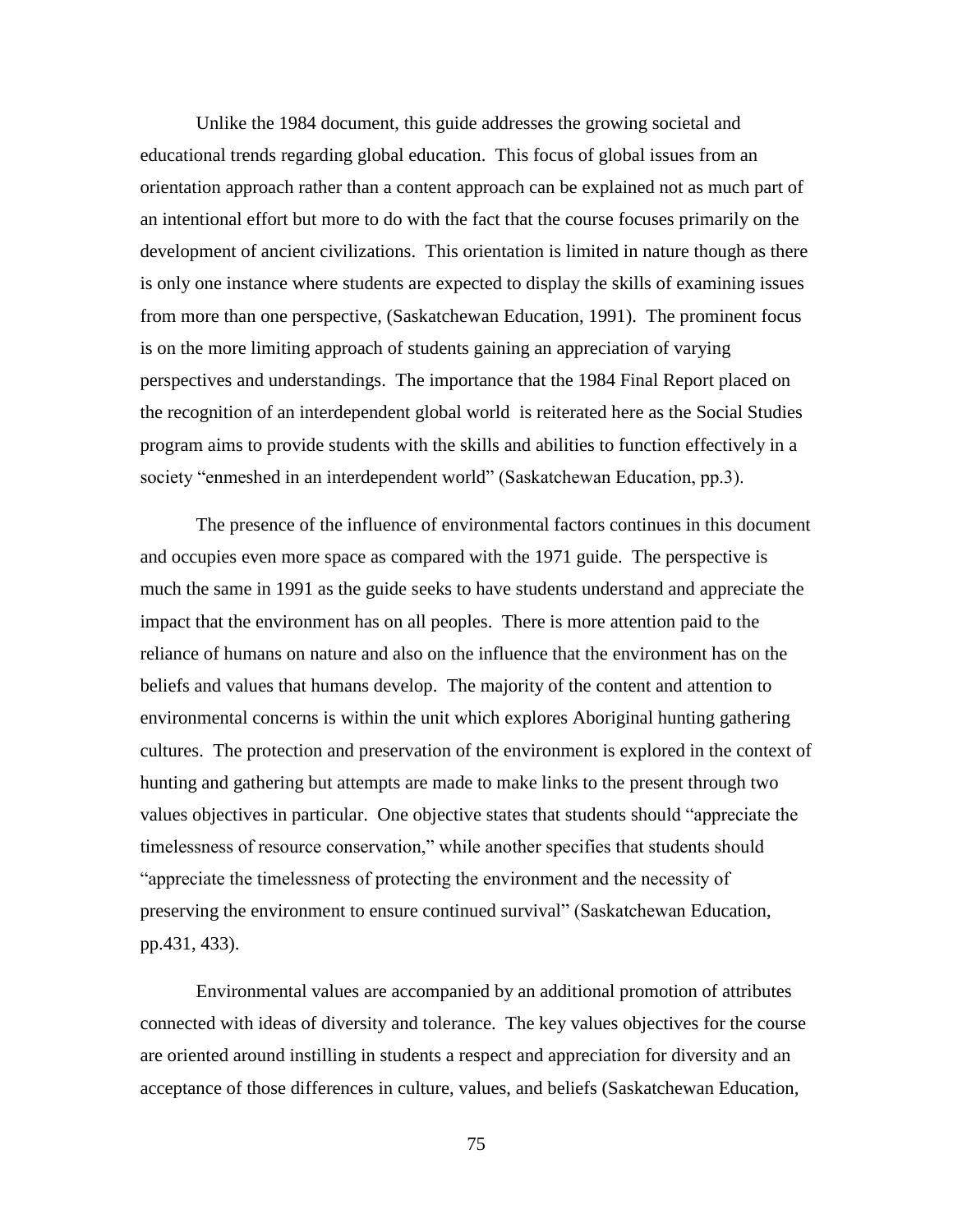1991). In two out of the five units of study students are taught that values and beliefs are a reflection of the society and form the basis for decision making both at an individual and societal level (Saskatchewan Education, 1991). The aim is not only to instill the importance of personal and contemporary values in students throughout the course, but the historical importance of values and beliefs also occupies considerable space in the guide. Students come to understand the importance of values in modern society through learning that these values are integral to the study of the ancient societies included within the course. A trend emerges from the knowledge objectives in each of the five units of study that, as students understand the significant role that belief and value systems play in the overall organization and structure of a society and that they also serve the needs of that society, (Saskatchewan Education, 1991).

There is a definitive effort to instill the values of environmental preservation, conservation, and diversity in the guide but in a large number of instances throughout the guide students are left to decide for themselves what is of value. In this way, a values clarification approach is taken at most points through the units of study. Certain values based on the Canadian Charter of Rights and Freedoms are cited as basic values but within the units of study students are often encouraged to 'appreciate' certain points rather than adopt them as their own. In one instance a suggested activity to explore the importance of paradigms and the existence of competing paradigms asks students to consider and discuss which of two competing paradigms of Canadian society would be best to adopt, the technological paradigm which values economic productivity, individual efforts as key to progress, and science and technology or the ecological paradigm which conversely values harmony with the environment, conservation, and humane values as key to progress (Saskatchewan Education, 1991). The lesson does not present one as better than the other; instead students are left to consider the consequences and benefits of both within a problem solving framework. The document also seems to mitigate some of the concerns of the values clarification approach which saw the absence of content as the cause for students with little ability to make moral judgments by reiterating the point that while students should not have particular values and beliefs imposed upon them, they should still be aware that there are certain basic values that are better than others. It would be irresponsible for teachers to promote the opinion that no belief is better than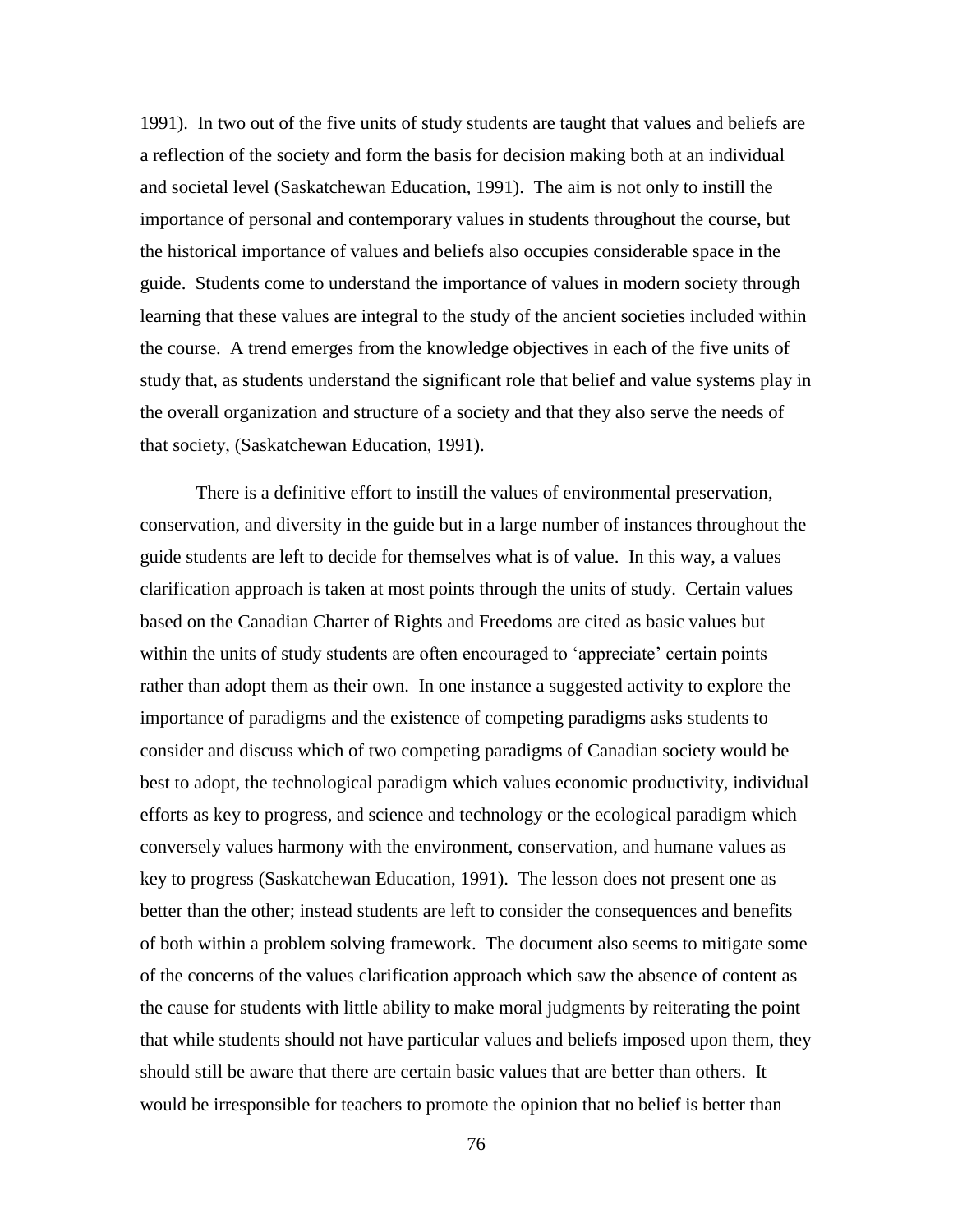any other because that is not one which this (Canadian) society accepts (Saskatchewan Education, 1991).

The concept of identity building is slightly more complex than its representation in the 1971 guide as there is an effort to encourage students to see that competing value and belief systems can coexist within societies. In unit four, which deals explicitly with culture as its organizing concept, identity is represented as comprised of both a unqiue individual identity as well as a shared cultural identity (Saskatchewan Education, 1991). The aim of the course, not unlike 1971, is to help students to understand the origins of contemporary customs and beliefs and how those beliefs and customs influence behaviour through the study of the two major traditions which have impacted the development of a Canadian identity – the ancient Middle East and North America (Saskatchewan Education, 1991). Identity as it has been developed through the cultural traditions of the past is a key organizing principle of the course. Students are encouraged to see the links between the past and present and understand that identity is partially constructed in the past. The suggested closing activity for the course demonstrates well the central aim of exploring the roots of and coming to conclusions concerning Canadian identity. The activity suggests that students come to their own conclusions about what it means to be Canadian in reference to the issues and content explored throughout the entire course of study (Saskatchewan Education, 1991).

Similar to the 1971 guide, political efficacy and rights and duties occupies little space in the content and objectives for the course. There are objectives and content related to political systems and principles, but the focus remains the same when compared to the 1971 guide. Students are encouraged to understand the functioning of the systems and how this relates to the needs of society as well beliefs and values. Rights and duties garner much less attention with considerations mostly limited to the exploration of duties and roles within feudal Europe.

In spite of its historical focus the guide does take steps to address issues of social justice and inequality. Although there has been little effort to infuse these principles throughout the course of study, the last unit in the course (technology) does take some time to consider issues of social justice. In the latter portion of the unit, the concept of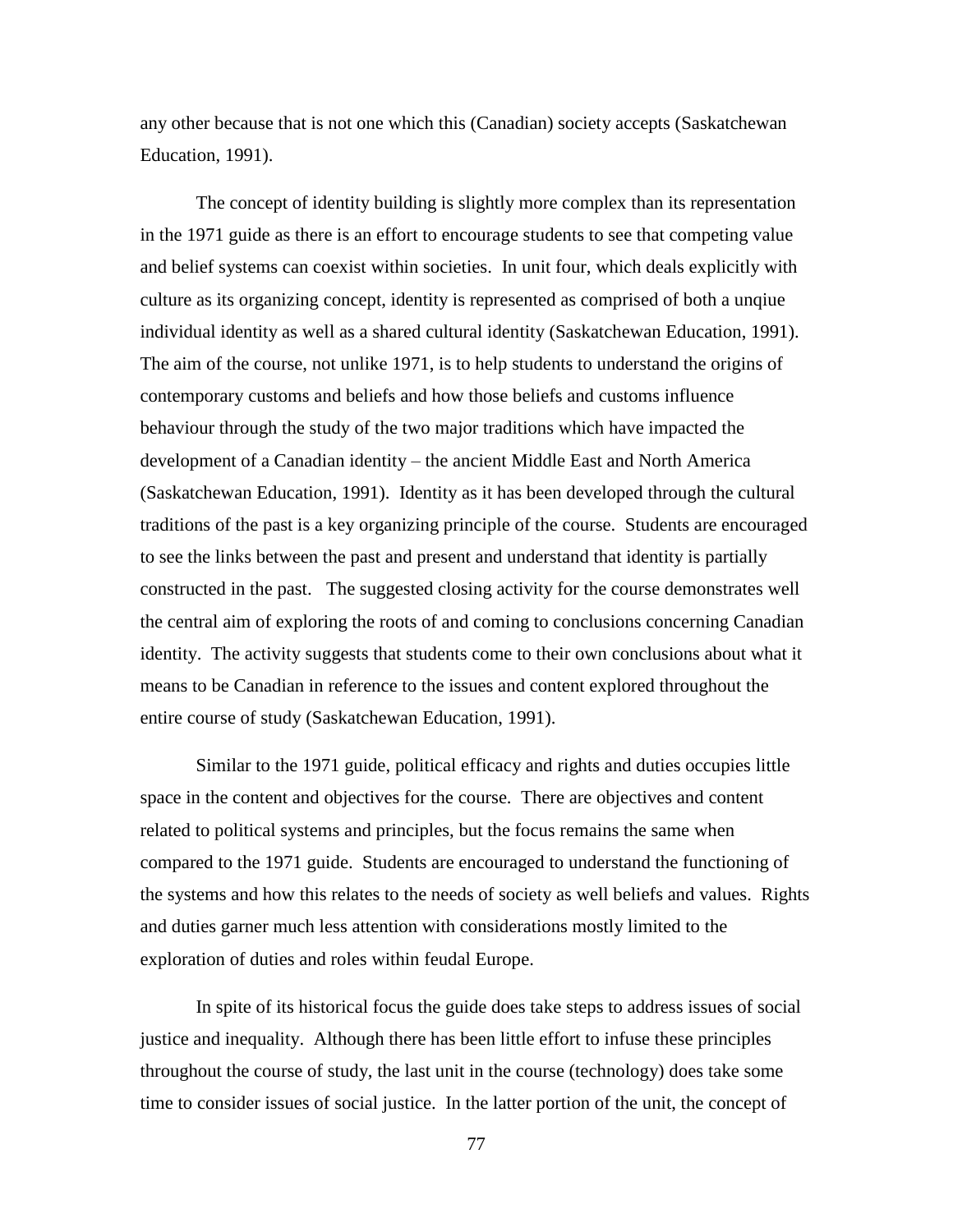human rights is explored and then students apply the concept using three case studies: Indian and Metis people, women's rights, and the future of agriculture in Saskatchewan (Saskatchewan Education, 1991). The unit also considers the concepts of acculturation, assimilation, multiculturalism, and cultural uniformity in the context of exploring the closer roots of Canadian identity and heritage. Students are also encouraged throughout the course, as a values objective, that changes in society should be studied in light of a respect for human dignity (Saskatchewan Education, 1991).

These efforts to encourage students to value the diversity of Canadian roots and respect cultural differences are partially outweighed by the overarching aim and theme of the course. One cannot ignore that the roots of Canadian society are attributed to the ancient Middle East and Aboriginal North America throughout the course. The course content is organized using these two cultural traditions as the focus. European culture is also given precedence in providing the roots for contemporary Canadian worldview as students are encouraged to understand "the development of the European tradition as it evolved into a worldview that is basic to twentieth century Canadian traditions" (Saskatchewan Education, pp. 424). The immigrant experience of Western Canada is considered in unit five of the course but only in relation to changes and adaptations that these immigrants had to undergo in order to survive in their new homes. The consequences of cultural change are given little attention and adapting and changing in the face of a changing environment, including natural and non-natural forces, are viewed for the most part as an occurrence without critical evaluation. For instance, in exploring issues of assimilation, segregation, and accommodation in the context of Aboriginal peoples of the West, students are expected to know (knowledge objective) "examples of the application of segregation, assimilation, and accommodation in relations between Indian cultures and European cultures" and to empathize (value objective) "with those who have to struggle with and adapt to cultural change because their environment has changed to such an extent that it becomes intolerable" (Saskatchewan Education, pp.521). In exploring the concept of change students are to embrace the representation of it as a continuum which progressed from denial and rejection leading to eventual acceptance, (Saskatchewan Education, 1991).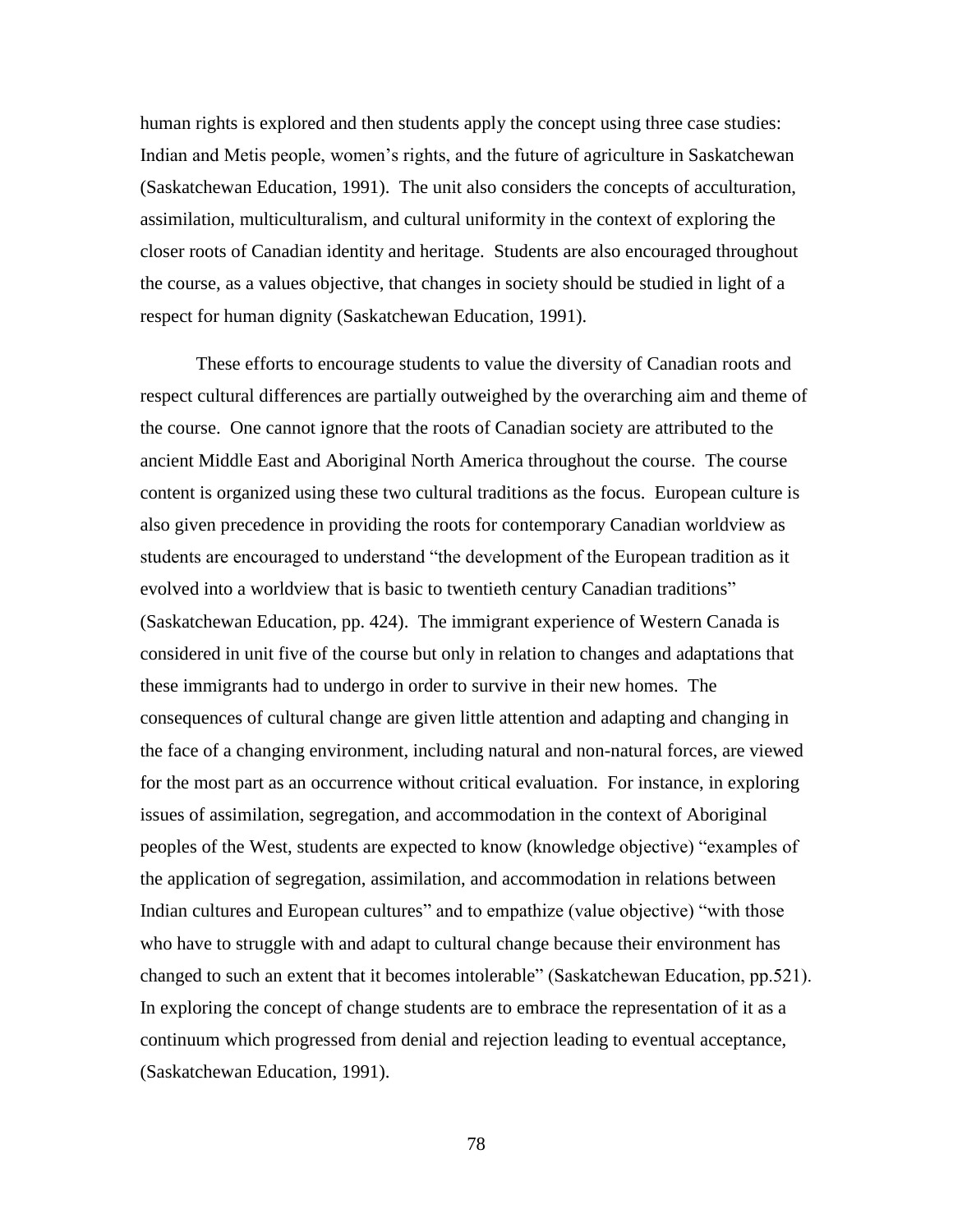# **What Type of Citizen?**

The principle focus in the document is to encourage students to become participating citizens who value a number of core beliefs of Canadian society but have the skills to develop and clarify their own set of beliefs and values because of the principle of diversity. Students are taught the core principles which underpin democratic values but are also asked to decide for themselves which beliefs are best. The course aims to teach students that citizens must adopt the core beliefs of society but should be accepting of diversity and difference as well. Students are encouraged to build two skills in particular which promote democratic skills: working collaboratively and debate. Students are given many opportunities to debate and work in teams and partners to explore concepts and ideas. The skills of participation, critical thinking, and informed judgment are highly valued, leading again to a conclusion that the ideal citizen falls somewhere in between conception A and B. The guide does exhibit hints of conception C though in promoting the importance of diverse perspectives, an appreciation and respect for those perspectives and its attempt to include issues of social justice in the final unit of the course. Reiterating the core aims of the 1971 guide, this guide as well assumes that a good citizen is one who knows their history and sees this history as part of their identity both as an individual and as a society. The importance placed on the environment was also a focal point in the 1971 curriculum but here there is more emphasis on developing students who are mindful of conservation and respect for nature as students are asked to question the validity of an ecological paradigm and the potentially harmful effects of technological development.

#### **1999 Curriculum Guide**

The document features the same organizational structure that was adopted for the 1991 guide. One major alteration in the organization of the document is that this one provides much more detail in terms of instruction for teachers. The suggested activities from the 1991 guide have been augmented and added to in order to form a near completely package course guide for teachers to follow including assessment strategies and samples, student and teacher handouts, and full descriptions of instructional strategies. Another notable difference here is absence of one of the units of study which appeared in the 1991 guide – technology. The guide includes all of the front matter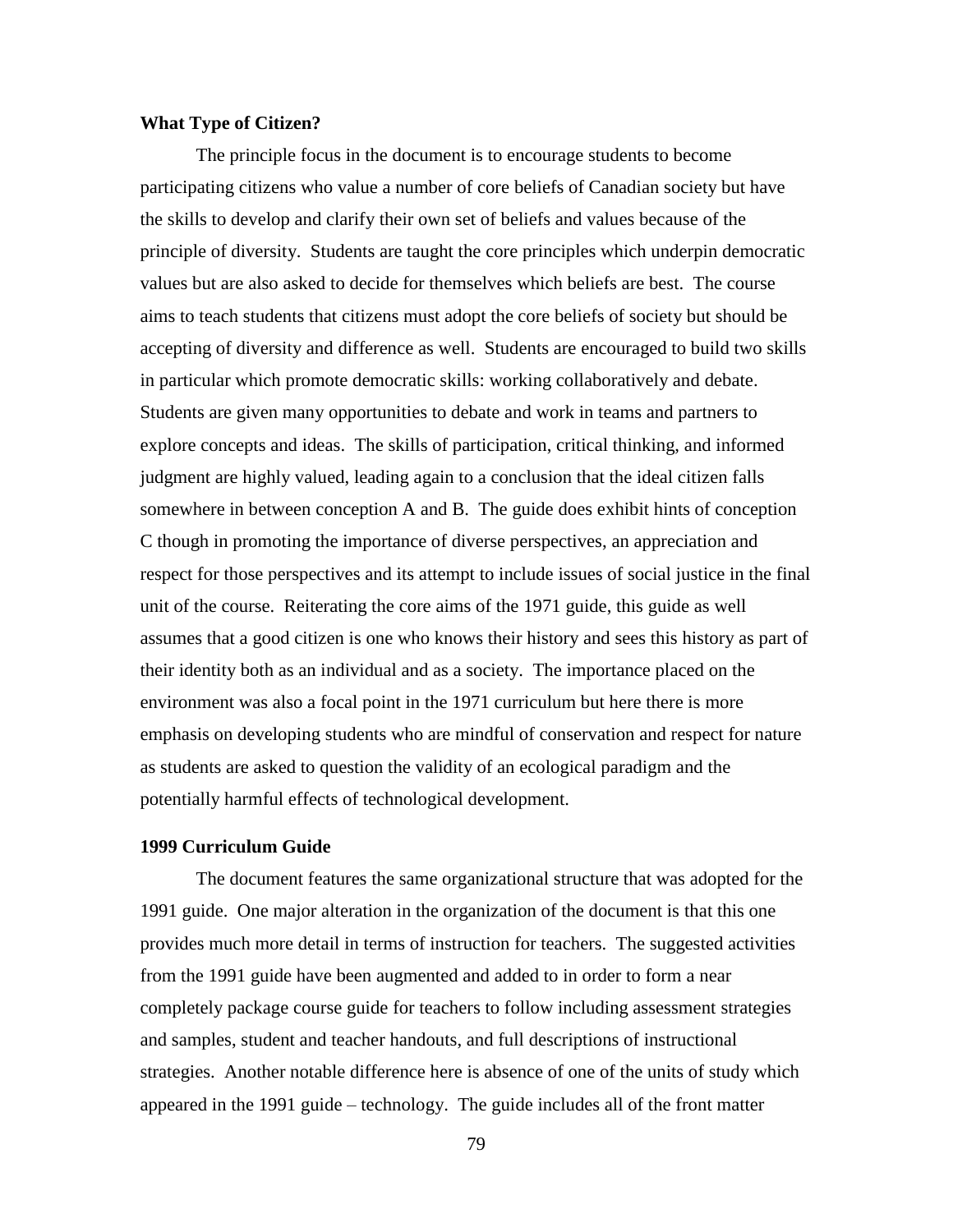which was included in the 1991 guide using the same headings for organization with the addition of two sections which deal with the treatment of persons with disabilities and multicultural perspectives and content.

Exploring cultural roots and identity through the investigation of past societies remains the focus of the course. Students are again encouraged to see the roots of contemporary Canadian society through the investigation of two cultural traditions in particular – the ancient Middle East and North America. The overview of Social Studies goes even further in stating that this program should provide students with opportunities to develop a sense of self. The program aim in this guide also adds the efficacy dimension to the role of Social Studies stating that, "the ultimate aim is to graduate students who have a sense of themselves as active participants in and citizens of an interdependent world" (Saskatchewan Education, pp.6).

The societal influences in the 1999 document strike some similarity to the 1991 guide. The focus on Aboriginal content and issues continues in this document with added emphasis on the inclusion of Aboriginal content. Unit four of this guide is also focused on exploring Aboriginal pre-contact history and culture but there is more space given to specifically explore this cultural heritage. The core objectives for the unit are not broad non-context related ones like those that appear in the 1991 guide. Instead, the objectives are specifically linked to the central objective of "understanding and respecting the history of Aboriginal culture and the contemporary needs of Aboriginal people" (Saskatchewan Education, pp.18). The inclusion of contemporary Aboriginal issues that was included within unit five of the 1991 guide is present in unit four of this guide. There is also the addition in this guide of explaining many of the terms which arise when discussing the history of and contemporary issues related to Aboriginal peoples. The overview for the unit includes significant attention to the varying definitions of Aboriginal peoples and terms which related to contemporary issues (i.e. selfdetermination and self –government). The previous guide sought, for the most part, to explore the history of Aboriginal culture with very little attention contemporary issues, but here there is an effort to spend some more time exploring contemporary issues like self-determination, self-government, and land claims. This guide also differs slightly in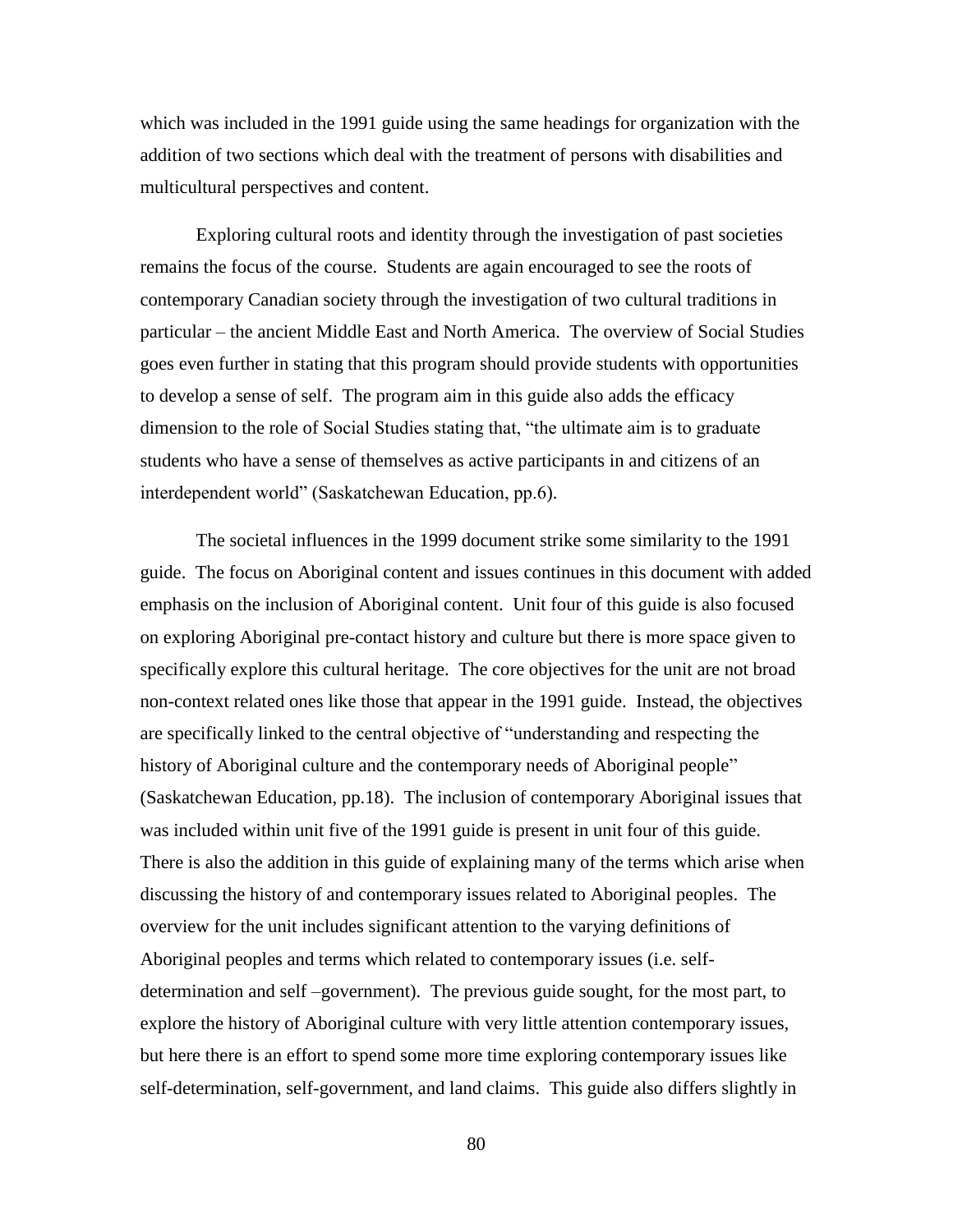reference to defining Aboriginal peoples as it seeks to promote the diversity of groups within Canada and Saskatchewan in particular. An attempt is also made to arrive at a more meaningful transformational approach to multicultural education as the guide seeks to encourage students to view problems from differing perspectives as well as include authors of diverse backgrounds in resource materials.

While the guide does not drastically alter its structure in order to better provide for multiculturalism and Aboriginal perspectives, there is an effort, at least in the front matter description of multicultural content, to go a step beyond the contributions and museum approaches of the 1971 and 1991 guides in creating an inclusive classroom environment. Less attention is paid to the inclusion of content in this area and more suggestions are provided for teachers in terms of creating a classroom that celebrates multiculturalism. For instance there are suggestions to "become educated about the cultural backgrounds of students and recognize and respect the languages of students" (Saskatchewan Education, pp.14).

 The concepts of change, tradition, and values reflect a more conservative view in terms of how students are to understand them. Beliefs and values continue to occupy a great deal of attention in this guide and also continue to take on the same definition. The 1999 guide promotes, as does the 1991 guide, that values and beliefs are what provide structure, stability, and predictability to peoples' lives and to society in general. Students are encouraged to consider how difficult it is to reconcile tradition and change. Change is an important evolutionary element of society but there is also ample attention paid to place and importance of tradition in the document.

Educational theory influences continue to lean towards a progressive, child centred approach in this guide as well. The section outlining curriculum principles features references to active learning as well as the specific needs of middle years learners (Saskatchewan Education, 1999). There is also an entire section which explains the importance of getting to know students and provides teachers with examples and ideas for learning about the learning styles and personal interests of their students, (Saskatchewan Education, 1999).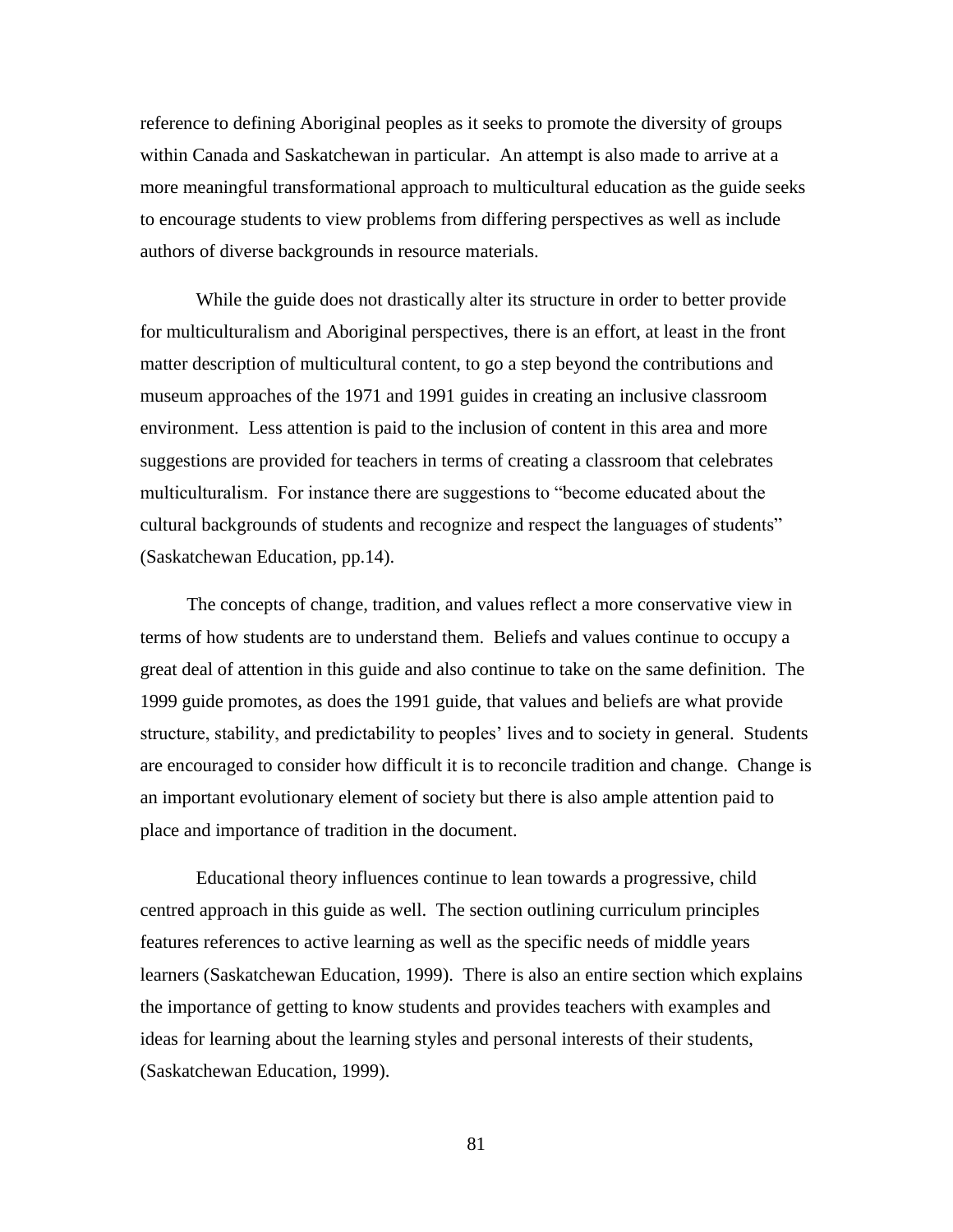The goal of critical thinking remains consistent in this guide and improves upon the appearance of these types of skills in the curriculum content. There are greater opportunities in this guide for students to not only consider different viewpoints, as was the case with the 1991 guide, but to "consider the implication for viewing an issue from a different worldview" (Saskatchewan Education, pp.90). There is a much greater focus on independent thinking and research in this guide as students are provided with numerous opportunities to research and explore concepts using their own thinking. This guide also incorporates more fully the aspect of critical thinking in exploring the concept of cause and effect as students are taught that events often have more than one cause, as was presented in 1991 guide, but are also encouraged to understand that different perspectives relating to those events will cause different interpretations of those events, (Saskatchewan Education, 1999). This guide continues the promotion of active learning in relation to constructivist ideas by reference in the instructional philosophy and strategies section which appears as one of the last sections in the guide. The guide explains that learners construct their own learning, hence the importance of creating learning experiences for students which are relatable to their everyday lives, (Saskatchewan Education, 1999). Of the instructional strategies presented throughout the guide the emerging common theme is the development of critical and creative thinking through active opportunities for students to research, discuss, collaborate, and debate on a regular basis.

The focus on identity formation remains a constant here as it did with the 1991 guide. The primary focus is on a valuing of history for its ability to provide reasoned explanations for the present in attempting to define contemporary society – "exploring roots gives context to the reality we live in" (Saskatchewan Education, pp.33). The goal of connecting the past with the present was a key component of the course in 1971 and 1991, but here there are many more tangible examples within the units of study to connect the past to the present. For instance, students explore content related to cooperative organizations and are then asked how these contemporary organizations reflect traditional Aboriginal values and beliefs. A series of lessons concerning the Reformation, Renaissance, and Enlightenment all ask students to consider the influences that these movements of the past have had on contemporary Canadian society (Saskatchewan Education, 1999). There is an emphasis here too, as there was in the 1991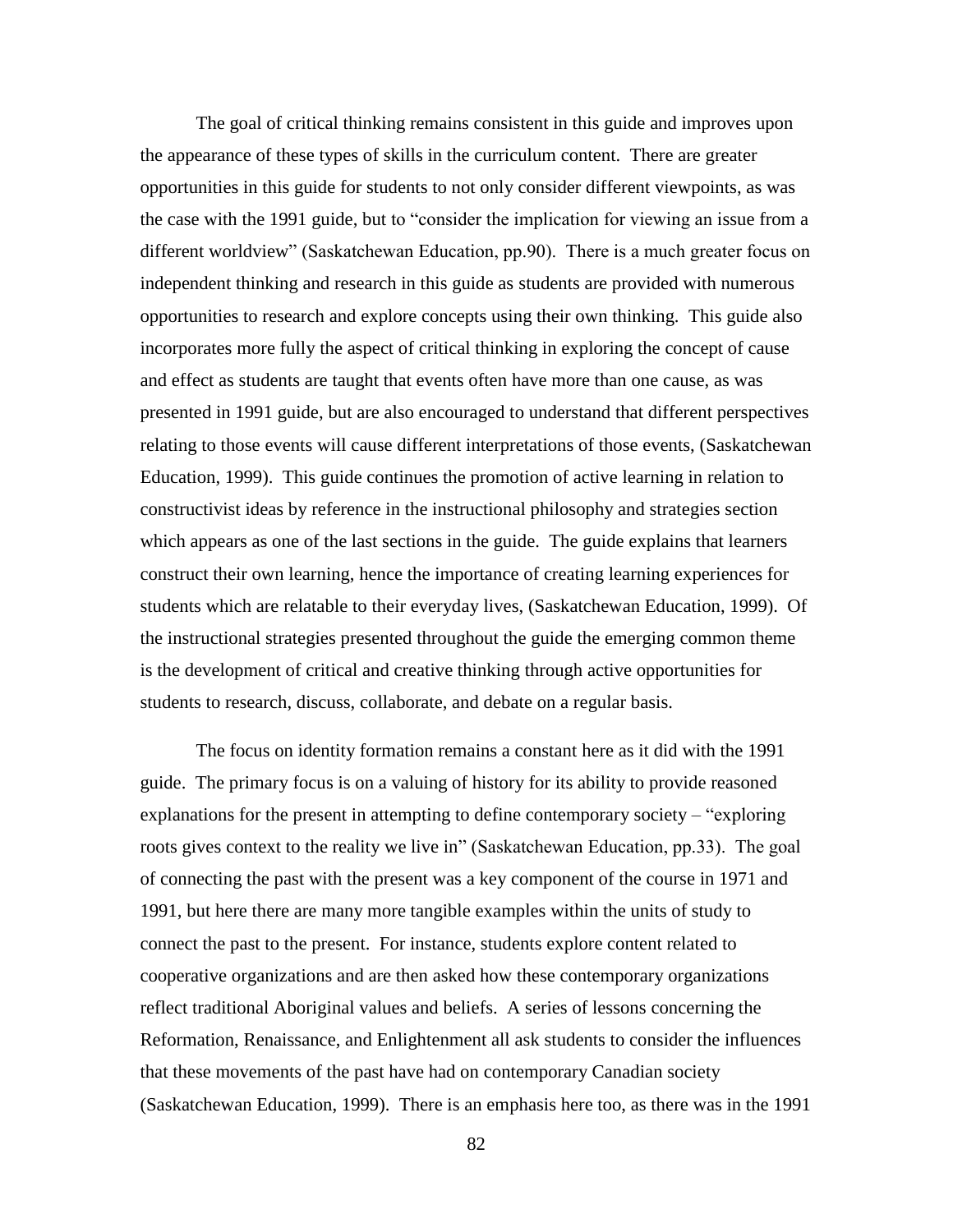guide, that a sense of self and individual identity is an important component of social studies. The 1999 guide additionally relates this concept of individual identity to participating in society as "students develop a sense of their own lives to enable them to participate in society" (Saskatchewan Education, pp.3). In terms of collective cultural identity the two traditions of the ancient Middle East and North America remain the main source of cultural identity for contemporary Canadian society.

Principles of political organization and rights and duties of citizens occupy the same space and orientation as the 1991 guide. The emphasis continues to be on the organizational structure of political organizations of feudal and later medieval Europe. Rights and duties are explored little and more attention remains on the roles of people in reference to what services they were responsible for providing and what their lives were like on a day to day basis. The contemporary issues explored in unit four do occupy another area of concentration in terms of rights. The issues of Aboriginal rights to selfdetermination and self-government are considered as well as Aborignal land rights and treaty rights. The information is presented in such a way for students to determine their own conclusions concerning these contentious contemporary issues. Students are presented with some key points concerning the issues but are guided to make their own judgments.

The promotion of social values continues to prevail in this document as Social Studies should present opportunities to explore and clarify values. The issue of promoting certain core values is addressed in the same manner in this guide as teachers are encouraged to avoid instilling in students that all beliefs are of equal value because this is not something that Canadian society accepts. The Canadian Charter of Rights and Freedoms is again cited as a basis for establishing certain core values and beliefs in students also citing the particular values of human dignity, equality, and diversity (Saskatchewan Education, 1999). Curriculum principles explain that students should be provided with opportunities to clarify their values while learning to appreciate and respect diversity (Saskatchewan Education, 1999). The Common Essential Learnings which are intended to aide in the implementation of the common core also address the issue of diversity and multiculturalism as part of the CEL personal and social values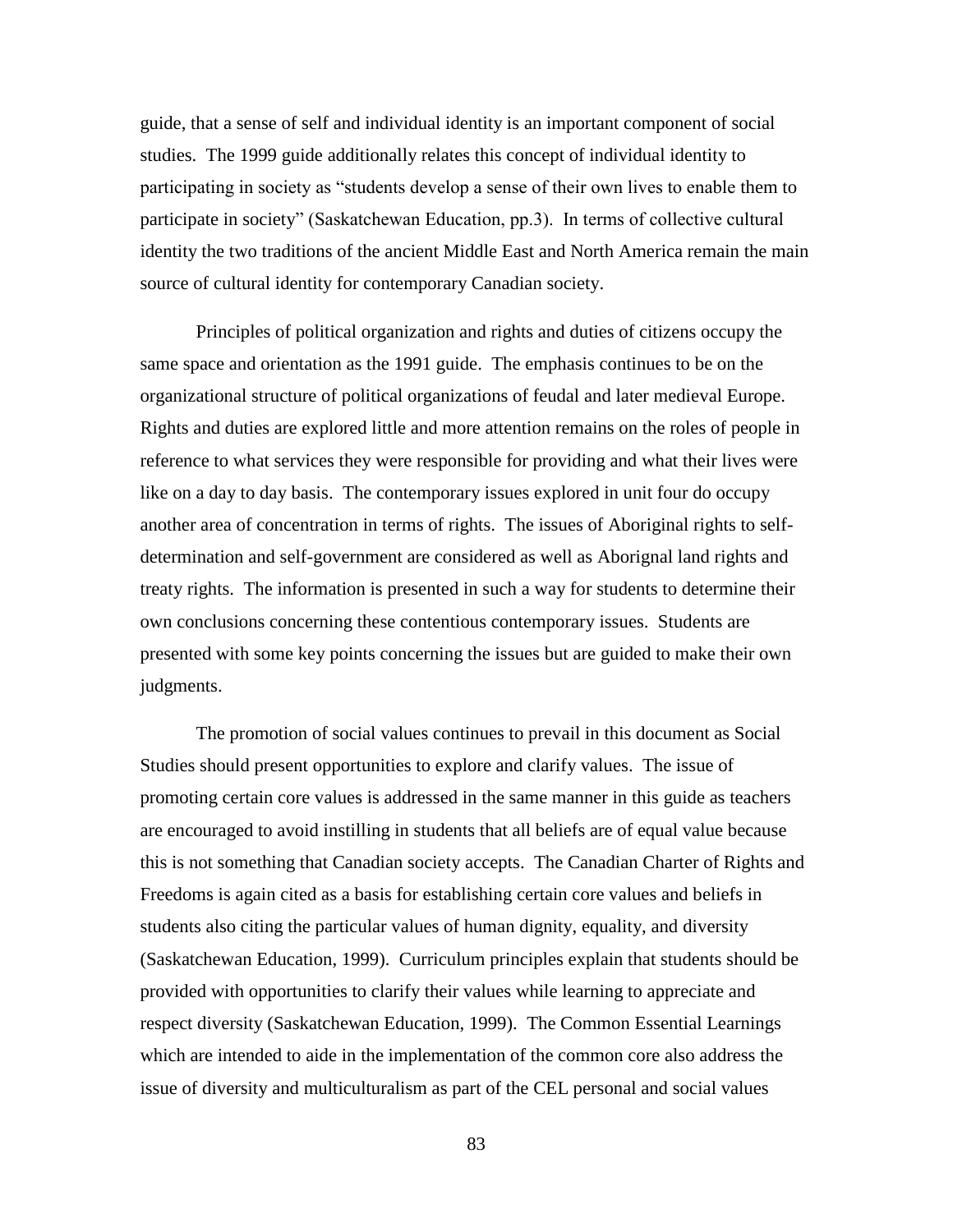through encouraging the inclusion of multicultural perspectives in an effort to extend students' appreciation for diversity (Saskatchewan Education, 1999). Unit two (change) pays particular attention to students' appreciation for diversity as students are encouraged time and again within the values objectives for each topic to respect others' points of view and perspectives (Saskatchewan Education, 1999). Specific reference is also made to the importance of appreciating Aboriginal perspectives when students are encouraged to "respect Aboriginal viewpoints and accept their validity" (Saskatchewan Education, pp. 430).

Environmental content is also an important component in the 1991 guide. The goals of the 1971 guide permeate here as well as students are encouraged to understand and appreciate the role that the natural environment plays in the development of societies. Several objectives in unit two (change) concern the role that the environment plays in societal change as people work to adapt to their changing environments. Similar to the content of the 1991 guide, students are asked again here to consider the value and impact of technological development. Part of the information provided to students is an explanation of the development of the environmental movement which has resulted in a shift in worldview in Canadian society (Saskatchewan Education, 1999). The contemporary issues that were presented in unit five (technology) in the 1991 guide have been limited to include a brief exploration of technological development but excludes completely the exploration of the concept of human rights (Saskatchewan Education, 1999).

The concepts of oppression and inequality still follow along the same lines as the 1971 and 1991 guides which stem from a top down approach to the expression and nature of power and authority in the societies studied. Again in this guide, the majority of the content exploring the concepts of power and authority are predominantly located in the unit on medieval Europe. Objectives focus on power as a controlling force which is exerted by a particular group in society and exercised through charisma or force (Saskatchewan Education, 1999). Students learn about the disadvantaged group in society (the serfs) and also explore the serfs' demands for change but are not asked to consider to any great extent the inequality present in the system. In exploring the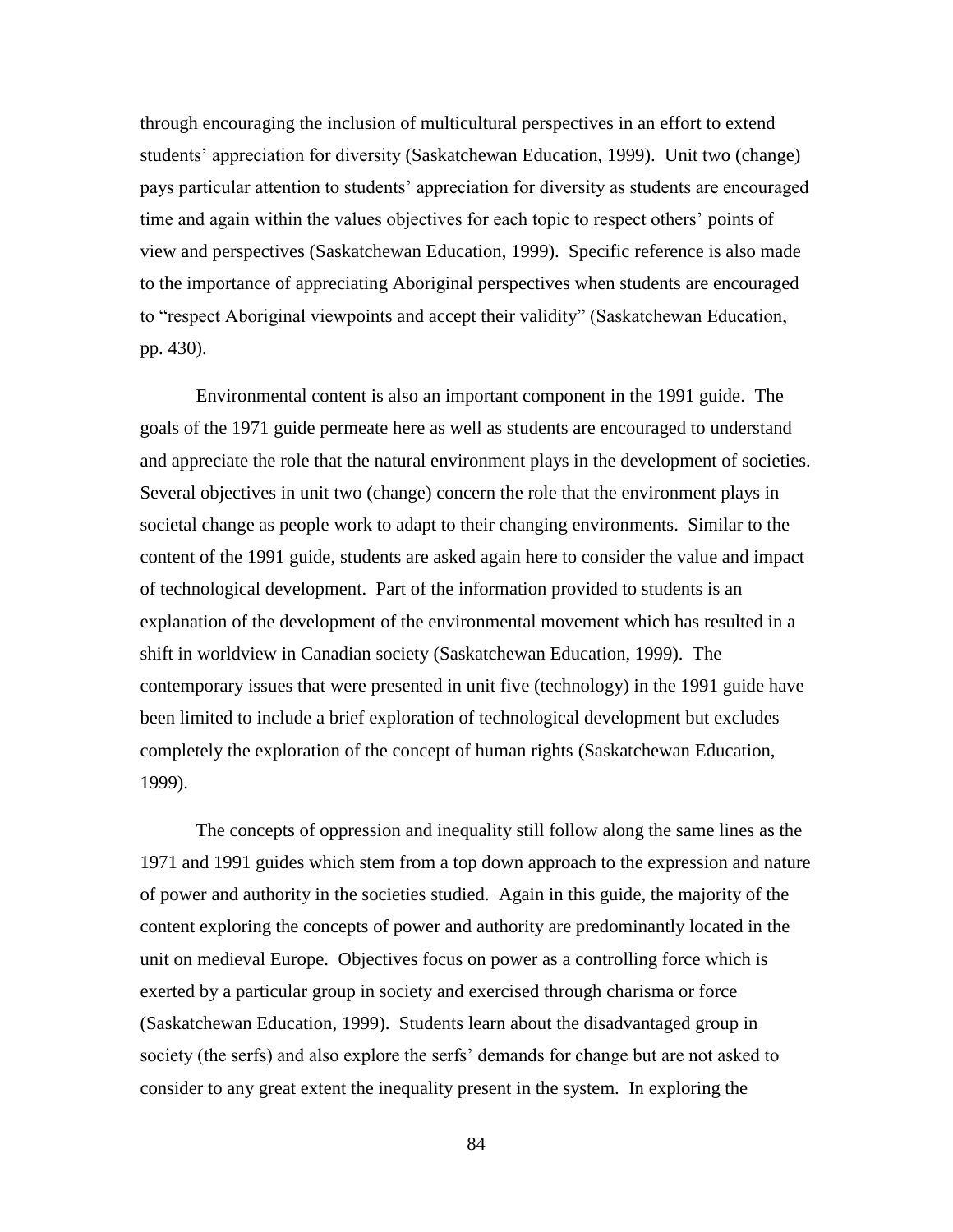development and eventual disappearance of the serf class, students are left to understand that serfdom was no longer acceptable because it didn't meet the demands of the new economies that were developing and the circumstances that had provided serfs with their first taste of freedom rather than a group of people rising up against an oppressive force which sought to limit their freedoms to a significant degree.

The approach taken to the exploration of contemporary Aboriginal issues is comparable to the treatment of power and authority. Issues of self-government and land claims are included but, even though this is a course connecting the past to the present, there is little attention paid to the historical roots of injustice that Aboriginal peoples face. The focus is instead more about exploring the central tenets of contemporary land claims and self-government with almost no mention of the racist policies which have impacted and continue to impact Aboriginal communities. One lesson has students independently research a contemporary Aboriginal issue in light of its causes and what needs to be done to address the issue but the knowledge objective for the lesson presents Aboriginal issues as Aboriginal problems that require Aboriginal attention, "know that social and economic problems are rooted in the past, and that First Nations people are organizing and negotiating to address these issues (Saskatchewan Education, pp.235).

### **What Type of Citizen?**

There is very little change in the representation of a good citizen in the 1999 document when compared to the 1991 guide. Students are still expected to adopt the core values of Canadian democratic society branching from the Charter while at the same time acquiring and practicing the skills of developing and clarifying their own values and beliefs. It is through this process of individual values clarification that students are afforded with the opportunity to develop an individual identity. Good citizens are to develop the collective values of respect for diversity, learn to see the validity in varying perspectives, and at times to even adopt those perspectives in order to gain a greater appreciation for diversity. Collective identity formation is achieved through the study of a collective past as great value continues to be placed on the citizen who knows the roots of their cultural heritage and understands how these roots impact their lives today. The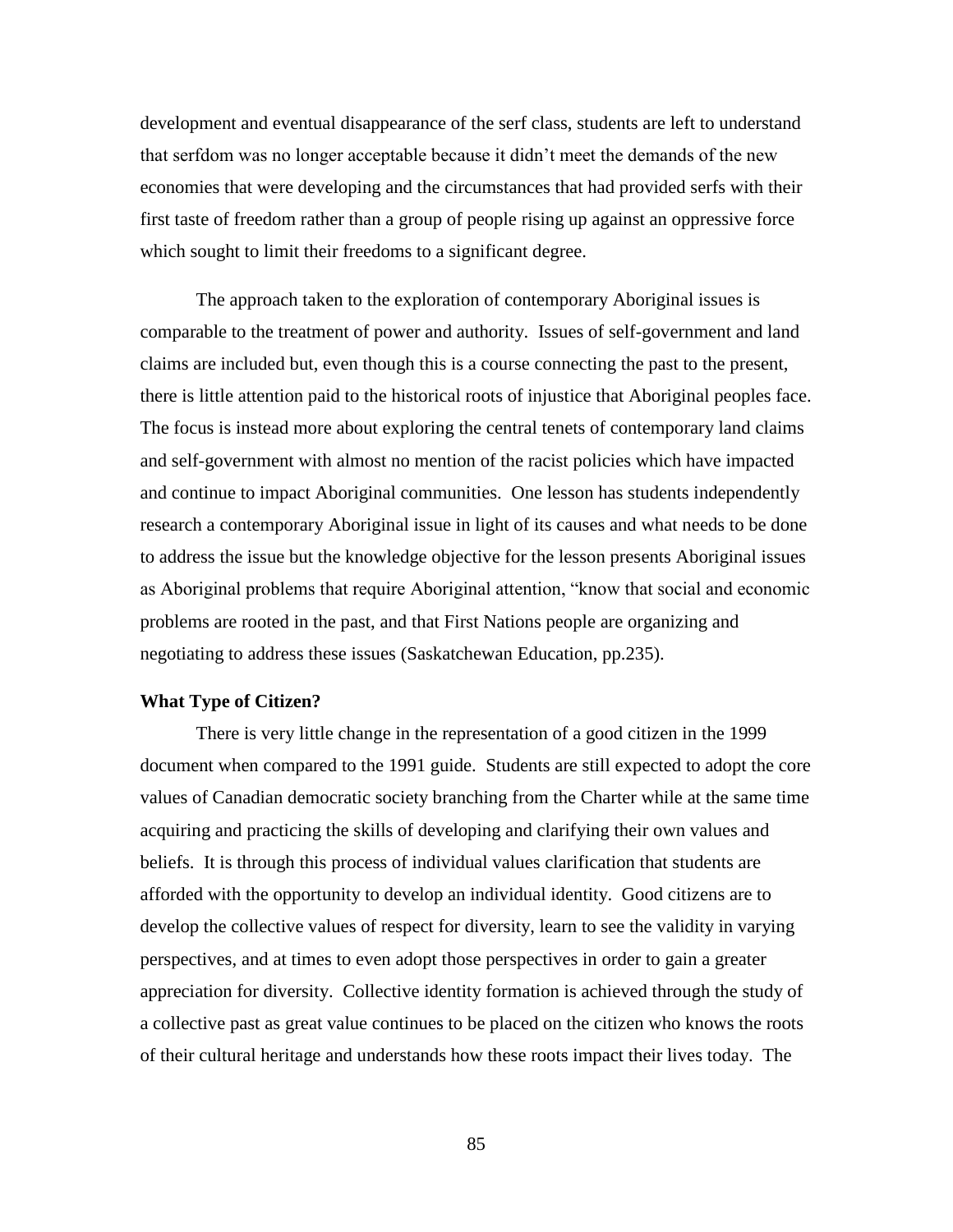major aim of the course continues to be exploring the traditional roots of Canadian society to aide students in developing a sense of collective identity.

The concentration on issues of inequality in the 1991 document have been somewhat limited in this guide as the unit of study which considered issues of specific injustice and inequality has been removed. Issues of social justice are limited to the exploration of Aboriginal land rights and self-government, but in themselves are limiting as the issues are presented for the most part as Aboriginal problems. Although not explicitly linked to issues of inequality or injustice there is a new focus in this guide on developing a sense of efficacy in students. The overview of Social Studies education, program aim, and goals for Social Studies education all reference the need to instill in students the belief that they can make a difference. The connection with historical study is that "just as contemporary events have been shaped by actions taken by people in the past, they have the opportunity to shape the future" (Saskatchewan Education, pp.10).

Critical and creative thinking also continue to be of high value in this guide with many more opportunities and suggestions for the development of these skills in students presented in this guide. Just about every lesson throughout all five units of study include the incorporation of discovering and evaluating information. Students are not given many answers in terms of learning conceptual information, instead the basics are provided and students are expected to evaluate and represent the rest. Throughout the suggested lessons it becomes apparent that important skills to develop in citizens are those of critical thinking, collaboration, and expression.

Although evidence is somewhat lacking in the objectives portion of the guide, there is a focus in the aims and overview of Social Studies to develop citizens in line with conception C. Students are encouraged to understand that their actions can influence the future and that they can make a difference, what is lacking is the actual development of these skills in the course itself. While the participation and the opportunity to develop and clarify their own values as opposed to instilling an entire set of accepted values remain the two most evident areas of focus in this guide, students are pushed a little further along to consider multiple perspectives and to also value those perspectives.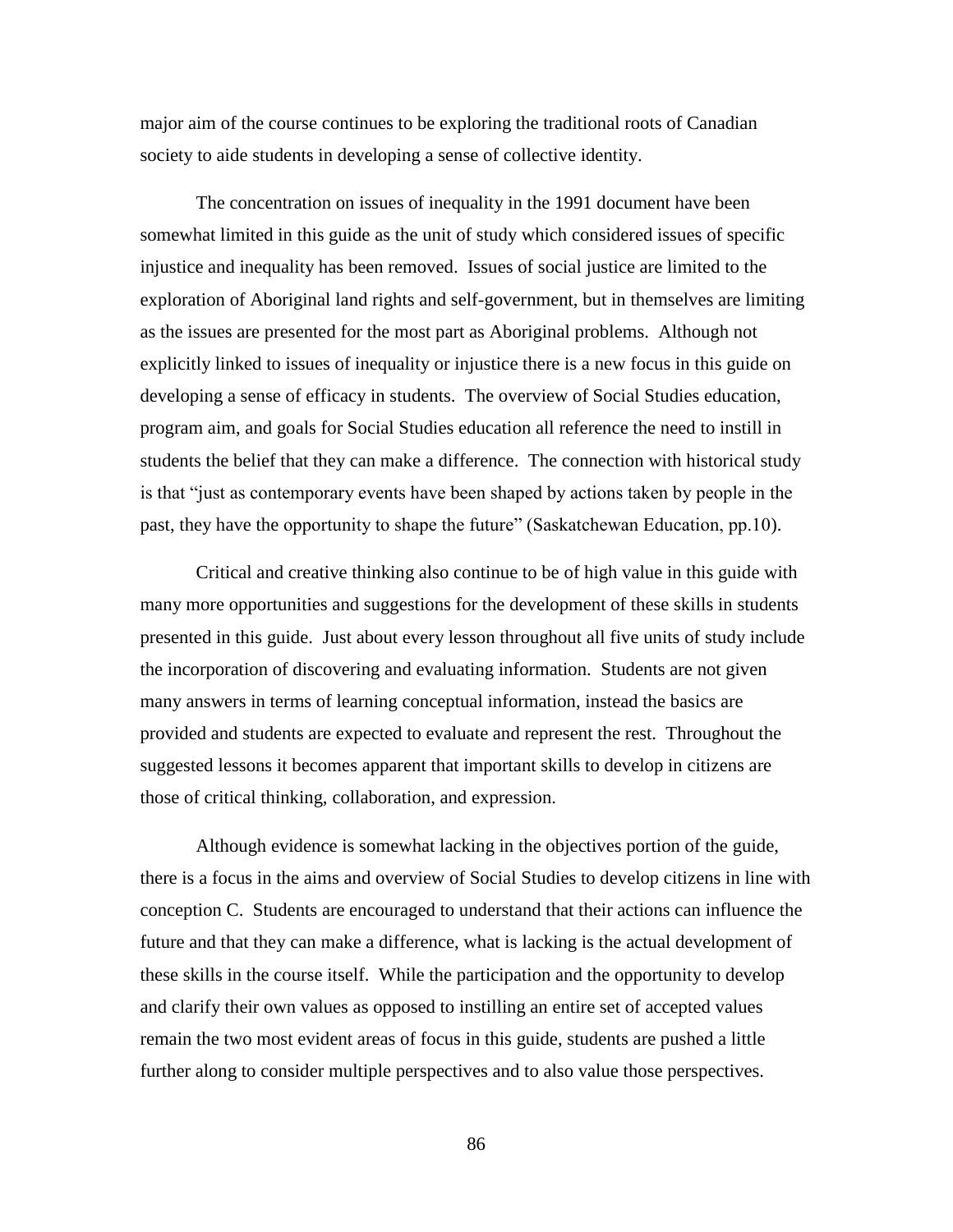## **2008 Curriculum Guide**

The most recent update to the Social Studies curriculum differs significantly from the structure and layout of the1991 and 1999 guides. Despite the fact that the layout and structure is quite different, the philosophy and aims of the course have changed only slightly. The front matter included in both the 1991 and 1999 guides is presented here too with a few notable differences. In the same way that the 1999 guide sought to provide more specific guidance for teachers in relation to the core curriculum, the 2008 guide has introduced two new sections in lieu of the common essential learnings of the 1999 guide – broad areas of learning and cross curricular competencies. There is also an increased emphasis on the importance of inquiry and inquiry learning as this guide has added a section to explain this philosophy to teachers. Multicultural perspectives and content remain but there is no longer a section concerned with Aboriginal content or perspectives. The prevalent theme throughout the front matter in the guide is to develop the skills and attitudes in students that are required for contributing to the collective wellbeing of society through responsible and active citizenship. The ultimate aim remains consistent with the 1999 guide where the "ultimate aim is for students who have a sense of themselves as active participants and citizens in an inclusive, culturally diverse, interdependent world" (Saskatchewan Education, pp.6).

The organization of course content and objectives differs greatly from that of the previous guides studied. The language of objectives has been changed to outcomes where each outcome relates to one of the four goals of Social Studies K-12. These outcomes are no longer broken down into knowledge, skills, or values objectives and highlight a combination of knowledge and skills that students are to attain. The move towards skills based behavioural outcomes is glaringly apparent in this guide as each of the outcomes is expressed using language of actions that students can do. The multitude of suggested activities and lessons which were common place in all previous guides, and to the most extent in the 1999 guide, have disappeared here. The absence of units of study, topics within those units of study, and suggested lesson sequencing means that much more is in the hands of individual teachers in how they will approach the required outcomes. The absence of a sequence of study also means that this guide moves away from a definitive narrative style of historical inquiry. The move away from chronological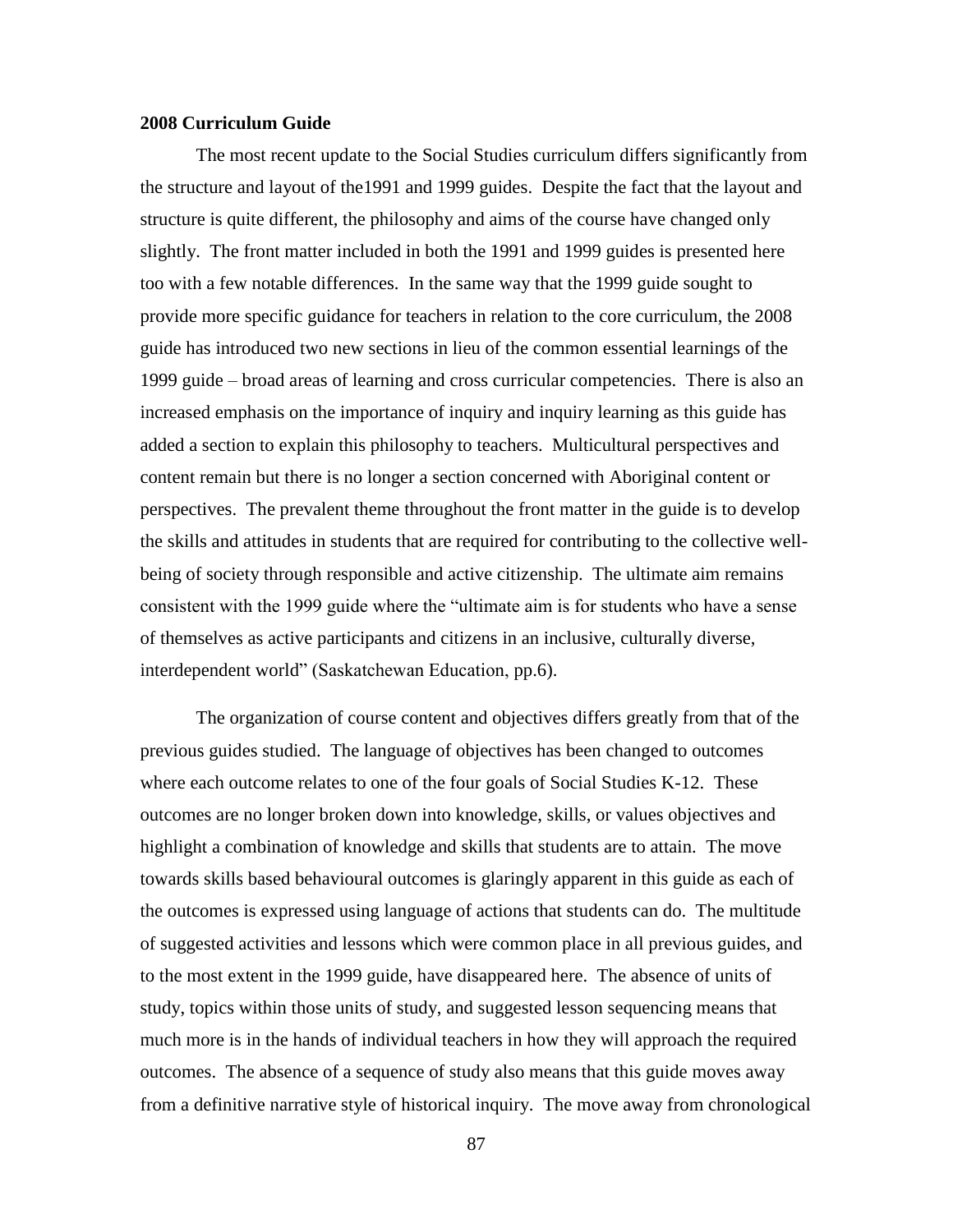structure commenced by the 1971 guide has reached a fuller realization here. Each society can be studied in terms of a number of outcomes and the course can be organized in a number of ways to highlight connections between the past and the present. The approach taken and the resulting representation and view of historical development has much more to do with the teacher than with the curriculum guide in this case.

The reflection of society's increasing concern over environmental issues apparent in the 1991 and 1999 guides becomes even more pronounced in the most recent guide. Among the cross curricular competencies students are expected to develop an appreciation for human dependence on the environment, a respect for the environment, and a willingness to adapt lifestyle to the environment to ensure the well-being of the environment (Saskatchewan Education, 2008). The environment and the concept of interdependence also figures openly in the overall goals for Social Studies K-12 with three out of the four linking to issues of environment, sustainability, or interdependence. This guide moves beyond democratic principles to include environmental sustainability and the dependence of humans on the environment as core values that students are encouraged to adopt.

Judging from the exclusion Aboriginal content and perspectives in the documents which did appear in the 1984, 1991, and 1999 documents, it appears that this guide reflects a return to the ideas of early multiculturalism as presented by Trudeau. There is not an absence of discussion concerning the plurality of Canada of the diverse backgrounds of students in the province, but the discussion encourages an interpretation of all cultures as equal. The document values a position of equal multiculturalism where Aboriginal culture and perspectives are not given any distinct attention. The comments and evidence noted by St.Denis (2011) are reflected here through the clear message that Aboriginal perspectives are one among many in the Canadian landscape and should be included as such.

Reflective of the trend in education which concentrates on developing thinking, a new emphasis is placed on inquiry learning in this guide. Developing the skills of thinking is included as part of the core curriculum in relation to the cross curricular competencies reiterating the constructivist theory of learning. The comments in this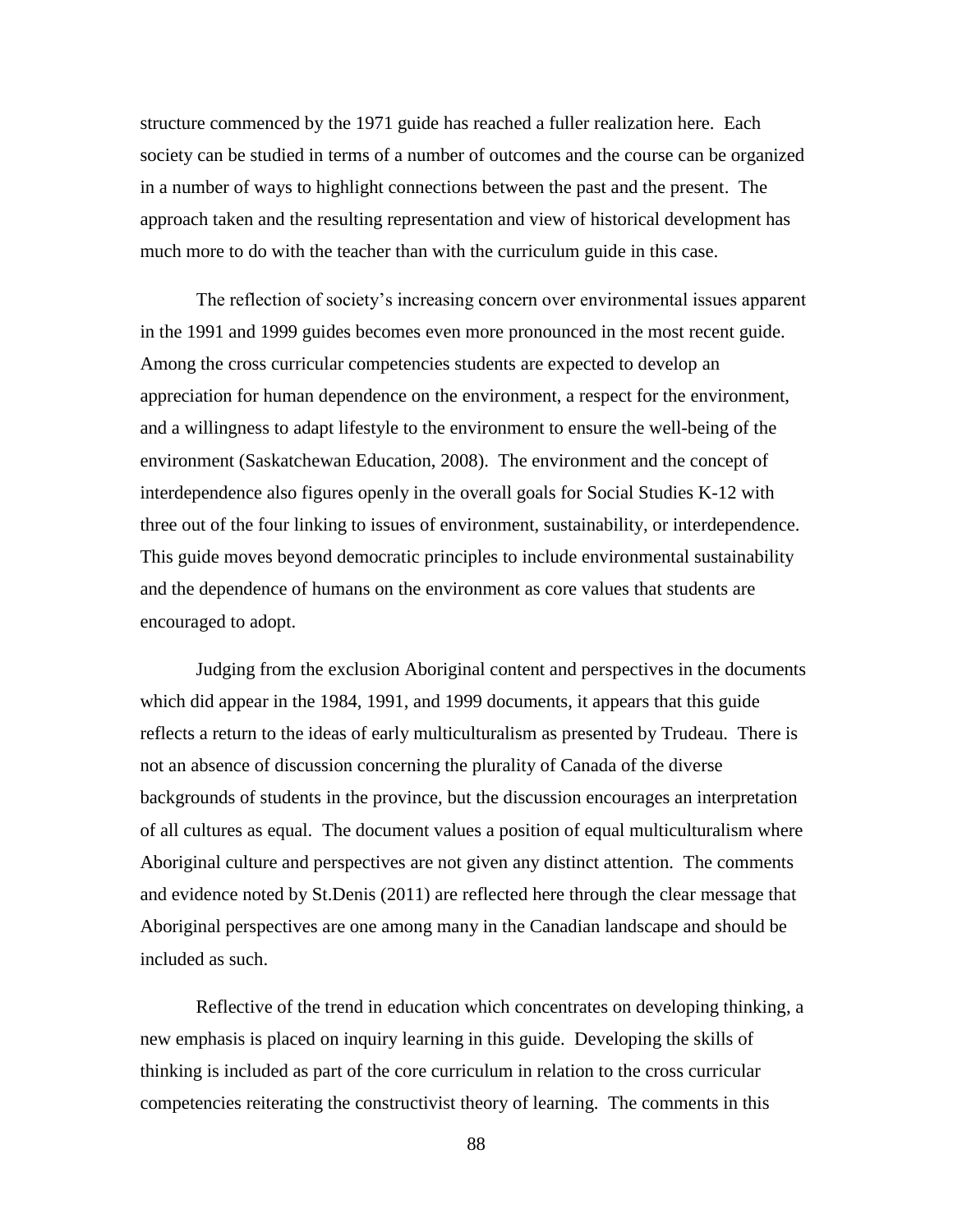guide diverge somewhat in adding that creative thinking is divergent thinking that enables students to uncover varying approaches and solutions to questions and issues (Saskatchewan Education, 2008). The philosophies adopted in developing these thinking skills in students include both inquiry learning and constructivism. Teachers are encouraged to use inquiry learning as more than an instructional method and to understand that it is a philosophy grounded in constructivist research and theory (Saskatchewan Education, 2008). This approach allows students to be active participants in their learning instead of passively receiving it, take ownership of their learning, and transfer their skills to new situations. More specifically, the guide supports what McNeil (2009) calls an academician's approach to thinking as a greater number of the outcomes are concerned with pragmatic, logico-scientific modes of thinking that involve categorizing and determining relationships between those categories.

Though not as obvious as the influences of concern over teaching thinking or constructivist principles, there are some slight inclinations towards social reconstructivism in the guide. The evidence is only slight as the guide decides to promote in detail only one aspect of a social reconstructionist approach with the focus on the environment and environmental sustainability. Students are encouraged in both the overall aims and goals of Social Studies K-12 as well as within the objectives of the course to understand the interdependence of humans and the environment. The social reconstructionist stance is much more apparent in the front matter of the guide with little opportunity paid to sustainability in the outcomes for the course. The primary aim presented in the outcomes themselves, similar to the 1971, 1991, and 1999 guides, is for students to understand that the environment plays an integral role in the development of a society. There are brief references to some other elements of a social reconstructivist approach in the section that seek to highlight key aspects of teaching Social Studies. Outlined in the section in terms of opportunities that should be afforded to students and values they need to adopt through their Social Studies education are the skills of "enabling students to speak out against injustice," "recognize the equality of all humans," develop a global consciousness," and "understand how political and economic distributions of power affect individuals, communities, nations, and environments" (Saskatchewan Education, pp.8). The emphasis on these principles is again more evident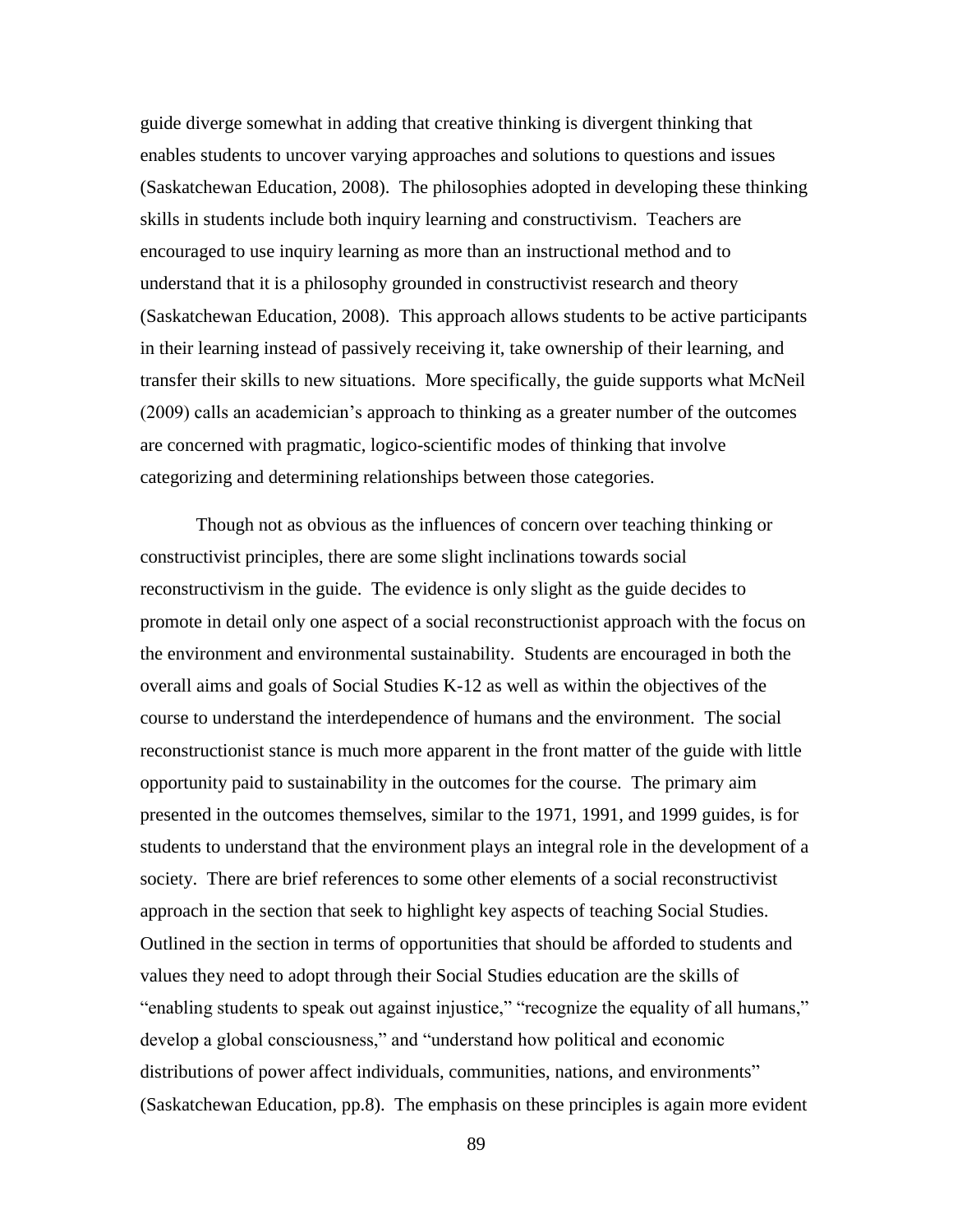in the front matter as the outcomes and indicators themselves provide little attention to issues of injustice or inequalities.

Speaking out against injustices ultimately involves the concept of efficacy. The guide spends little time exploring the importance of political efficacy in particular but there is an emphasis on the importance of students feeling like they can make a difference in their world. In addition to the comment in the overview of Social Studies education that students need to make a connection between the impact of history on today and the impact they can have today on tomorrow, the concept of efficacy is included in the core curriculum relating to cross curricular competencies. An integral part of developing social responsibility in students is the point that "the positive attitudes concerning self involve a sense of personal worth and efficacy. The belief that one can contribute to the collective well-being and make a positive difference in society…" (Saskatchewan Education, pp.5).

As was the case with the 1999 guide, the issue of efficacy is not explicitly linked with ideas of political efficacy but there is greater emphasis in this guide on exploring several forms of political organization. The issues of power, authority and governmental organization were, for the most part, contained to the exploration of medieval Europe. As this guide outlines the outcomes with concern for the context of the learning, there is much more opportunity to explore differing systems of power and authority and the impact this has on people. It is implied through the inclusion of the goal "to investigate the processes and structures of power and authority, and the implications for individuals, communities, and nations," that students are to understand that there are varying systems of political organization and that these systems of government have implications for the lives of the people of those societies, (Saskatchewan Education, pp.6). The concepts of the power and authority exhibit another instance of a critical approach as, in addition to the examination of the systems of governance, students are expected to "analyze the impact of empire-building and territorial expansion on indigenous populations and other groups in societies" (Saskatchewan Education, pp.23).

The importance of developing a sense of self is connected not only with ideas of efficacy but also with participation in a more general sense as well as the development of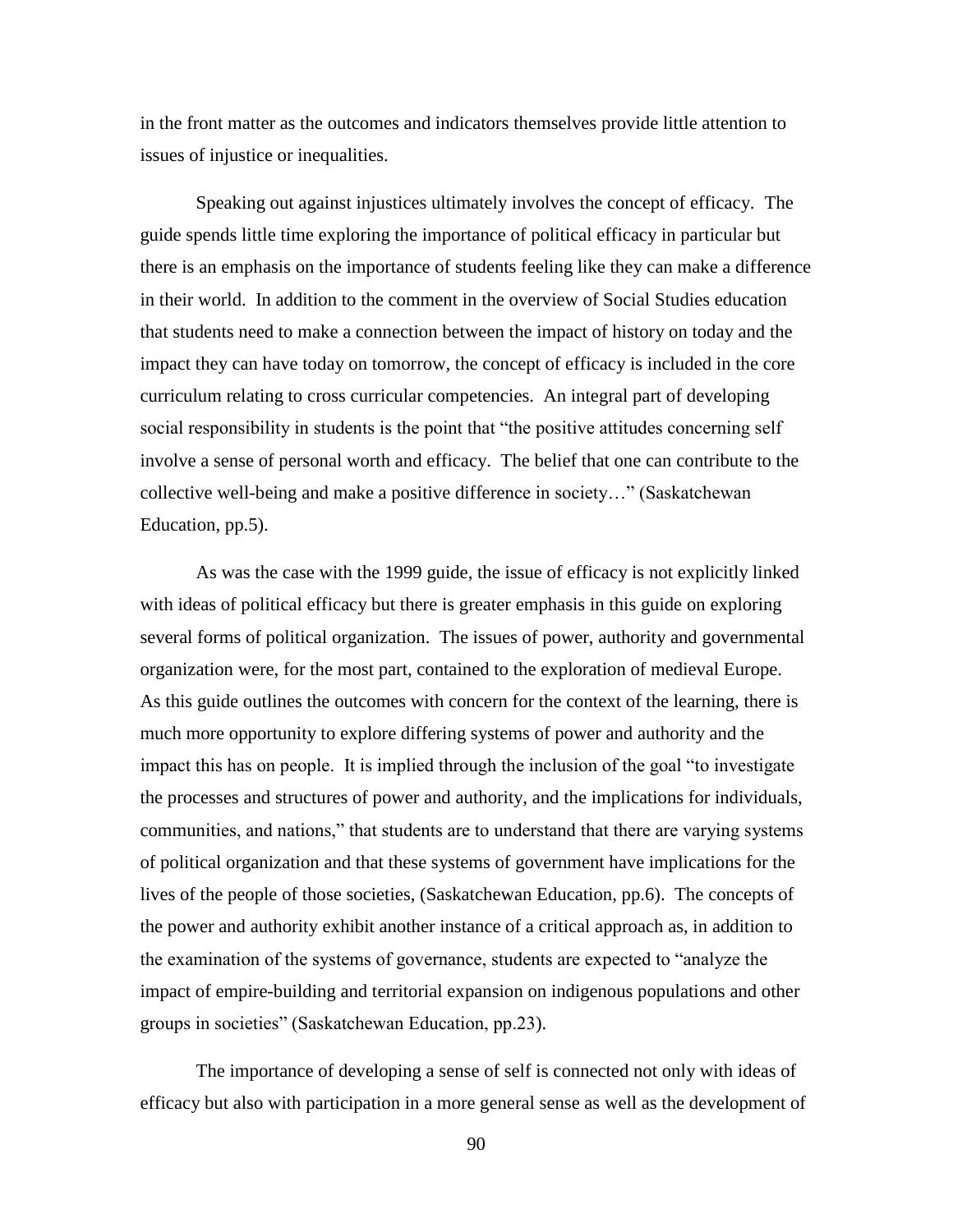values. The ultimate goal in the guide is for students to develop a sense of identity because that development of identity will enable students to make connections and develop a sense of belonging in their communities. Students are better able to understand themselves when they give critical consideration to the viewpoints of others, (Saskatchewan Education, 2008). Furthermore, both a sense of identity and belonging are important if students are to act as active and responsible citizens who can contribute to the collective well-being and also understand the interdependence of local, national, and global communities, (Saskatchewan Education, 2008).

Apart from the attention paid to individual identity development, some space is also provided for a few points about Canadian identity. In the section concerning the teaching of Social Studies the understanding of the unique nature of Canada, its traditions, and symbols which serve to express Canadian identity are key points. Particular attention is also paid to recognizing the contributions of francophone and Aboriginal culture in shaping Canada's political and cultural heritage, (Saskatchewan Education, 2008). The attention given to Aboriginal contributions is apparent in the cultures which must be explored as part of the course as the study of at least one North American indigenous culture is required. There are also greater attempts in this guide to make clear connections between the past and contemporary Canadian society in the outcomes, as opposed to the suggested activities of the 1991 and 1999 guides, with 3 out of the 14 outcomes referring to making connections between past and present, (Saskatchewan Education, 2008).

The study of values and beliefs of the societies does not occupy as much space in this guide as it did in previous guides. Here there is an added concentration on understanding beliefs and values in relation to the broader concept of worldview. Worldview has become the new focal point in relation to concepts like beliefs and values of a society. Worldview is seen as the overarching concept which works to explore the values and beliefs of a society as part of a larger exploration of how societies view the reality that they live in. The guide does pay equal attention to the values which Social Studies seeks to instill in students. The core values presented throughout a number of areas relating to the goals of Social Studies in particular and the larger context of the core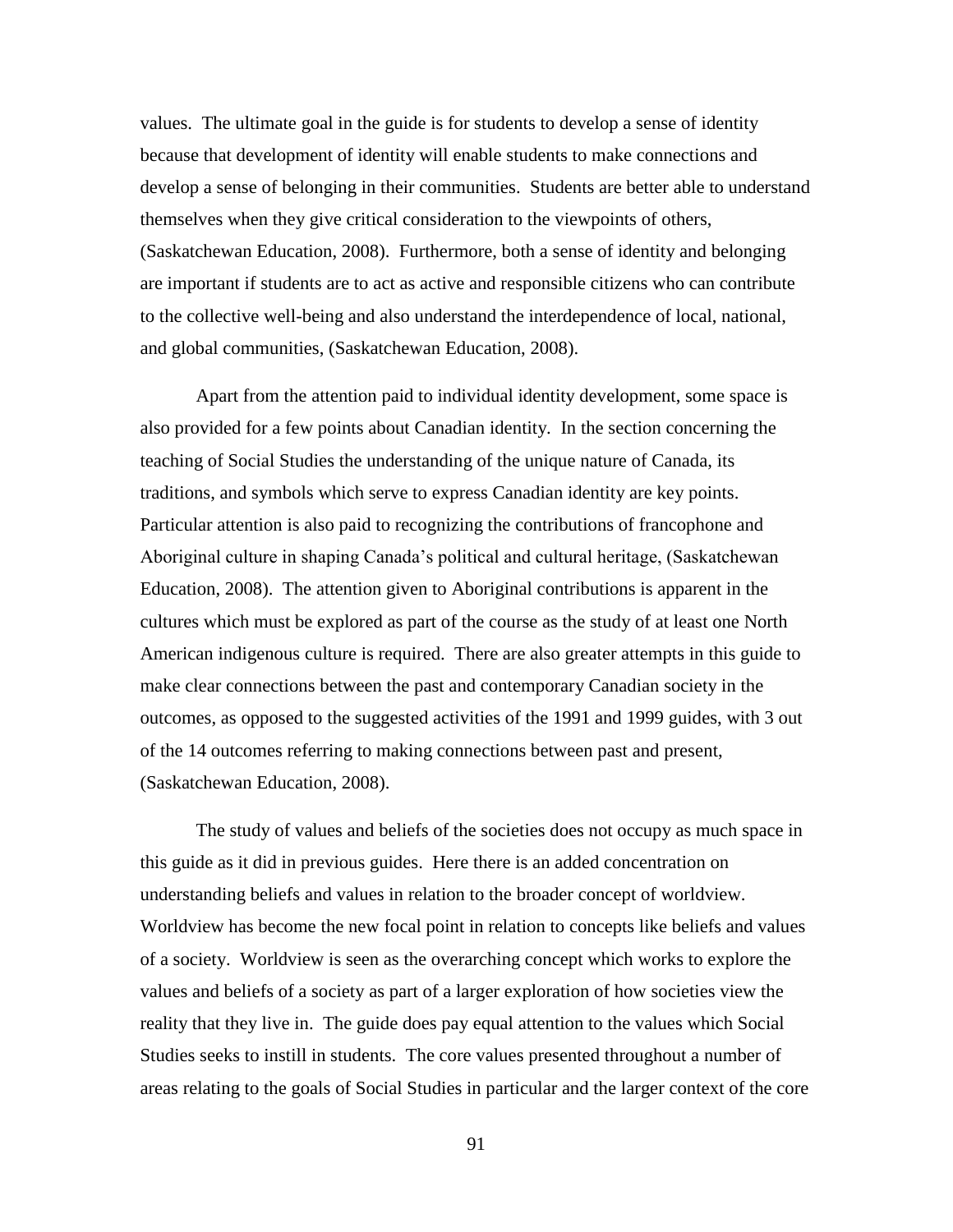curriculum all lead back to a value for diversity and the plurality of the Canadian landscape. The value for diversity is linked both to the development of self, as consideration of diverse perspectives allows for a richer understanding of self, and social justice, as critical consideration of one's own and other's perspectives "enables students to identify and speak out against intolerance, prejudice, racism, and other forms of discrimination" (Saskatchewan Education, pp.5). Diversity is also seen as the key to development of communities in pluralistic societies because "diversity is a fundamental aspect of human interaction" and an understanding which favours the complexities of cultures, communities, and societies "enables students to interact with others sensitivity and open-mindedness…" (Saskatchewan Education, pp.2-3). There is also brief mention of imparting to students a respect for the democratic ideals of justice, equality, and an appreciation of the rights and privileges and responsibilities of citizenship (Saskatchewan Education, 2008). One outcome in the course explicitly pertains to those rights and responsibilities as students are asked to "investigate the roles and responsibilities of members of the societies studies and those of citizens in contemporary Canada" (Saskatchewan Education, 2008).

There is also an effort to infuse this diversity further in this guide by calling for the inclusion of the study of an Eastern society. Although the inclusion was not completely absent from the 1991 and 1999 guides, the impact of Eastern culture on Canadian society was seen as an optional strand which teachers could pursue if they deemed it relevant. The overview of the 2008 course of study demands the inclusion of a study of either ancient Japan or China as part of the survey of societies, (Saskatchewan Education, 2008). The singularity of a Canadian heritage sprouting from the two traditions of the ancient Middle East and North America has been abandoned in this guide encouraging instead making links between the past and contemporary society outside of only European and North American heritage.

Consequences for this heavy emphasis on cultural diversity included some marked absences in the guide. This emphasis on cultural diversity has resulted in a decrease in references to Aboriginal issues and culture in the outcomes for the course. The study of Aboriginal culture is focused purely in the past with perhaps the only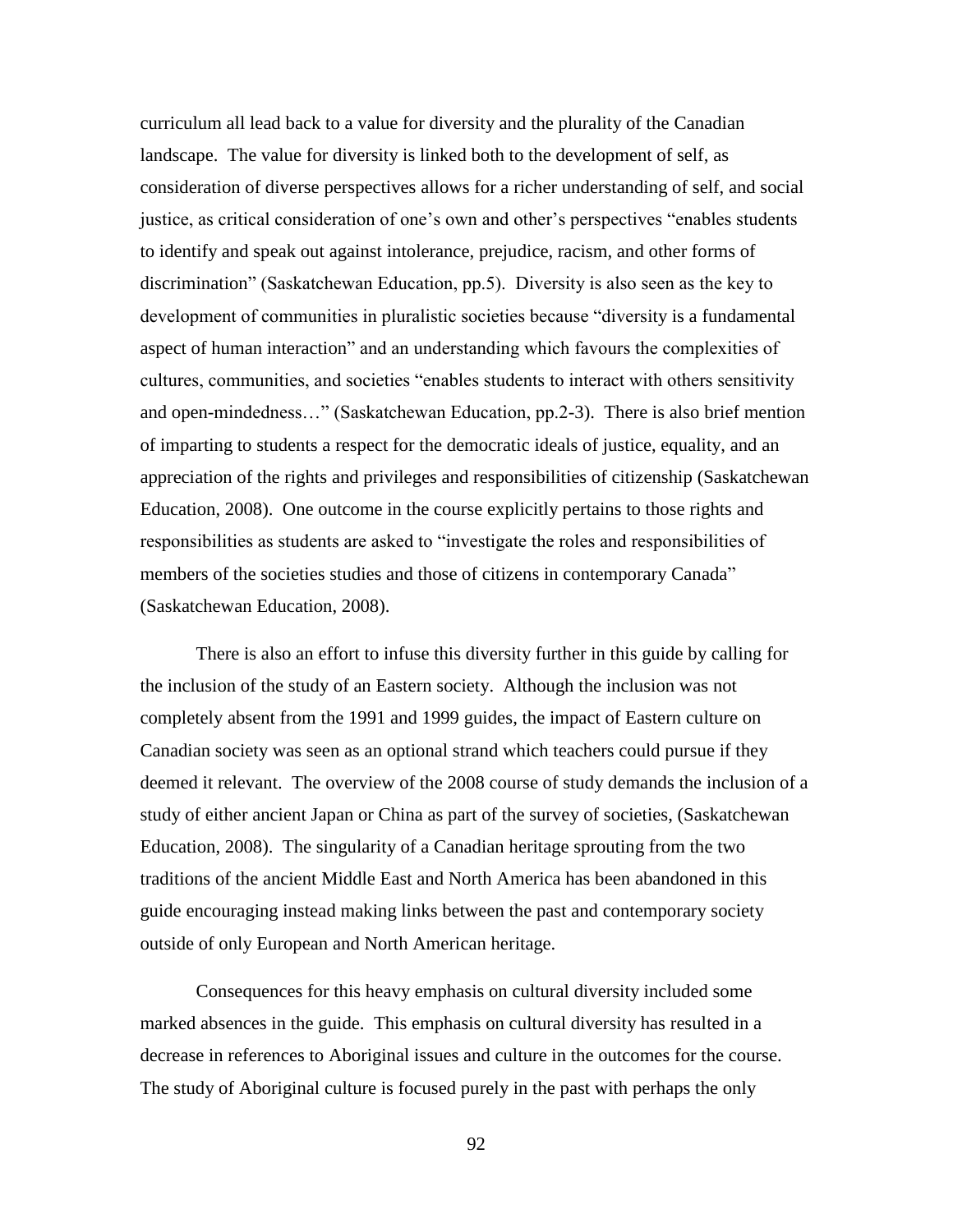opportunity for contemporary issues presenting itself in the exploration of the impact of imperialism and expansion. The absence of Aboriginal perspectives and content in the front matter of the course is reflected in the outcomes with only 5 out of the 14 outcomes referencing Aboriginal content as possible indicators for achievement (Saskatchewan Education, 2008). The gender equity section included within the front matter of both the 1991 and 1999 guides are removed from this guide as well. Persistent absences of women and class considerations continue in this guide as there is no concerted effort to identify or explore issues of gender or class structures and inequalities.

#### **What Type of Citizen?**

The progression away from the more traditional conception of citizenship, represented by conception A, continues in this guide. The promotion of a citizen who is an active and responsible participant in society continues with the addition of a concentration on some elements from conceptions C and D. Students are encouraged to appreciate the diversity of humans and their perspectives above all else. Diversity is seen as the key to creating a citizenry who is able to participate in a pluralistic society. The development of an identity is important as well but not in the liberal sense of attaining independent functioning in society, but rather as a "foundation for interpersonal relationships, and a contributing factor for students' abilities to participate in their communities as active and responsible citizens" (Saskatchewan Education, pp.4). The move away from the focus on the individual continues as this statement also makes apparent the increased focus on a good citizen as one who develops a sense of belonging in their community and contributes to the collective well-being of the community. It is key for citizens to develop a sense of belonging in their communities because it encourages them to make choices that are "motivated by a concern for the collective well-being (Saskatchewan Education, pp.6). A positive sense of self and belonging are important foundations for the "belief that one can contribute to collective well-being and make a positive difference in society…" (Saskatchewan, pp.5). Diversity again becomes key in effecting these positive changes as the link is drawn between developing a critical awareness of self and others' views with the ability to identify and speak out against injustice (Saskatchewan Education, 2008). A valuable attribute in the K-12 program is also for students to understand that systems of political and economic distributions of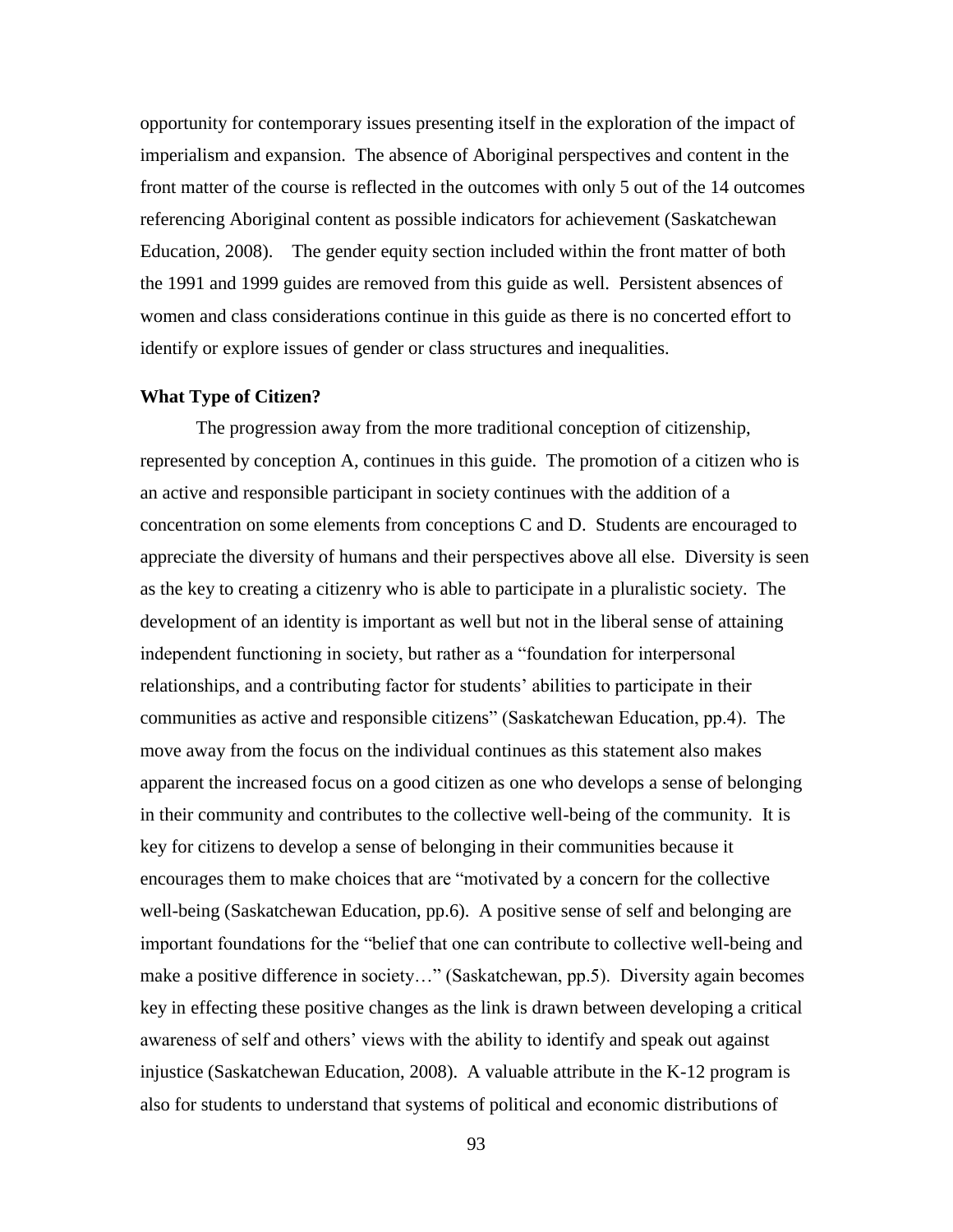power impact both people and the environment. This goal provides opportunities for students to explore and uncover some potentially oppressive structures.

Good citizens are not only those who have a deep respect and appreciation for their communities and diversity but also recognize and appreciate the integral and interdependent relationship that humans hold with the natural environment. A central aim of the K-12 Social Studies program is for students to "develop a consciousness and sense of stewardship for the land, as well as an understanding of the principles of sustainability" (Saskatchewan Education, 2008).

The attention that was given to the practices of negotiation, discussion, and debate in the suggested activities sections of the 1991 and 1999 guides receives notice in the core curricular broad area of learning related to building engaged citizens. In this section active and responsible participation which takes into account the well-being of the community is attainable through the development of an appreciation for diversity and democratic ideals and the willingness to engage in discussion, negotiation, and debate, (Saskatchewan Education, 2008). As a final note students are also encouraged to examine the contributions that individuals are able to make to social and environmental sustainability (Saskatchewan Education, 2008).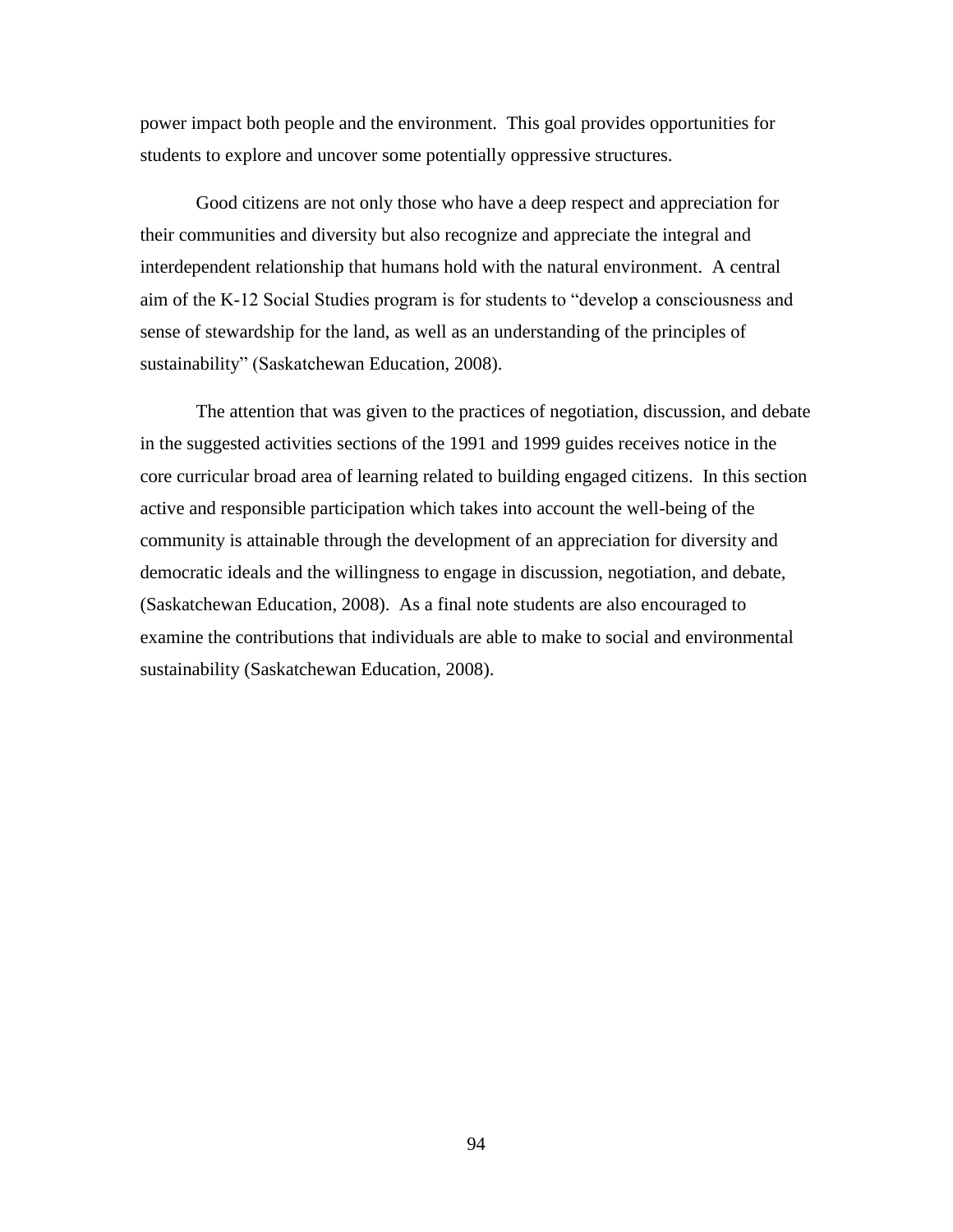## INTERPRETATIONS AND RECOMMENDATIONS

#### **Emergent Themes**

As a first point it must be reiterated that interpretations and conclusions are based on the examination of only the Social 9 curriculum documents in the years under study without consideration of micro influences or accompanying documents. An examination of all four of these documents in light of their commonalities reveal a number of currents and countercurrents in relation to both societal/political and educational influences. Each one of the documents, regardless of their publication date, occupies a very similar space in terms of their representation of and connection with five of Werner's critical concepts of authorship. Of the prevailing societal/political influences a preoccupation with Aboriginal content, a frontier/settler relationship with and concern for the elements of the natural environment, the integral importance of rights and values based upon the democratic principles of the Charter of Rights and Freedoms and pluralism, and the interdependence of the emerging global world students are a part of appear most evident within their specified context. Educational cross currents surface across all four of the documents under examination as each one presents some reconciliation of a number of traditional/essentialist and progressive/experiential undertones. Each of these attributes culminates to reveal curricula which ironically represent a part of Canadian educational and societal development through its own aims and objectives.

Each one of the documents aims to provide some representation of the roots of society. The result is that each one of the curriculum documents represents a partial view of which concepts and what cultures best describe society's evolution. This representation is the most singular in the 1971 document with its focus on the development of Canadian society through the examination of the ancient civilizations of the Middle East, Mediterranean, and Europe. The representation becomes slightly broadened in the 1991 and 1999 guides with the addition of ancient North American cultures in the development of Canadian society. Despite their slight variation in the societies considered, all three curricula make it clear that the aim is to uncover the roots of contemporary Canadian society through these traditions. The 2008 represents a shift to a more plural and diverse approach to the roots of society. The 2008 guide also pays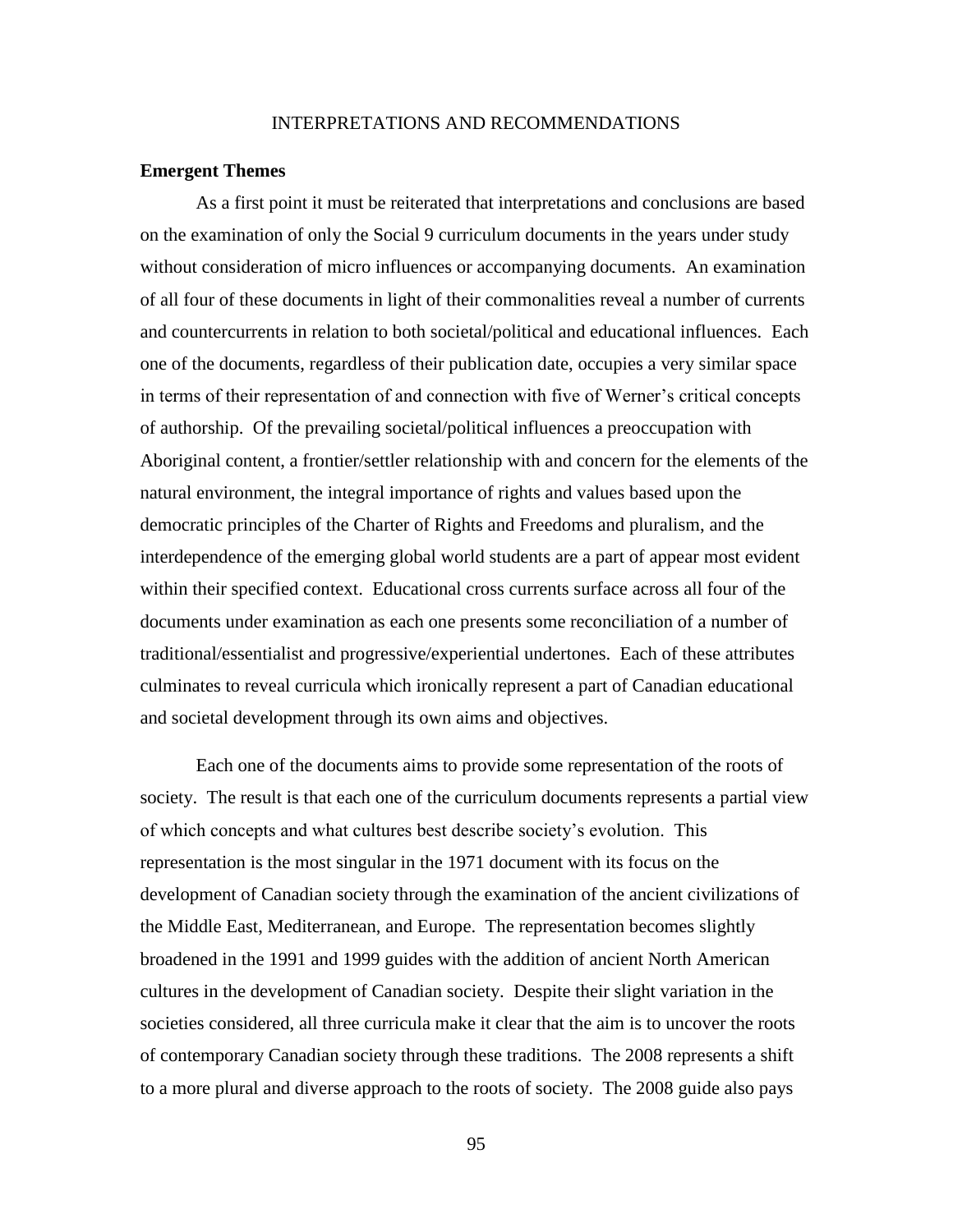no attention to the representation of these societies and traditions as the roots of Canadian society. The aim in the guide is still to provide students with representations of the links between the past and the present but there is no overt attempt made to make explicit connection between the societies represented in the document as the formation of a Canadian identity. Links are to be made between the concepts studied and contemporary Canada but the restructuring means that those connections are not made with any one culture in particular. For instance, the implications of technologies of the past could be considered in the context of any one or a combination of the societies which must be studied.

The authority and gaze represented by the documents also begins to shift with the newest 2008 document. The 1971, 1991, and 1999 documents all tend to favour a progressive narrative which represents change and evolution in a positive light and continuously moving towards a better society. As societies experience change there is a process which includes denial and rejection of the proposed changes, but in time societies accept change. Cultural contact between groups is also viewed in a similar light as cultural conflict eventually changes to societies giving way to cultural enrichment. The 2008 guide takes on a slightly more critical view of change and cultural contact in its exploration of the impacts of imperialism and conquest on the conquered societies.

Two additional areas where slight changes and variations can be discussed are in the examination of both gaze and absences in the documents. The absences and positions of power in relation to the content of the curricula remain unchanged for the most part as a consistent authorship is maintained in each of the documents. Although multiple parties are often consulted in the creation of renewed curricula, the ultimate authorship is one of power in relation to the content presented. Especially in the case of the 1971, 1991, and 1999 documents there is explicit reference to the course as uncovering the roots of contemporary Canadian society. The authors assert their power and view of the development of Canadian society as predominantly from the ancient Middle East and Western European roots through the inclusion of this content and the neglect of competing views and interpretations. Although students are encouraged on a few occasions in both the 1991 and 1999 guides to consider varying perspectives and respect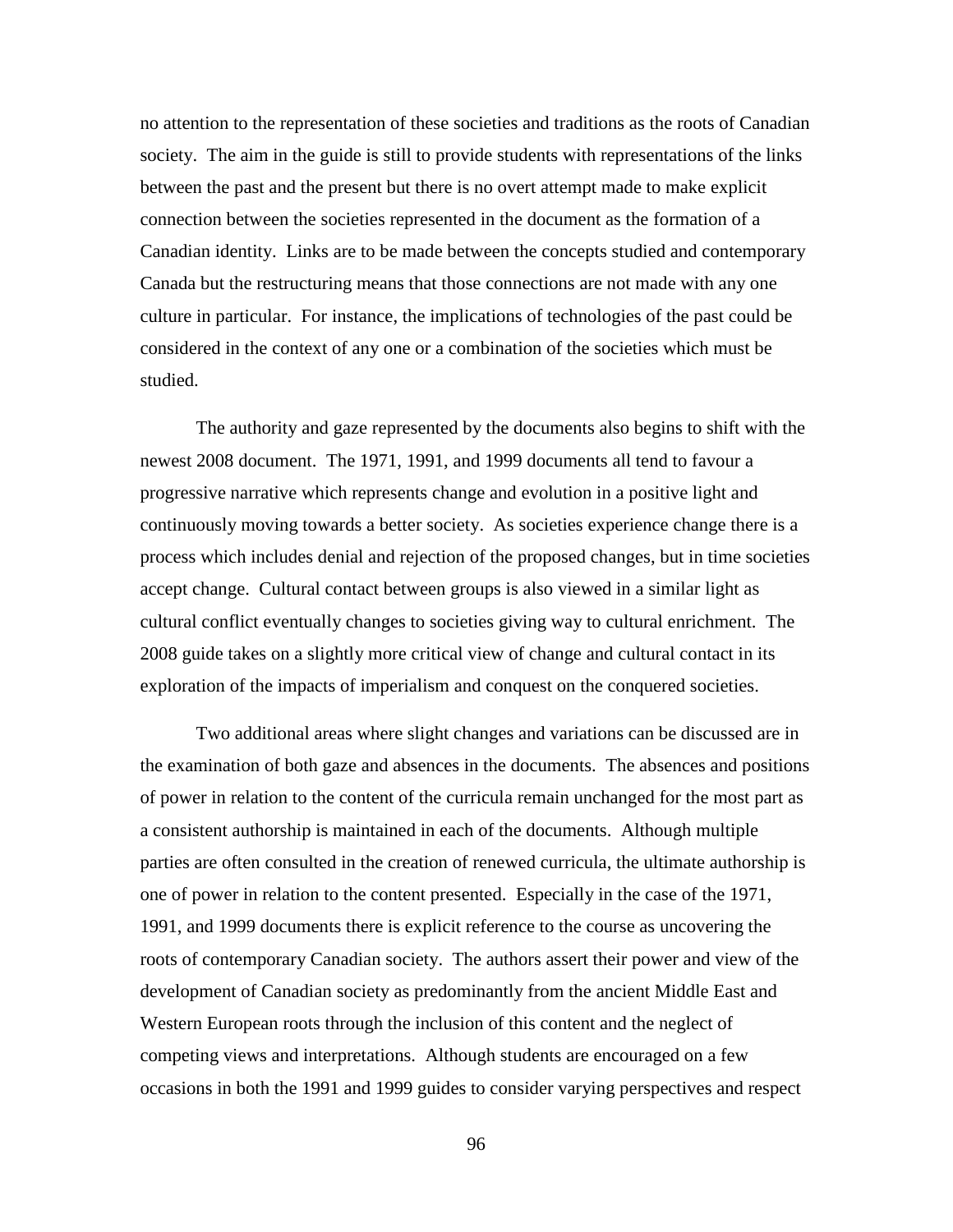diversity, the overall message is that students should feel most connection and identify most with the cultural heritage which has been passed down through the cultural traditions of Western Europe. In partial recompense for this emphasis on the Western European development and traditions, the 2008 guide includes the mandatory study of either ancient China or Japan in addition to one indigenous North American culture. The 2008 guide recognizes that there are a variety of ancient roots for contemporary society outside of the European and North America context, at least to some degree.

Aboriginal, gender, and class issues are given variable attention too throughout the period from 1971 to 2008. Of the three Aborignal content and issues is given the most attention in the documents. Aboriginal inclusion moves from a continuum of almost near neglect to a central concern and then back to near neglect again by 2008. The 1971 guide pays almost no consideration to the inclusion of Aboriginal content let alone Aboriginal perspectives or understandings. With the outline of concern over Aboriginal students and their particular needs in the 1984 *Final Report* came much more attention to the inclusion of Aboriginal content and perspectives. The approach taken to the inclusion, both in the 1991 and 1999 guides, is primarily focused on providing for the needs of Aboriginal students and promoting positive images of Aboriginal peoples in an effort to instill respect and compassion for cultural diversity in students. In 2008 the content for Aboriginal issues reverts back to near neglect perhaps reflecting Saskatchewan's 1997 revision of its multiculturalism policy which encouraged the equal promotion of and respect for all cultures in Saskatchewan.

Women and class considerations occupy even less space than do Aboriginal perspectives and issues across all of the documents studied. The only instance where women and the roles of women are considered in any of the documents is simply within the context of investigating the roles of women. The same comment can be said of class considerations as the only references to hierarchy in any of the documents is in relation to examining the roles and responsibilities of each member of a class. Of the three curriculum guides the 2008 is the only one to include an outcome which may work to remedy the exclusion of class, Aboriginal, and gender issues through the inclusion of a small number of indicators related to an objective concerning the investigating the roles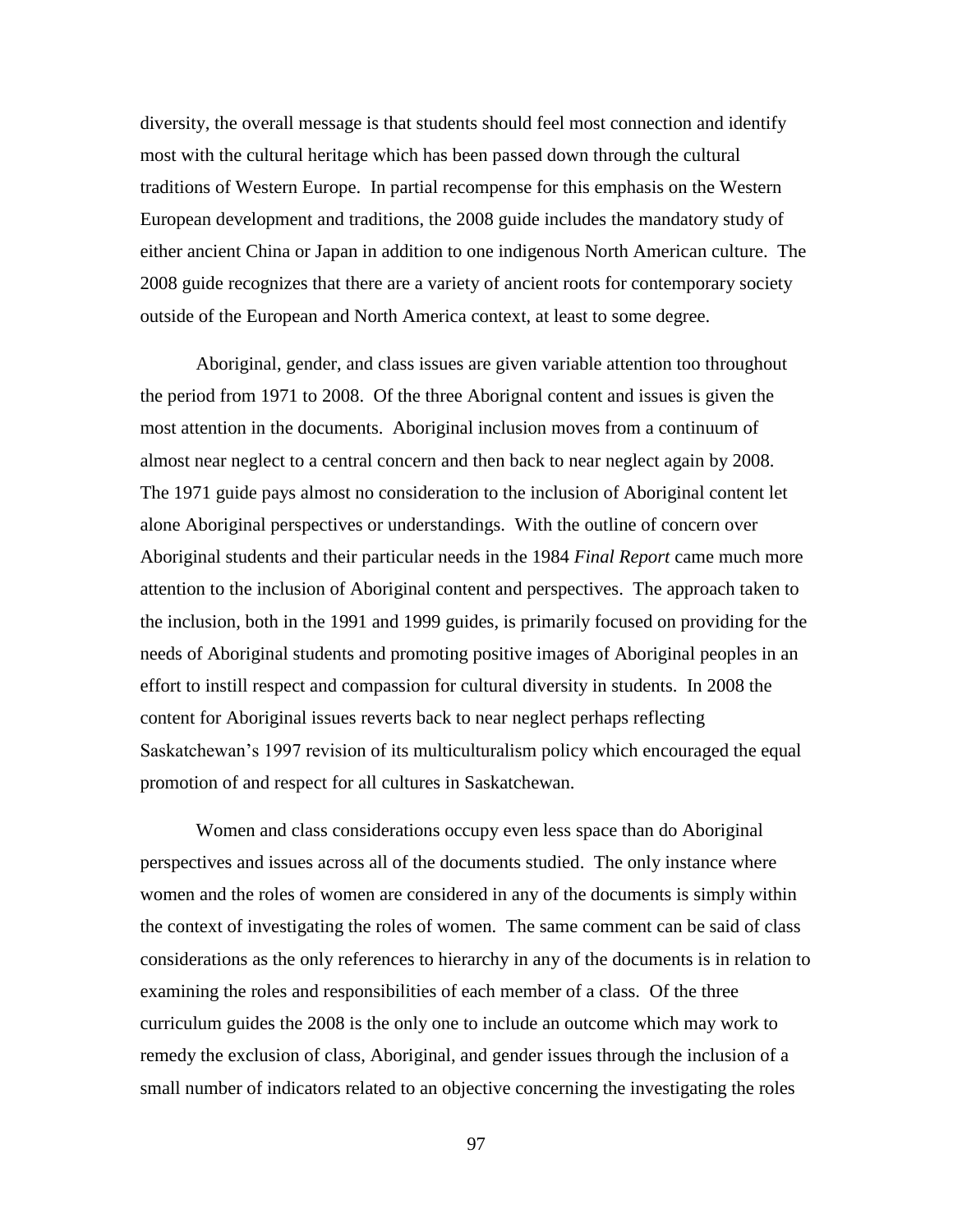and responsibilities of members of society that consider the oppression of people and the neglect of rights (Saskatchewan Education, 2008).

The presence of the focus on Aboriginal issues and content in the guides where it does appear as a focus, 1991 and 1999, are indicative of the concern in Saskatchewan over these topics compared with other provinces. The population and history of Saskatchewan has meant that the focus on Aboriginal issues and education has become a central area of focus in Saskatchewan. Although there is a neglect in the 2008 guide for the specific consideration of Aboriginal content and perspectives, it seems might only be short lived as the last few years have seen an increased emphasis, especially in Social Studies, on the inclusion of Aboriginal perspectives and content as evidenced by the multitude of professional development opportunities and resources made available for teachers and administrators.

The influence of Saskatchewan as a western frontier settlement province is a second area of influence which permeates through all of the documents with a slight progression from simple inclusion and consideration to more complex understandings of the relationship between humans and nature. Through all the documents there is a concerted effort to teach students the crucial impact that the natural environment has on populations and societies. Through all of the years students are encouraged to understand and appreciate the connection that people have with their natural environments. A shift begins to occur in the 1991 guide when students are asked to consider the implications of adopting a technological paradigm and issues related to contemporary agricultural development in Saskatchewan. The 1999 guide removes the content emphasis of the 1991 guide but does include the continuation of the concept of environmental impact on populations. The 2008 guide continues on in the same direction in terms of content but adds an emphasis within the core curriculum considerations. Part of students' development of identity and interdependence is to establish a respect for the environment and willingness to adapt lifestyle to promote sustainability (Saskatchewan Education, 2008). Despite these progressive leanings in terms of a move towards environmental responsibility in the philosophical iterations, the focus throughout the years in question in relation to the actual outcomes certainly represents a further right orientation in relation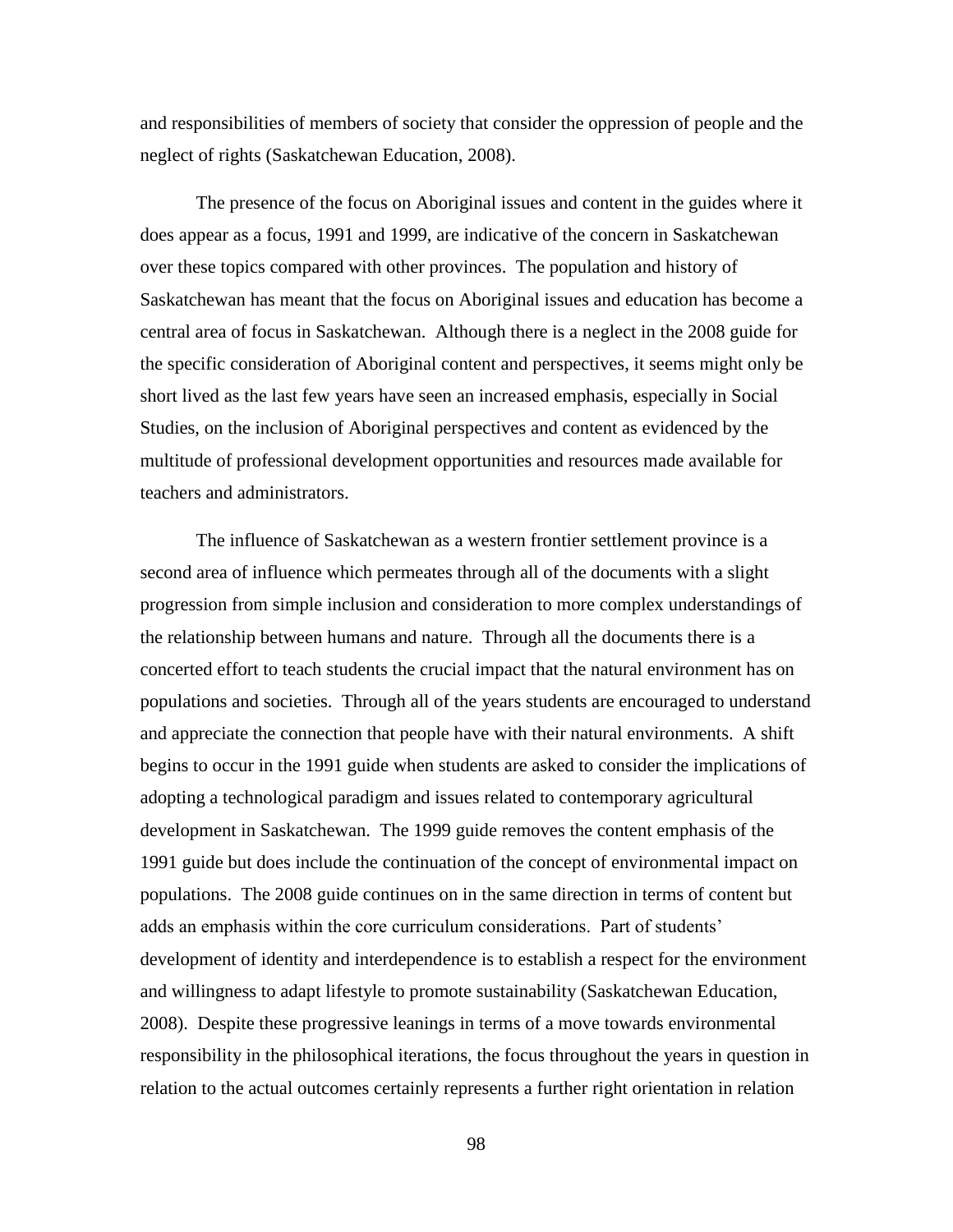to humans and the environment. Environmental considerations are limited to exploring the impact that geography has on populations, for instance why is it that people settle close to a river? The end result of such reiteration of geographic impact on populations in the perpetuation of a right leaning model which favours exploring the environment only specifically in terms of how it can be used best to promote human development.

The ideas of pluralism, diversity, and individual rights and freedoms that were espoused by the politics and policies of Trudeau first during the early 1970s that worked to form the basis of belonging in the diverse landscape of Canada are represented as central components to instill in students in all of the curriculum documents save for 1971. Both the 1991 and 1999 guides cite the democratic principles expressed in the Canadian Charter of Rights and Freedoms as the basis for values. In describing the nature of Canada and Canadian society each of the three documents also cites the diverse and plural nature of the country which is the reason that a respect for diversity must be encouraged in students. The three documents represent a shift in Canadian society and political policy which privileged a move away from assimilationist policies towards inclusion and diversity.

The prevailing educational currents and crosscurrents under the umbrella categories of traditionalist/essentialist and progressive/experimentalism appear throughout the documents with some commonalties occurring across the guides. One of the clearest indications towards traditionalism in the documents is in the treatment of objectives and skills. All three of the 1991, 1999, and 2008 guides lean towards behavioural skills based outcomes which orient learning in terms of the knowledge and skills that students are able to demonstrate. The outcomes or objectives render the type of learning which is visible and assessable as the only type of learning which is valued in terms of curriculum content. The emphasis is made even clearer in the 1991 and 1991 guides which both feature sections outlining the skill sequencing that is intended throughout the program of Social Studies beginning in grade 4. Each grade focuses on developing the mastery of one or two key skills which will ultimately lead to other higher level skills, all in an effort to develop critical thinking in students. The 2008 guide lacks the focus on skills sequencing but still maintains the importance of a skills based model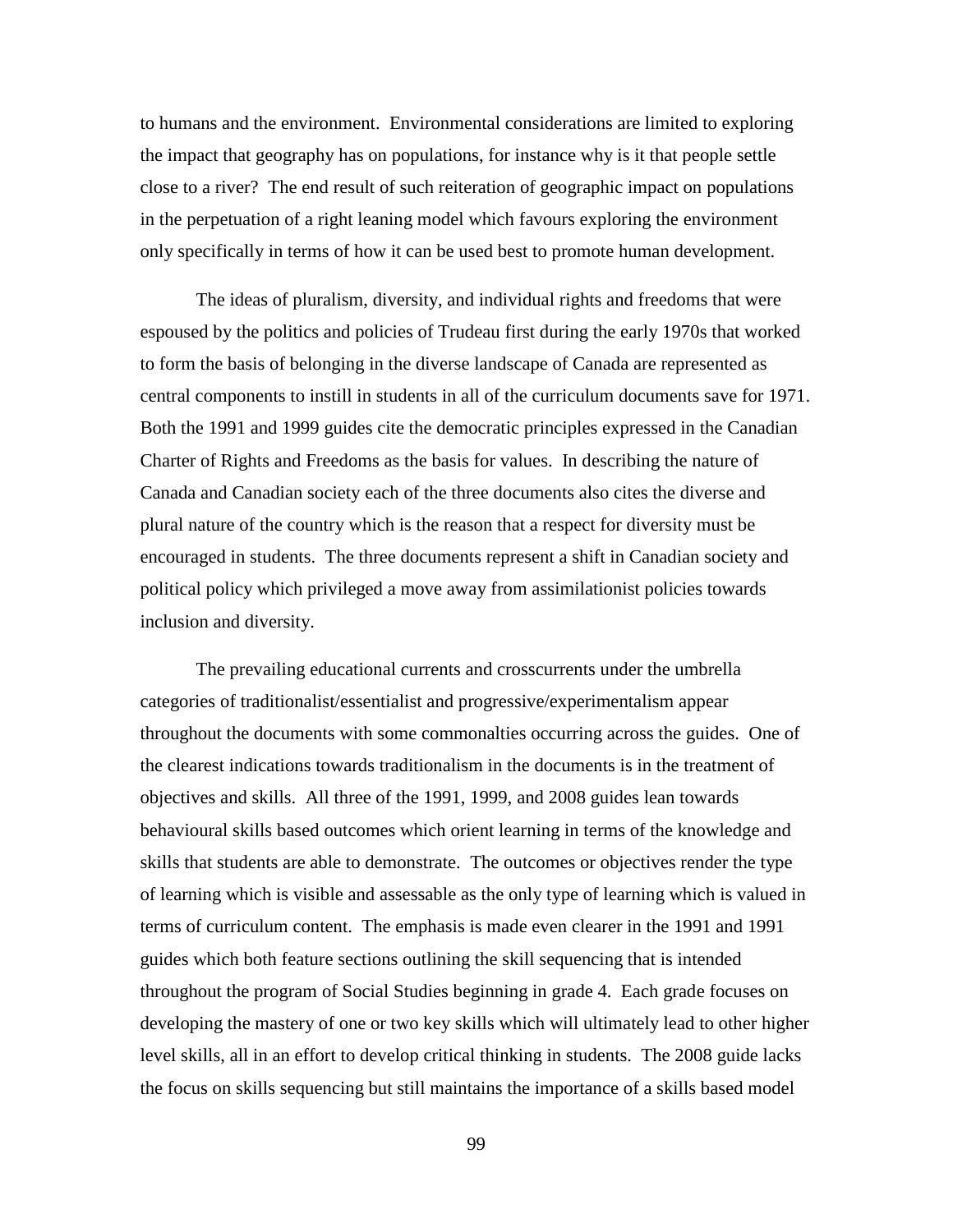of learning as each outcome is behavioural and measurable. The 1971 guide takes on a more discipline centred orientation in relation to learning and focuses frequently on the historical knowledge content needed to develop skills of historical inquiry and critical thinking.

Traditional/essentialist leanings appear again in the context of the core curriculum introduced in the 1991 document. The development of a core curriculum encourages the view that there is an essential core of knowledge and skills that students must acquire regardless of their needs as individual learners. As Osborne (1988) demonstrates through the example of class education, the content of the core is essential in examining the quality and nature of that core. The core has undergone significant change from its initial introduction in the 1984 *Final Report* and subsequent implementation in the 1991 curriculum guide. The initial core curriculum was only concerned with the subject areas and Common Essential Learnings that needed to be common for all students. The six foundational common essential learnings introduced in the 1991 document did not undergo any change in 1999 but added to those common essential learnings were the core concepts of the adaptive dimension, resource based learning, Aboriginal and Metis perspectives and content, gender equity, and multicultural perspectives. The added areas reflect a movement towards the incorporation of aspects of inclusion into the core curriculum as opposed to stand alone add ins as they were represented in the previous guide. The 2008 guide changed the language and approach to a more significant degree than did its predecessor. The language of common essential learnings has now been replaced with the ideas of broad areas of learning and cross curricular competencies. The move to cross curricular competencies again provides evidence of a skills based model of learning which emphasizes the learning of skills which students can demonstrate for their teachers.

The shifts in the core curriculum of the 2008 document also reflect a more collectivist orientation in relation to what is considered essential in education. The liberal orientation of the core curriculum begins to lose sway and is replaced with a much greater concern for the collective and community. The main focus in the two preceding curriculum guides was on developing the independent skills that were considered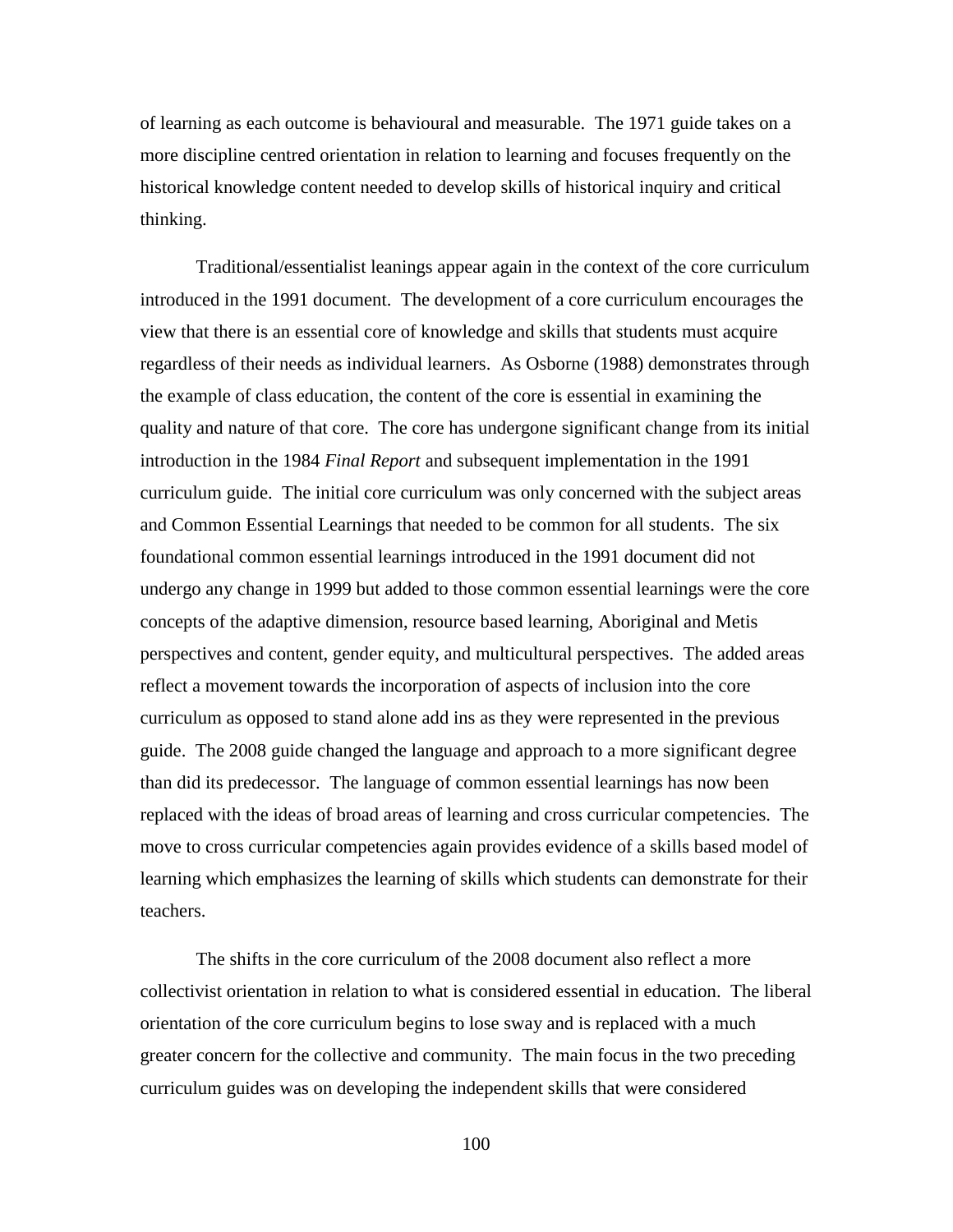essential in preparing students for their lives once they finished school. The focus has shifted in 2008 where four out of the seven key components in the core curriculum deal with encouraging in students concerns of collective wellbeing, interdependence, and belonging (Saskatchewan Education, 2008).

At the same time that these documents encourage discipline centred and skills based models of learning there are also undercurrents of characteristically progressive approaches to learning and education. Each one of the documents notes the importance of considering the needs and interests of students. Each pays some attention to the principle that connecting content conceptually and with the lives of students will result in better learning that will last and transfer into new situations. Noticeably absent from the 1971 document but developed with increasing importance in the 1991, 1999, and 2008 documents is the issue of active participation and constructivism. The documents progressively cite and encourage the theory of constructivism in relation to knowledge acquisition culminating in the 2008 guide with an entire section promoting inquiry learning because of its grounding in constructivist theory. Although represented with varying importance, with most attention and emphasis in 2008, all of the documents maintain the assumption that learning cannot happen passively and that students must be active in their acquisition of knowledge because it is not something that can be simply transmitted to students but must be constructed by them.

Closely connected with these ideas of constructing knowledge is the focus within each one of the documents on the skill of critical thinking. The 1971 guide cites the development of this skill as one of the central aims of the course and the core curriculum presented in all three of the subsequent guides also features these skills as central components to all students' education and learning. This emphasis on critical thinking points to a more critically reflective approach to Social Studies in general. Stanley and Nelson (1994) argue that the central dividing factor in programs of Social Studies is in the transmission versus critical and reflective thinking. The 1971 guide, because of its orientation towards cultural transmission in order to create a sense of heritage and collective identity for students is clearly oriented towards the first approach. The additional three guides move concertedly in the direction of critical and reflective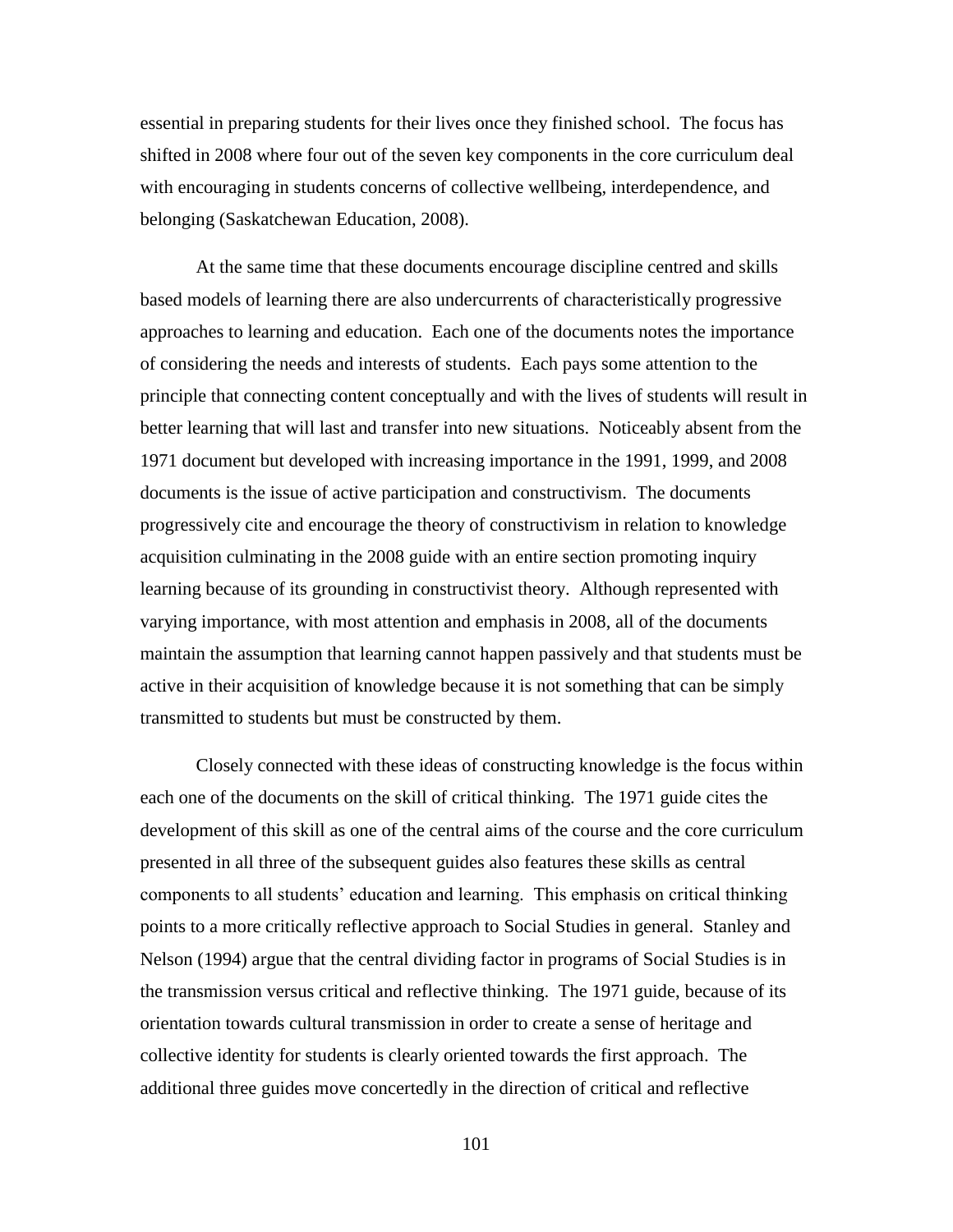thinking as the focus moves progressively away from transmitting the value of the cultures towards a critical reflection of them but mediated by its reluctance to promote social transformation. Despite different degrees of emphasis, all three of the documents agree with the assumption made by Ross (2000) that Social Studies serve a threefold purpose of socialization, transmission of facts and knowledge from the disciplines and the promotion of critical thinking.

There is some slight evidence for the third broad educational orientation of social reconstructivism but it is limited primarily to the 2008 curriculum guide. Although the 1991 and 1999 guides do encourage critical thinking and critical evaluation of some issues of rights, the principles are most evident in the latest guide. Of the seven key components to the core curriculum in 2008 has been added the area of social responsibility. Here students are encouraged to develop a sense that they can contribute to the collective wellbeing and make a positive difference in society. Issues of inequality and injustice are also mentioned briefly as students are encouraged to both identify and speak out against them. The guide is beginning to take some steps towards a critical, social reconstructionist orientation but is also mediated through its concentration on awareness and identification, neglect of action by failing to address the importance of providing students with these opportunities, and preoccupation with discipline based knowledge and skills. The central orientation of the 2008 guide remains in the interdisciplinary knowledge of geography, politics, and history with limited attention to transformative or reconstructive practices.

The trends of both character education and multicultural education reflect the development over time of both aspects of education. In terms of character education there is move from the traditional approach of instilling a particular set of values, to values clarification, and finally to character education in the 2008 guide. The 1971 focus is primarily on transmitting the values that are presented by the cultural roots of the socties studied. Students learn to adopt a set of values because they are part of their collective traditions and heritage. The 1991 and 1999 guides both assume a mixed approach to the topic of values education in Social Studies. Both accept the primary role that Social Studies plays in values education and work from the premise that there are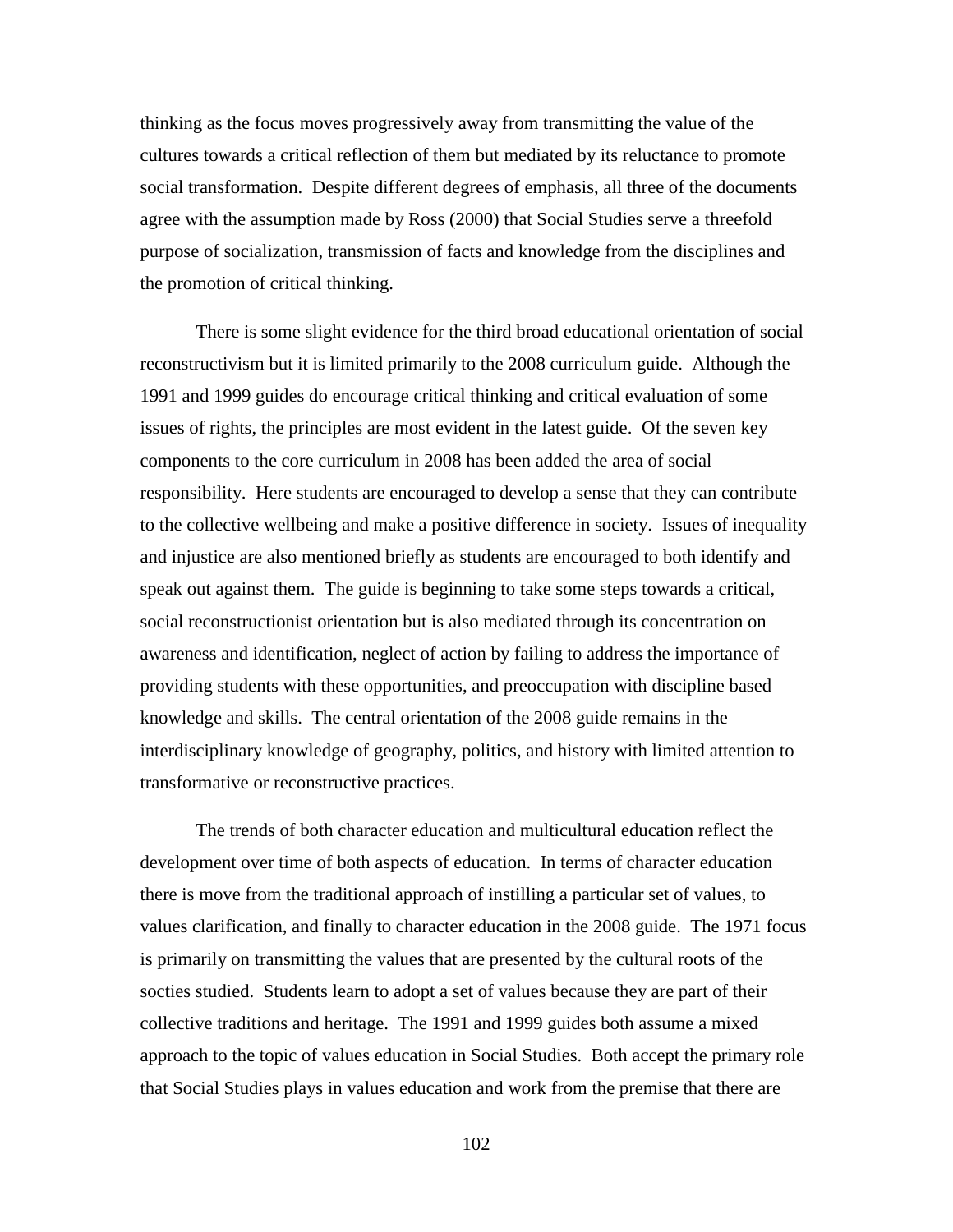certain values that students must adopt, those based on democratic principles and the Charter of Rights and Freedoms, and those which should not be pushed on students. The two guides explain that since there are a multitude of beliefs and values in a plural society, there is space for students to decide for themselves which values they will support. Mimicking the developments in the 1990s which worked to widen the focus of character education, the 2008 guide includes not only matters of values, morals, and justice but also issues of caring social relationships, personal and civic responsibility, democratic ideals, and multicultural understandings as evidenced by the broadened core curriculum.

Following a similar pattern, multicultural education through the four documents adopts a progression from cosmetic surface contributions to more meaningful inclusion. The issue of multicultural education or perspective is all but absent from the 1971 guide and only appears as a concern first in the 1984 *Final Report* in relation primarily to Aboriginal issues and content. The 1991 and 1999 guides both include sections which pertain to the inclusion of multicultural content perspectives. The focus in the 1991 and 1999 guides is with the needs of students in terms of multicultural backgrounds with some suggestions for teachers concerning how to ensure an inclusive environment. The content of the 1991 and 1999 guides is limited to the contributions that Aboriginal culture has provided to contemporary Canadian society but little efforts is made to encourage students to view issues or content from multiple perspectives. Moving along the continuum, both the 1999 and 2008 guides adopt the cultural difference approach in relation to students of diverse backgrounds as teachers are encouraged to work with the strengths and abilities that these students come with as a result of their cultural backgrounds. The 2008 guide, although not significantly so, encourages students to understand issues from diverse perspectives. Further evidence for a more transformative approach is indicated again by the intention of including multicultural content and perspectives to "help students develop multicultural perspectives that prepare students to live more enriched and compassionate lives while contributing harmoniously to a pluralistic society" (Saskatchewan Education, pp.12).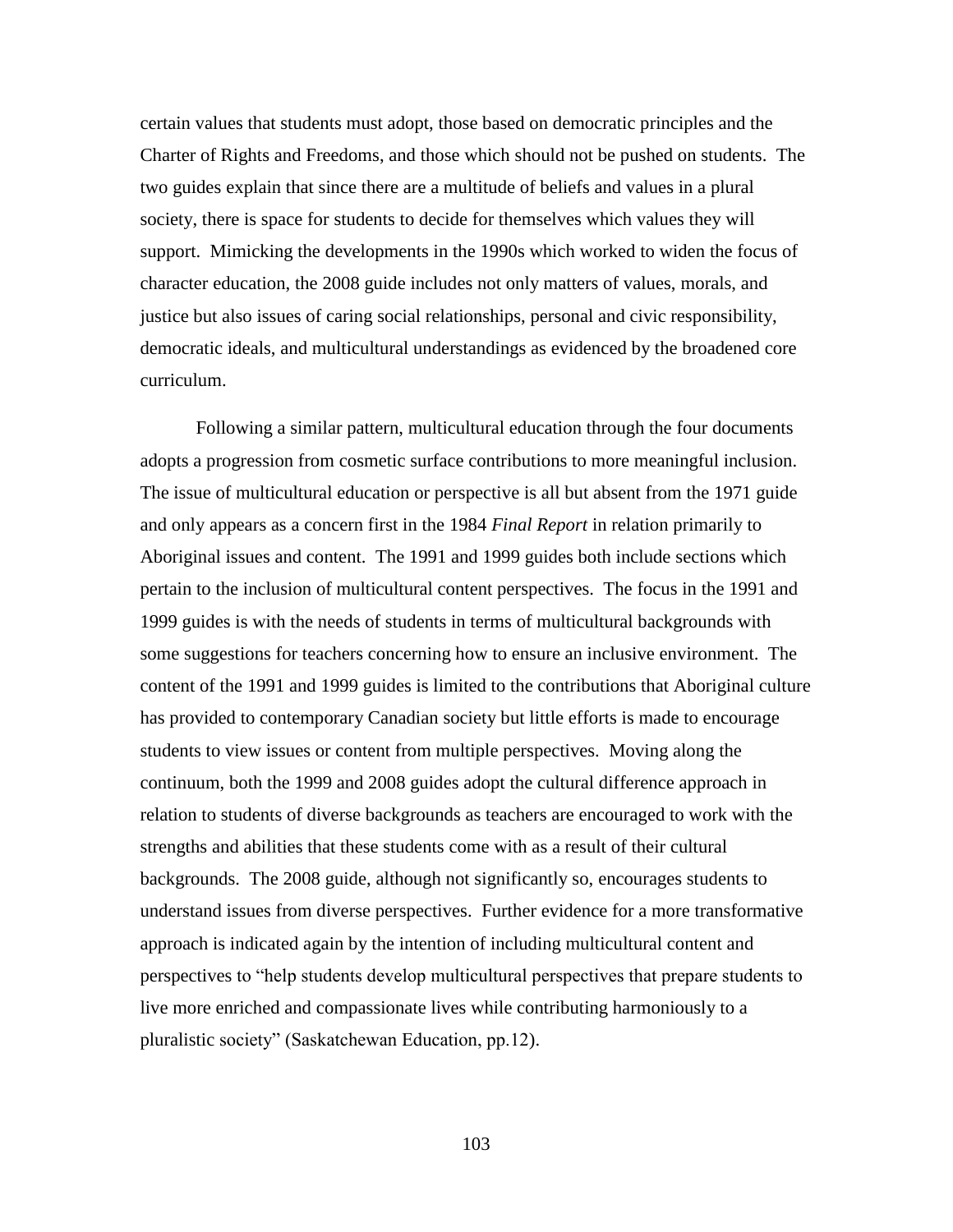The emergent themes help to provide guidance in thinking about what this historical analysis has provided in light of the contemporary and future nature of citizenship education in Canada and in Saskatchewan in particular. The underlying aim through the research was to shed some light on the history of citizenship education in this narrow context in order to furnish some pragmatic suggestions for contemporary and future pathways. A number of threads throughout the curriculum guides illuminate several areas for continued emphasis and also reveal several areas which have been either historically or newly neglected. Each one of the documents, with varying emphasis and leanings, defines the nature of citizenship as an active endeavor. This is an encouraging one as we hope to move towards a conception which not only encourages students to participate in their own local contexts but also within the global environment. The type of participation promoted within the documents is one that takes on a historical movement towards action that is responsible and values the appreciation of both the environment and diversity. Not only environmental awareness, as noted in all the previous guides, the 2008 guides moves further to encourage environmental as well as social and economic sustainability. The 2008 guide hints at notions of a social reconstructionist and inclusive approach but is missing both the immersion of critical awareness in promoting equality for all members of society as well as the fluidity necessary to imagine differing notions of belonging and identity.

Although the active participation of citizens in a responsible manner is highlighted with increasing diligence through each of the successive guides, there are two areas of concern when dealing with the future of citizenship education. One is the seeming increasing concentration on and then almost complete oversight of Aboriginal content, students, and issues in these curriculum documents. The examination of the earlier curriculum guides of 1991 and 1999 provide historical precedence for and opportunity to revisit the separate inclusion of both Aboriginal students and content which has all but disappeared from the 2008 guide. In similar fashion, gender issues which occupy some space in both the 1991 and 1999 guides have become markedly absent from the 2008 guide. The implications here relate to the wariness with which inclusion without separation should be approached. One can imply that the intent is for an inclusion of issues which does not seek to highlight one area in particular within the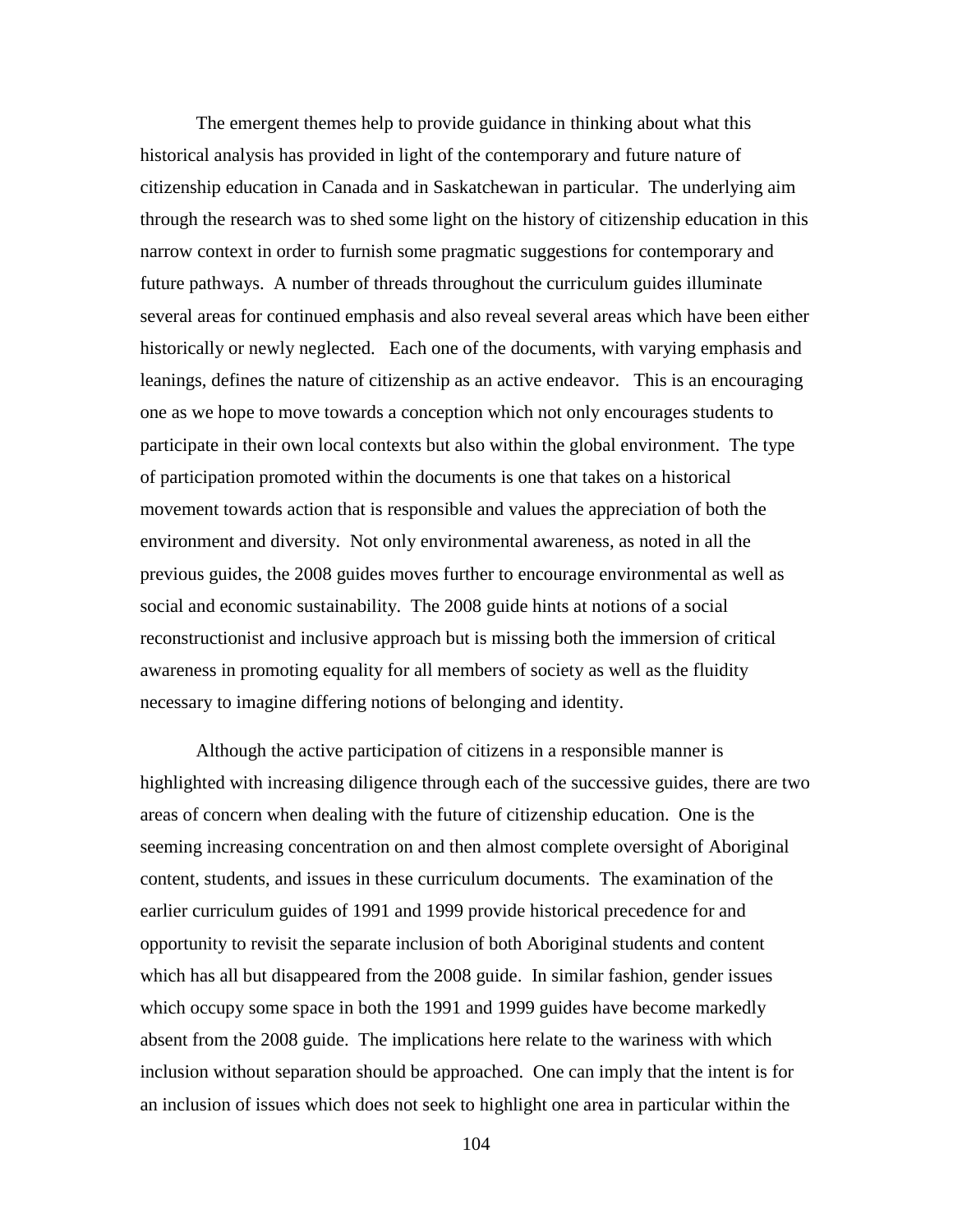curriculum documents. While the intention is inclusion, the outcome in terms of curricular content is a neglect of some key issues which warrant attention in future publications.

Whether considering the neglect or limited inclusion of particular areas of critical reflection in contemporary society (sustainability, equality, diversity, Aboriginal issues, gender, class) a consistent theme throughout the documents is the absence of the well intentioned philosophical stance of the guide in the actual curricular content. Each of the guides, with increasing scope, promotes a number of philosophical and value positions within the preamble to the curricular content without avail in the actual content. In terms of curricular content as the guide for teachers in the classroom, if we hope to encourage students to become the type of citizens who will promote and work to actualize visions of equality and sustainability, ways must be found to incorporate these goals into the outcomes and content of the course itself. More than any of the documents, the 2008 guide pays a considerable amount of attention to the development of the students who are mindful of their roles as part of communities both through their actions as well as their core values, but there is very little attention paid to these aims in the course outcomes. The absence of these important philosophical components in the outcomes for the course has potentially detrimental effects for citizenship education. For instance, despite the fact that active participation is a fundamental element represented across several of the documents, the opportunities for students to become actively involved in social movements and political life are potentially severely limited as many teachers attempt to cover the explicit outcomes. Perhaps less attention should be paid to how much a student can achieve and more to developing in students the understandings necessary to foster a view where learning not only benefits that individual student but their communities both locally and globally as well.

This historical analysis has also shed light on a number of concepts or approaches which cut across political and philosophical lines to become commonly accepted tenants in education. Issues of diversity, pluralism, the individual needs and interests of students, and active participation have increasingly become points of emphasis in the curriculum documents despite the presence of more traditional and essentialist leanings. Although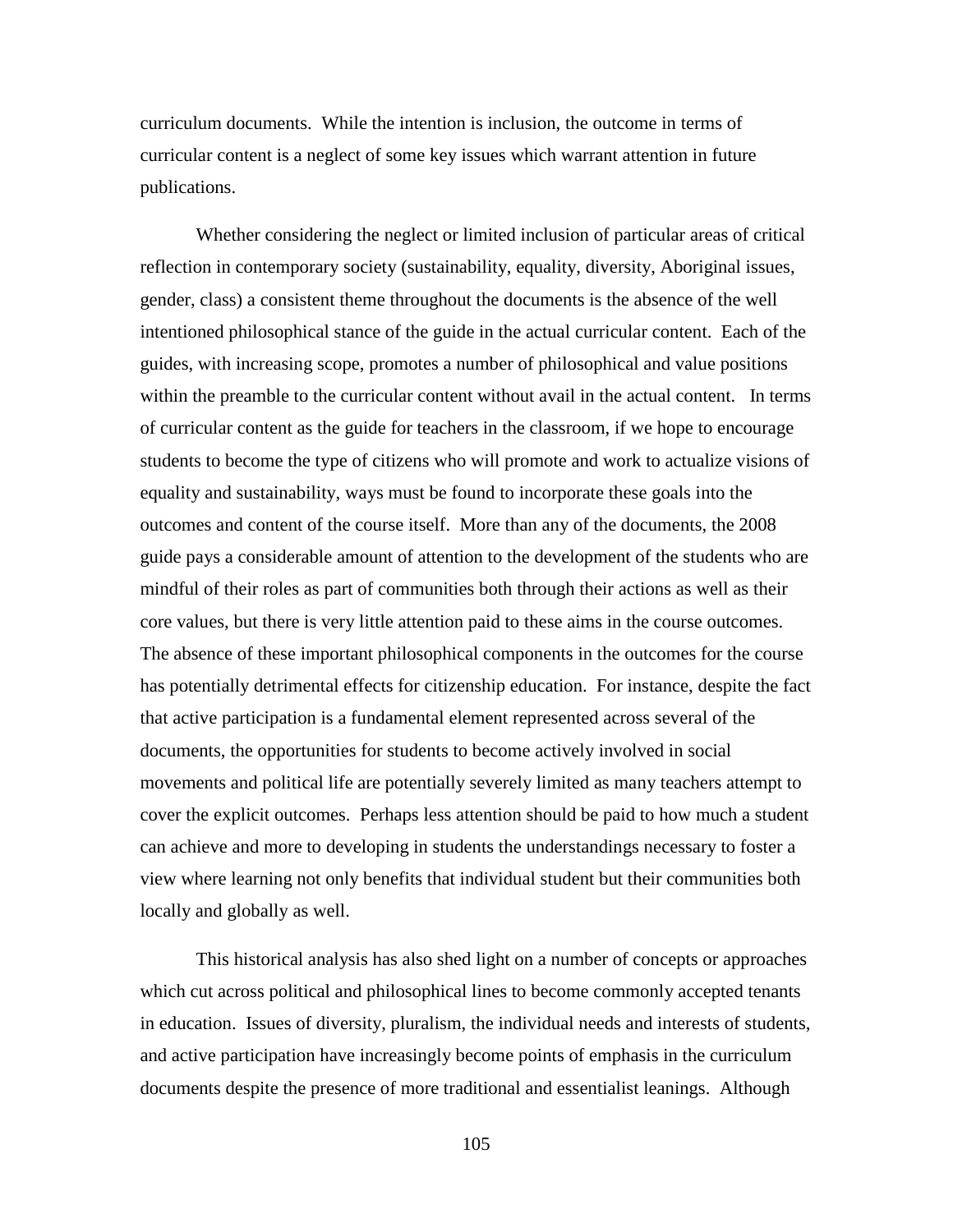usually predominantly underpinned by a progressive or traditional approach, each of the documents does not absolutely adopt or promote one approach or philosophy, but instead exhibits a number of seemingly competing tendencies within the same pages. Both contemporary and future conceptions of citizenship education will represent the same mix as we work to establish both the key knowledge and skills base necessary while maintaining issues of diversity, equality, sustainability and student needs and interests.

#### **Future Research**

Working primarily from the limitations of this study, several areas for future consideration have become apparent. One natural continuation from this research would be to consider the nature and representation of citizenship in the various grade levels in Social Studies. An interesting study would be a concentration on the grade 8 guides with their emphasis on civic education in relation to political systems. Another natural extension might be the nature of citizenship education in general throughout the curriculum documents through a set period in time. Although it would require a markedly different research framework, a complimentary or subsequent study might be to consider the interpretation of the nature of citizenship in grade 9 Social Studies classrooms. Especially in regards to the 2008 guide, there is considerable room for the curriculum guide to take on very diverse interpretations in the classroom setting depending on the orientations teachers choose to adopt. The micro forces at work, such as the identity and perspectives of those doing the actual work of curriculum writing, in the creation of curriculum documents would certainly provide some crucial insight into the full controls at work.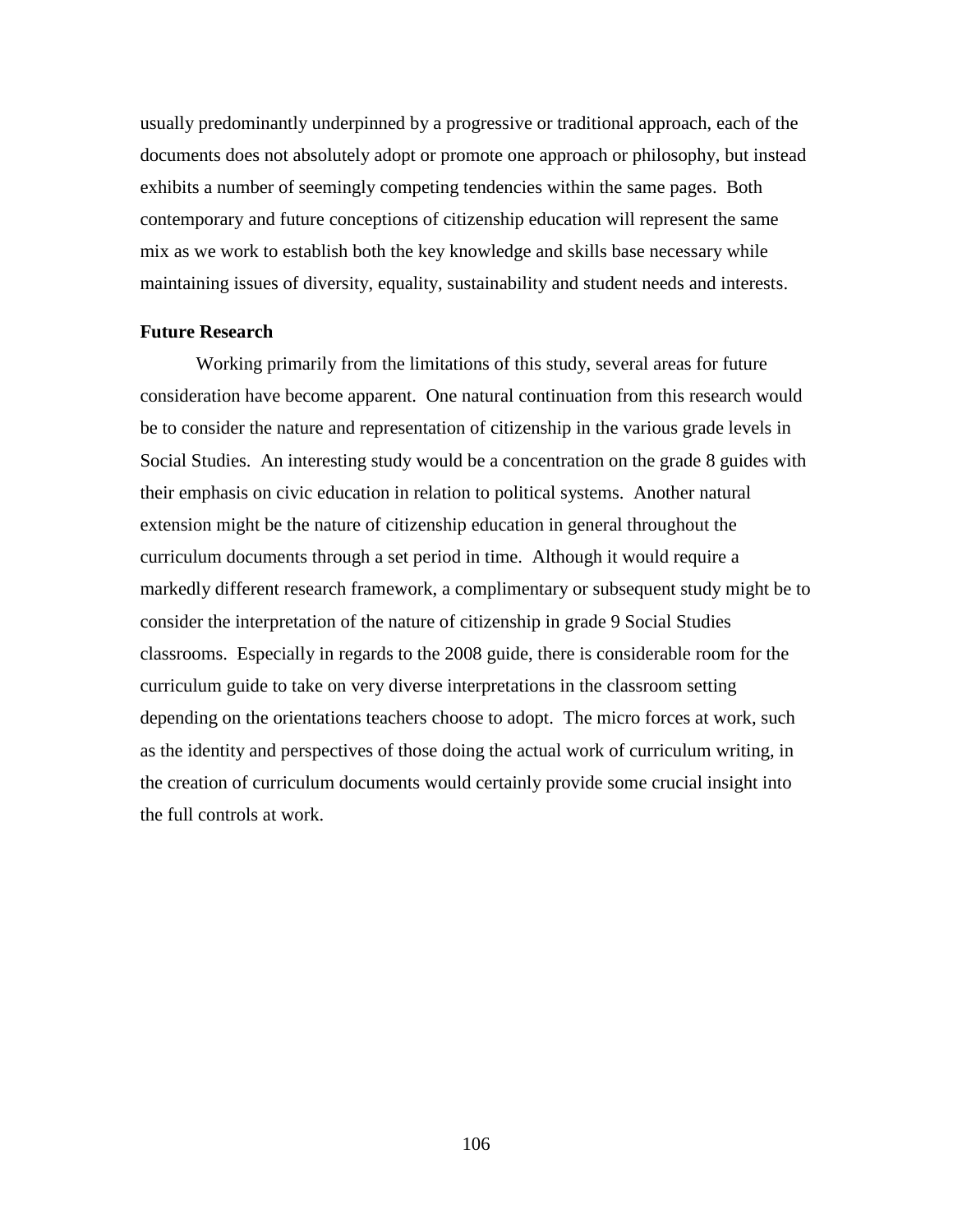#### **CONCLUSIONS**

Citizenship education has always been and will continue to be an essential part of education and finds a comfortable fit in the space of Social Studies because of its focus on integral components like history, identity, politics, and societal issues. Just as the idea of citizenship in this plural landscape has changed over time and is specific to its time and place, so has its conception in Social Studies education. The nature and character of citizenship is complex, contested, and has been developed in light of and despite a number of conflicting and complimentary theories and trends and all of the factors and discussions ultimately lead back to the central question concerning the impact societal, political, and education trends and movements have on the nature of citizenship education in the Social Studies curriculum. Through this examination what is most obvious is the difficulty to elucidate an ultimate and overarching character of a number of curriculum documents. Each of the documents presents a number of links to what might be considered competing ideologies and theories within politics, society and education. The influences are clear and discernible but imply a combination of factors that do not pull from one side of the continuum or the other. At the core of the representations of citizenship are those which either cut across ideological and theoretical lines or promote views that are now commonly accepted despite their theoretical orientations. All of the documents accept a relatively core set of views concerning a good citizen: democratic ideals are the basis of citizens' value systems, citizens are able to and expected to participate responsibly in society, citizens have the ability to analyze and problem solve, citizens are lifelong learners, citizens are aware of and appreciate the relationship of humans with nature, and appreciate that history has connections to the present. What is missing is the diverse nature of belonging that the most recent notions of citizenship argue is necessary in a plural society. Although the diverse and plural nature of the country is cited on multiple occasions, students are still encouraged to find belonging in their communities through acceptance of diversity not because of it. The multifaceted, multilayered conceptions that authors like Kymlicka (2004), Battiste and Semangis (2002), Burrows (2000) and Blackburn (2009) suggest are not yet apparent in even the most recent guide.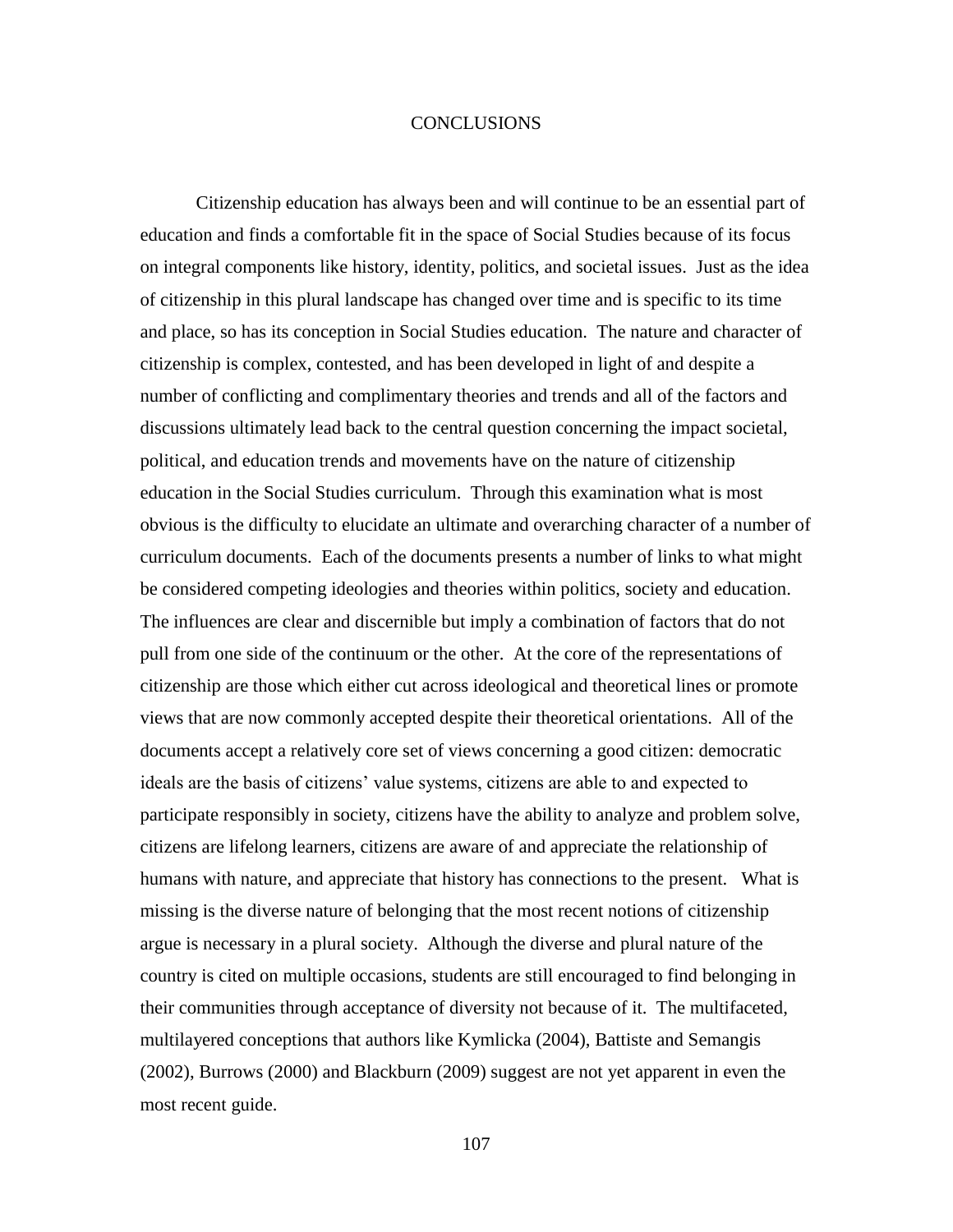The most notable progression of these values of citizenship in the 2008 document is the slight push towards a social reconstructionist or critical view as students are encouraged to work towards identifying and speaking out against injustice and working towards solutions that favour social, economic, and ecological sustainability. This move towards critical philosophical orientations is perhaps reflective that educational philosophy seems to be trumping the neoliberal agenda and policies that dominate the contemporary political landscape. Despite the often conflicting nature of the influence at play within the document what is clear, in looking towards the future of citizenship education in the Social Studies curriculum, is that the movement is one towards a citizenship which respects diversity, displays a healthy skepticism of the dominant traditions of our history and present society, and makes decisions oriented around and concerned with the collective wellbeing of their society at the local, national, and global level. This movement provides optimism that curriculum development will work to further consider and incorporate theories which advocate for critical examination and work to produce a citizenry who works to not only identify injustice, as the 2008 guide does at present, but provide an emphasis on opportunities for students to actively work towards greater equality for all members of society.

A separate yet intimately connected conclusion is hidden within the currents and crosscurrents and developments which have become apparent throughout this study. Hidden within all of the developments, deviations, and overlaps there is evidence for the relevance and integral nature of regionalism in Canadian curriculum. Two overlapping and underlying themes throughout these documents are arguably inseparable from their regional history. The first is the adamant focus on the citizen as one who participates. In spite of the particular reigning political party in the province, Saskatchewan has very deep and rich roots in the culture of participation in society because their continued survival depended on it. Equally crucial to early settler survival was the natural environment which provided nourishment to those early farmers. That agrarian heritage is another element which permeates through these documents and has even more importance than ever in the most recent 2008 guide. At the same time that the curriculum has moved along a continuum within the historical climate which encompasses it, it also finds itself situated within the distinct regional landscape where a few particular values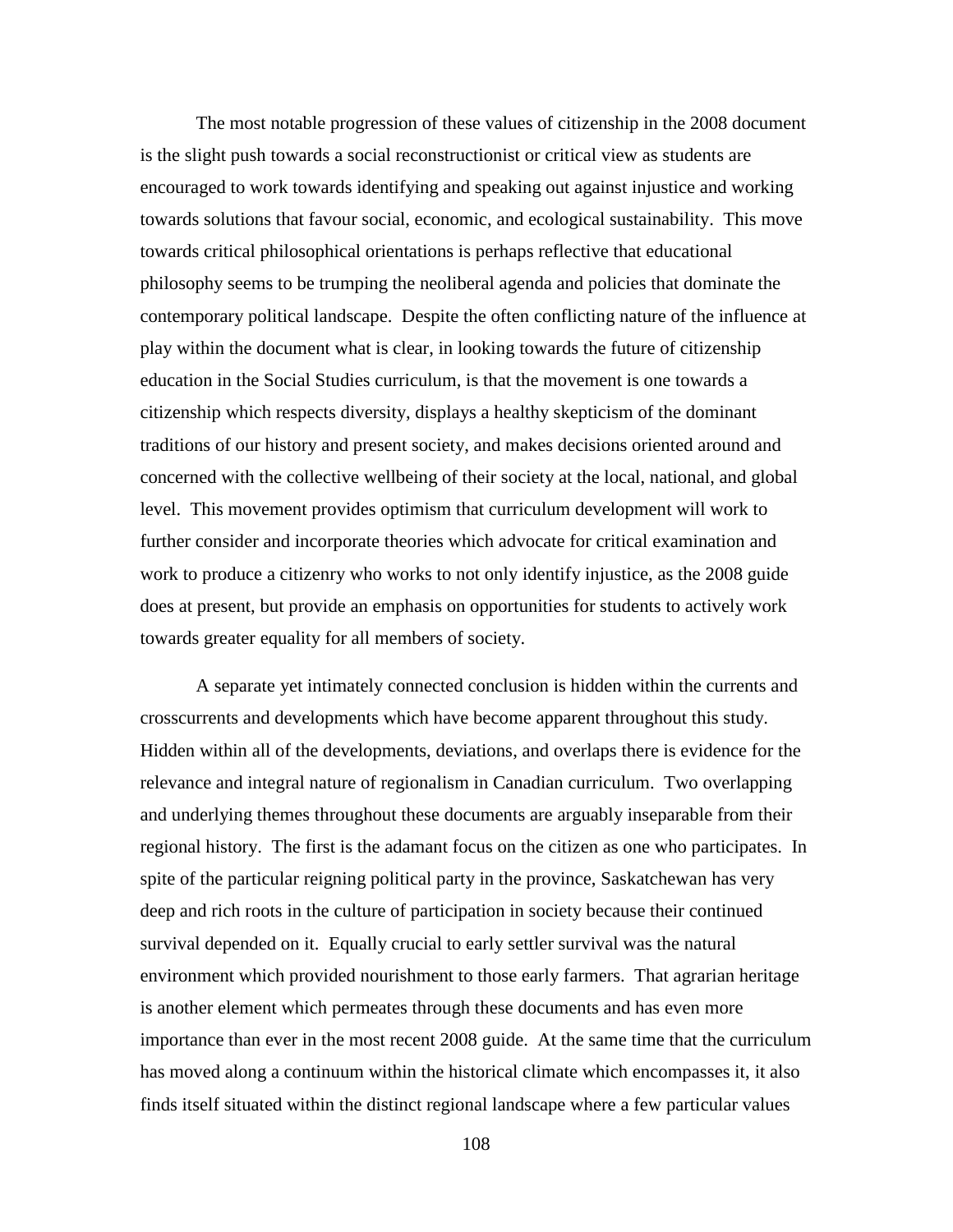and identities developed in the early years of settlement continue to resonate in contemporary times.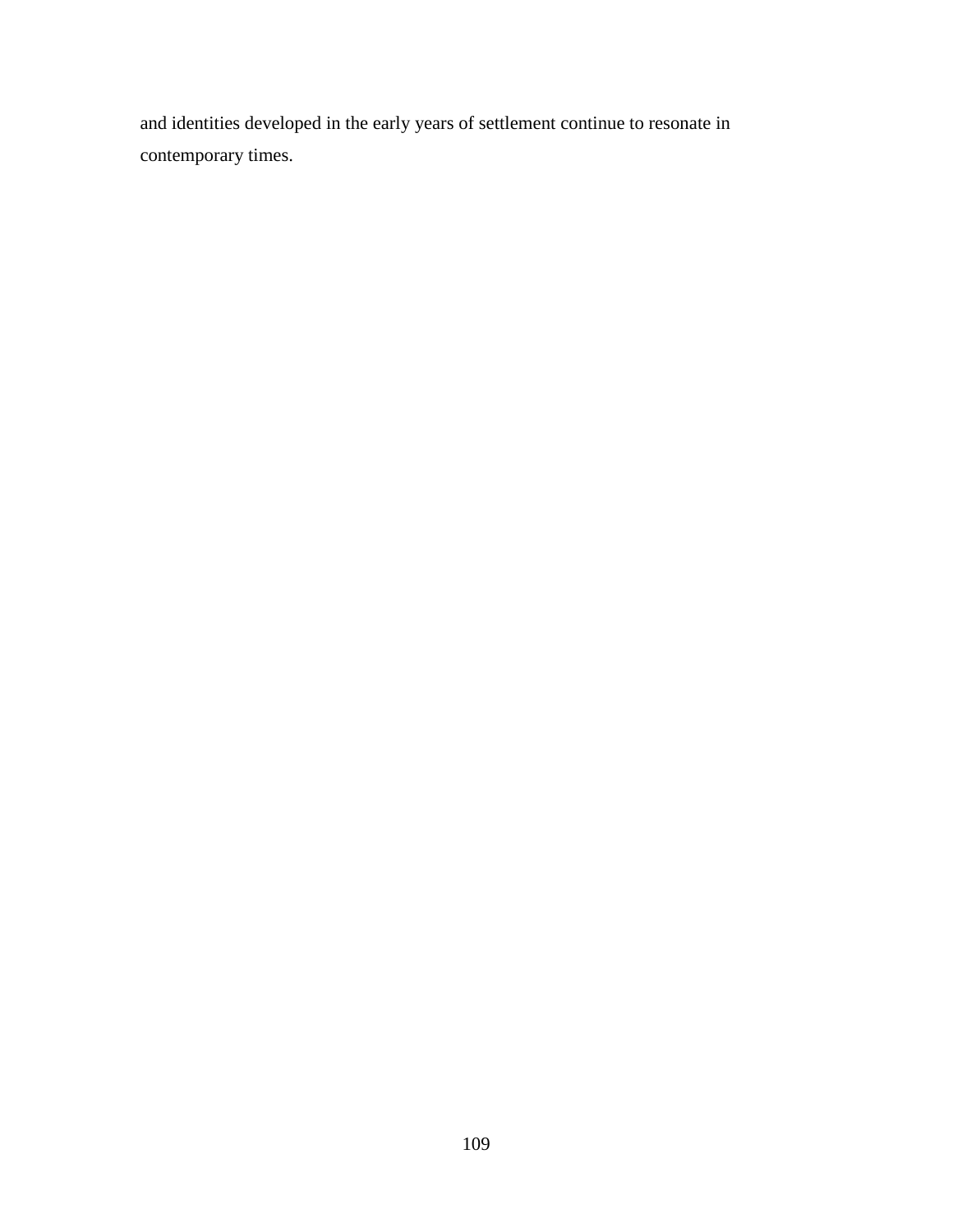#### References

- Barr, R.D., Barth,J.L., & Shermis, S.S. (1977). Defining the social studies. Arlington: National Council for the Social Studies.
- Battiste, M., & Semaganis, H. (2002). First thoughts on First Nations citizenship: Issues in education". In Y. Hébert. (Ed.). *Citizenship in transformation in Canada*. (pp. 93-111). Toronto, ON: University of Toronto Press.
- Bell, D. (1992). *The Roots of Disunity*: A study of Canadian political culture. Toronto: Oxford University Press.
- Bell, D. (2000). Political culture in Canada. In M. Whittington and G. Williams (Eds.) *Canadian politics in the 21st century* (pp.275-303). Scarborough: Nelson Thomson Learning.
- Blackburn, C. (2009). Differentiating indigenous citizenship: Seeking multiplicity in rights, identity, and sovereignty in Canada. *American Ethnologist*. 36:1. (pp. 66- 78).
- Bogdan, D., & Boyd, D. (1984). 'Something' clarified; Nothing of 'value'; A rhetorical critique of values clarification. *Educational Theory*. 34(4) pp. 287-300.
- Bradford, N. (2000). Governing the Canadian economy: Ideas and politics. In M. Whittington and G. Williams (Eds.) *Canadian politics in the 21st century* (pp.193- 216). Scarborough: Nelson Thomson Learning.
- Brooks, S. (2004). Poltical culture in Canada: Issues and directions. In In J. Bickerton and A. Gagnon (Eds.), *Canadian politics* (pp.35-54). Peterborough Ont.: Broadview Press.
- Broom, C. (2012). Citizenship, nationalism, "nation-building" stories, and the "good citizen": associating citizenship education and public schooling. *Citizenship Education Network Collection*. Retrieved from: http://www.ubc.ca/okanagan/education/\_\_shared/assets/2912CERNCollection359 53.pdf
- Brown, S., & Kysilka, M.L. (2002). *Applying multicultural global concepts in the classroom and beyond*. Boston: Allyn and Bacon.
- Bruno-Jofre, R. (1998). Citizenship and schooling in Manitoba, 1918-1945. *Manitoba History*. 36 pp. 26-36.
- Bumsted, J.M. (2008). *The peoples of Canada: A post-confederation history.* Don Mills Ont.: Oxford University Press.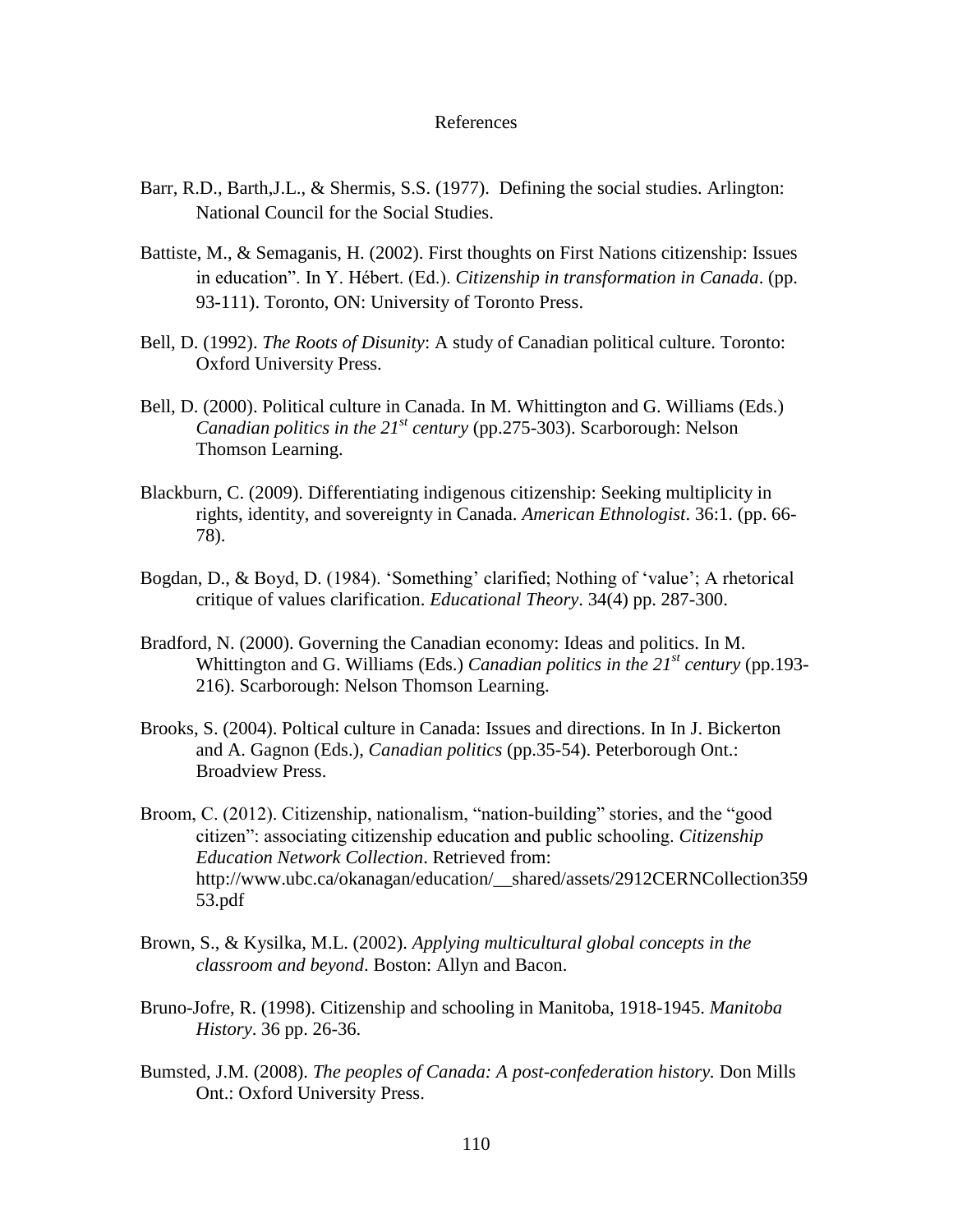Borrows, J. (2000). 'Landed' citizenship: Narratives of Aboriginal political participation. In W. Kymlicka & W. Norman (Eds.), *Citizenship in diverse societies*. Available from: www.oxfordscholarshiponline.com.

- Cardinal, L. (2004). Citizenship politics in Canada and the legacy of Pierre Elliott Trudeau. In L. Pierre Boyer (Ed.), *From subjects to citizens: A hundred years of citizenship in Australia and Canada* (pp. 301-328). Available from: http://site.ebrary.com.cyber.usask.ca/lib/usask/docDetail.action?docID=10132485
- Cherryholmes, C. (2006). Researching social studies in the postmodern: An introduction. In A, Segall, E. Heilman, & C. Cherryholmes (Eds.), *Social studies the next generation; Re-searching in the postmodern* (pp.3-12). New York: Peter Lang.
- Clarke, P. (1997) "Home-grown product" or "made in America?" History of social studies in English Canada. In Ian Wright & Alan Sears (Eds.), *Trends and issues in Canadian social studies* (pp. 39-67). Vancouver: Pacific Educational Press.
- Davis, A. (2010). Learning. In R. Bailey, R. Barrow, D. Carr, and C. McCarthy (Eds.) *The Sage handbook of philosophy of education* (pp.323-336). Los Angeles: Sage.
- Dobrowolsky, A. (2000). Political parties: Teletubby poltics, the third way, and democratic challenge(r)s. In M. Whittington and G. Williams (Eds.) *Canadian politics in the 21st century* (pp.275-303). Scarborough: Nelson Thomson Learning.
- Donald, D.T. (2009). The curricular problem of indigenousness: Colonial frontier. In Nahachewsky, J. and Johnston, I. (Eds.), *Re-imagining the historical, personal, and social places of curriculum*. (pp.23-39). Rotterdam: Sense Publishers.
- Egan, K. (2012). What is curriculum? In Susan E. Gibson (Ed). *Canadian Curriculum Studies; Trends, issues, and influences*. Vancouver: Pacific Educational Press.
- Enslin, P., & Hedge, N. (2010). Inclusion and diversity. In R. Bailey, R. Barrow, D. Carr, and C. McCarthy (Eds.) *The Sage handbook of philosophy of education* (pp.385- 400). Los Angeles: Sage.
- Fierlbeck, K. (2006). *Political thought in Canada; An intellectual history*. Peterborough, Ont.: Broadview Press.
- Finkel, A. (2006). *Social policy and practice in Canada; A history*. Waterloo: Wilfred Laurier University Press.
- Frey, L., Botan, C., & Kreps, G. (1999). Investigating communication: An introduction to research methods. (2nd ed.) Boston: Allyn & Bacon.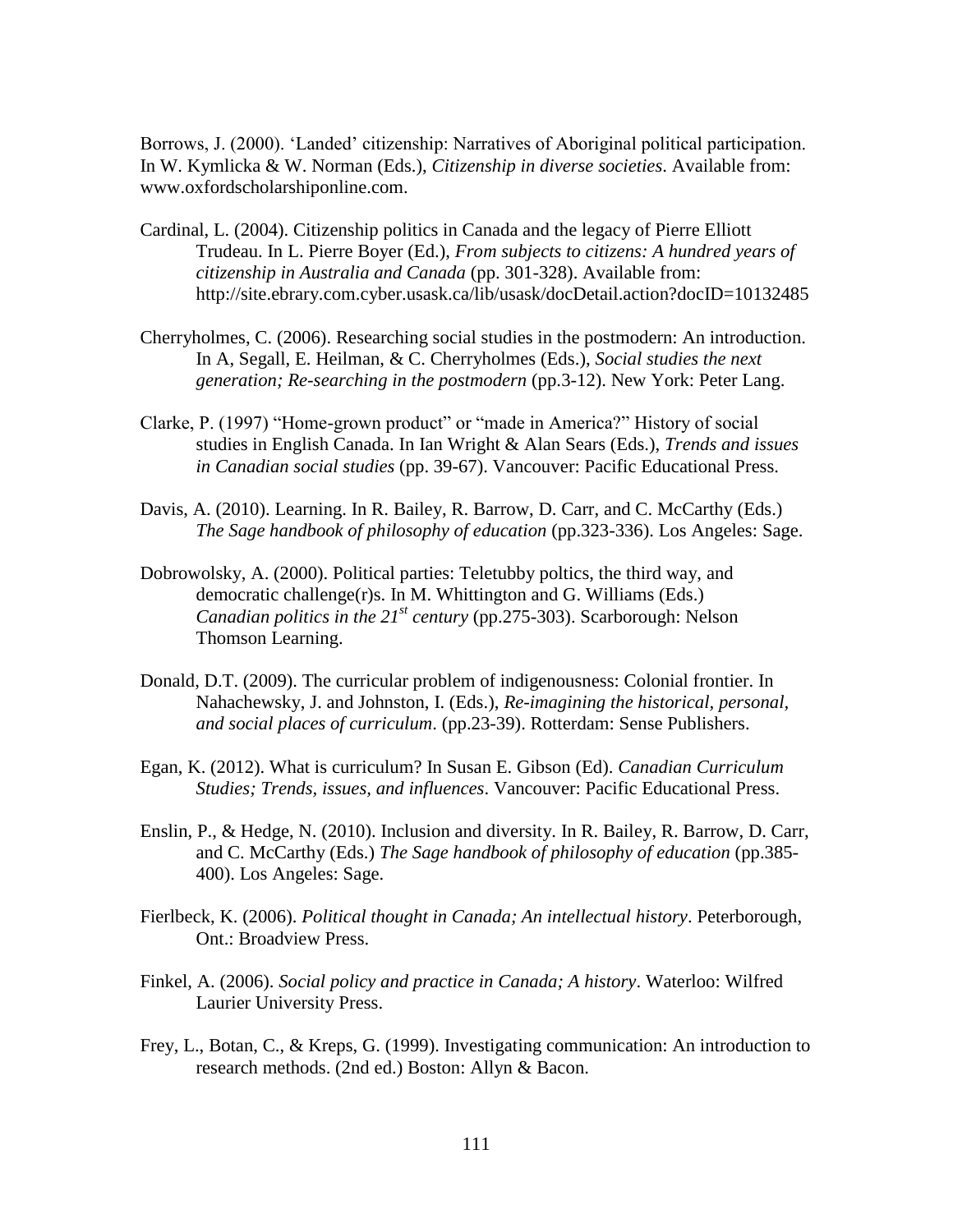Heater, D. (2004). A history of education for citizenship. London: Routledge Falmer.

- Heater, D. (2002). The history of citizenship education: A comparative outline. *Parliamentary Affairs*. 55 pp.457-474.
- Hebert, Y. (2001). Identity, diversity and education: A critical review of the literature. *Canadian Ethnic Studies Journal*. 33(3) pp.155-185).
- Heilman, E., & Segall, A. (2006). Researching social studies in the postmodern: An introduction. In A, Segall, E. Heilman, & C. Cherryholmes (Eds.), *Social studies the next generation; Re-searching in the postmodern* (pp.3-12). New York: Peter Lang.
- Horowitz, G. (1966). Conservatism, liberalism, and socialism in Canada: An interpretation. *The Canadian Journal of Economics and Political Science*, 32(2), pp.143-171.
- Knapp, C.E. (1981). The value of values clarification: A reaction to the critiques. *Journal of Environmental Education.* 13(2) pp.1-4.
- Kymlicka, W. (2004). Citizenship, communities, and identity in Canada. In J. Bickerton and A. Gagnon (Eds.), *Canadian politics* (pp.35-54). Peterborough Ont.: Broadview Press.
- LaSelva, S. (2004). Understanding Canada: Federalism, multiculturalism, and the will to live together. In J. Bickerton and A. Gagnon (Eds.), *Canadian politics* (pp.17-34). Peterborough Ont.: Broadview Press.
- Leo, J. (1999). C is for character. *U.S News and World Report*. 127(19) Retrieved from: http://web.a.ebscohost.com.cyber.usask.ca/ehost/detail?sid=5cd3b65b-9040-44fc-86b945093af8e18f%40sessionmgr4002&vid=1&hid=4101&bdata=JnNpdGU9Z Whvc3QtbGl2ZQ%3d%3d#db=heh&AN=2446002.
- Manzer, R. (1994). Public schools and political ideas: Canadian educational policy in historical Perspective. Toronto: University of Toronto Press.
- McGrane, D. (2011). From liberal multiculturalism to civic republicanism: An historical perspective on multiculturalism policy in Manitoba and Saskatchewan. *Canadian Ethnic Studies*. 43(1) pp.81-107.
- McLean, L.R. (2007). Education, identity, and citizenship in early modern Canada. *Journal of Canadian Studies*. 41(1) pp. 5-30.
- McNeil, J.D. (2009). *Contemporary curriculum in thought and action*. Hoboken, N.J.: John Wiley & Sons.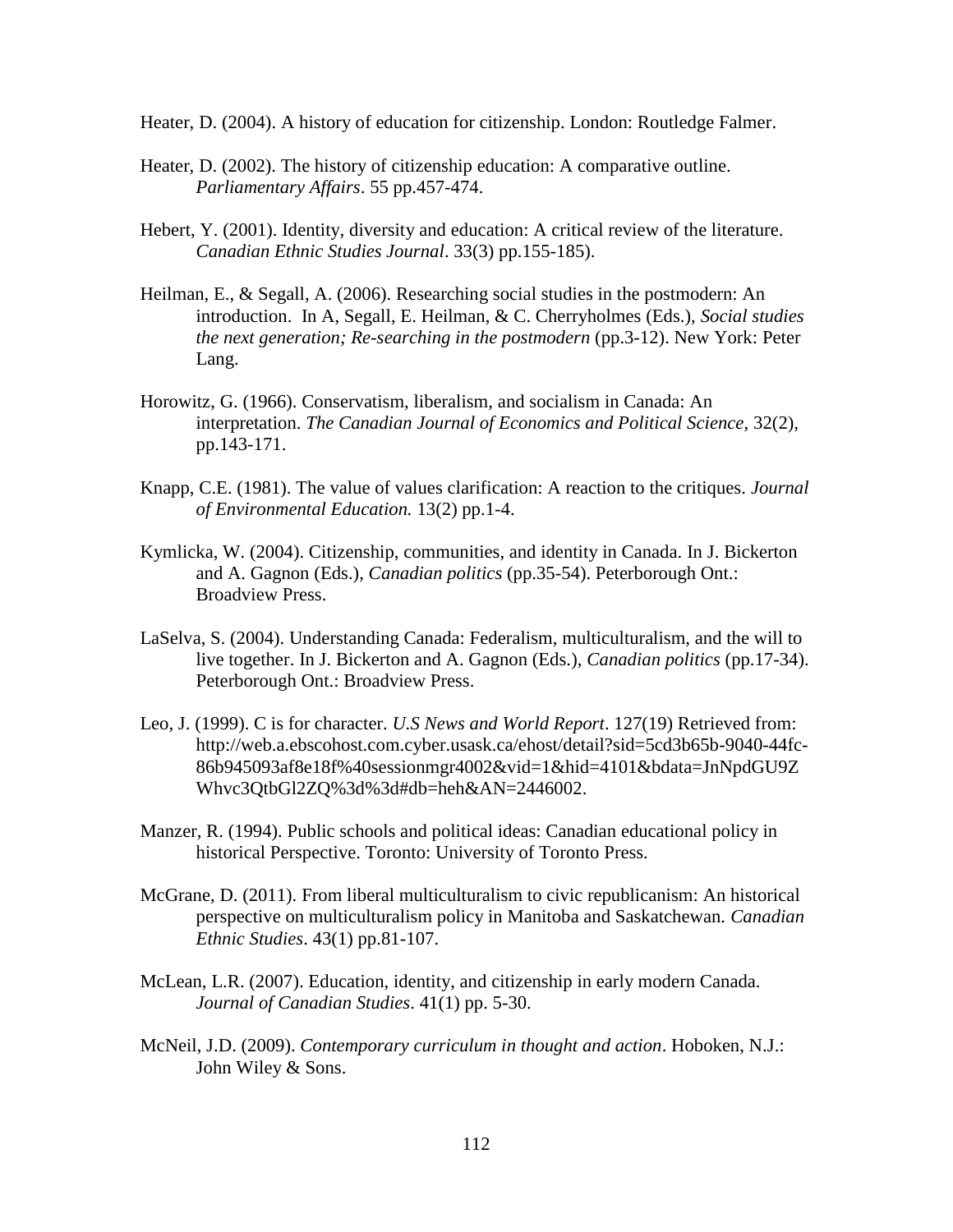- Milburn, G. (1977). Forms of curriculum: Theory and Practice. In Stevenson, H.A. and Wilson, J.D. *Precepts, policy and process: Perspectives on contemporary Canadian education* (pp.191-212). London, Ont.: Alexander, Blake Associates.
- Orstein, A. (1991). Philosophy as a basis for curriculum decisions. *The High School Journal.*74(2) pp. 102-109.
- Orlowski, P. (2011) Teaching about hegemony; Explorations of educational purpose. Available from: http://link.springer.com.cyber.usask.ca/book/10.1007%2F978-94- 007-1418-2.
- Osborne, K. (1997) Citizenship education and social studies. In Ian Wright & Alan Sears (Eds.), *Trends and issues in Canadian social studies* (pp. 39-67). Vancouver: Pacific Educational Press.
- Osborne, K. (1988). *Educating citizens: A democratic socialist agenda for Canadian education*. Toronto: Our Schools/Our Selves Education Foundation.
- Osborne, K. (1996). Education is the best national insurance. *Canadian and International Education*. 25(2) pp.31-58.
- Osborne, K. (2000). Public schooling and citizenship education in Canada. *Canadian Ethnic Studies*. 32(1) pp. 8-37.
- Osborne, K. (1991). *Teaching for democratic citizenship*. Toronto: Our Schools/ Our Selves Foundation.
- Portelli, J.P. and Menashy, F. (2010). Individual and community aims in education. In R. Bailey, R. Barrow, D. Carr, and C. McCarthy (Eds.) *The Sage handbook of philosophy of education* (pp.415-434). Los Angeles: Sage.
- Power, E.J. (1995). *Educational philosophy; A history from the ancient world to modern America*. New York: Garland Publishing, Inc.
- Ross, E.W. (2001). The struggle for the Social Studies curriculum. In. E.W. Ross (Ed.), *The Social Studies curriculum; Purposes, problems, and possibilities* (pp.19-42). Albany: State University of New York Press.
- Rusch, T.A. (1950). Political thought of the Cooperative Commonwealth Federation. *The Journal of Politics*. 12(3) pp.547-569.
- Saskatchewan Department of Education. (1971). Social studies: A curriculum guide for grade IX program of studies for the high school. Regina: Saskatchewan Education.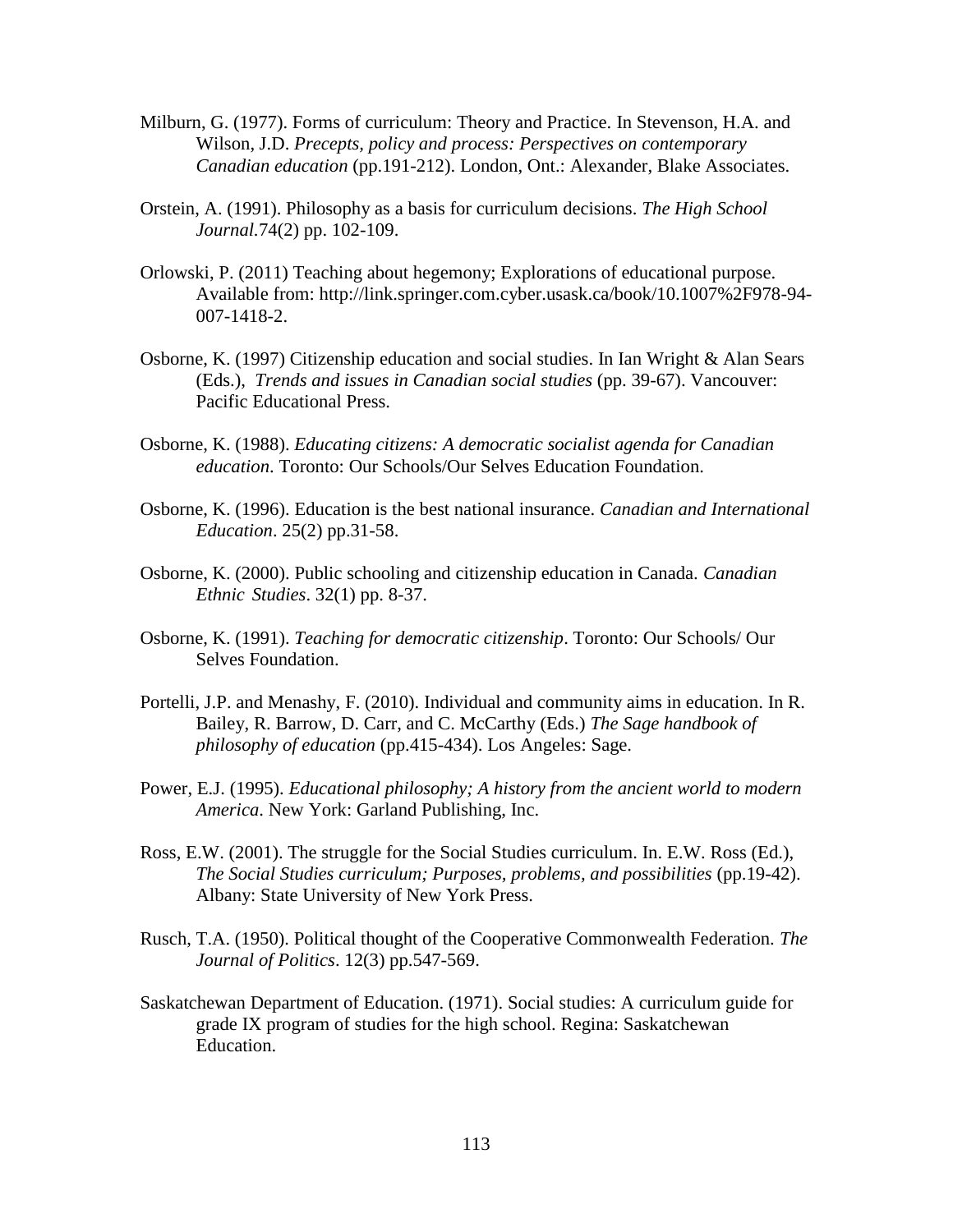- Saskatchewan Minister's Advisory Committee on Curriculum and Instructional Review. (1984). Directions: The final report. Regina: The Committee.
- Saskatchewan Department of Education. (1991). Social studies: A curriculum guide for grade 9: The roots of society. Regina: Saskatchewan Education.
- Saskatchewan Department of Education. (1999). Social studies: A curriculum guide for the middle level (grade 9). Regina: Saskatchewan Education.
- Saskatchewan Department of Education. (2008). Social Studies 9. Regina: Saskatchewan Education.
- Schultz, L. (2012). Educating for global citizenship: Conflicting agendas and understandings. In S. Gibson (Ed.), *Canadian curriculum studies; Trends, issues, and influences* (pp.302-314). Vancouver: Pacific Education Press.
- Schwille, J., & Amadeo, J. (Eds.), *Civic Education Across Countries: Twenty-four National Case Studies from the IEA Civic Education Project*. Amsterdam: IEA. Retrieved from: http://eric.ed.gov/?id=ED431705.
- Scott, D. (2008). *Critical essays on major curriculum theorists*. London: Routledge.
- Sears, A. and Hughes, A.S. (1996). Citizenship education and current educational reform. *Canadian Journal of Education*. 21(2) pp.123-142).
- Sears, A. (2004). In search of good citizens: Citizenship education and Social Studies in Canada. In A. Sears and I. Wright (Eds.), *Challenges and prospects for Canadian Social Studies* (pp.90-106). Vancouver: Pacific Educational Press.
- Sears, A. (1997). Social Studies in Canada. In I. Wright and A. Sears (Eds.), *Trends and issues in Canadian Social Studies* (pp.18-38). Vancouver: Pacific Educational Press.
- Sears, A. (1994). Social Studies as citizenship education in English Canada: A review of research. *Theory and Research in Social Education*. 22(1) pp. 6-43.
- Sears, A., Clarke, G., & Hughes, A. (1999). Canadian citizenship education: The pluralist ideal and citizenship education for a post-modern state. In J. Torney- Purta, J. Schwille, and J.A. Amadeo (Eds.) *Civic Education Across Countries: Twenty-four National Case Studies from the IEA Civic Education Project*. (pp. 111-136). Amsterdam: IEA.
- Sears, A., & Hughes, A.S. (1996) Citizenship education and current educational reform. *Canadian Journal of Education*. 21(2) pp. 123-142.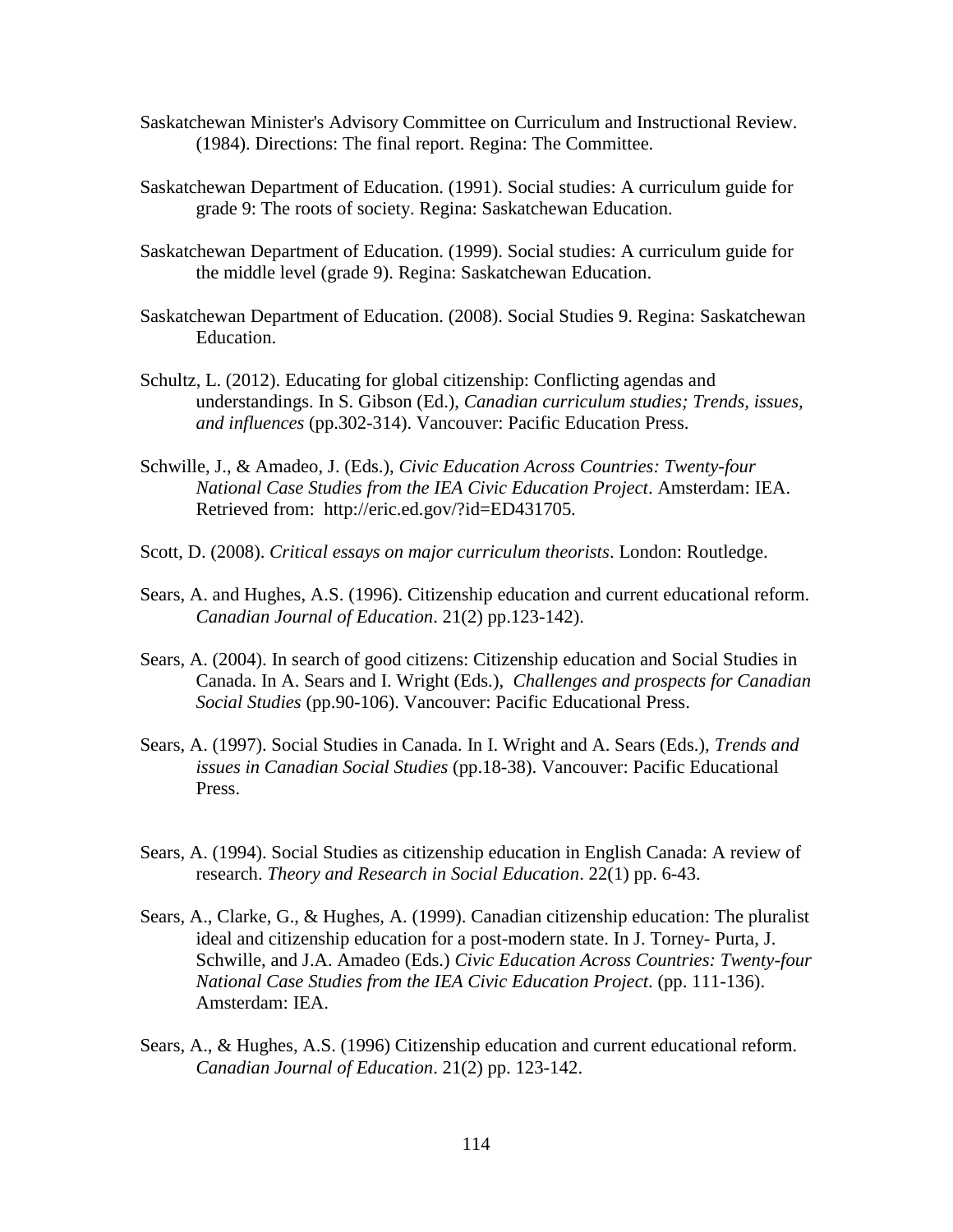- Sleeter, C.E. and Grant, C.A. (1999). *Making choices for multicultural education; Five approaches to race, class, and gender*. Upper Saddle River: Prentice-Hall, Inc.
- Smith, P. (2004). The impact of globalization on citizenship: Decline or renaissance? In L. Pierre Boyer (Ed.), *From subjects to citizens: A hundred years of citizenship in Australia and Canada* (pp. 301-328). Available from: http://site.ebrary.com.cyber.usask.ca/lib/usask/docDetail.action?docID=10132485
- Stanley, W.B., & Nelson, J.L. (1994). The foundations of social education in historical context. In R. Martusewicz and W.Reynolds (Eds.), *Inside/out: contemporary critical perspectives in education* (pp.266-284). New York: St. Martin's
- St.Denis, V. (2011). Silencing Aboriginal curricular content and perpestives through multiculturalism: "There are other children here." *Review of Education, Pedagogy, and Cultural Studies*. 33(4) pp. 306-317.
- Tanner, D. & Tanner, L. (1990). History of the school curriculum. New York: Macmillan Publishing Company.
- Tomkins, G.S. (1977). Tradition and change in Canadian education: Historical and contemporary perspectives. In Stevenson, H.A. and Wilson, J.D. *Precepts, policy and process: Perspectives on contemporary Canadian education* (pp.1-20). London, Ont.: Alexander, Blake Associates.

Tomkins, G.S. (1986). A common countenance. Scarborough: Prentice-Hall Canada Inc.

- Troper, H. (2002). The historical context for citizenship education in urban Canada. In Y. Hebert (Ed.), *Citizenship in transformation in Canada* (pp.150-161). Available from: http://site.ebrary.com.cyber.usask.ca/lib/usask/docDetail.action?docID=10218680
- Warnock, J.W. (2004). *Saskatchewan; The roots of discontent and protest*. Montreal: Black Rose Books.
- Werner, W. (2012) Reading authorship into texts. *Theory & Research in Social Education*. 28(2) pgs. 193-219.
- Werner, W. and Case, R. (1997). Themes in global education. In I. Wright and A. Sears (Eds.), *Trends and issues in Canadian Social Studies* (pp.176-194). Vancouver: Pacific Educational Press.
- Westheimer, J. and Kahne, J. (2004). What kind of citizen? The politics of educating for democracy. *Americam Educational Research Journal*. 41(2) pgs. 237-269.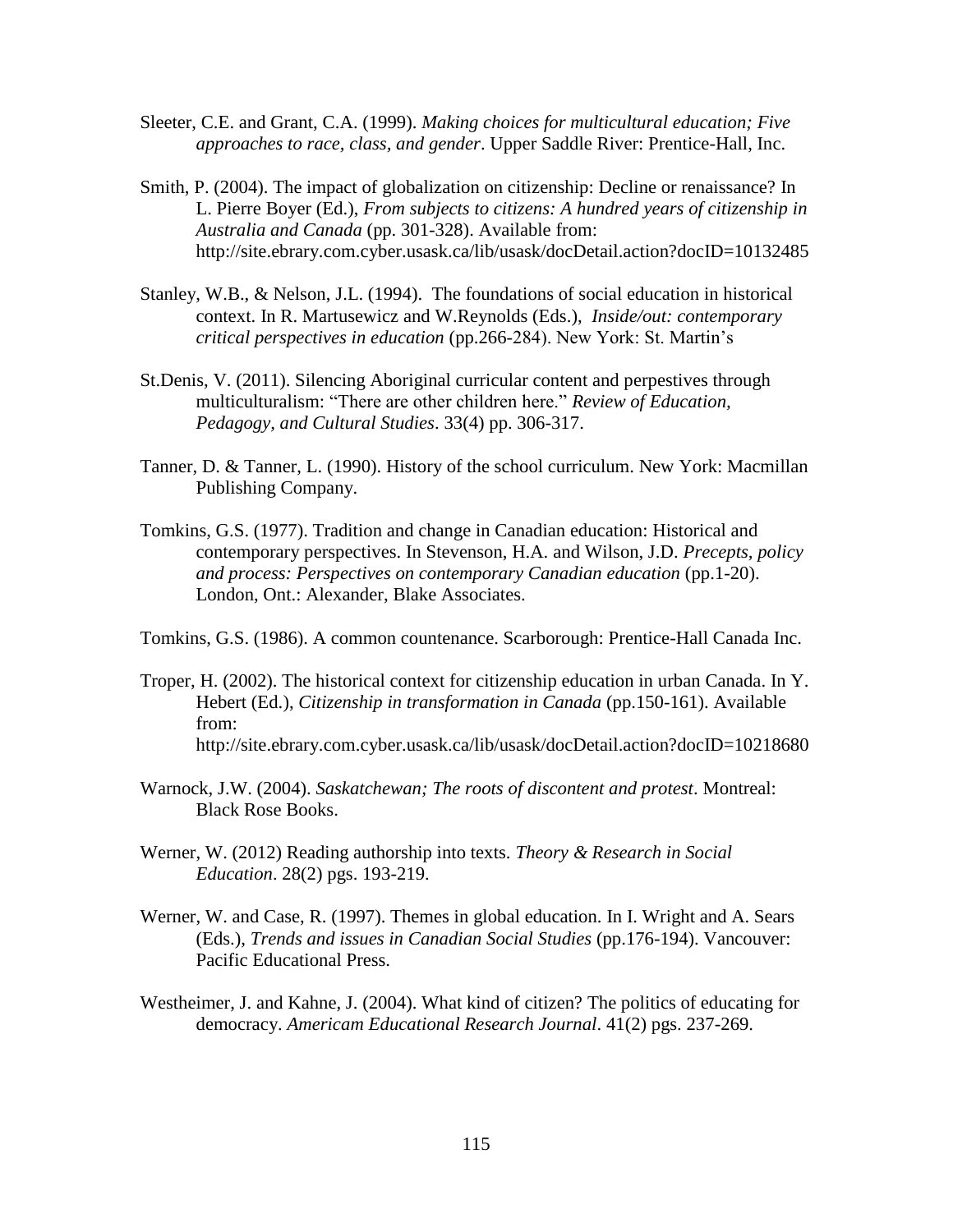- Winch, C. & Gingell, J. (2004). Philosophy and educational policy: A critical introduction. Retrieved from: Taylor & Francis eBooks http://www.tandfebooks.com.cyber.usask.ca/isbn/9780203465431.
- Young, W. (1969). Democracy and discontent; progressivism, socialism and social credit in the Canadian West. Toronto: Ryerson Press.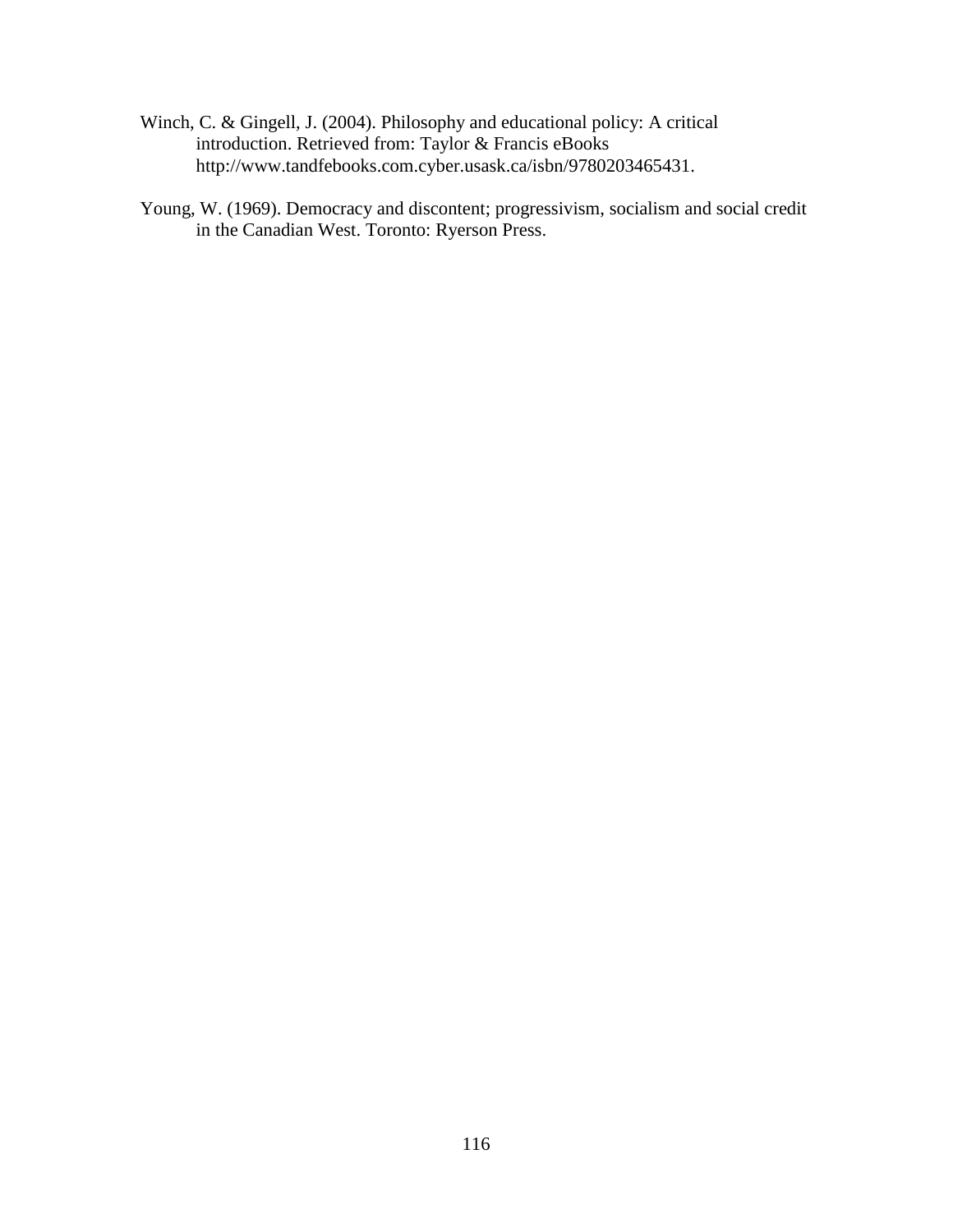### APPENDIX

### **A1 1971 Curriculum Guide**

| Theme                  | Keyword                   | Frequency      |
|------------------------|---------------------------|----------------|
| Identity               | culture                   | 38             |
|                        | heritage                  | $\overline{2}$ |
| Political              | politics/political        | 14             |
| Efficacy/Participation | democracy                 | 3              |
|                        | participate/participation | $\mathbf{1}$   |
|                        | government                | 14             |
|                        | ideology                  | $\overline{2}$ |
| Rights/duties          | rights                    | 6              |
| Social values          | equality                  | $\overline{2}$ |
|                        | freedom                   | $\overline{4}$ |
|                        | value                     | $\mathbf{2}$   |
| Global/social justice  | community                 | $\overline{4}$ |
|                        | oppression/oppressive     | $\mathbf{1}$   |
|                        | conflict                  | 12             |
|                        | land/environment          | $\overline{7}$ |
|                        | nature/natural            | $\tau$         |
|                        | geography/geographic      | 10             |
|                        | conquest                  | 5              |
|                        | imperialism               | $\overline{7}$ |
|                        | social stratification     | $\overline{2}$ |
|                        | authority                 | $11\,$         |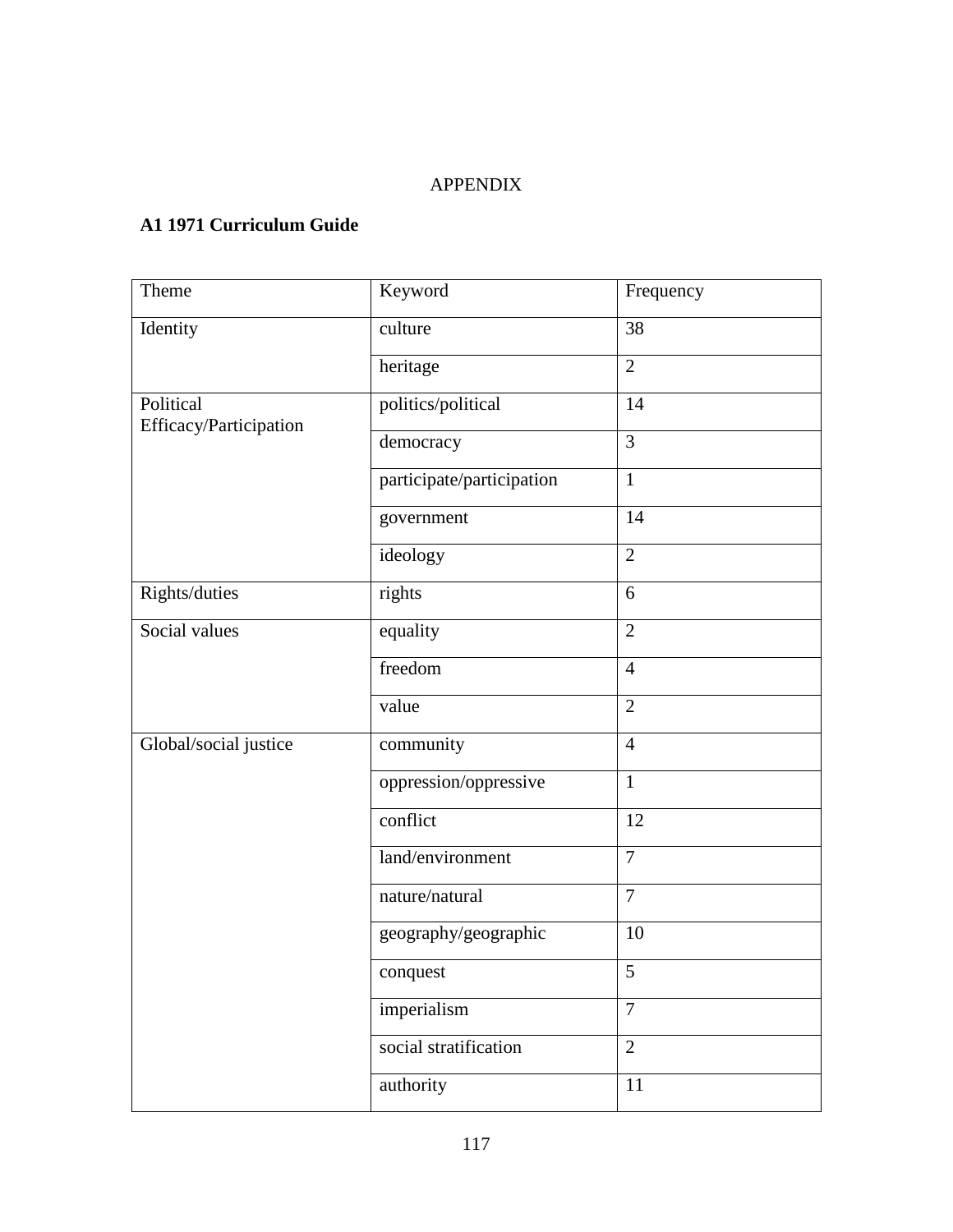### **A2 1991 Curriculum Guide**

| Theme                | Keyword                   | Frequency      |
|----------------------|---------------------------|----------------|
| Identity             | Identity                  | 24             |
|                      | Culture                   | 300            |
|                      | Loyalty                   | 3              |
|                      | Heritage                  | $\overline{2}$ |
|                      | Diversity                 | 10             |
|                      | <b>Beliefs</b>            | 136            |
|                      | Tradition                 | 56             |
|                      | Customs                   | 14             |
|                      | Worldview                 | 71             |
| Political efficacy   | Politics/political        | 33             |
|                      | Democracy/democratic      | 9              |
|                      | Participate/participation | 3              |
|                      | Government                | 17             |
|                      | Debate                    | 9              |
| Right/duties         | Right(s)                  | 29             |
|                      | Responsibility(ies)       | 5              |
| <b>Social Values</b> | Respect                   | 6              |
|                      | Tolerance                 | $\overline{2}$ |
|                      | Equality/equity           | 16             |
|                      | Freedom(s)                | $\overline{7}$ |
|                      | Multiculturalism          | 8              |
|                      | Value(s)                  | 156            |
|                      | Moral(s)                  | $\overline{4}$ |
|                      | Appreciate                | 72             |
| Global issues/social | Acceptance                | $\overline{3}$ |
| justice              | Plural/pluralistic        | 6              |
|                      | Local                     | $\mathbf{1}$   |
|                      | Community                 | 3              |
|                      | Conflict                  | 18             |
|                      | Land/environment          | 114            |
|                      | Nature                    | 18             |
|                      | Geography(ic)             | 15             |
|                      | Authority                 | 14             |
|                      | Power                     | 37             |
|                      | Hierarchy/stratification  | $\overline{3}$ |
|                      | Interdependence           | $\overline{7}$ |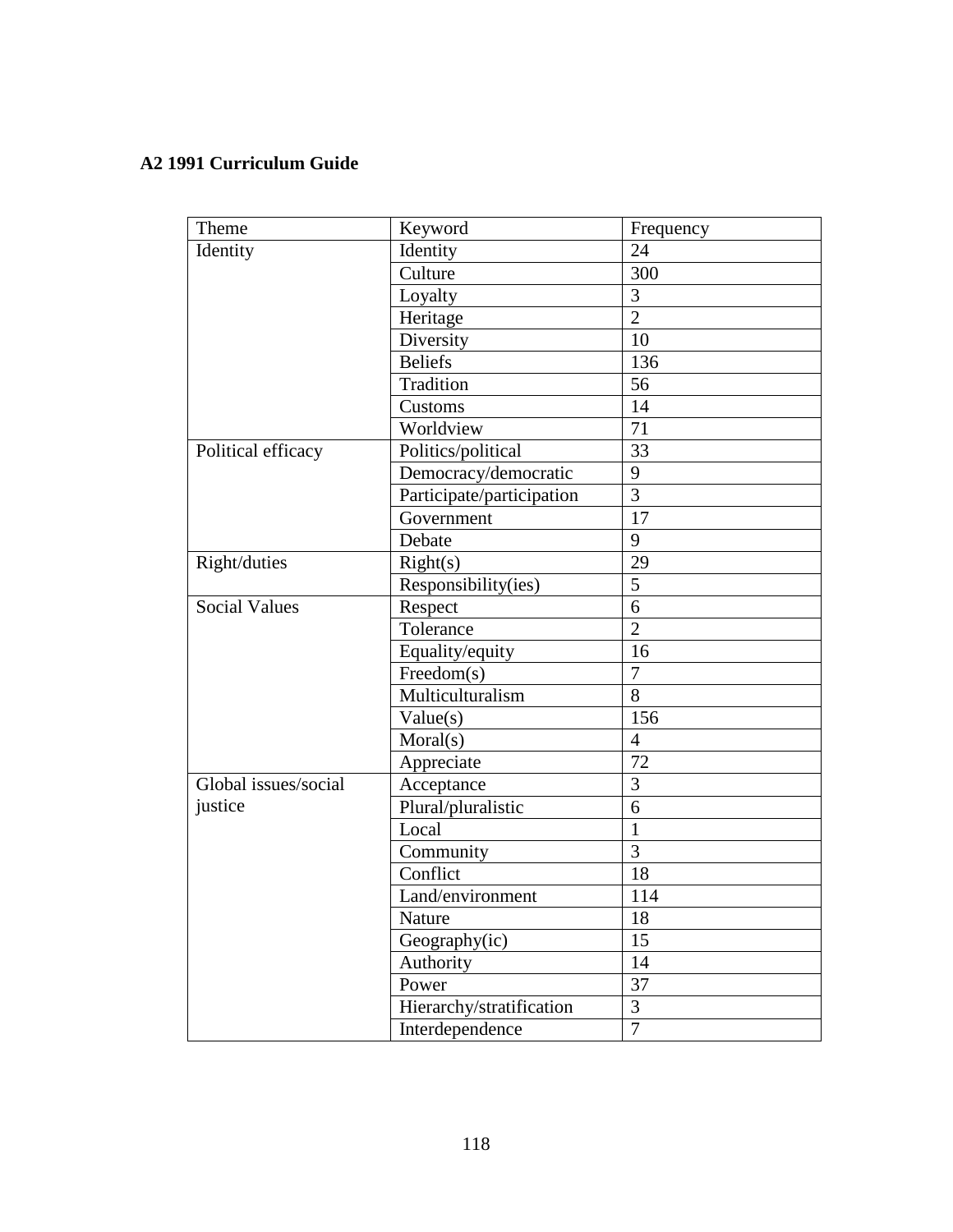## **A3 1999 Curriculum Guide**

| Theme                        | Keyword              | Frequency       |
|------------------------------|----------------------|-----------------|
| Identity                     | Identity             | 13              |
|                              | Culture              | 193             |
|                              | Loyalty              | 3               |
|                              | Diversity            | 18              |
|                              | <b>Beliefs</b>       | 107             |
|                              | Tradition            | 80              |
|                              | Customs              | 8               |
|                              | Worldview            | 108             |
| Political                    | Politics/political   | 35              |
| Efficacy/Participation       | Democracy(tic)       | 5               |
|                              | Participate(tion)    | 12              |
|                              | Advocate(acy)        | $\mathbf{1}$    |
|                              | Active               | 3               |
|                              | Government           | 95              |
|                              | Debate               | 19              |
| Rights/Duties                | Right(s)             | 80              |
|                              | Duty(ies)            | 8               |
|                              | Responsibility(ies)  | 6               |
| <b>Social Values</b>         | Respect              | 37              |
|                              | Freedom(s)           | 21              |
|                              | Value(s)             | 87              |
|                              | Moral(s)             | 3               |
|                              | Appreciate           | 62              |
| Global Issues/Social Justice | Tolerance            | $\mathbf{1}$    |
|                              | Acceptance           | 11              |
|                              | Pluralistic/plural   | 3               |
|                              | Local                | $\overline{4}$  |
|                              | Global               | 6               |
|                              | Community            | 40              |
|                              | Conflict             | 5               |
|                              | Land/environment     | $\overline{75}$ |
|                              | Geography(ic)        | $\overline{3}$  |
|                              | Authority            | 50              |
|                              | Power                | 95              |
|                              | Hierarchy/social     | $\overline{4}$  |
|                              | stratification       |                 |
|                              | Interdependent(ence) | $\overline{2}$  |
|                              | Equity/equality      | 16              |
|                              | Anti-racist/racist   | $\overline{4}$  |
|                              | Stereotype           | 10              |